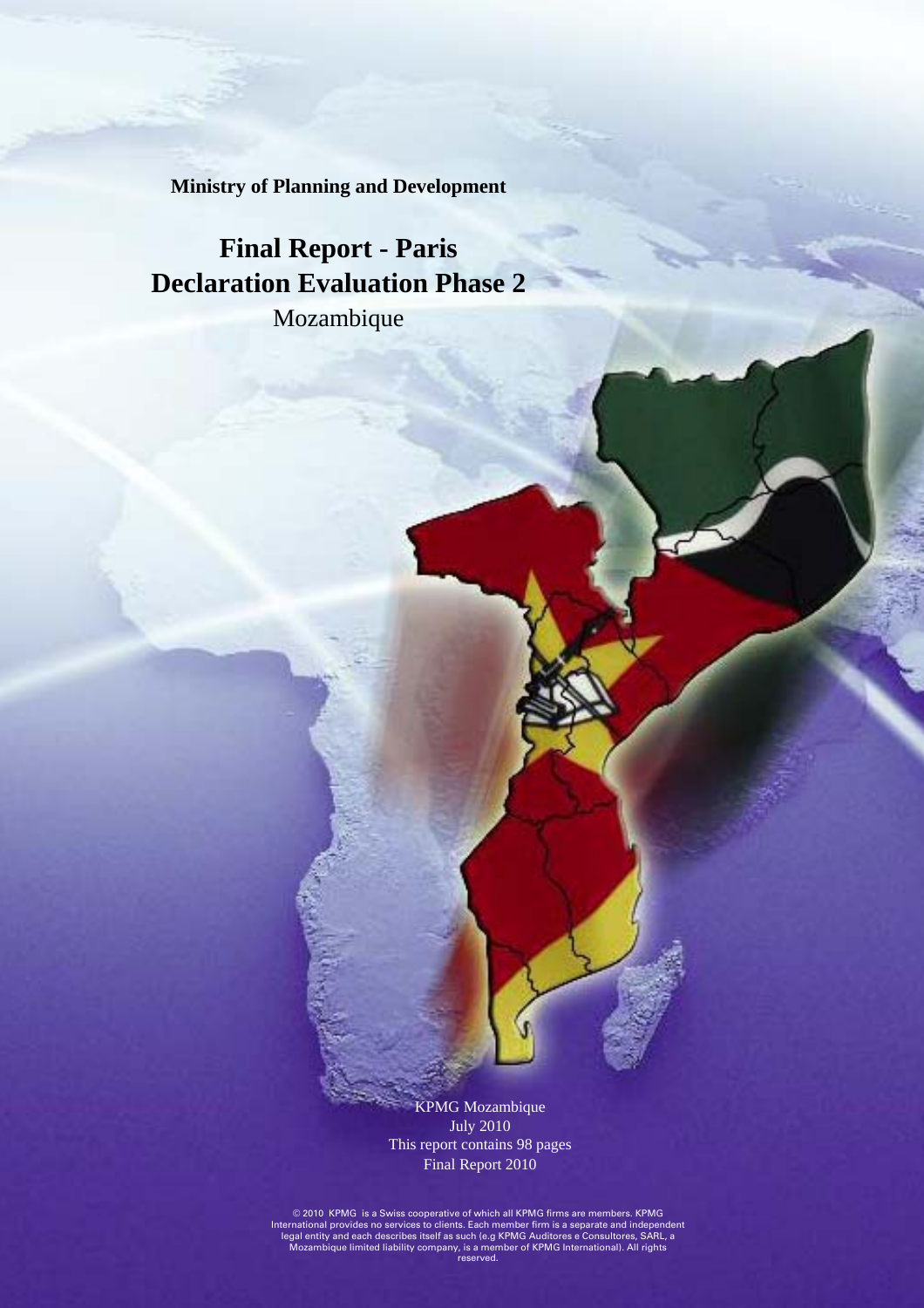

#### *Disclaimer*

*This report is furnished to you solely for your benefit and exclusive use, and cannot be disclosed, circulated, quoted or otherwise, in whole or in part, to any third party without KPMG's prior written consent.* 

*The information contained is of a general nature and is not intended to address the circumstances of any particular individual or entity. Although we endeavour to provide accurate and timely information, there can be no guarantee that such information is accurate as of the date it is received or that it will continue to be accurate in the future. No one should act upon such information without appropriate professional advice after a thorough examination of the particular situation.*

*Our advice in this document is limited to the conclusions specifically set forth herein and is based on the completeness and accuracy of the representations, assumptions and documents analyzed. If any of the documents, assumptions or representations is not entirely complete or accurate, it is imperative that we be informed immediately, as the inaccuracy or incompleteness could have a material effect on our conclusions.* 

*We assume that this report is accepted as final with any kind of qualifications and recommendations for change if comments, suggestions and recommendations are not provided to KPMG in the period of one month after receiving the same report.*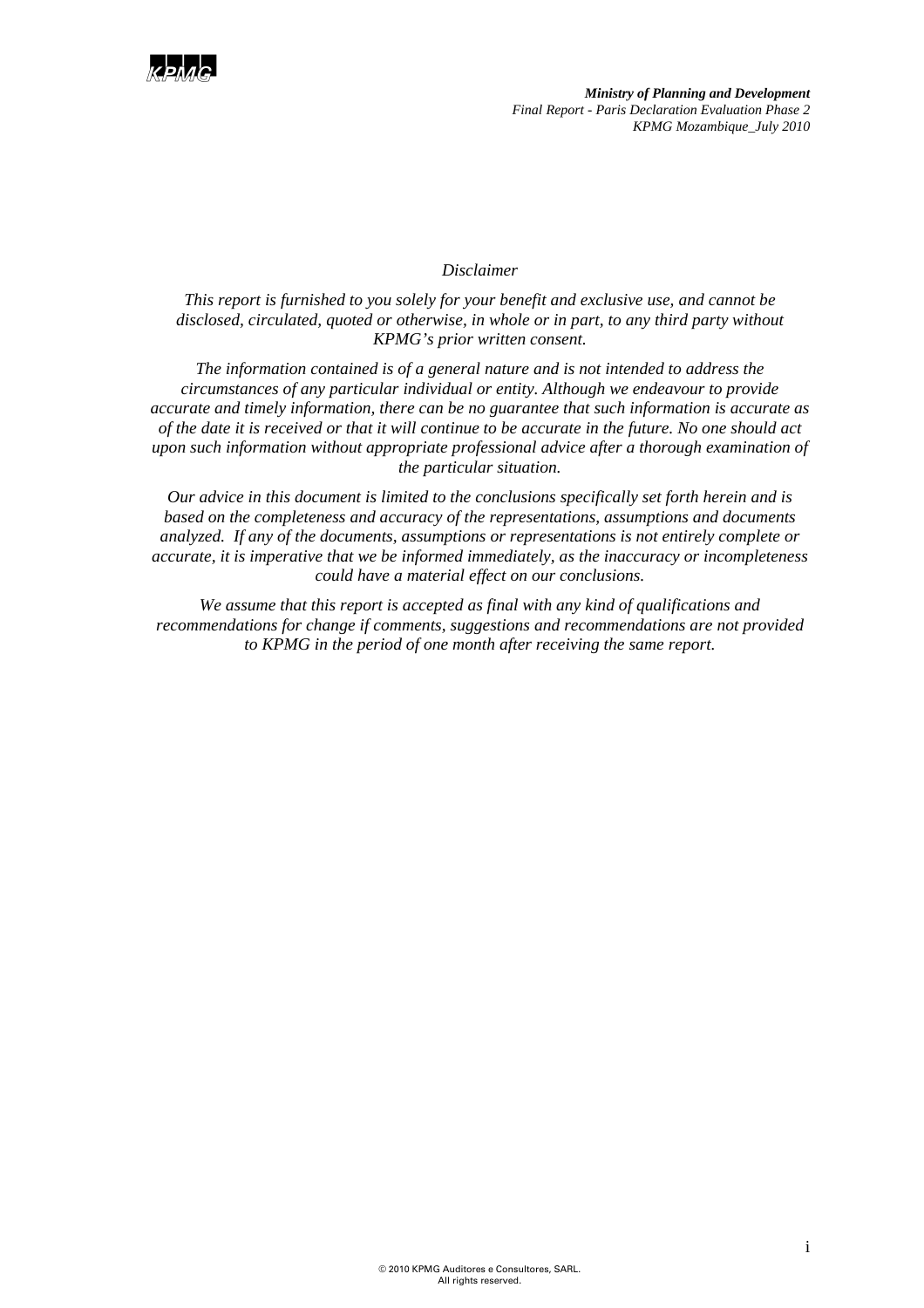

# **Contents**

| $\mathbf{1}$   | <b>Executive Summary</b>                                       | 6  |
|----------------|----------------------------------------------------------------|----|
| $\overline{2}$ | Introduction                                                   | 13 |
| 2.1            | The Paris Declaration                                          | 13 |
| 2.2            | Monitoring and Evaluation of the PD                            | 13 |
| 2.3            | Purpose and Scope of the Current Evaluation                    | 14 |
| 2.4            | Approach and Methodology of the Evaluation                     | 14 |
| 2.5            | Limitations of the Report                                      | 15 |
| 2.6            | Structure of the Report                                        | 16 |
| 3              | Country Findings on the Common Evaluation Questions            | 17 |
| 3.1            | The Paris Declaration in Context                               | 17 |
| 3.2            | Process and Intermediate Outcomes                              | 32 |
| 3.3            | <b>Development Outcomes</b>                                    | 50 |
| 3.4            | <b>Framework for Conclusions</b>                               | 67 |
| $\overline{4}$ | Key Lessons and Recommendations                                | 78 |
| 4.1            | Refine our Understanding of "Ownership"                        | 78 |
| 4.2            | Aid Effectiveness is about more than Modality Choice           | 78 |
| 4.3            | The Aid Architecture Should be More Inclusive                  | 78 |
| 4.4            | The Aid Architecture Needs to be Less Complex                  | 79 |
| 4.5            | Invest More in Capacity to Handle the "New" types of Aid       | 79 |
| 4.6            | Improve the Political Dialogue, and the Policy Dialogue        | 79 |
| 4.7            | Much More than Aid Effectiveness Affects Development Results   | 80 |
| 5              | Possible Key Implications beyond the Planned Term of the       |    |
|                | Paris Declaration                                              | 81 |
| 5.1            | Mixed Record in Terms of Poverty Alleviation                   | 81 |
| 5.2            | Strengthen the Involvement and Awareness of Key Stakeholders   | 82 |
| 5.3            | Donors Should Openly Consider Political Impediments to Aid     |    |
|                | Effectiveness                                                  | 82 |
| 5.4            | Mainstreaming Aid Effectiveness among Traditional and Emerging |    |
|                | Donors                                                         | 83 |
| A              | Country Terms of Reference for the Evaluation                  | 84 |
| B              | <b>Country Matrix</b>                                          | 85 |
| $\mathsf{C}$   | <b>Interview Guides</b>                                        | 86 |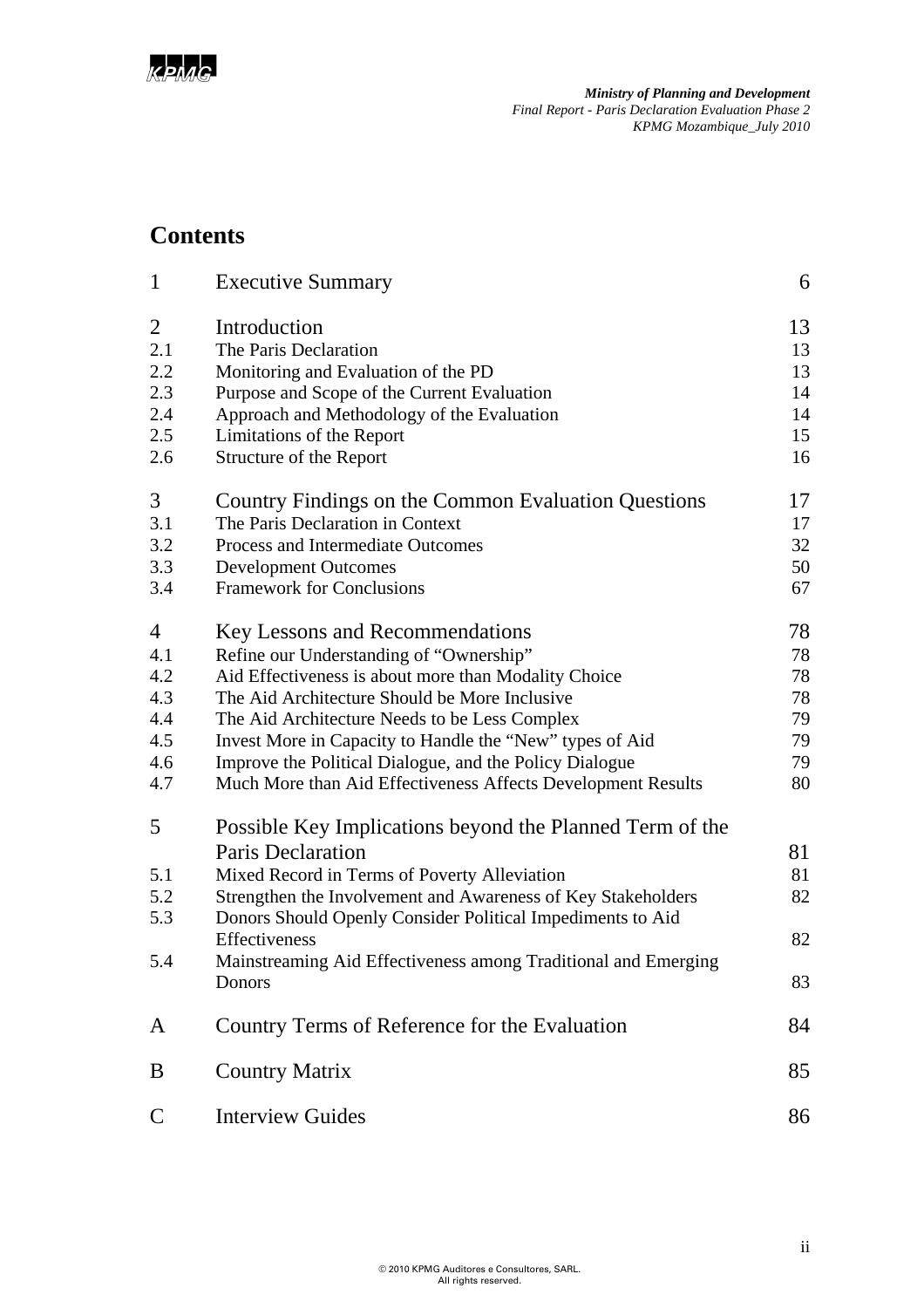

| D | Aid Effectiveness in the Health and Agriculture Sectors in<br>Mozambique | 87 |
|---|--------------------------------------------------------------------------|----|
| E | <b>Inception Report</b>                                                  | 88 |
| F | Paris Declaration on Aid Effectiveness                                   | 89 |
| G | The Accra Agenda for Action                                              | 90 |
| H | <b>Bibliography</b>                                                      | 91 |
|   | <b>Additional Sources of Information</b>                                 | 94 |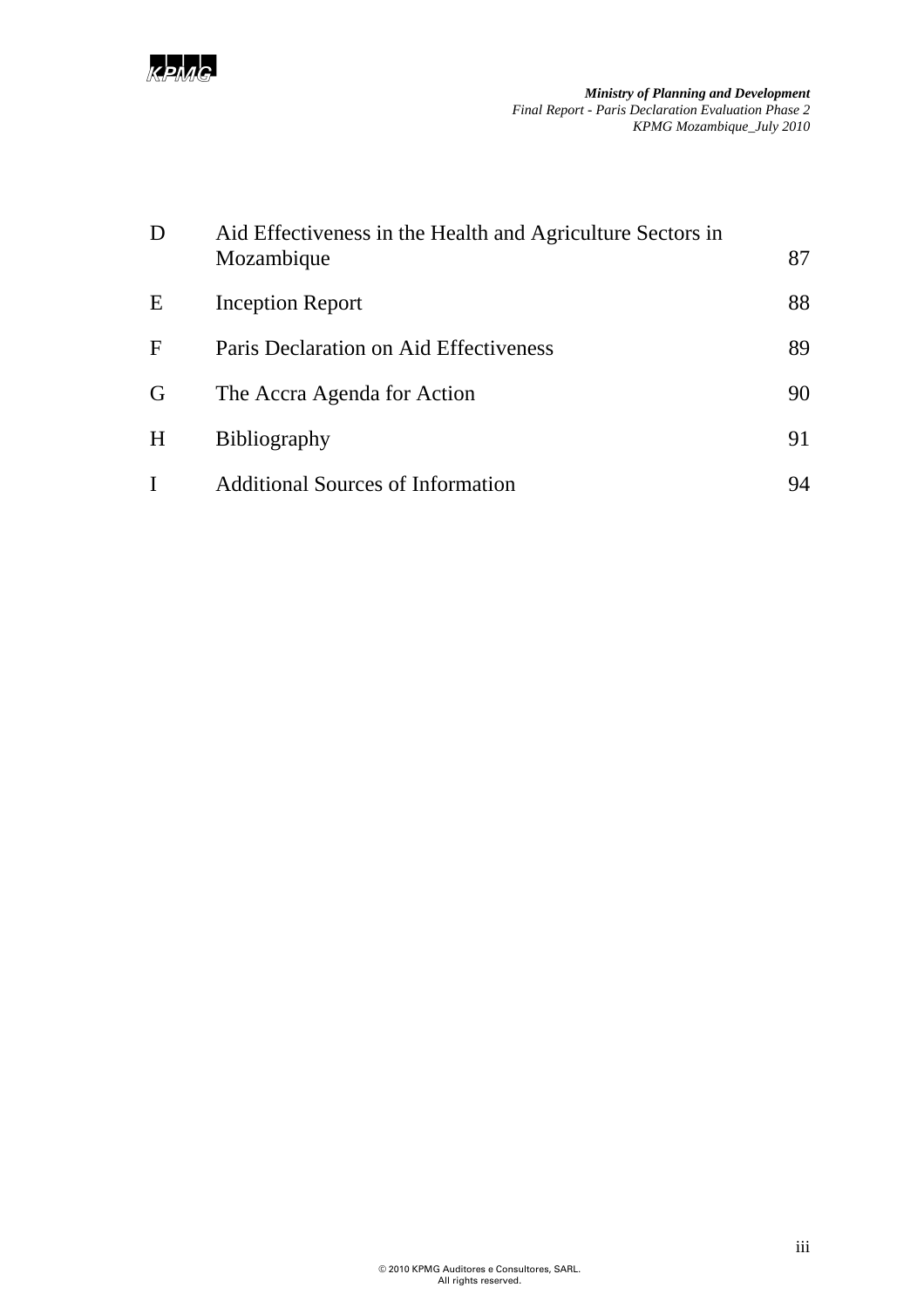

#### *Preface*

The Paris Declaration and the Accra Agenda for Action together seek to provide a roadmap for recipient countries and their donors to work together to improve aid effectiveness. These two international instruments, adopted by Mozambique, represented not the start of the aid effectiveness agenda in Mozambique, but rather its consolidation. Even though Mozambique had already developed it's own "Performance Monitoring Framework" for Partners, the Paris Declaration provides an internationally agreed "practical, action-oriented roadmap with specific targets to be met by 2010" as well as a Monitoring and Evaluation framework, to "periodically assess, qualitatively as well as quantitatively, mutual progress at country level". In the context of Monitoring & Evaluation of the Declaration, Mozambique has been internationally recognized as a good example due to its participation in both quantative monitoring surveys in 2006 (to establish a baseline) and 2008 (to establish progress) and in the current impact evaluation (qualitative). Final results will be established through the planned 2011 survey.

The overall purpose of this evaluation is to assess the Paris Declaration's contribution to aid effectiveness and development results. More specifically, to assess whether the intended results of the Declaration are being achieved, or if there is movement towards achievement. A case study of two sectors is included, Health and Agriculture. The study confirms Mozambique's good performance on progress towards the Paris Indicators, but also reveals some challenges and key messages. It concludes that, in general, the necessary tools and systems to facilitate strategic management of aid flows are in place, but are not always used to their full potential.

Government is committed to addressing the suggestions made, such as investing more in capacity for aid management and coordination, in order to be more strategic about the available tools, and is also very keen on, together with its development partners, creating a more inclusive Aid Architecture with a clear leadership by Government. As highlighted in the Accra Agenda for Action, Aid Effectiveness requires joint efforts of all actors involved; Government, all development partners, Civil Society and Parliament. Government therefore would like to invite these actors to actively use this report and carefully assess the recommendations made.

Mozambique recognizes that conducting this kind of evaluation contributes to improved Government policies for reducing poverty and reaching the Millennium Development Goals.

On behalf of the Government, I would like to thank the Evaluation team that ensured adapting the international Terms of References to Mozambique's reality as well as extensive consultations and data analysis. Furthermore we need to thank the Members of the National Reference Group for their availability and guidance throughout the whole process.

**Aiuba Cuereneia** 

## **Minister of Planning and Development Mozambique**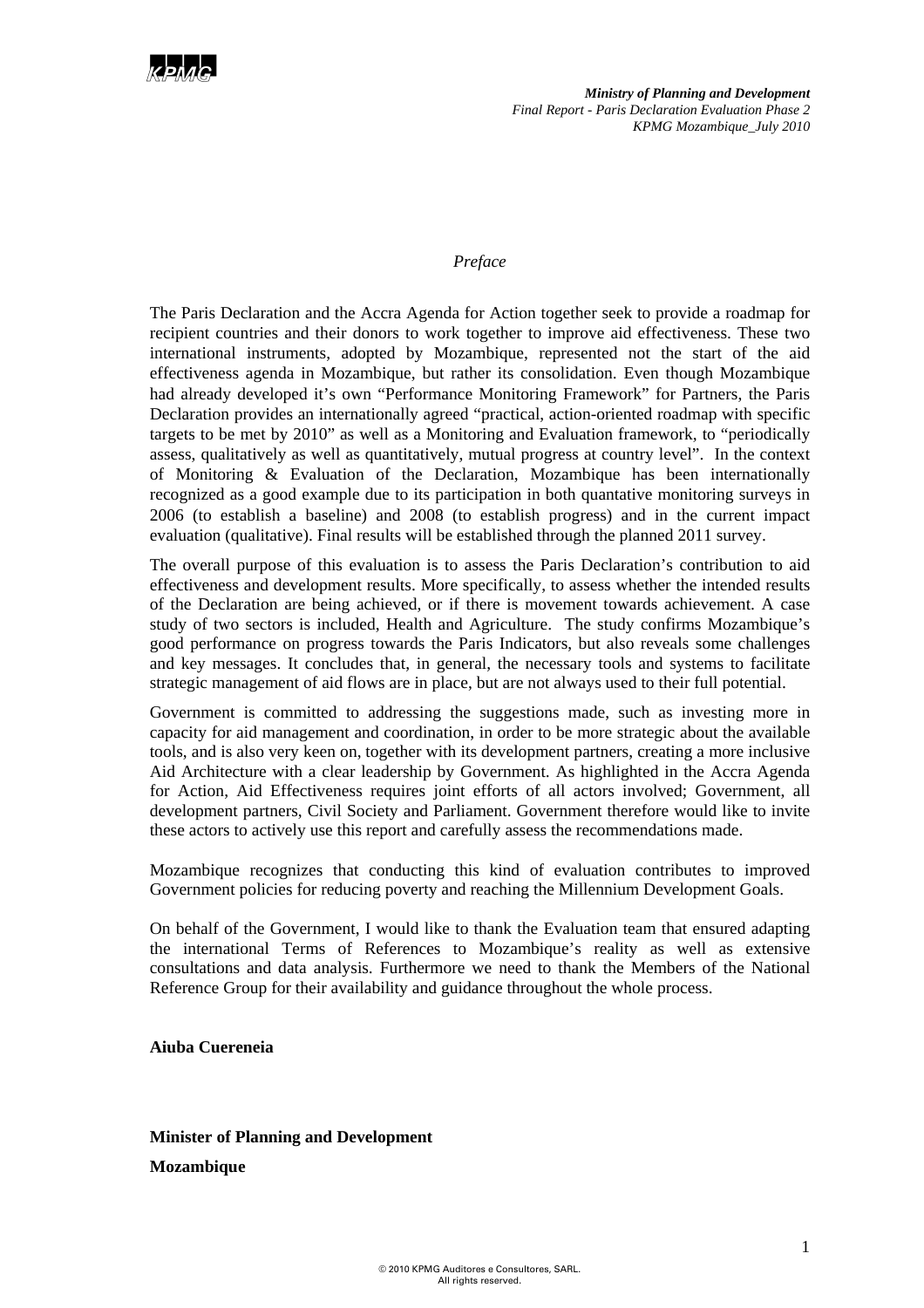

#### **Acknowledgements**

The consultants would particularly like to thank the National Coordinator Hanifa Ibrahimo and her team at the Ministry of Planning and Development, for arranging the interviews, providing data and information, and overseeing the technical work, including commenting on the draft report.

We would also like to thank all the members of the National Reference Group, and in particular the Chair, Mr Momed Piaraly, National Director of Planning and Cristina Matusse, Head of Department. The brief visit from Julia Betts from IOD was extremely helpful to contextualize the work and give guidance on methodology.

The report was financed by Finland and by UNDP, both of which also provided valuable comments on the draft report.

The workshop held on the  $13<sup>th</sup>$  August was particularly helpful in initiating the discussions and provided some useful insights about particular debates and the different perspectives of government, donors (traditional and "non-traditional") and civil society. We thank all those who participated.

Finally, we would like to thank all the interviewees who gave their time to reply to the extensive interview guide, many of whom also provided documents and additional information to complement the interviews. Naturally, any misinterpretation or errors are the sole responsibility of the consultants.

#### **Interviewees**

Hanifa Ibrahimo, Ministry of Planning and Development – National Coordinator

Momed Piaraly – National Director of Planning

Carlos Castelo Branco – Director of the Mozambican Institute for Economic and Social Studies

Eneas Comiche – Head of the Parliamentary Commission on Planning and Budget

Domingos Lambo – National Director of Budget

Domenico Liuzzi –Director General Kulima

Akiko Akiwa – Economist, Embassy of Japan

Todd Amani – Head of Cooperation, USAID

Joceyln Mason – Country Director, UNDP

Ramesh de Silva – Aid Coordination Officer, UNRCO

Thelma Loforte – Economist, Swiss Development Cooperation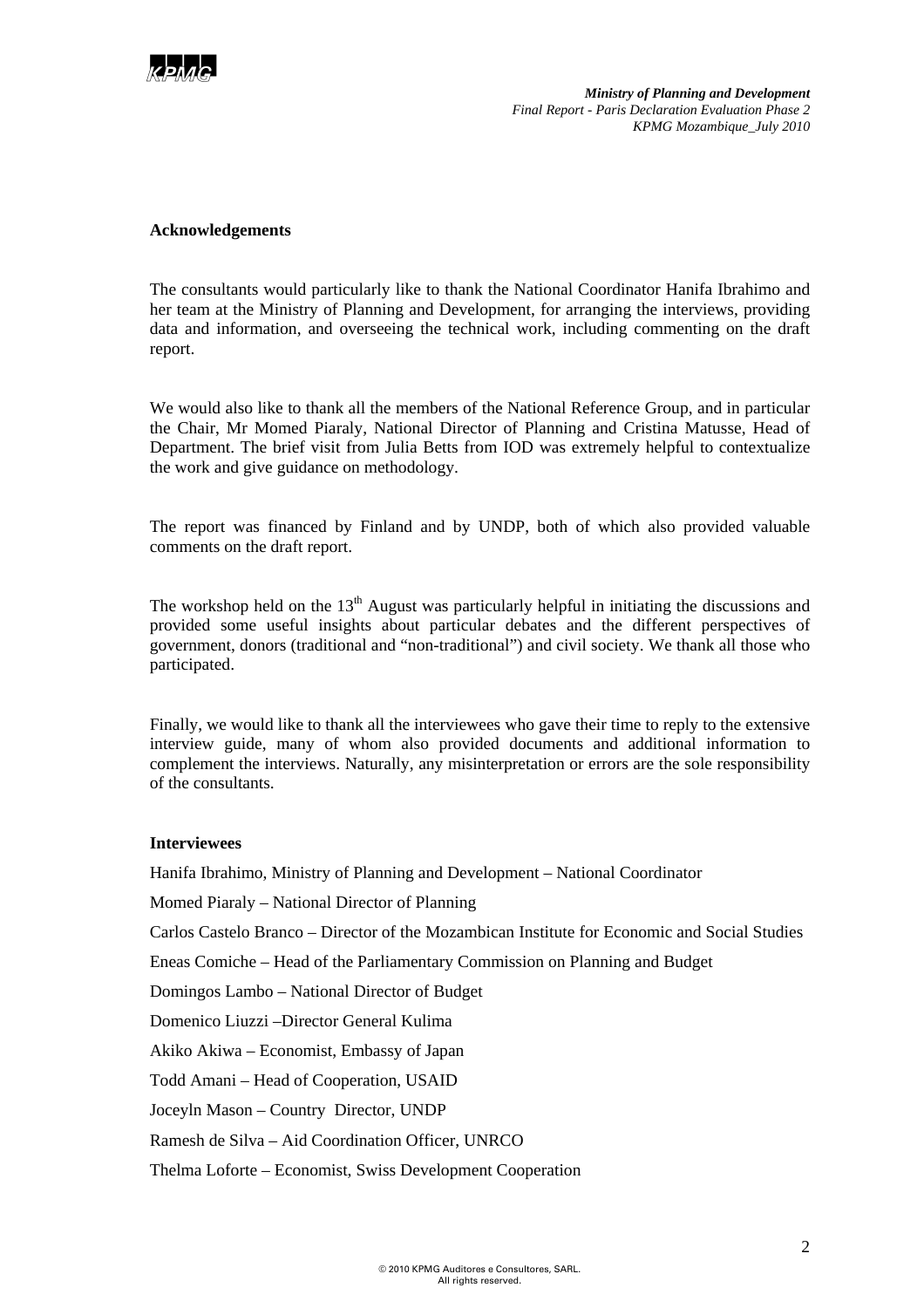

Bridget Walker Muiambo – Economist, Irish Aid Cristina Matusse – Head of Department, National Directorate of Planning Galmiel Munguambe, National Director, MINEC Marco Gerritsen – First Secretary, Embassy of the Netherlands Ines Alves – Economist, European Commission Emma Boston – Technical Assistance Coordinator, IMF Humberto Zaqueu – Head of Research, Mozambican Debt Group Dimitri Kanounnikoff - Country Director of French Development Agency Lotta Karlsson - Head of Cooperation, Finland Manuel Rego - Director of Planning and Cooperation, Ministry of Education Phil Harding - Head of Troika Affairs, DFID Angela Abdula - Senior Technical Adviser, DFID Nei Futuro Bitencourt - Ministro Conselheiro, Embassy of Brazil Young-Chul Kim - Senior Economist, World Bank Marjaana Pekkola - Counsellor (Rural Develpoment), Embassy of Finland Margarida Marques - Assistant Representative, FAO Roberto de Bernardi - Deputy Representative, UNICEF Victorino Xavier - National Director of Analysis and Policies, Ministry of Agriculture Dra Eulália - Head of Analysis and Policies Department, Ministry of Agriculture Célia Cassimo - Analysis and Policies Department, Ministry of Agriculture Leonardo Lopes - Planning Department, Ministry of Agriculture Chanvo Daca - Cooperation Department, Ministry of Health Dr Bonifácio - Cooperation Department, Ministry of Health Alírio Chirrindza - Finance and Administration Directorate, Ministry of Health Silvia Bignamini - TA to Global Fund to Fight AIDS, Tuberculosis and Malaria unit, Ministry of Health Paulino Foi - Adviser to the Global Fund, Ministry of Health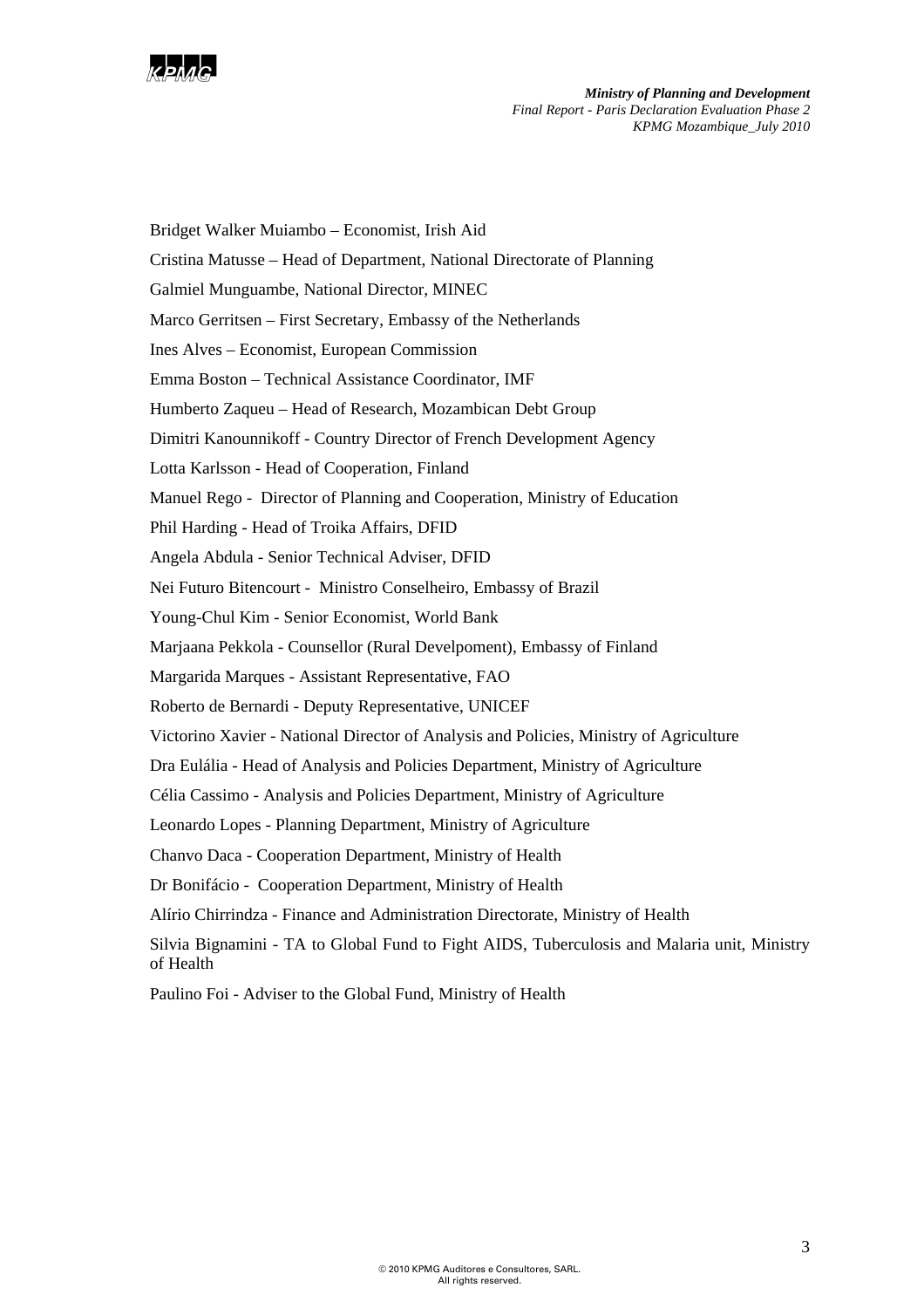

# List of Acronyms

AAA – Agenda for Action of Accra

ART – Anti-retrovirals

CPIA – Country Policy and Institutional Assessment

CSO – Civil Society Organization

DFID – Department for International Development (UK)

DPG - Development Partners Group

EC – European Commission

EU – European Union

FAO – Food and Agriculture Organization of the UN.

GBS – General Budget Suport

GDP – Gross Domestic Product

GFATM – Global Fund for Aids TB and Malaria

GoM – Government of Mozambique

HDI – Human Development Index

HIPC – Highly Indebted Poor Country

HLF – High Level Forum

HQ – Headquarters

JICA – Japanese Cooperation

M&E – Monitoring and Evaluation

MADER – Ministry of Agriculture and Rural Development

MICOA - Ministry for Coordination of Environmental Action

MISAU - Ministry of Health

MoF – Ministry of Finance

MOU - Memorandum of Understanding

MPD – Ministry of Planning and Development

MTEF – Medium Term Expenditure Framework

NGOs – Non Governmental Organizations

NRG – National Reference Group

ODAMOZ – Mozambican Aid Database

OECD – Organization for Economic Cooperation and Development

OECD-DAC – OECD Development Assistance Committee

PAF – Performance Assessment Framework

PAPs – Programme Aid Partners

PARP – Plano de Acção para a Redução da Pobreza (Action Plan for Poverty Reduction)

PARPA – Plano de Acção para a Redução da Pobreza Absoluta (Action Plan for the Reduction of Absolute Poverty)

PBA – Programme Based Approach

PD – Paris Declaration

PEFA – Public Expenditure and Financial Accountability Assessment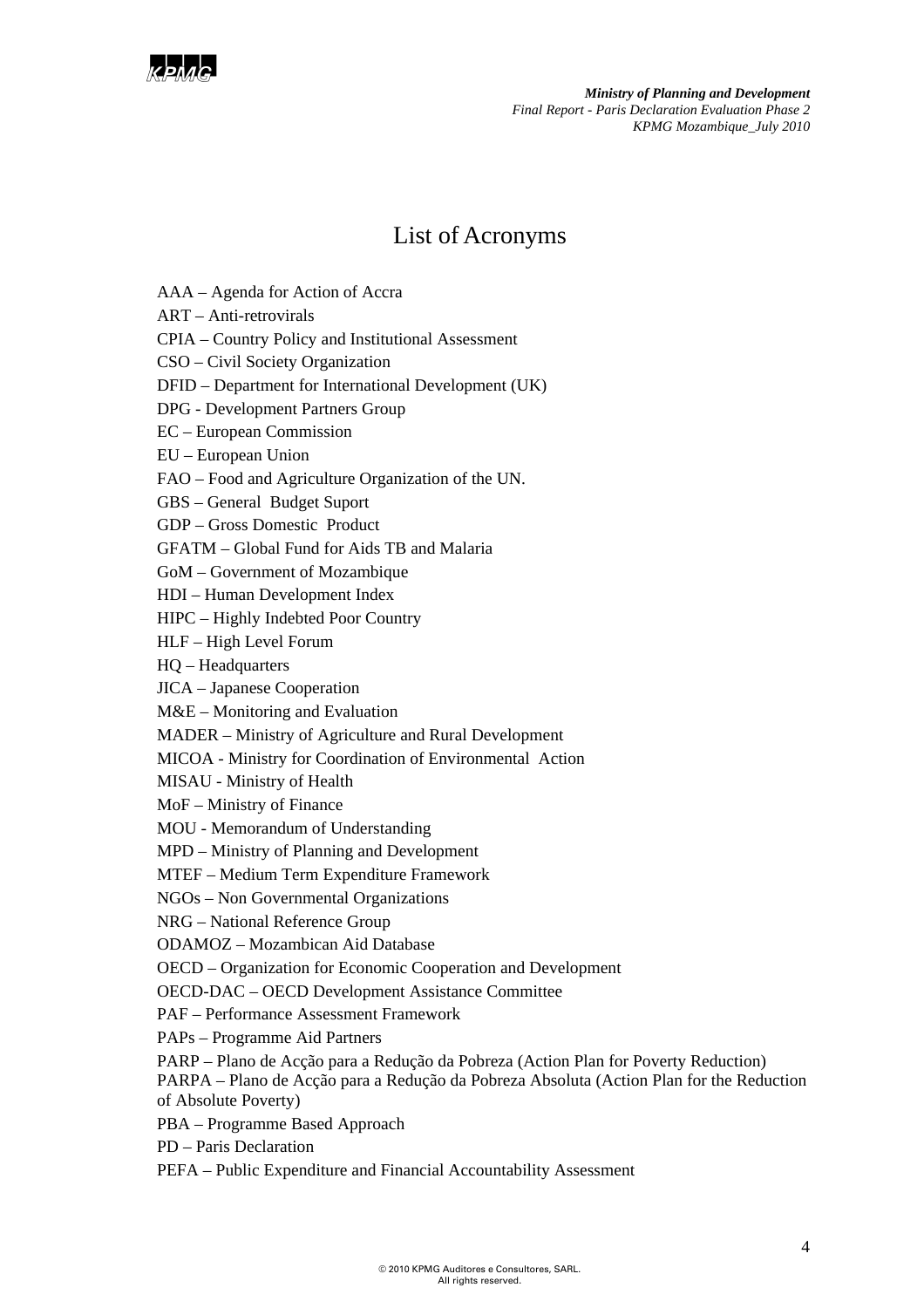

PEPFAR – Presidents Emergency plan for Aids Relief

PFM – Public Financial Management

PROAGRI – Common Fund in Agriculture

PROSAUDE – Common Fund in Health

PRSP – Poverty Reduction Strategy Plan

SISTAFE – Public Financial Management System

SWAp – Sector Wide Approach

TA – Technical Assistance

UN – United Nations

UNDP – United Nations Development Programme

UNRCO – United Nations Resident Coordinators Office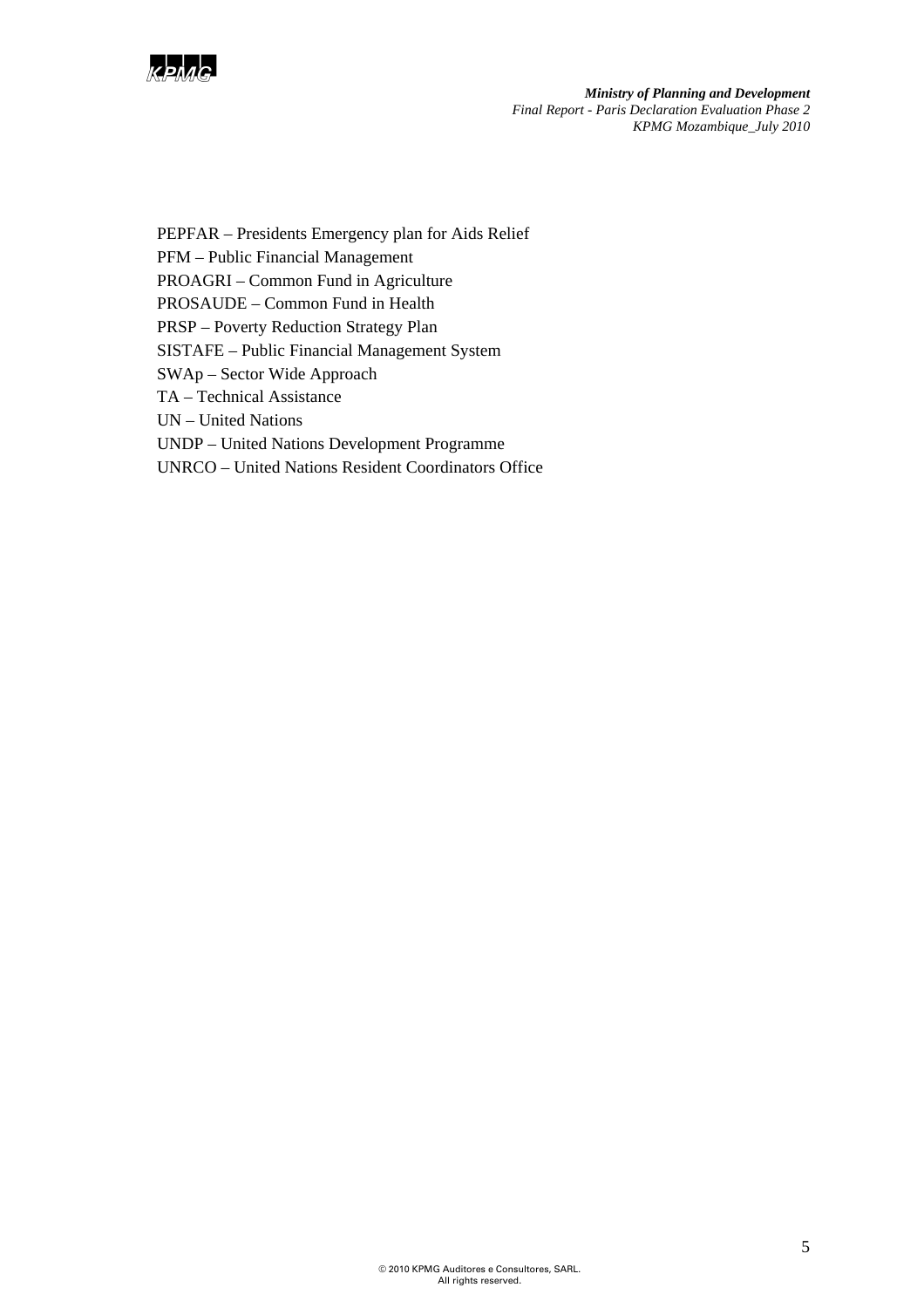

# **1 Executive Summary**

The **Paris Declaration on Aid Effectiveness** was endorsed in March 2005 by more than 100 countries and international organizations. The aim of the Paris Declaration (PD) is to improve the quality of aid and its impact on development. The PD was organized around 5 key principles of aid effectiveness; Ownership, Alignment, Harmonization, Management for Development Results and Mutual Accountability. Specific commitments and targets for 2010 were established for each principle.

**Monitoring and Evaluation (M&E)** of the PD was built into the declaration from the start, with a commitment to "periodically assess, qualitatively as well as quantitatively, our mutual progress at country level in implementing agreed commitments on aid effectiveness". There have been two monitoring surveys focusing on the indicators, and the first phase of the evaluation in 2007-2008 which aimed to assess how and why implementation had proceeded since adoption. The synthesis report of this first phase of evaluation was presented at the High Level Forum (HLF) in Accra in 2008 and aimed to draw out key emerging issues, initial lessons and areas for concern as inputs for the high level discussions.

This report constitutes the Mozambican country report for the **Second Phase of Evaluation**  which aims to document, analyze and assess the relevance and effectiveness of the Paris Declaration and its contribution to aid effectiveness and ultimately to development results, including poverty reduction.

The **methodology** followed was based on a standard Evaluation Matrix developed by the International Reference Group. The matrix was organized into three core questions, related to A) the PD in context; B) Aid Effectiveness Results and C) Development Results<sup>1</sup>. A desk review, and data analysis was carried out, as well as semi-structured interviews carried out by the KPMG team, covering senior government officials, at central and sector level, donor and UN representatives, civil society, academics and parliament.

There are certain **limitations to the report** and what can be achieved in terms of linking development results, and often even intermediate aid effectiveness results, to the  $PD^2$ . Firstly, many of the aid effectiveness initiatives in Mozambique pre-date the PD, and there is evidence that the Mozambican experience actually informed the drafting of the PD. Secondly, the PD was implemented in a highly dynamic context, with many other drivers of development results. Thirdly, there is no counterfactual. Therefore the team followed the guidance of the International Reference Group and focused on "plausible linkages" and "possible contributions" of the PD rather than attempting any form of attribution.

The **structure of the report** closely follows the country matrix, to enable easy comparison across countries. Headings correspond to those in the matrix, and each section heading also includes the code from the matrix for easy reference.

Mozambique has long been regarded as a success story, and a **donor darling.** Impressive rates of economic growth since the end of the civil war that followed independence, the implementation of numerous reforms, a stable, democratically elected government, good progress on a number of social indicators and a seemingly large reduction in poverty rates have

<sup>&</sup>lt;sup>1</sup> See Annex B for the Matrix

 $2^2$  For more information on this, see Stern, Elliot D. et al (2008)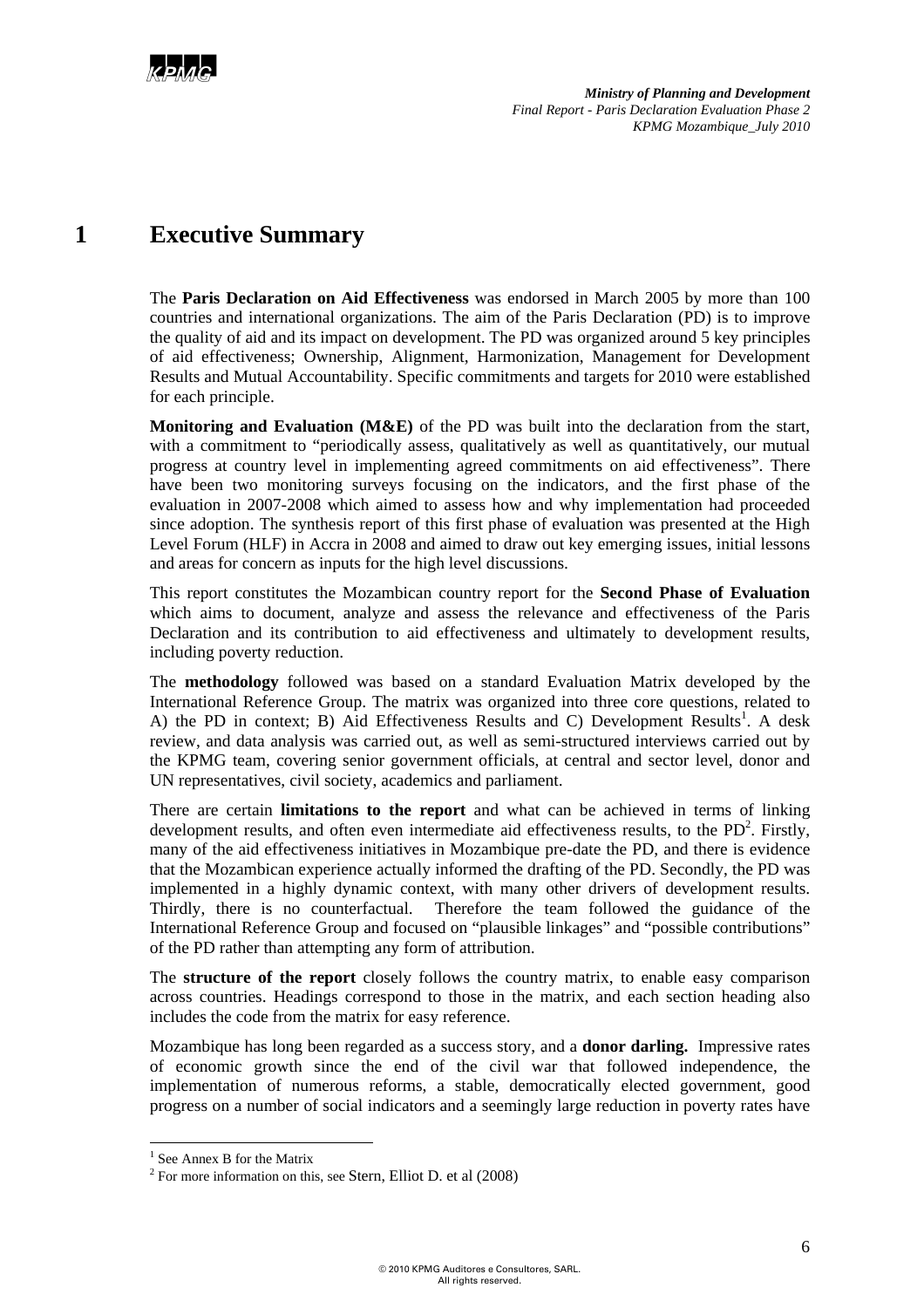

resulted in extremely large aid flows to the country. However, there are increasing concerns that the picture may be more complex, driven in part by the results of the household survey (2008/9) released in the last few weeks of this evaluation, which suggest that poverty on average may not have moved in the last few years, and has even got worse in some provinces. Results for social indicators were however in general fairly positive. There are also increasing donor concerns over governance, which led to a temporary suspension of General Budget Support (GBS) in the first quarter of this year.

In terms of the **context in which the PD was implemented in Mozambique** the main key finding is that there was already by 2004 (i.e. prior to Paris) a number of initiatives being carried out that already embodied what would become the principles enshrined in Paris. These seem to have been driven largely by internal factors, in particular a group of "like minded" donors and government officials, taking budget support forward, and a 2001/2 banking crisis which led to a suspension of budget support, which led to both government and donors recognising a need for a more transparent and structured approach to budget support. This resulted in a 2004 memorandum of understanding between Government and Budget support donors, which reads very much like a "PD-type" document<sup>3</sup>. Other contributing factors were concerns with off-budgets, predictability, and the transaction costs associated with negotiating with individual donors.

By the **2005 baseline**, there were already 18 donors providing General Budget Support (GBS) and there were already well-established Sector Common Funds in health, education, agriculture, water and HIV, some of which had been operating since the late 1990s. The proportion of programme aid (GBS plus sector programme aid) in 2005 was already 46% according to the Baseline survey. There was a nationally owned development strategy in place, and there was already a system of working groups to harmonize donor actions and promote government-donor dialogue. A joint government-donor Budget Analysis Group was working on the issue of offbudgets, and there was increasing investment in and use of government systems. There was already in place a mutual accountability framework, with a donor performance assessment framework (PAF) with indicators in Predictability, Alignment & Harmonization, Administrative Burden, Transparency and Administrative Burden.

One aspect of the **aid architecture** which can already be seen from the early 2000s is the creation of an extremely strong and influential donor grouping around budget support, which became and remains the most influential donor group. These Programme Aid Partners (PAPs) have driven the aid effectiveness agenda in the country from the beginning. However, recently the US and UN were admitted as associate members of the PAPs, which further strengthens this group but continues to leave out vertical funds and non traditional donors, both of which are increasingly active in the country, as well as Japan who were invited to join and declined, partly on the basis of the high transaction costs associated with participation.

In terms of **Ownership,** by 2005 Mozambique was coming to the end of the first Absolute Poverty Reduction Plan (PARPA I) and starting to draft the second (PARPA II). Ownership was rated as "moderate" by the baseline survey in 2005 and the monitoring survey in 2007, and the assessment would remain accurate today. There is a functioning MTEF which is linked to annual budgets. There are examples of where the government takes ownership on particular issues, however there is a feeling among government officials that there are limits to the extent to which donors are willing (or able) to allow ownership, particularly where there may be

l

<sup>&</sup>lt;sup>3</sup> The 2004 MOU can be found at <u>www.pap.org.mz</u>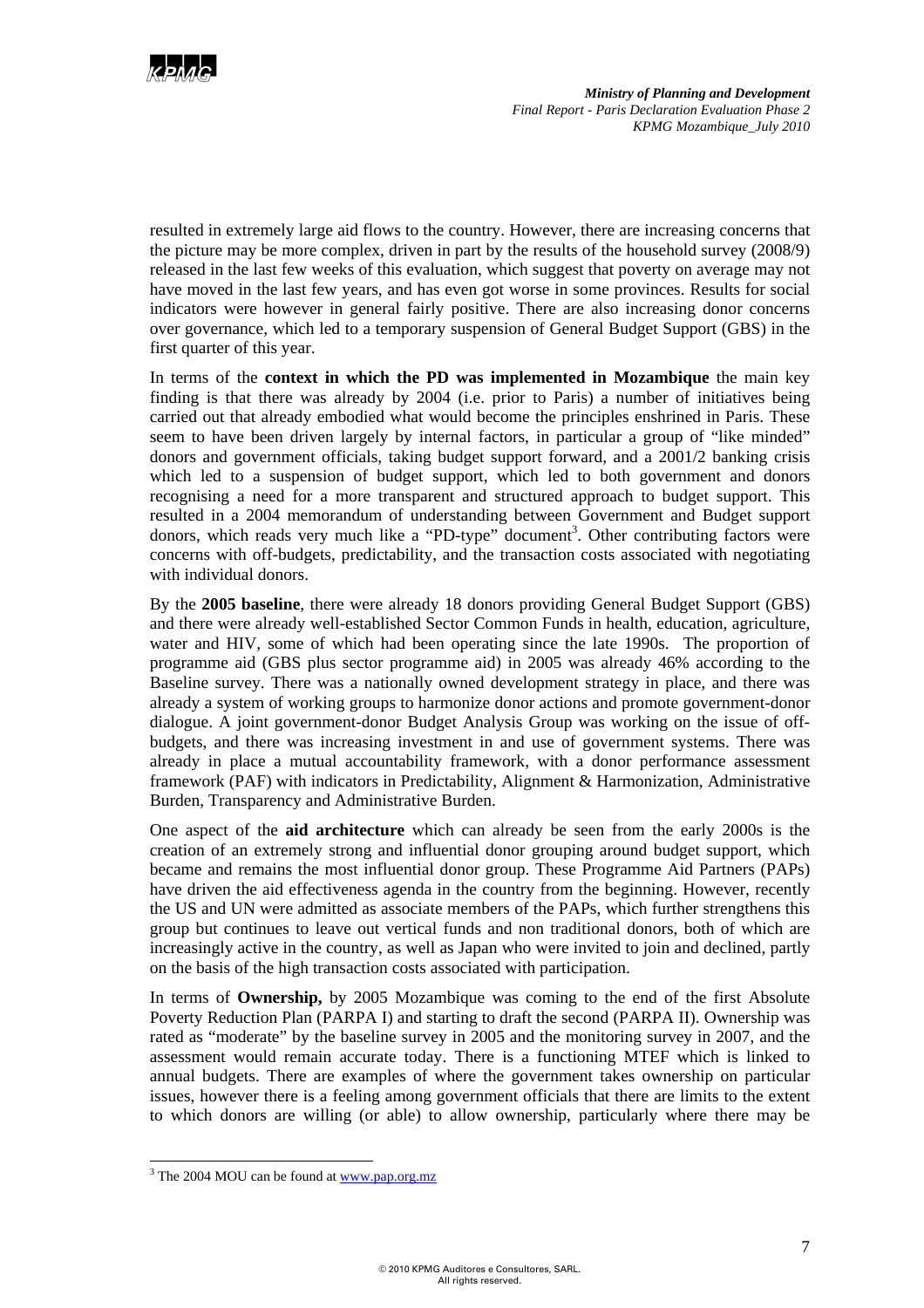

conflicting approaches. Given this skepticism by government, which does seem to be somewhat justified by recent examples, it is perhaps reasonable to suggest that ownership remains partial.

All donors report that there is strong **alignment** between their country programmes and the government's overarching poverty reduction plans. However, PARPA II was fairly broad in scope, and donors participated amply in the formulation of the document, such that alignment of country programmes is fairly easy to achieve. There has been a steady improvement in **government systems** and increasing use of these by donors, mainly driven by programme aid but more recently donors have started to channel funding for projects (including the funding of this report) through national systems. As projects remain a large proportion of aid, this is an encouraging development. Predictability is good for GBS and common fund contributions, with firm commitments made in time for annual budgeting for the following year, but predictability remains a challenge for projects.

There has been from early on a strong degree of **harmonization** among GBS donors, in terms of policy dialogue and common reviews, and a large and cumbersome structure of working groups has been set up. There is evidence of fatigue associated with the large transaction costs involved in maintaining such a structure, although government does report positive effects of being able to deal with a large number of donors as a group. Division of Labour initiatives have been underway for a number of years, but have largely not taken off due mainly to lack of buy in from government, who see benefits in spreading risk by having a large number of donors in sectors, and who are nervous that exits from sectors would not be done in a coordinated way, thereby reducing funding. In terms of the PD indicators on missions and joint analytical work, progress has been slow. The PAP group reach the target of over 66% of aid flows provided in the context of Programme Based Approaches, but this is not the case for the country as a whole.

There is a well established **results oriented framework** attached to the PARPA II and the forthcoming PARP, which is used as the basis for a Performance Assessment Framework with PAPs. Programme budgeting has been introduced, although there remain sever capacity constraints especially at sector level in formulating indicators and also in terms of data quality.

With regard to **mutual accountability**, as part of the annual reviews between government and PAPs, the performance of PAPs with regard to PD principles is assessed. There is a Performance Assessment Framework with targets which are either the same or more ambitious than Paris. However, the results of the assessment, which scores each donor against each target, is more used by donors (in dialogue with HQ, or in terms of peer pressure by more "progressive" donors on others) than by government. It should be noted that this process only covers PAPs and associates, thereby leaving out Japan, vertical funds and non-traditional donors.

In terms of the **impact of the PD on Aid Effectiveness,** the principle role the PD seems to have played in Mozambique, given that all elements of the Aid Effectiveness agenda were in place prior to 2005, seems to have been to maintain momentum, and keep the issue on the agenda for both donors and government. This is an important role, however, as the implementation of PD and in particular the structures and processes related to the various modalities of aid have been dynamic, being refined and adapted over time. There are examples where both government and donors have used the commitments made under PD as arguments for particular courses of action, such that the PD can be seen as playing a *legitimizing and supportive role*. However, the interpretation of PD in Mozambique has been highly focused on GBS, with GBS being seen as the "purest" way of achieving PD principles, even though GBS itself is not mentioned in the text of the Declaration. This has led to a narrowing of the debate, with a focus on GBS and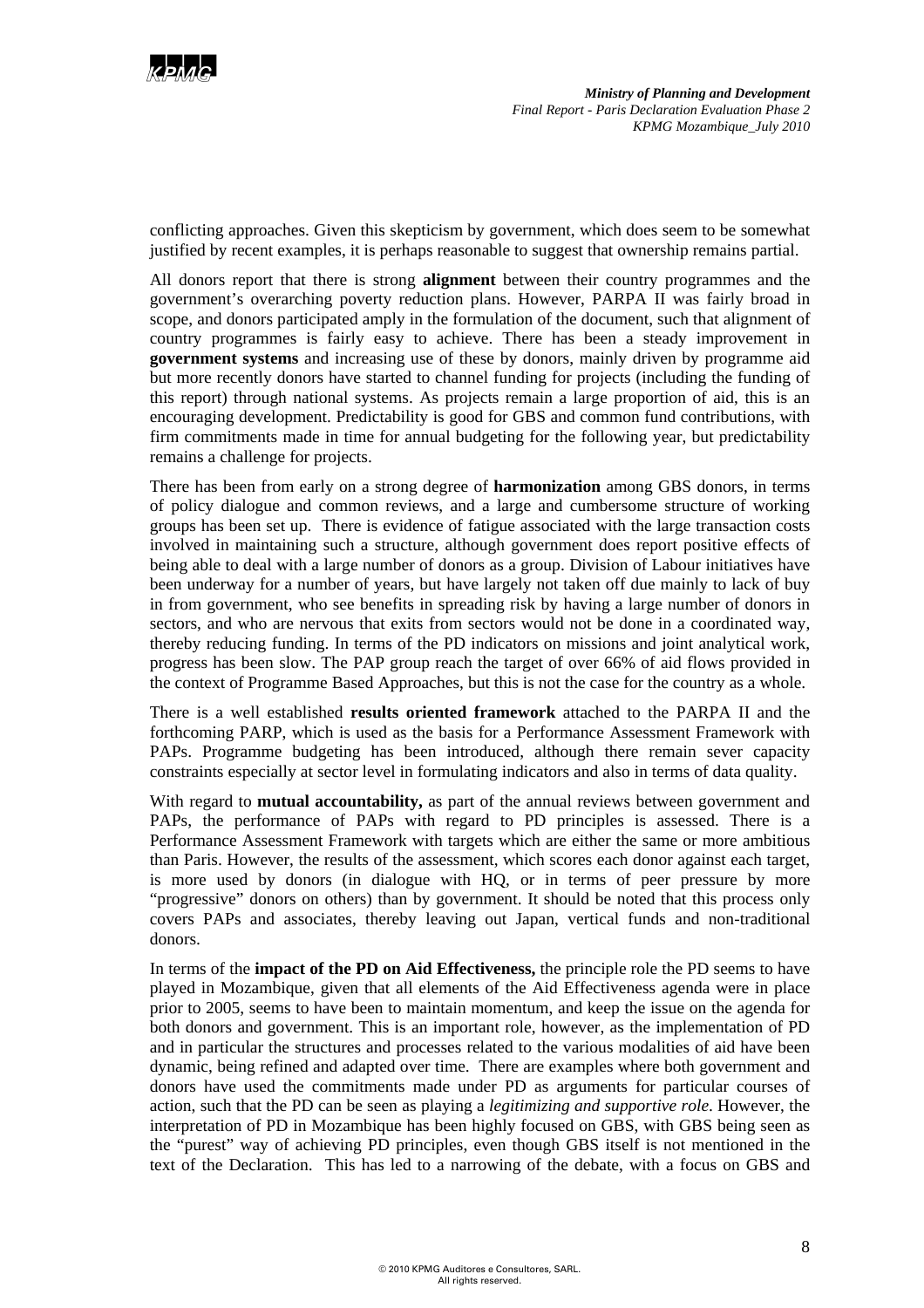

sector common funds, and only now are there signs of greater interest in making projects more effective (inclusion of project-based donors in the PAP structures and some projects starting to be put on treasury for example). As projects remain the largest aid modality in the country, this is crucial. There is no reason why a project cannot be made to follow all PD principles – Government can have ownership of a project, a project can be part of a SWAp, they can be aligned with government plans, and funds for projects can be channeled via government systems. Donors could in theory harmonize around projects, and there is no reason why projects cannot be managed for results and why donors cannot be held accountable for their performance within projects.

**Development Results** in the country have been mixed, despite high levels of economic growth. The recent 2008/9 household survey suggests a worrying lack of poverty reduction on aggregate, albeit with significant regional variations. This is extremely worrying both for government and also for donors who have poured aid in to support poverty reduction in recent years. In general there has been more progress in social sectors than in economic sectors, and one of the key areas identified as contributing to lack of progress on poverty is the failure of agriculture. Mozambique is considered to be likely to meet four out of the 21 country level targets of the Millennium Development Goals (MDGs), to potentially meet a further ten, and to be unlikely to meet one. Six do not have sufficient data to assess.

The **sector studies** highlighted some interesting issues which may be related to this differential in performance. In **health**, there has been a good performance on achieving indicators, and there is a general consensus on the approach to the sector, shared by government and donors. There is reasonably strong government leadership, and a well functioning SWAp and common fund, with mutual accountability mechanisms and use of government systems. This is not to say that there have not been challenges in implementing aid effectiveness initiatives in the sector, and transaction costs of doing so have been extremely high, but in general good progress seems to have been made in implementing Paris. In contrast, the situation in **Agriculture** is one where the donors and government have disagreed on the way forward, and where donors have been withdrawing from, or reducing support to, the common fund, which was repeatedly described by donors as "a mess". Of course this is not to suggest that where the PD is implemented at sector level, development results will flow. There are many other factors, some of which may impact on *both* development results and the implementation of the PD. For example, where government has a clear and strategic vision and is able to take leadership, donors may be more likely to support the sector with Programme Based Approaches. In fact, given the withdrawal from the common fund of some donors in agriculture, it could be suggested that donors may only be willing to provide programme aid when they agree with the approach taken by government.

As discussed above, the assessment of the **Impact of the PD on Development Results** is a fairly tentative exercise. One hypothesis is that the implementation of "PD-type" aid in itself might attract funding, either to a country with a good record in this area, or to a particular sector. It could therefore have a local leveraging effect – although the extent to which this would be new funds rather than a result of donors switching modalities would be debatable. To the extent that aid is made more effective (i.e. better development results are achieved per dollar spent) than it will have an impact on results – but as there is no measure for effectiveness, this cannot be verified. Perhaps the best that can be said, based on the evidence at sector level, is that where there is pre-existing strong vision and leadership from government, and where donors in general agree with the strategic direction taken, then "PD-type" aid can contribute positively to enabling the government to achieve its development results. At central level, there is less evidence that GBS has had a positive impact on poverty reduction, given the recent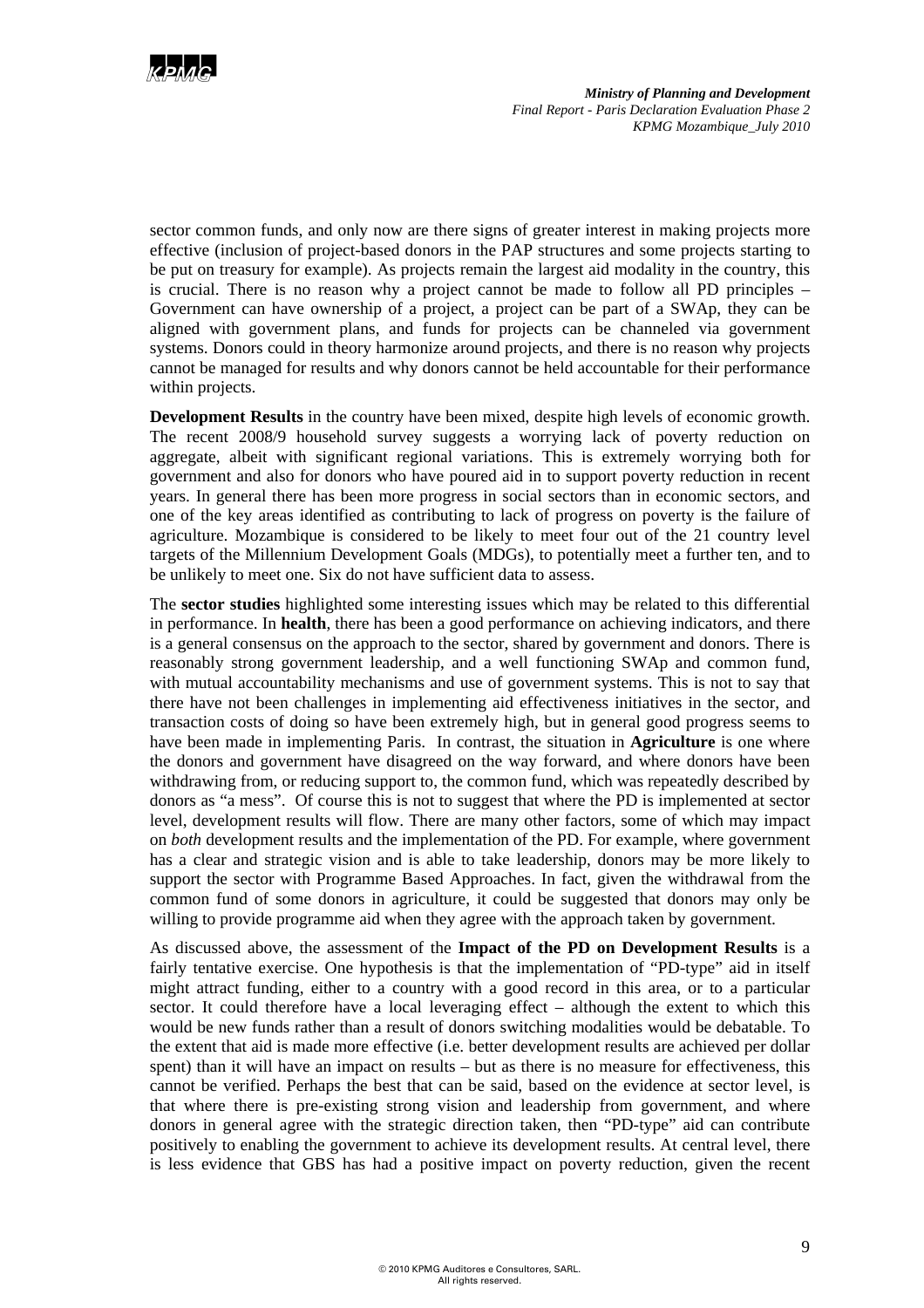

household survey, but more analysis needs to be carried out of these initial and very recent findings before any firm conclusions are drawn. However, much of the dialogue around GBS has been on social sectors, and on governance issues, and there has been good progress in the former, and donors have secured (admittedly through temporarily freezing GBS) specific commitments from government on the latter.

A number of **key lessons** are highlighted in the report, and a few summarized here. i) Mozambique put in place a whole mechanism of coordination and dialogue which was created to address the principles established in Paris. Working groups, a troika system, annual reviews, mutual accountability frameworks etc. However, these have become cumbersome, and there has been an increasing focus on process rather than results. ii) The creation of structures only provides the space for aid effectiveness to happen – whether aid actually becomes more effective depends on these structures being used appropriately, and in particular depends on government ownership. There are all sorts of reasons why government may not feel comfortable exercising ownership as envisaged by the PD. An example of this is the PAPs PAF, which should give government the tools to hold donors to account, but is in fact largely ignored by government. iii) is that it is important to ensure *all* aid is covered by aid effectiveness initiatives – in Mozambique there has been huge attention given to GBS and programme aid, but projects continue to be the largest element of aid to the country, and with the increasing involvement of non-traditional donors, this may actually increase in future. iv) There is clearly a need for greater investment in capacity of governments to deal with the "new" forms of aid, which tend to have transaction costs which are felt more at central level, and at a higher technical and political level. v) Donors must also invest in the technical capacity of staff to engage in discussions on highly technical areas such as governance reform. vi) The PD is only really known by a small number of officials at central level, and to a lesser degree by some in the sectors who work directly with donors. vii) Perhaps, though, the main finding is that the PD ignored completely political and power aspects of the aid relationship. Implementation of the PD implies a mentality shift on both sides, but it is naïve to expect that a recipient country and a donor will come to see each other as truly equal partners in development, when the ability to "punish" is so one-sided. Time and again government officials raised their frustration that for all the fine words, when push comes to shove, donors are able to force government to comply by threatening to reduce or withdraw aid.

There are particular **key messages** for different stakeholders that have emerged from the study. For **government,** one key message is that there are tools available that can facilitate the strategic management of donors, such as the Memorandum of Understanding (MOU) with the PAPs, the PAPs PAF, ODAMOZ (the national aid database) and the PD itself. There is perhaps greater "space for manoeuvre" than the government realises, and government needs to be more strategic about using these, which of course also implies the need for greater investment in capacity for aid management and coordination. There needs to be a clearer overall lead on aid effectiveness and donor dialogue issues, and government needs to be better structured internally to handle these issues in a comprehensive and coherent way. Ultimately, development results depend on good policies and effective implementation, and the donors can play a supportive role to this, if constructively managed. For **donors** it is clear that there needs to be more matching of behaviour to commitments. There is a wide variation in this aspect, but the "bad behaviour" of some reflects on all and creates skepticism within government. Donors need to recognize that ownership is more than government agreeing to donor suggestions and joint working groups. Donors should engage more with non traditional and vertical donors, to ensure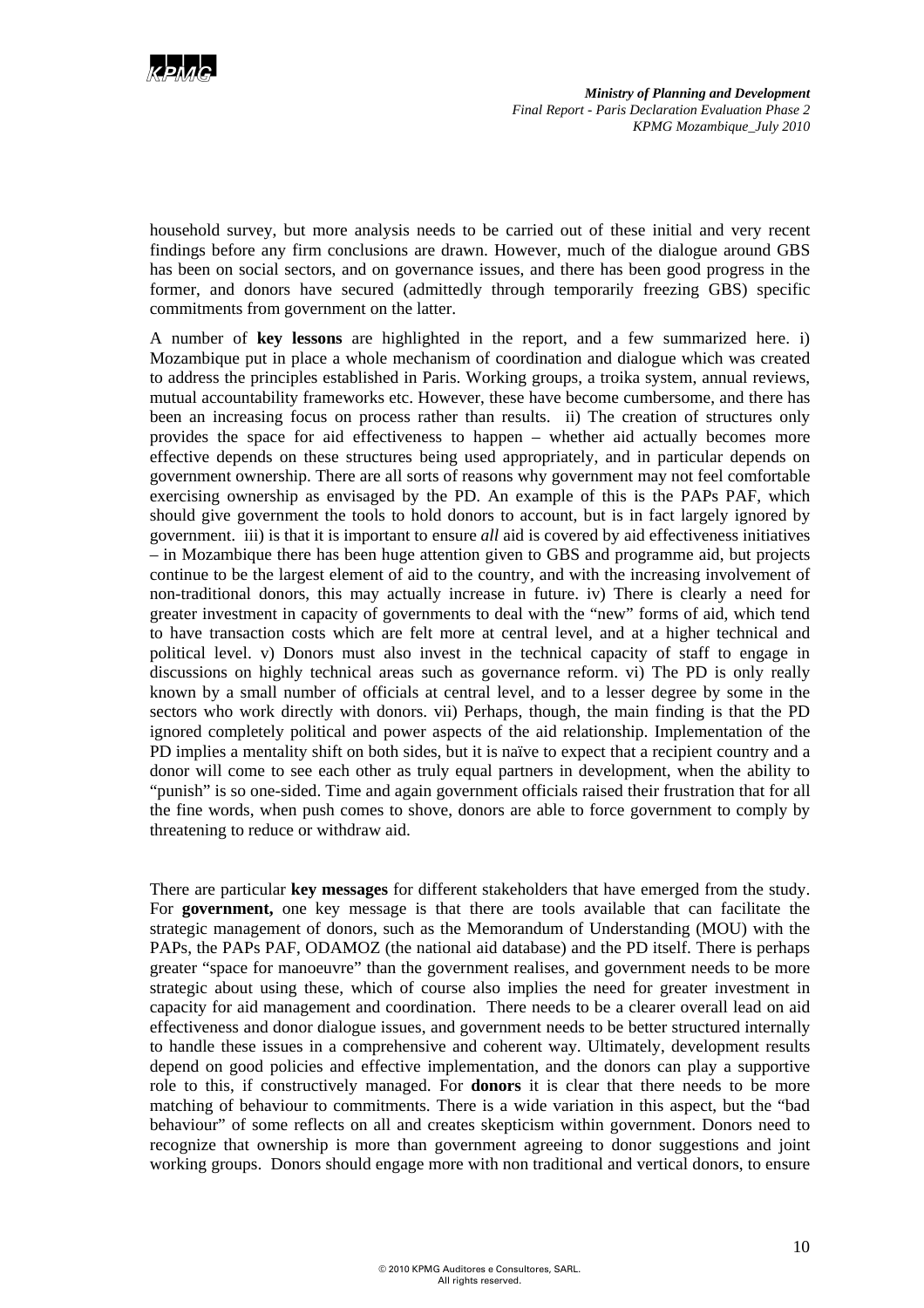

l

*Ministry of Planning and Development Final Report - Paris Declaration Evaluation Phase 2 KPMG Mozambique\_July 2010*

complementarity of approaches and also to learn from different perspectives. Donors also need to invest in the skills required for engaging in policy discussion with government, including better preparation of analysis to support high level policy dialogue, and specialized skills in areas such as legal reform and governance. Donors (PAPs) should also consider improving the institutional memory of the partnership and providing some permanent technical capacity for the group. For **government and donors jointly**, there is clearly a need to improve the productivity of political dialogue, to avoid a building up of frustration which leads to suspension of GBS, as happened in early 2010. There is a need to create a more inclusive aid architecture, especially given the increasing importance of non traditional and vertical funds. This should also include a shifting of focus from programme aid to looking at ways to make *all* aid more effective. In particular, much more needs to be done to build on the initial attempts by some donors to channel project funding via government systems. ODAMOZ needs to become more accurate, organized by government budget classifiers, and government needs greater capacity to use it. There should be more open and honest discussions around the objectives of Division of Labour initiatives, and government needs to either take a lead, or clearly express that they do not wish these to go ahead. For **Parliament and civil society,** there are tools and procedures available to increase scrutiny, and many of these are publicly accessible<sup>4</sup>. There is also an openness on the part of donors, and a precedent set by AAA, to support capacity creation and information availability to both parliament and civil society, and this can also be made use of.

Finally, in terms of **Key Implications Beyond the Planned Term of the Paris Declaration**, it is necessary to look in greater detail at the implicit assumptions behind Paris, and in particular there is a need for a more realistic understanding of the highly political context in which the PD is implemented. There also needs to be a discussion around whether the current interpretation of the PD is equally applicable to all sectors, or whether different approaches need to be taken in different sectors. Despite worrying findings from the household survey, this should not inhibit concerns with aid effectiveness. Making aid more effective may be only one factor in achieving development results, but remains a valid objective. There is a clear need going forward to widen the awareness of key stakeholders regarding aid effectiveness, and also to widen the scope of aid effectiveness initiatives to other donors and other modalities. The role assigned to the UN development system by the AAA to further support the capacities of developing countries for effective management of development assistance<sup>5</sup> in shaping a new, more inclusive aid architecture needs to be better defined. In particular, the UN could play a crucial role in supporting the government in finding the right balance between inclusiveness and effectiveness. In a way, much of the gains in terms of aid effectiveness have so far been achieved by a shift towards more "PD-type" modalities, but as projects continue to be a large proportion of aid, and are likely to remain so, more efforts need to be invested in addressing how to make these more effective. There is also a need to discuss in greater depth the concept of ownership. Ownership is to some extent a pre-requisite for all other PD principles to be implemented fully – but ownership is not something that can be manufactured. Finally, it should be recognized that five years is an extremely short timeframe for behavioural and attitudinal change, which is what is

<sup>&</sup>lt;sup>4</sup> All annual reviews of government and PAP (+associates) and supporting documents are available on www.pap.org, along with a number of other useful reports. The websites of the Ministry of Planning and Development and Ministry of Finance also have a great deal of information. Institutions such as the Institute of Economic and Social Studies (IESE), Centre for Public Integrity (CIP) and Foundation for Community Development (FDC) produce some interesting analysis, much of which is online. UNICEF also produces material on budget analysis. 5 <sup>5</sup> AAA Paragraph 31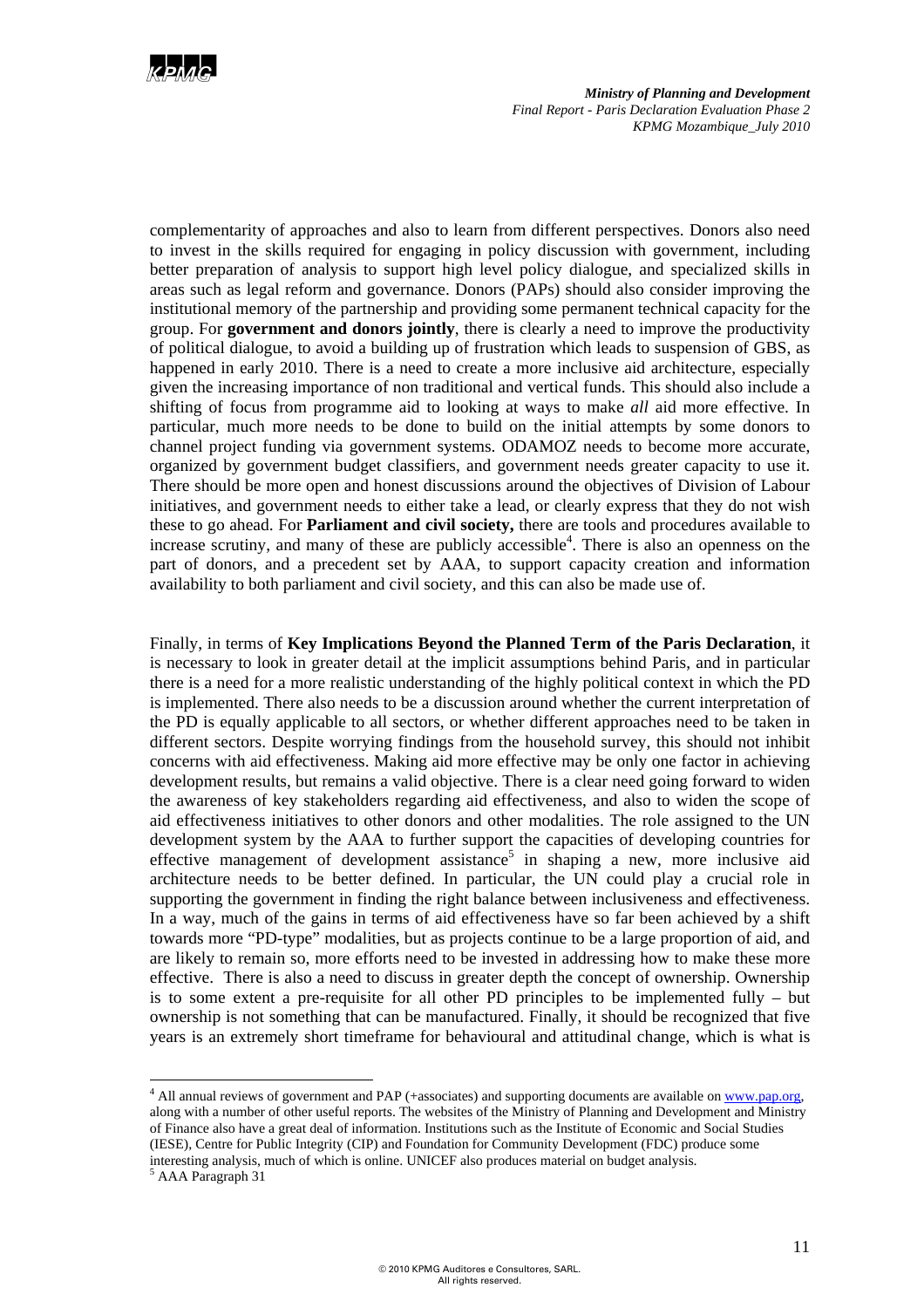

required for the Paris Declaration to go beyond fine sounding words to having an impact on development results and the lives of the poor.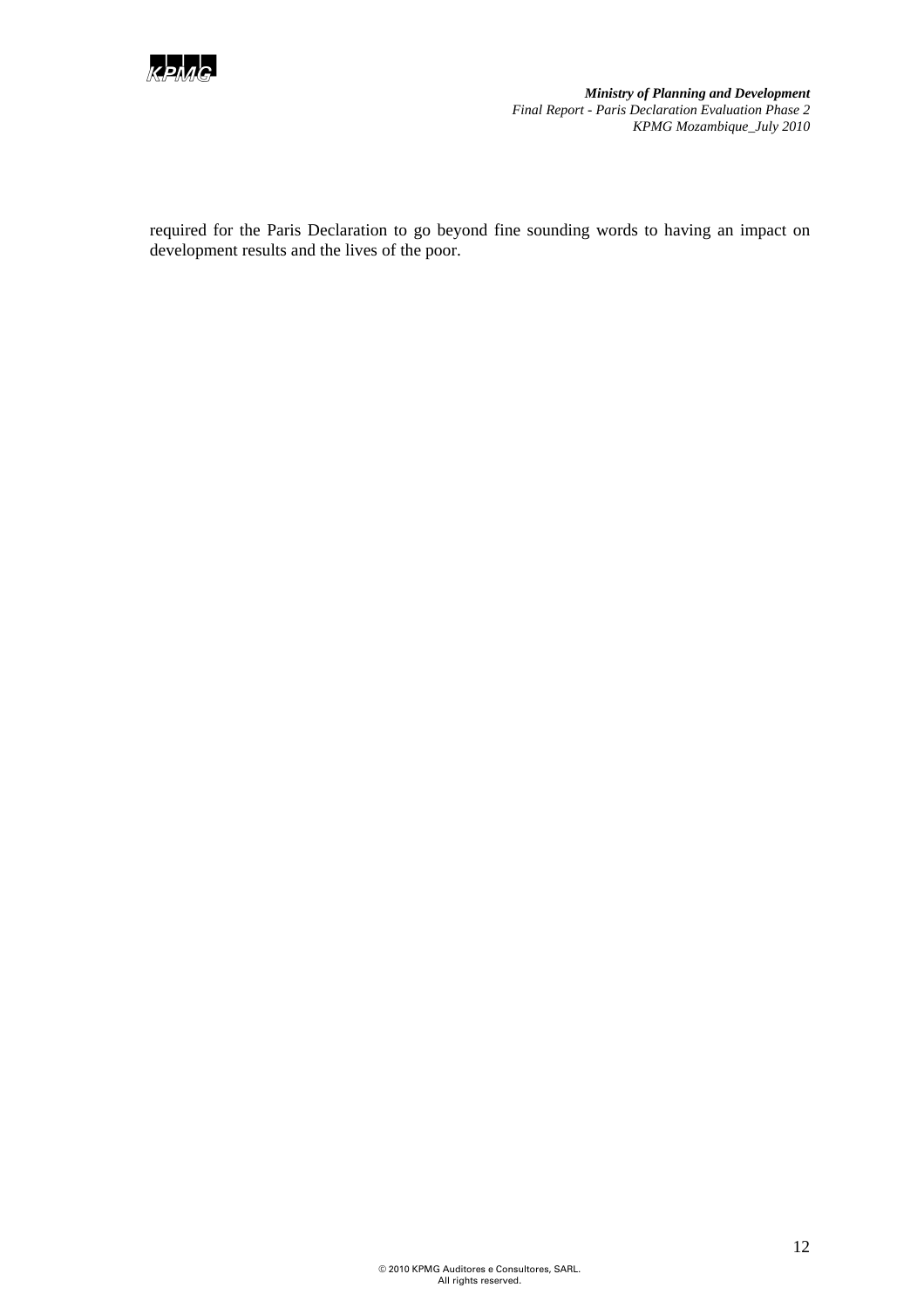# **2 Introduction**

## **2.1 The Paris Declaration**

The Paris Declaration on Aid Effectiveness was endorsed in March 2005 by more than 100 ministers, heads of agencies and other senior officials from a wide range of countries and international organizations. The aim of the Paris Declaration (PD) is to improve the quality of aid and its impact on development. The Paris Declaration was organized around 5 key principles of aid effectiveness, each with specific commitments and targets for 2010. In total, 56 commitments, with respective indicators and targets, were established.

The five key principles of aid effectiveness established at the High Level Forum and codified in the PD are:

- Ownership: *Partner Countries exercise effective leadership over their development policies and strategies, and co-ordinate development actions.*
- Alignment: *Donors base their overall support on partner countries' national development strategies, institutions and procedures.*
- Harmonization: *Donors' actions are more harmonized, transparent and collectively effective.*
- Management for Development Results: *managing resources and improving decision-making for results.*
- Mutual Accountability: *Donors and partners are accountable for development results.*

Many of the concepts enshrined in the PD were not new, but the PD represented the bringing together of a number of different strands of the aid effectiveness debate, into a widely accepted consensus, with a clear action plan and specific targets.

# **2.2 Monitoring and Evaluation of the PD**

Monitoring and Evaluation was built into the declaration from the start, with a commitment to "periodically assess, qualitatively as well as quantitatively, our mutual progress at country level in implementing agreed commitments on aid effectiveness". A survey was carried out in 2006, to establish national baseline figures for the indicators. Another monitoring survey was carried out in 2008 to establish initial progress, and a further survey will be carried out in early 2011 to define achievement of the targets for 2010. Mozambique participated in the first two monitoring surveys, and will participate in that in 2011. With regard to qualitative assessment, the First Phase of the Evaluation of the Implementation of the Paris Declaration was carried out in 2007- 2008, covering Bangladesh, Bolivia, the Philipines, Senegal, South Africa, Sri Lanka, Uganda and Vietnam, plus a number of donors HQ level evaluations<sup>6</sup>. This evaluation aimed to assess how and why the implementation of the PD had proceeded since adoption, and in particular to

l 6 Asian Development Bank, Australia, Denmark, Finland, France, Germany, Luxembourg, the Netherlands, New Zealand, the UK and the United Nations Development Group.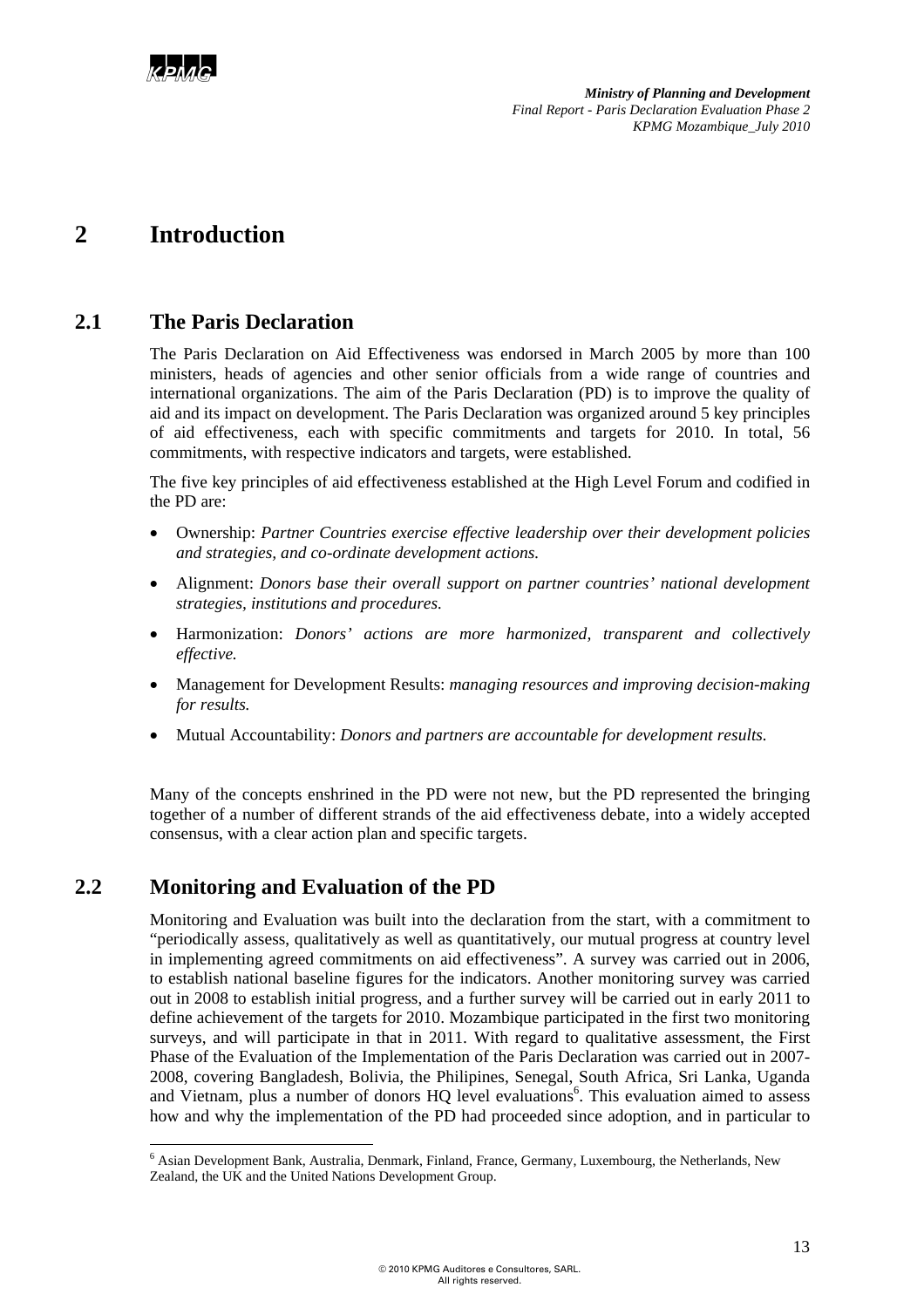

focus on causal effects which are not captured in the indicators used in the quantative monitoring surveys. The synthesis of the country and donor HQ evaluations was presented at the HLF in Accra in 2008, and aimed to draw out key emerging issues, initial lessons and areas for concern as inputs for the high level discussions.

## **2.3 Purpose and Scope of the Current Evaluation**

The current Mozambique evaluation constitutes part of the Second Phase of the Evaluation of the Implementation of the PD. In total, 22 recipient countries participated, and a number of HQ level studies were again carried out. The Terms of Reference for the evaluation can be found in annex A.

The aim of the phase two evaluation is *to document, analyze and assess the relevance and effectiveness of the Paris Declaration in the country and its contribution to aid effectiveness and ultimately to development results, including poverty reduction<sup>7</sup> .* 

Specific Objectives of the Evaluation included:

- To document the results achieved in the country through implementing the Paris Declaration;
- To enable the partner countries and donors/agencies active in the country to clarify, improve and strengthen policies and practice consistent with the Paris Declaration in pursuit of aid effectiveness and development effectiveness;
- To highlight barriers and difficulties that may have limited the effectiveness of the Paris Declaration and its effects and impacts – and ways that these barriers and difficulties may be overcome; and
- To enable sharing and exchange of experience among stakeholders, countries and partnerships so as to facilitate reflection, lesson-learning and policy improvement.

# **2.4 Approach and Methodology of the Evaluation**

The evaluation was coordinated globally by an International Reference Group, and technical support was provided to country teams by a Core Group. An Operational Matrix was produced which listed all aspects to be covered and possible sources. The matrix was divided into three Core Questions, namely:

Core Question A: *What are the important factors that have affected the relevance and implementation of the PD and its potential effects on aid effectiveness and development results (The PD in context).* 

Core Question B: *To what extent and how has the implementation of the PD led to an improvement in the efficiency of aid delivery, the management and use of aid and better partnerships? (Process and intermediate outcomes).*

l

<sup>7</sup> Generic Country Terms of Reference P. 3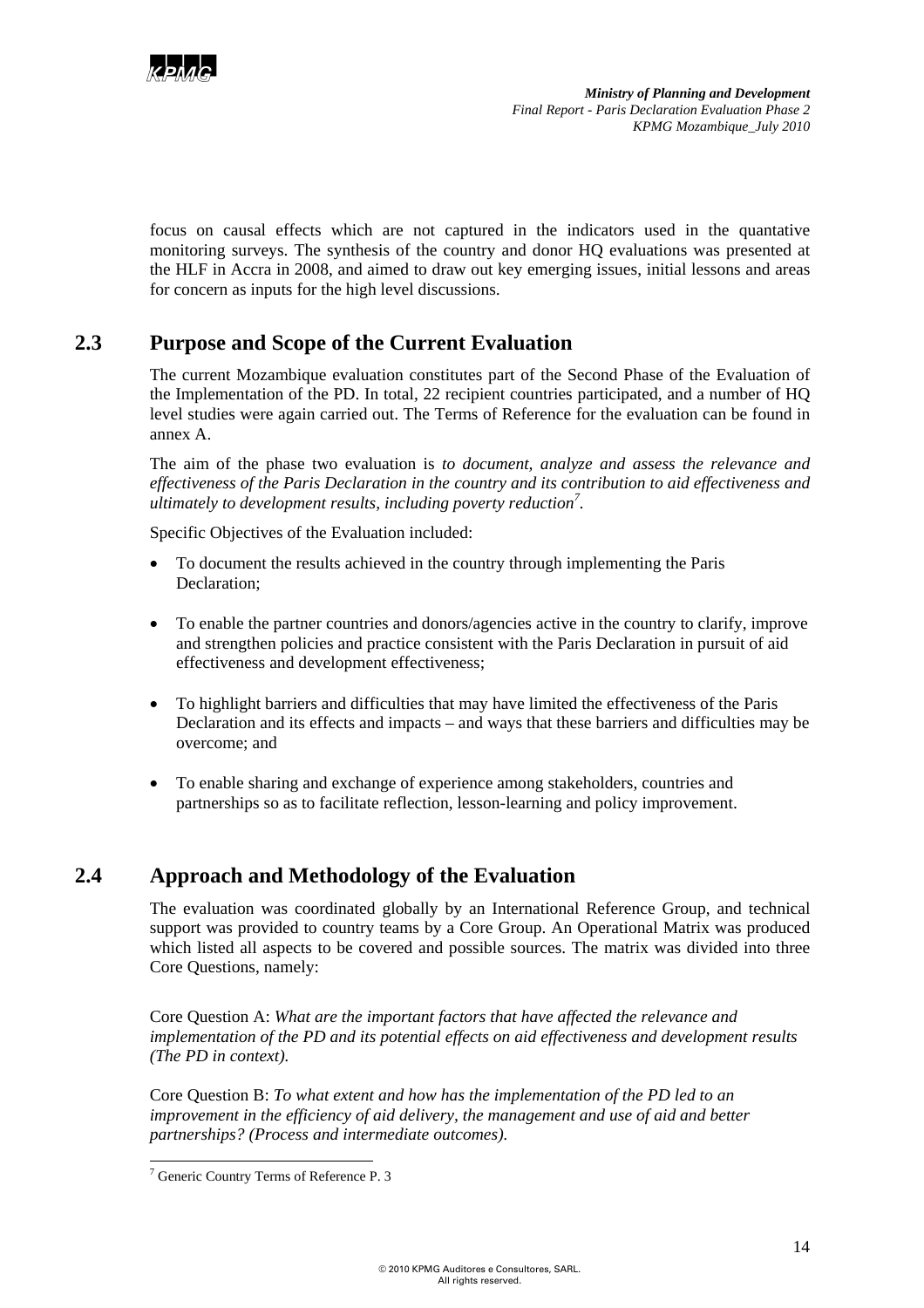

Core Question C: *Has the implementation of PD strengthened the contribution of aid to sustainable development results? How? (Development Outcomes).* 

In Mozambique, a National Reference Group (NRG) was established, with participation from Government, Civil Society, Donors and Academics. The NRG was chaired by the Ministry of Planning and Development, and served to give strategic guidance to the project and to provide comments on the draft report.

The process was coordinated by a National Coordinator from the Ministry of Planning, who supported the team of consultants in day to day matters, including coordinating the interviews, handling logistics and providing technical insights.

The methodology included an initial desk review prior to the interview phase. The interview phase was preceded by a workshop to launch the process, which included group work on various relevant topics. The workshop was well attended by government, donor and civil society representatives, and the debate in each group was lively and productive, and provided useful inputs for the consultants in preparing for the more detailed interview stage.

Interviews were held over approximately a month, with donors, government, civil society, academics and parliament. A total of 37 interviews were carried out, which was somewhat less than planned due to riots in Maputo during the third week of interviews which held up the process, but the team still felt that a broad enough range of interviewees were covered to be able to draw some conclusions. An initial draft of the report was also circulated widely in order to give an opportunity to both interviewees and other interested parties to comment.

During and following the interview stage, an attempt was made to construct data sets for certain key indicators, although often a variety of sources needed to be triangulated, and data should be taken as indicative rather than definitive.

A first draft of the report was produced and circulated and a presentation of the report was made to the NRG. Comments resulting from this process were then discussed by the NRG and incorporated prior to submission.

## **2.5 Limitations of the Report**

It should be noted that there are serious issues of attribution in any attempt to distinguish the impact on development results and poverty of a particular policy or document. The PD is no exception.

To the extent that the PD was implemented, this was done in a highly complex development context, in which many other priorities and influences were present. The implicit assumptions of the PD are that by improving aid effectiveness, development results should be improved. This is an entirely logical assumption, but extremely difficult to prove. Firstly, there is no exact definition or indicator of aid effectiveness, and secondly, because there are so many other influences on development outcomes and poverty.

This limitation was recognized and widely discussed *a priori*, and an agreement was reached to focus on *plausible linkages* and *possible contributions* rather than attempting to directly link PD implementation with development outcomes.

Another limitation of the report is that while the initial proposal was to carry out the evaluation over 6 months, this period was reduced to three months due to delays in contracting the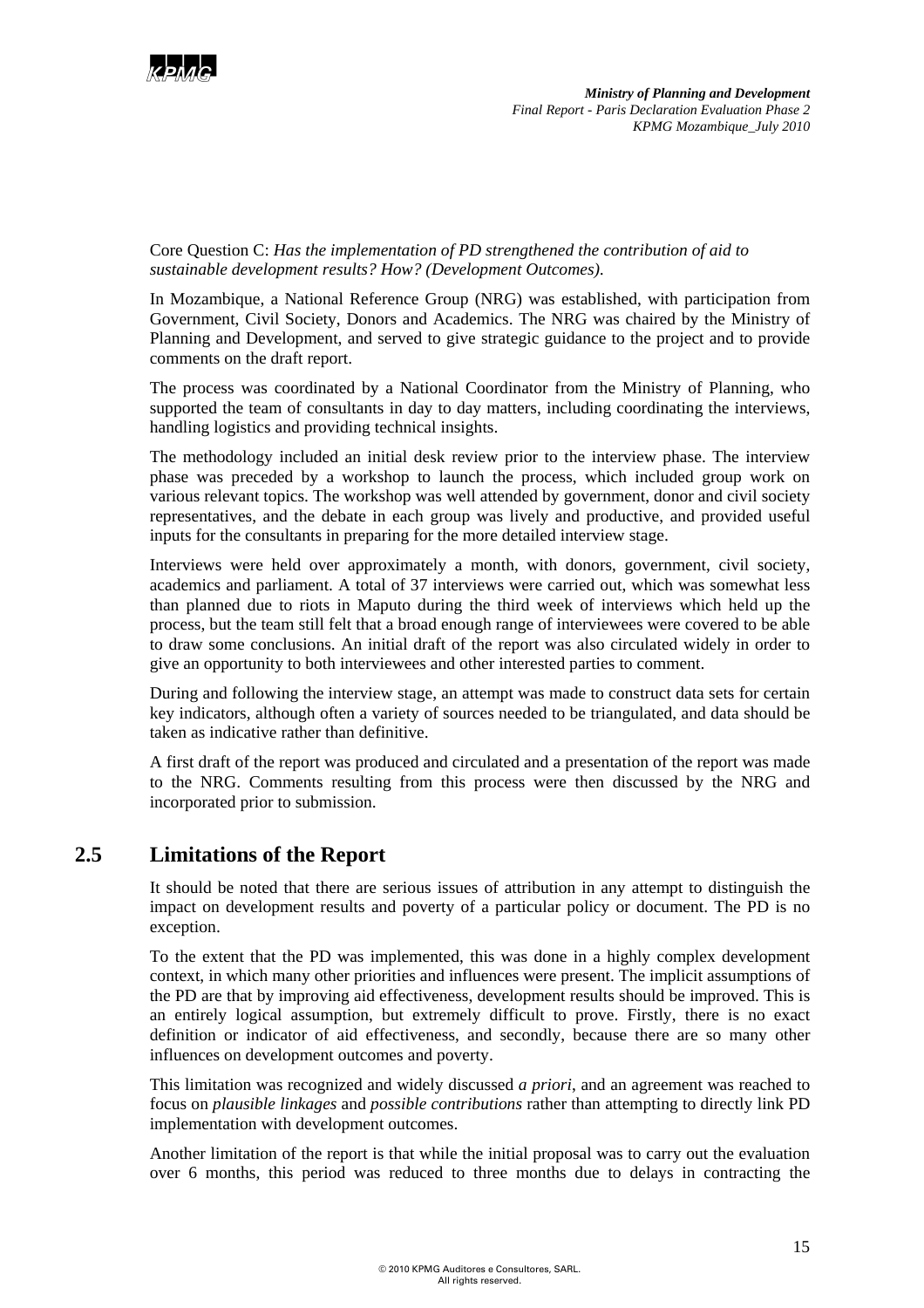

consultants. This did lead to fewer interviews being carried out than originally planned, and less time for analysis. However, the delays were in part due to the desire of the Ministry of Planning and Finland, who provided the majority of the financing, to channel funds through the treasury system, As this was a first experience for the Ministry of Planning of receiving project funding via the treasury, this did lead to delays in receiving the funds from the treasury. However, the team felt that this was a clear example of use of country systems, and a great opportunity for learning, and do not feel that the delays significantly altered any conclusions.

# **2.6 Structure of the Report**

The report closely follows the template defined by the International Reference Group, for ease of comparison across country studies. However, this has led to a certain amount of repetition and some rather long sub-headings.

Firstly there is an executive summary, followed by a brief introduction. Country findings are then divided into three sections, aligned with the three core questions, with a separate section for conclusions. We have tried to remain as close to the country matrix outline as possible, and each section title has a reference which denotes the section of the matrix to which is refers. For core question 3 we have followed the headings in the matrix, but then integrated findings from the sector studies underneath these.

There is then a section on Key Lessons and Recommendations, and a section on Possible Key Implications Beyond the Term of the PD. Annexes include: A) The Country ToRs, B) The Country Matrix, C) The various interview guides, D) the sector tracer study, E) the inception report, F) the Paris Declaration itself, G) the Accra Agenda for Action, H) Bibliography, and I) selected additional sources of information.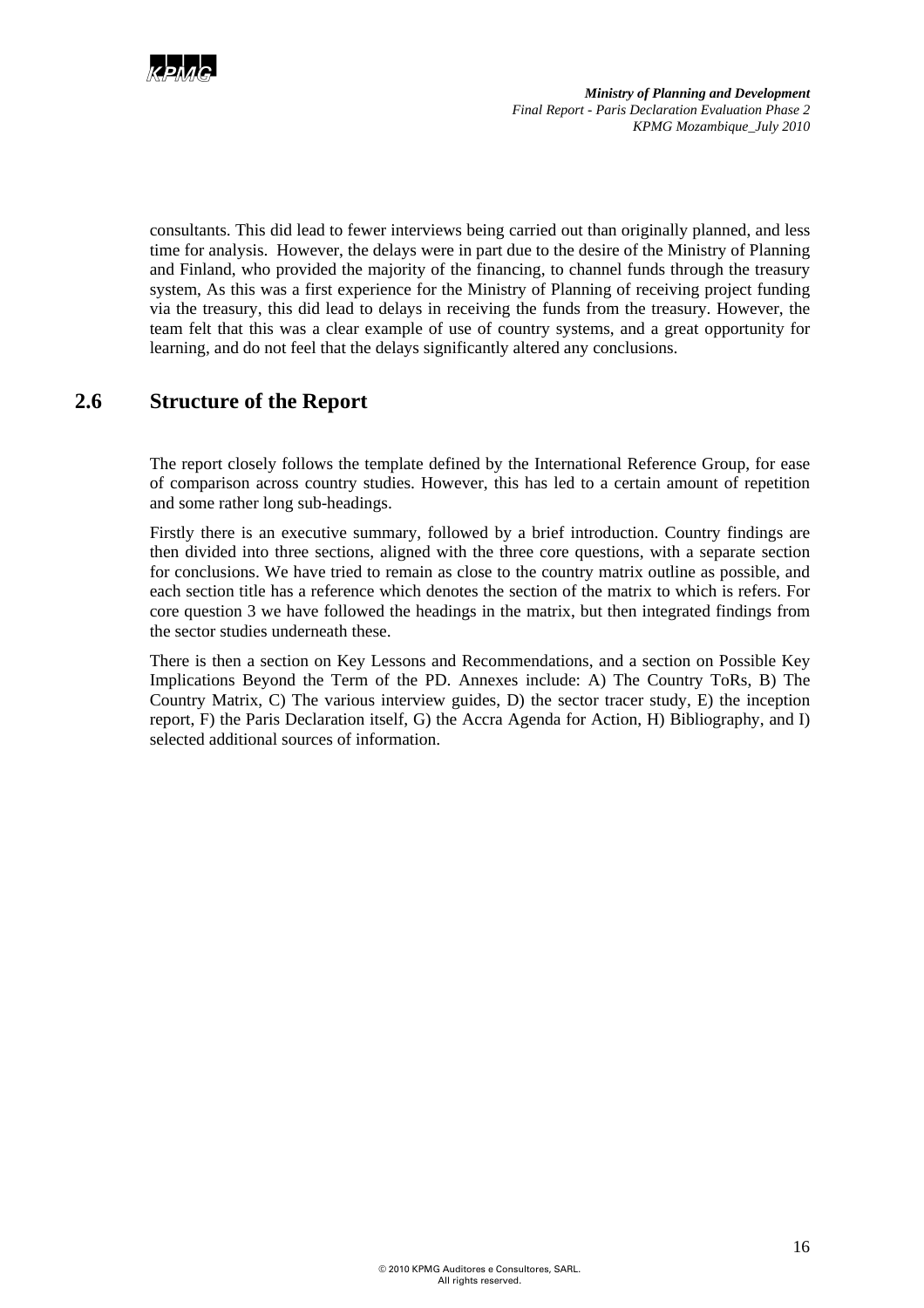# **3 Country Findings on the Common Evaluation Questions**

## **3.1 The Paris Declaration in Context**

## **3.1.1 Key Characteristics of the Country That Have Been Most Relevant to the Implementation of the Paris Declaration (1a)**

## *3.1.1.1 Background Information*

Mozambique is a Low income country, with a Gross Domestic Product (GDP) per capita of 838 USD<sup>8</sup>. Mozambique has long been considered a "donor darling", and has for many years received substantial international support, both due to the extremely high levels of poverty and reported success in reducing this, and a reputation for relatively good governance and willingness to implement reforms. However, this positive picture is becoming more complex, due to debates around the real levels of poverty reduction that have been achieved, and increasing governance concerns expressed by donors and civil society.

Official household surveys show that in 1996/7 the poverty headcount was 69.4%, in 2003/4 it was 54.1% and according to the recently released data from the household survey 2008/9, poverty seems to have increased to  $54.7\%$ <sup>9</sup>. While the increase is not statistically significant, and while there are large variations in poverty trends across the country, initial analysis of the data suggest that consumption poverty has not fallen on average, and has got worse in some provinces, particularly in the centre of the country. However, these figures should be treated with caution, as there have been concerns raised that the 2004/5 figures may have been artificially low<sup>10</sup>, due to the choice of a lower poverty line, exaggerating therefore the fall between the first two figures, and suggesting a possibly artificial rise between the second two. Whatever the detailed picture, the recent figures do pose a challenge for both government and donors, who have invested greatly in poverty reduction. Initial (unofficial) analysis from government suggests that much of the lack of performance on poverty headcount reduction may be due to poor performance of agriculture (in particular the family sector) and increases in international prices.

Mozambique seems to have performed better on measures of Human Development. In 2000 the HDI index placed Mozambique at  $135<sup>th</sup>$  out of 139 with an index value of 0.35. In 2007, the latest year for which there is data, the index had increased to 0.402 and Mozambique was ranked 172 out of 182 countries in the world. The recent household survey also supports this, with key health and education figures improving. This is not surprising given that the focus of both government and donors has been on service delivery.

With regard to the Millennium Development Goals (MDGs) Mozambique is considered to be likely to meet four of the Millennium Development Goals (MDGs), to potentially meet a further ten, and to be unlikely to meet one. Six do not have sufficient data to assess. See Table 1 below for more details.

l

 $\frac{8}{9}$  World Bank, PPP 2008, (current international USD), International Comparison Project Database

<sup>&</sup>lt;sup>9</sup> INE . Inquerito aos Orçamentos Familiares, 2008/9

<sup>&</sup>lt;sup>10</sup> Hanlon, J, Do Bicycles Equal Development in Mozambique? Chapter 7.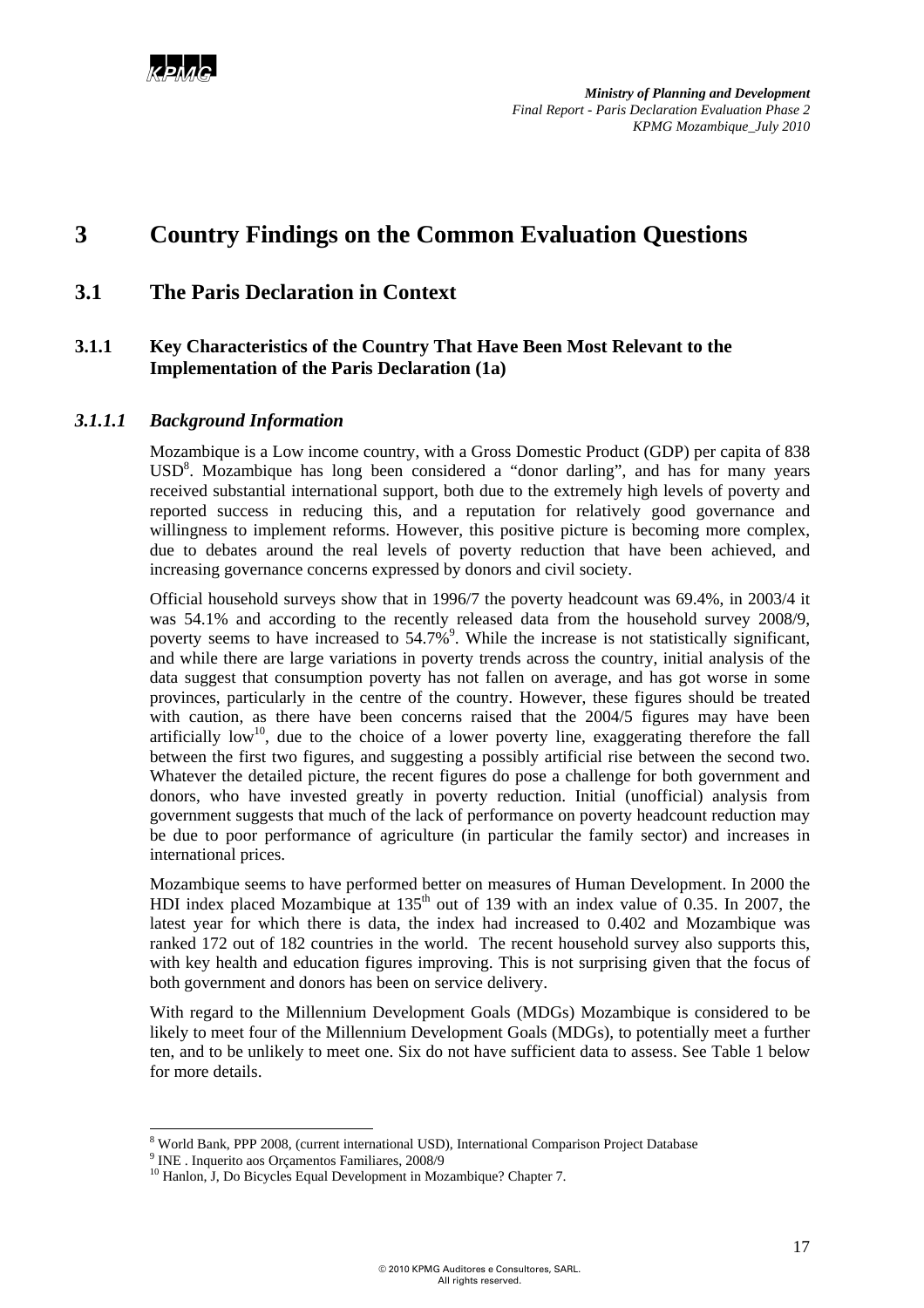

### **Table 1 – Mozambique's Progress on the Millenium Development Goals**

| <b>OBJECTIVES / TARGETS</b>                                                                                                                                                                                                         | WILL THE GOAL / TARGET BE MET? |             |                   |              |
|-------------------------------------------------------------------------------------------------------------------------------------------------------------------------------------------------------------------------------------|--------------------------------|-------------|-------------------|--------------|
| <b>EXTREME POVERTY AND HUNGER</b>                                                                                                                                                                                                   | Probably                       | Potentially | <b>Unlikely</b>   | Without data |
| Reduce to half, by 2015, the proportion of people living under<br>extreme poverty                                                                                                                                                   |                                | Potentially |                   |              |
| Ensure, by 2015, decent work for all, including women and young<br>people                                                                                                                                                           |                                |             |                   | Without data |
| Reduce to half, by 2015, the proportion of people who suffer from<br>hunger                                                                                                                                                         |                                | Potentially |                   |              |
| UNIVERSAL PRIMARY EDUCATION                                                                                                                                                                                                         |                                |             |                   |              |
| Ensure that , by 2015, all boys and girls will be able to complete a<br>full course of primary schooling                                                                                                                            |                                | Potentially |                   |              |
| <b>GENDER EQUALITY</b>                                                                                                                                                                                                              |                                |             |                   |              |
| Eliminate, preferably by 2005, gender disparity in primary and<br>secondary education, and by 2015 in all levels of education                                                                                                       | Probably                       |             |                   |              |
| CHILD MORTALITY                                                                                                                                                                                                                     |                                |             |                   |              |
| Reduce by two thirds, by 2015, the under-five mortality rate                                                                                                                                                                        | Probably                       |             |                   |              |
| <b>MATERNAL HEALTH</b>                                                                                                                                                                                                              |                                |             |                   |              |
| Reduce by three quarters, by 2015, the maternal mortality ratio                                                                                                                                                                     |                                |             |                   | Without data |
| Achieve, by 2015, universal access to reproductive health                                                                                                                                                                           |                                | Potentially |                   |              |
| HIV/AIDS, MALARIA AND OTHER DISEASES                                                                                                                                                                                                |                                |             |                   |              |
| Have halted, by 2015, and begun to reverse the spread of HIV/AIDS                                                                                                                                                                   |                                | Potentially |                   |              |
| Achieve, by 2010, universal access to HIV/AIDS treatment for all<br>those who need it                                                                                                                                               |                                |             | <b>Improbably</b> |              |
| Have halted, by 2016, and begun to reverse the incidence of malaria<br>and other major diseases                                                                                                                                     | Probably                       |             |                   |              |
| ENVIRONMENTAL SUSTAINABILITY                                                                                                                                                                                                        |                                |             |                   |              |
| Integrate the principles of sustainable development into national<br>policies and programmes and reverse the loss of environmental                                                                                                  |                                | Potentially |                   |              |
| resources<br>Reduce the loss of biodiversity, achieving, by 2010, a significant                                                                                                                                                     |                                |             |                   | Without data |
| level<br>Reduce to half, by 2015, the number of people without access to<br>safe drinking water and sanitation                                                                                                                      |                                | Potentially |                   |              |
| By 2020, to have achieved a significant improvement in the<br>standard of living of the slum dwellers                                                                                                                               |                                | Potentially |                   |              |
| GLOBAL PARTNERSHIP FOR DEVELOPMENT                                                                                                                                                                                                  |                                |             |                   |              |
| Develop further an open, rule-based, predictable, non-discriminatory<br>trading and financial system. This includes a commitment to good<br>governance, development and poverty reduction -- both nationally<br>and internationally |                                | Potentially |                   |              |
| Address the special needs of the least developed countries                                                                                                                                                                          |                                |             |                   | Without data |
| Address the special needs of landlocked developing countries and                                                                                                                                                                    |                                |             |                   |              |
| small island developing States and the outcome of the twenty-<br>second special session of the General Assembly of the UN                                                                                                           |                                |             |                   | Without data |
| Deal comprehensively with the debt problems of developing<br>countries through national and international measures in order to                                                                                                      |                                |             |                   | Without data |
| make debt sustainable in the long term<br>In cooperation with pharmaceutical companies, provide access to<br>affordable essential drugs in developing countries                                                                     |                                |             |                   | Without data |
| In cooperation with the private sector, make available the benefits of<br>new technologies, especially information and communications                                                                                               | Probably                       |             |                   |              |
|                                                                                                                                                                                                                                     |                                |             |                   |              |

Source: Ministry of Planning and Development - Report on the Millennium Goals – Mozambique – 2010

With regard to governance, progress has been made in many areas, in particular the roll out of eSISTAFE, an electronic public financial management system, and the establishment of a Central Office for Combating Corruption, and a national strategy and action plan (2007-9) on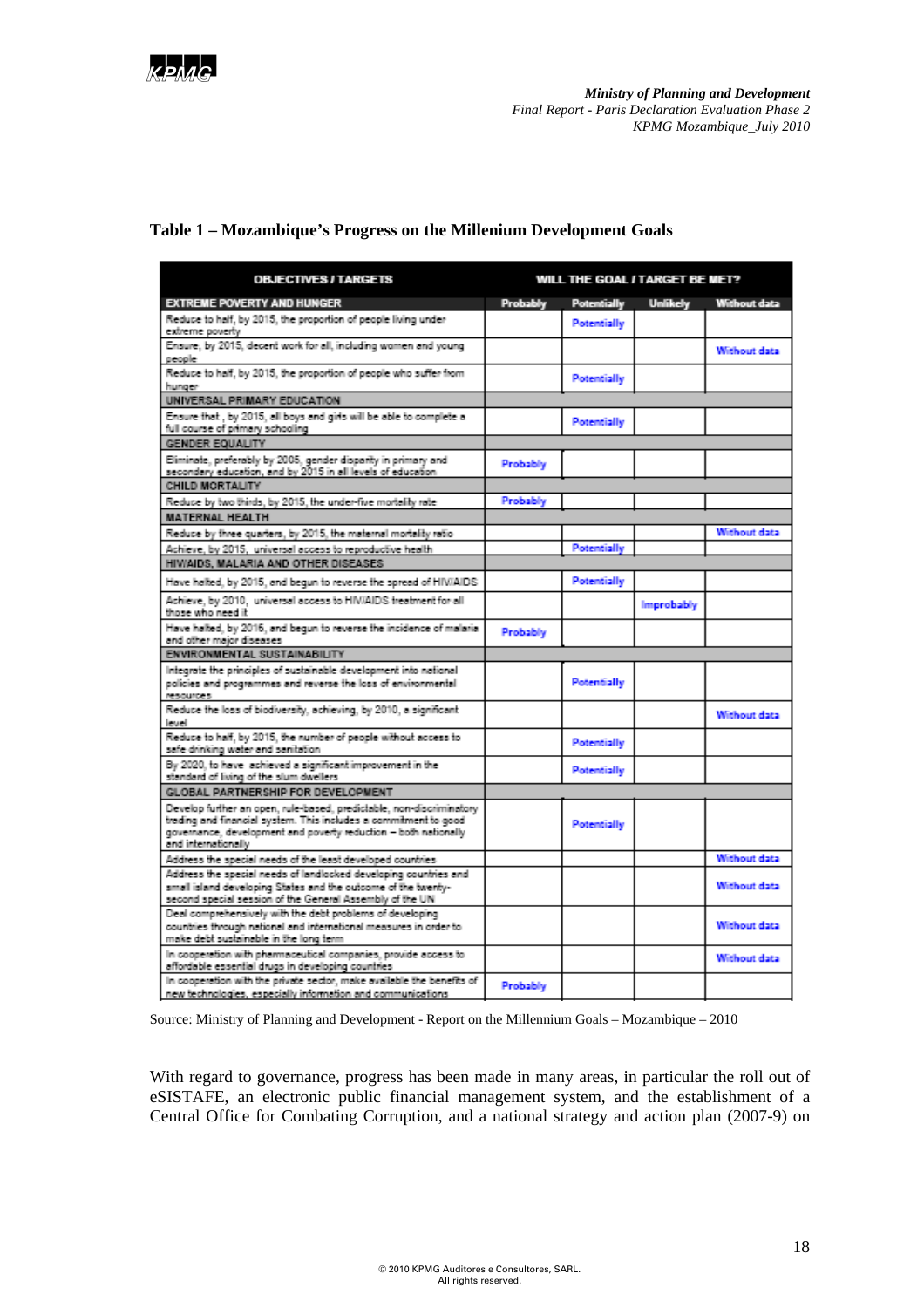

combating corruption. However, according to one recent study<sup>11</sup> "some donors are becoming concerned that deteriorating governance may now be limiting the extent to which further poverty reduction can be achieved". Particular concerns include the perception of increased merging of party and state, the conflicts of interest between government and business, and alleged irregularities during the elections in 2009. Budget support donors temporarily suspended budget support (but not other forms of aid) at the beginning of 2010 while discussions around these allegations and wider governance issues were discussed, leading to government commitments to donors presented in a "political matrix" that is to be followed up at political level between budget support ambassadors and ministers.

Mozambique scored 52.1 in the Mo Ibrahim index in 2008/9, placing it  $20<sup>th</sup>$  out of 53 African countries. This compares to compared to 55.8 in 2005, placing it  $23<sup>rd</sup>$ . Transparency International gives Mozambique a score of 2.5 in the corruption perception index, which places Mozambique at 130 out of 180 countries surveyed. This compares with a score of 2.8 in 2005  $(97<sup>th</sup>$  out of 158 countries). In 2003, the first year Mozambique was included, a score of 2.7 and rank of 86 out of 133 was attributed. World Bank CPIA scores reflect a gradual improvement, rising from 4.0 in 2005 to 4.5 in 2008.

In terms of gender, Mozambique ranks  $77<sup>th</sup>$  out of 102 on the OECD Social Institutions and Gender index. In the World Economic Forum index of gender gap, Mozambique ranked 43 out of 128 in 2007, and 22 out of 134 in 2009, mainly reflecting the large number of women in public positions.

## *3.1.1.2 National and International events that affected implementation of the PD and AAA priorities (1b)*

Implementation of PD and AAA priorities seems to have been affected more by internal factors than by external events, in part because Mozambique was often ahead of the curve. It seems that a group of like-minded donors and a number of senior government officials in the ministry of Planning and Finance (before the split in 2005 into Ministry of Finance and Ministry of Planning and Development) worked together in the early 2000s to shape a new type of aid relationship centered on GBS, developing coordination mechanisms and a mutual accountability framework and instituting many of the foundations of today's aid architecture.

One internal factor mentioned by both government and donor representatives that was highly influential in setting out the framework for greater cooperation, harmonization and focus on more effective aid was the 2001/2 freezing of budget support by donors, due to concerns about a banking crisis which donors felt the government did not address adequately. According to interviewees on both government and donor sides who were involved at the time, this caused serious economic problems for the GoM, and led to calls from government to make conditions under which suspension could occur more transparent. This, and an increasing realization of the huge burden placed on government by the large number of donors operating in the country, and a fairly pro-active joint Budget Analysis Group led to the development of the 2004 MOU between budget support donors and government, which replaced a previous agreement and contained many aid effectiveness elements.

l <sup>11</sup> Jeremy Astill-Brown and Markus Weimer: "Mozambique, Balancing Development, Politics and Security"; August 2010 (Chatham House Publications).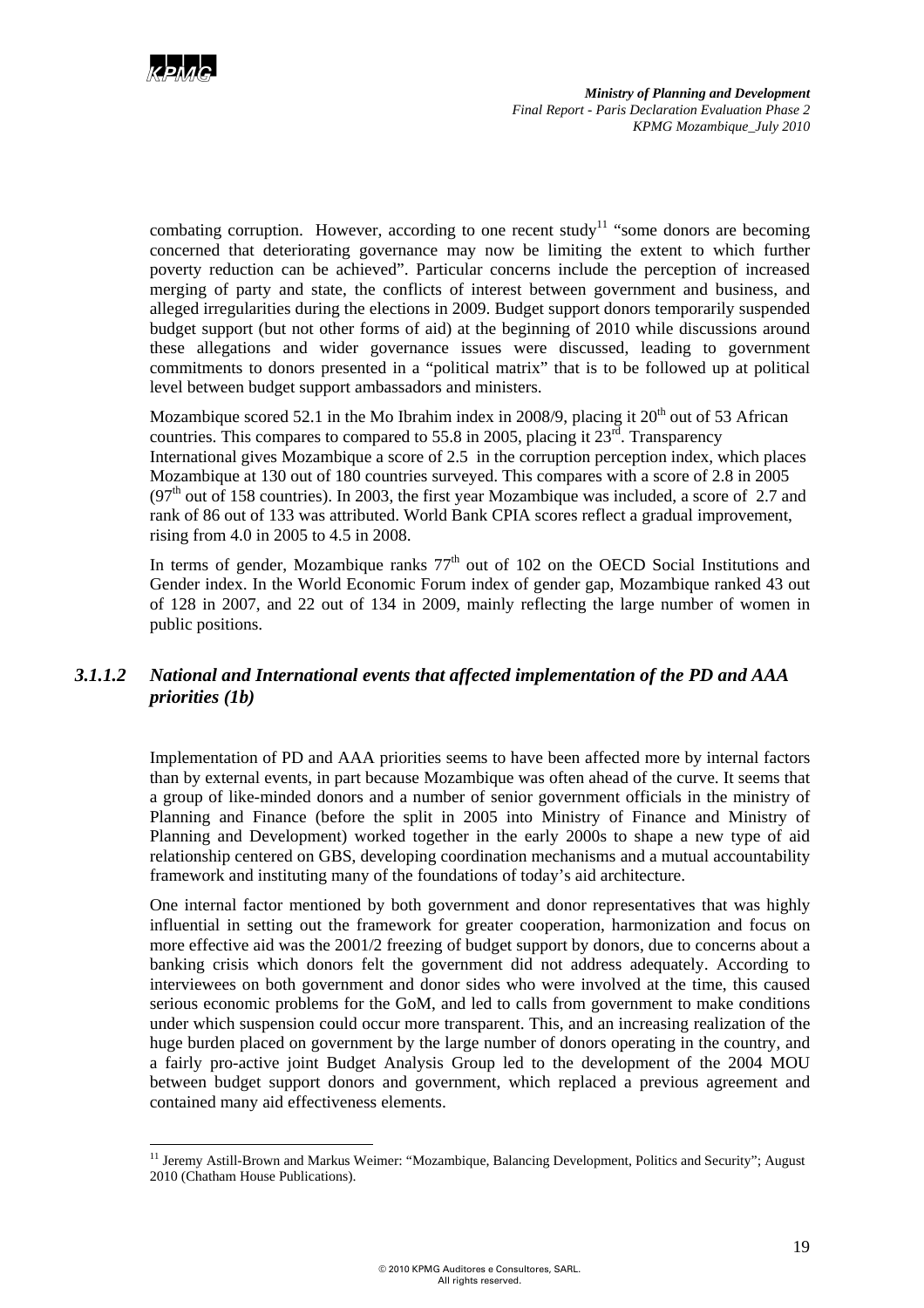

l

As one senior government official put it "there was an internal demand [for change] saying we could not continue to work in this way, and then [later] the Paris Declaration arrived".

Elections at the end of 2004 and the formation of a new government had a direct impact on aid effectiveness activities with the decision to split the Ministry of Planning and Finance into two Ministries (of Finance, and of Planning and Development). This naturally split the team and two of the key functions within government related to aid, although the two ministries continued to cooperate closely and almost all decisions or processes related to aid effectiveness are carried out jointly.

In terms of external events, the language and procedures established in the 2004 MOU are clearly influenced by the 2003 Rome Declaration on Harmonization, and the High Level Forums themselves are seen as having given visibility to the PD and AAA, as can be particularly seen by an increasing concern with Civil Society and parliament involvement post-Accra.

## *3.1.1.3 The Place of Aid subject to PD principles pre and post Paris (1c)*

Mozambique was one of the countries at the forefront of many aid effectiveness initiatives that influenced the debate that ultimately led to the Paris Declaration. This provides unique challenges for this evaluation, and in particular for the attribution to the PD itself of any changes in aid effectiveness and development results.

As such, it is useful to document the situation and trends prior to 2005 with regard to aid effectiveness initiatives. According to a contemporary report,<sup>12</sup> the case of Mozambique was mentioned in the initial draft of the PD as a good example, although this was subsequently removed from the final draft. Therefore it can be said that Mozambique influenced the Paris Declaration, as much as the Paris Declaration influenced Mozambique.

The Government of Mozambique has received Budget Support since the beginning of the 1990s, initially including Balance of Payments support, and a donor coordination mechanism was developed in 2000, initially with a group of four like-minded donors which led to a "Joint Donor Programme for Macro-Financial Support". By 2003, there were already 14 donors providing GBS, called the "Programme Aid Partners" or PAPs, which grew to 18 by end 2005. Since 2005 there has been one new addition, taking the current total to 19.

<sup>&</sup>lt;sup>12</sup> Trocaire (2008) An independent analysis of ownership and accountability in the development aid system January 2008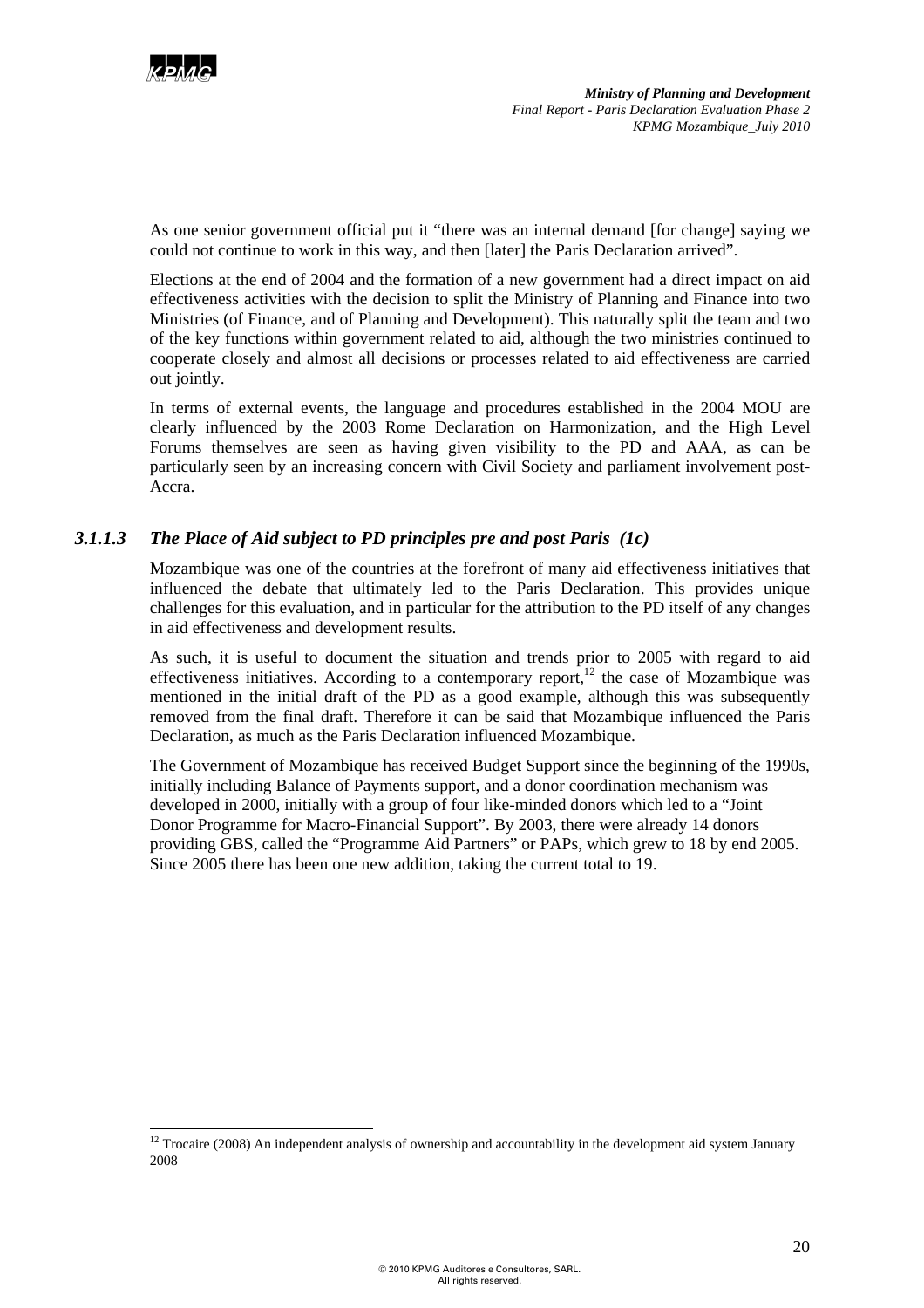

.

l

*Ministry of Planning and Development Final Report - Paris Declaration Evaluation Phase 2 KPMG Mozambique\_July 2010*



**GRAPH 1 – Number of Agencies providing GBS** 

In 2004 a new MOU was signed which replaced the Macroeconomic Agreement. This MOU states that "*GoM and PAPs declare their commitment to the modality of Programme Aid, given the potential to improve aid effectiveness and country ownership of the development process through increasing donor harmonisation, increasing recipients' institutional capacities in planning, implementing, monitoring and evaluating their programmes, strengthening domestic accountability, reducing transaction costs, allowing allocative efficiency in public spending and increasing predictability of aid flows*" 13.

The joint annual review in 2004 also clearly reads like a document influenced by concerns for aid effectiveness. Mention is made of efforts to document and reduce off-budget funds; the role of parliament and civil society; criticism of donor "ad hoc M&E demands"; and there is evidence of moves towards alignment as the document states that the World Bank had agreed to use the annual government M&E document as a PRSP progress report instead of requiring a separate report.

In terms of mutual accountability, in 2003 a baseline study of PAP performance was carried out, and in September 2004 a Performance Assessment Framework (PAF) for GBS donors was approved, with indicators in Predictability, Alignment & Harmonization, Administrative Burden, Transparency and Administrative Burden. This became an annual matrix, later adapted to be in line with the structure and indicators of the PD.

<sup>&</sup>lt;sup>13</sup> Article 3, P. 3 – the MOU can be found at  $\frac{www.pap.org.mz/downloads/mol}{www.pap.org.mz/downloads/mol}$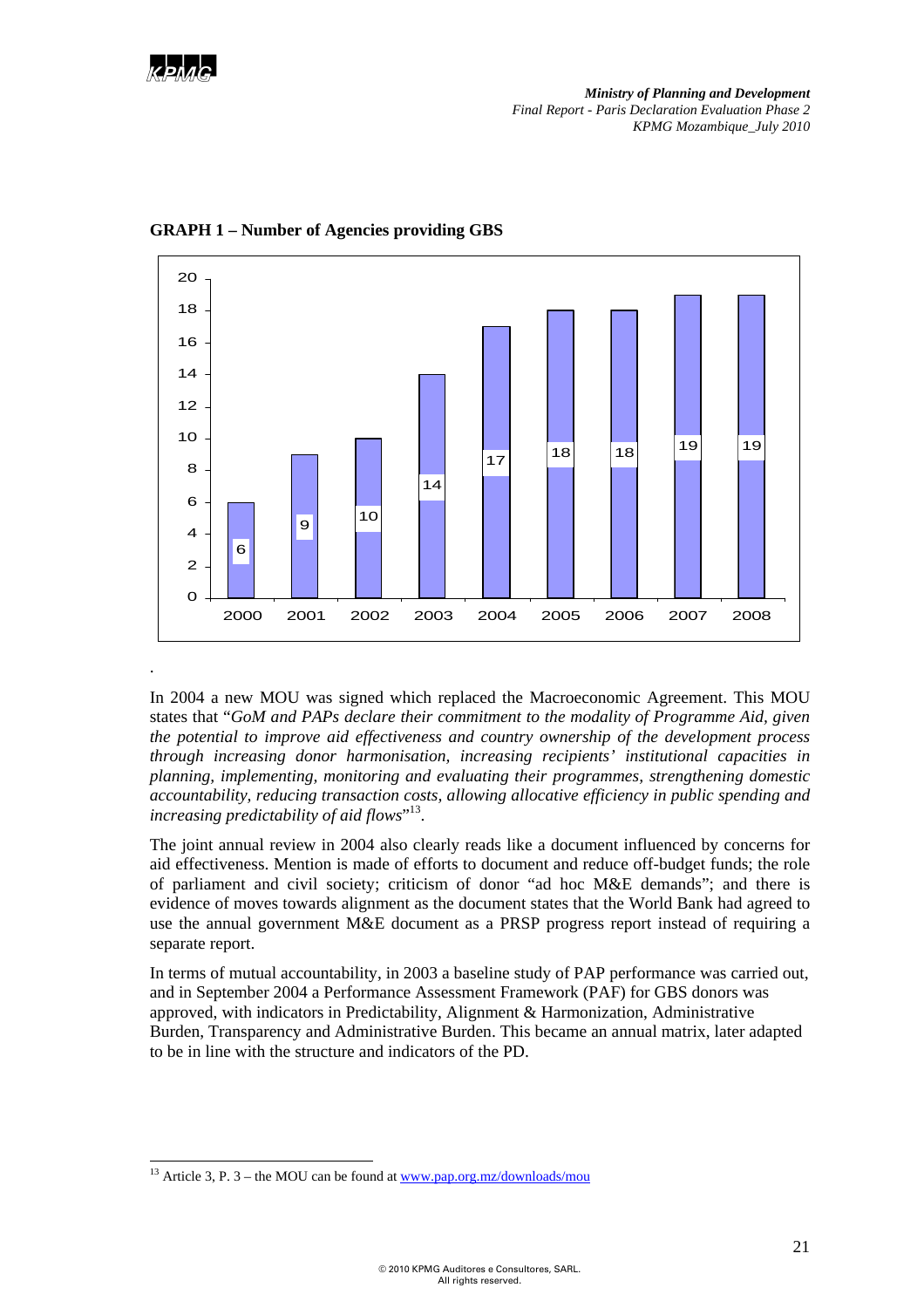



**Graph 2 – Aid modalities over time14** 

Aid effectiveness initiatives were not limited to General Budget Support. At the sector level, programme based approaches became common in the late 90s/early 2000s. A SWAp was established in the education sector in 1998, and a common fund (FASE) set up in the same year. An Agriculture common fund (PROAGRI) was established in 1999. A Swap was established in the health sector in 2000, followed in 2003 by a common fund (PROSAUDE). By 2005 there were a number of well established common funds including in agriculture, health, education, water and HIV-Aids as well as other modalities considered by the 2006 baseline survey as PBAs, such as pooled TA, provincial budget support and basket funds<sup>15</sup>.

Thus, by the time of the Paris High Level Forum, many of the gains that may be seen in other countries from implementing the Paris Declaration had already been seen in Mozambique. GBS and other programme based approaches were well developed, with  $46\%$ <sup>16</sup> of all aid being provided in this form. According to the baseline survey, 83% of aid was reported in the budget in 2005, a figure which remained constant between 2005 and the mid term monitoring survey in 2008. Efforts to improve country systems were ongoing, and the use of these by donors was increasing (although this was driven almost exclusively by increasing participation in common funds and GBS). Donors (or rather, those providing budget support) were working in a coordinated way, with established joint review mechanisms and sector working groups. A mutual accountability system was already established with indicators similar to those later used

l

<sup>&</sup>lt;sup>14</sup> Note that 2002 is an exceptional year as it includes debt write-offs; Sources include OECD-DAC database QWIDS for figures on total aid; Annual PAP Evaluations (2004-9) for GBS and programme aid figues; Batley et al (2006) for figures prior to 2004 for GBS;

<sup>15</sup> For more information on common funds and sector wide approaches in Mozambique, see the KPMG-UNICEF paper "UNICEF Mozambique's Engagement in Common Funds and Sector Wide Fora", June 2010. 16 OECD DAC Baseline Monitoring Survey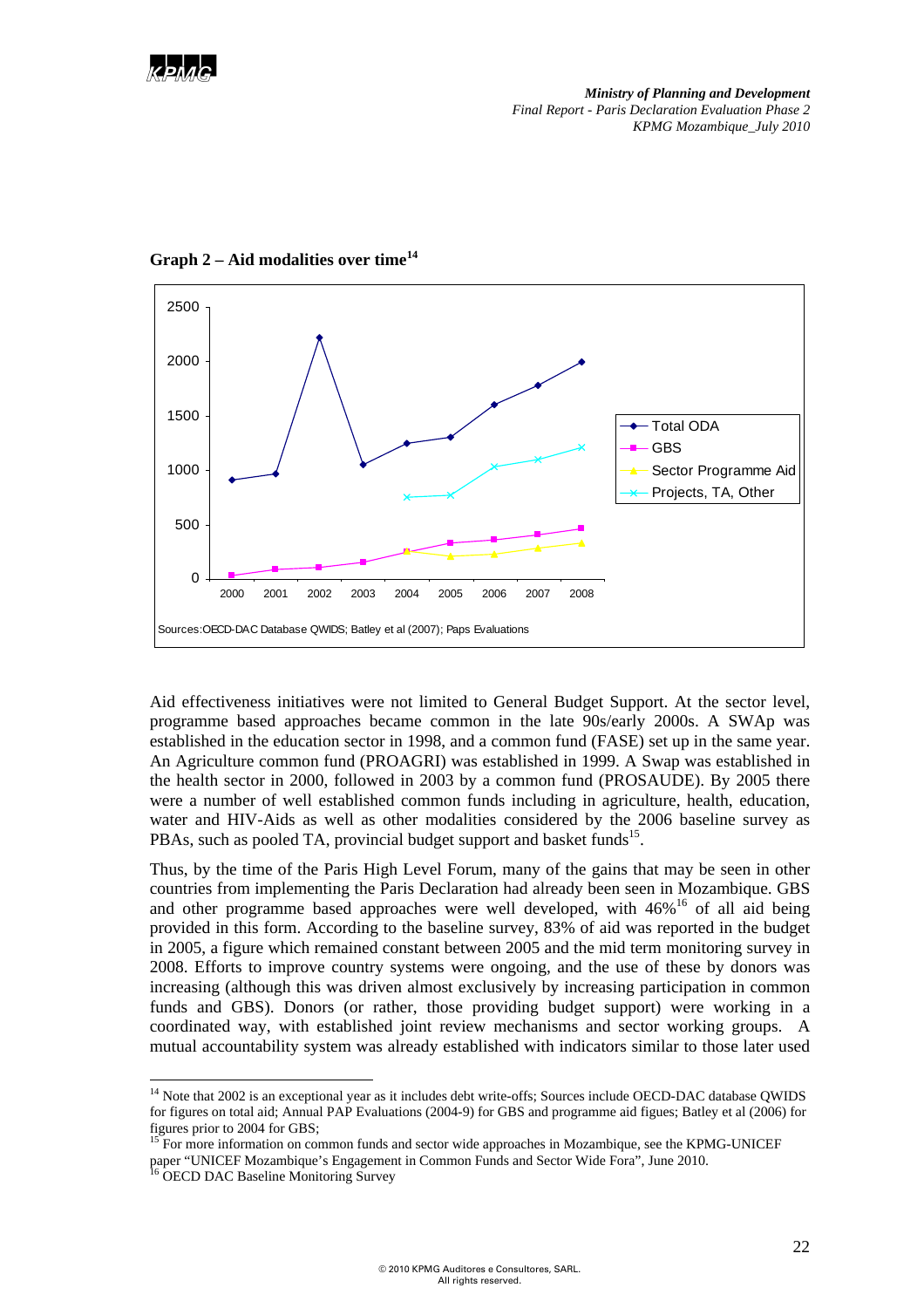

l

*Ministry of Planning and Development Final Report - Paris Declaration Evaluation Phase 2 KPMG Mozambique\_July 2010*

in the PD. What is perhaps more important is that the whole tone of documents from the early 2000s clearly demonstrate that all the issues later included in the PD were being actively discussed and attempts being made to counter them, well before the formalization of the aid effectiveness debate in the form of the  $PD<sup>17</sup>$ .

However it should be noted that despite great progress, "aid subject to PD principles" is still not the majority of aid received by Mozambique, if we interpret this as meaning using government systems, being harmonized, subject to mutual accountability mechanisms etc. There have been some "quick wins" by shifting to GBS and programme aid but to improve aid effectiveness the ultimate aid must be to have *all* aid covered by "PD principles" – whatever the modality and whatever the donor. There is no reason why a project cannot be subject to PD principles. This evaluation, for example, was "owned" by government, in that it was coordinated by the ministry of planning and development and the funds were channeled via the national treasury. However, a lot of thinking needs to be done around how to truly bring projects into programme based approaches and to subject them to the same principles. This requires government to be in the driving seat defining which activities should be financed, and via which modality. Project funds would need to be committed in time for inclusion in planning and budgeting, and would need to be channeled via government systems. Outcomes from the activities implemented by a project would need to be included in government monitoring and evaluation systems and donors would need to be subject to a mutual accountability mechanism which evaluated their performance. Many of the elements of this scenario already exist, but there needs to be greater discussion about how to operationalise such a system.

### *3.1.1.4 Key actors in the country with respect to aid and the influence of PD and AAA commitments (1d)*

The main responsibility for overall coordination of aid and aid effectiveness issues lies with the Ministry of Planning and Development, in coordination with the Ministry of Finance and the Ministry of Foreign Affairs. A forthcoming cooperation policy is expected to define a broad division between bilateral and diplomatic issues (to be dealt with by Foreign Affairs) and Aid coordination and effectiveness (Ministry of Planning and Development) and implementation and management (Ministry of Finance). However, in practice these three ministries work together on many aspects of aid effectiveness and PD implementation. This has led to some donors to complain of a lack of clarity regarding division of labour within government, and does sometimes lead to delays or lack of clarity with regard to aid effectiveness strategy.

Within the Ministry of Planning there is a recently-established aid coordination team, within the directorate of planning, however it is as yet unclear how this is articulated with the directorate of investment and cooperation, which also deals with aid. In practice, the aid coordination team deals with the budget support donors, holding monthly technical meetings, and coordinating reviews. They are also the focal point for OECD-DAC activities (this report, the monitoring surveys etc), and were in charge of coordinating the development of the new MOU with GBS donors, and the subsequent code of conduct process aimed at developing a wide-ranging framework for cooperation with all donors (as opposed to just GBS donors). However, the cooperation policy was coordinated by the Ministry of Foreign Affairs.

<sup>&</sup>lt;sup>17</sup> See for example the Macroeconomic Framework and the 2004 memorandum of understanding, as well as review documents from the time.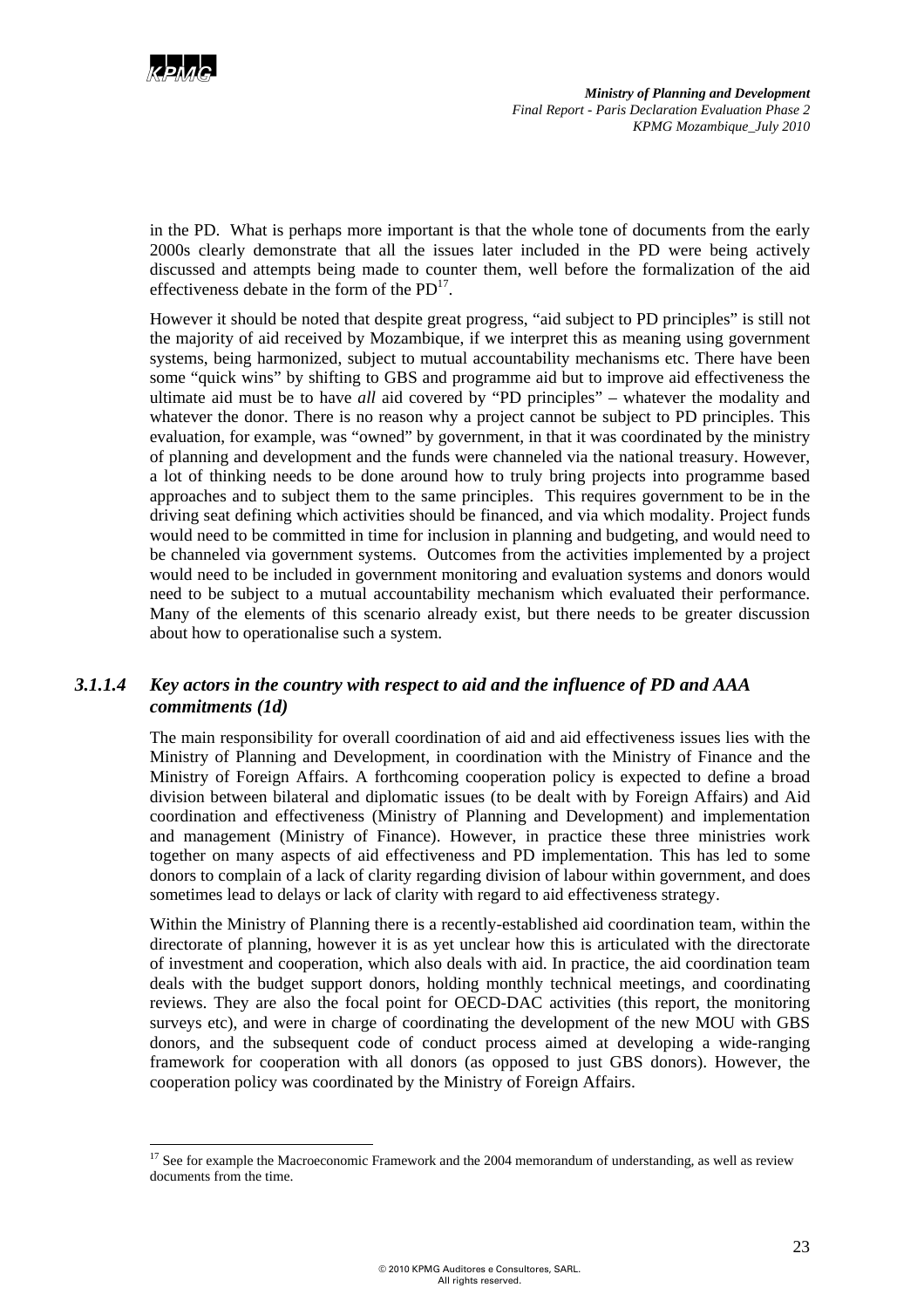

All government interviewees stated that knowledge of the PD and AAA was high among central ministries, but that this was less the case at sector and provincial level. It seems that among sectors with common funds and SWAps, there is a general understanding of the Aid Effectiveness agenda, and the Paris Principles, without these necessarily being directly referred to. The principles of the PD seem to have permeated discussions at this level, without necessarily being recognized as stemming from the PD.

The G19 group of budget support donors is consistently referred to by government, civil society bodies and donors themselves as the most influential donor coordination group, despite the existence of a Development Partners Group at Head of Mission level which is more inclusive. The G19 is seen as the main body that pushes for change and for reform, even more so since 2009 when the US and UN joined as associate members. The G19 coordinates a large number of working groups, both those with exclusively donor participants, and others which are jointly chaired with government counterparts. These working groups discuss policy and function as a way to harmonize donor positions prior to meetings with government officials in the different sectors. The working groups also serve to provide inputs for annual planning and reviews. Non G19 donors and UN agencies also participate in these groups. Some groups are extremely active, with numerous sub-groups and regular meetings – others function only during review processes.

The Development Partners Group is seen by many to be more of a forum for discussion than harmonization, and does not have a regular government counterpart in the same way that the G19 does. The DPG also does not have separate technical or administrative capacity, although it is chaired jointly by the World Bank and the UN. However, the DPG includes non-traditional donors (China has participated, as do Brazil and Vietnam for example) and therefore might be a possible vehicle for developing a more inclusive aid architecture in the future.

Among individual donors, DFID is often mentioned as a "progressive" donor, possibly due to the high level of GBS in their portfolio, and the fact that they are currently chair of the troika. The World Bank and the US were also often referred to as influential, due to the key role the World Bank plays in financing large infrastructure and policy advice, and due to the significant amount of funding that the US provides.

There seems to be a strong consensus that the PD and AAA do influence decision making by the G19 donors, although it is recognized to be one of many priorities. Some countries referred to new governments at home being increasingly skeptical of certain commitments, and one explicitly referred to a push for more "attributable" aid, which was recognized to implicitly challenge common funding and GBS.

The strength and direction of influence of the PD on donor activities seems to vary, with some donors stating that HQ pushed them to implement Paris, while others stated that it was those people on the ground pushing HQ to enable them to be more "Paris compliant".

Non budget support donors suggested that the PD has to some extent been hijacked by GBS donors, to the detriment of aid effectiveness as a whole. A number of non-GBS donors felt that projects could be made to be effective and could follow all PD principles. However, it seems true to say that the non budget support donors in general feel less pressure from HQ to act in a "PD compliant" way, and that the extent of engagement in aid effectiveness discussions is more dependent on the individuals in country.

Mozambique is one of eight UN Delivering as One pilot countries, and one of the reasons for UN reform is to be able to fulfill its role in the aid effectiveness debate and to facilitate fulfilling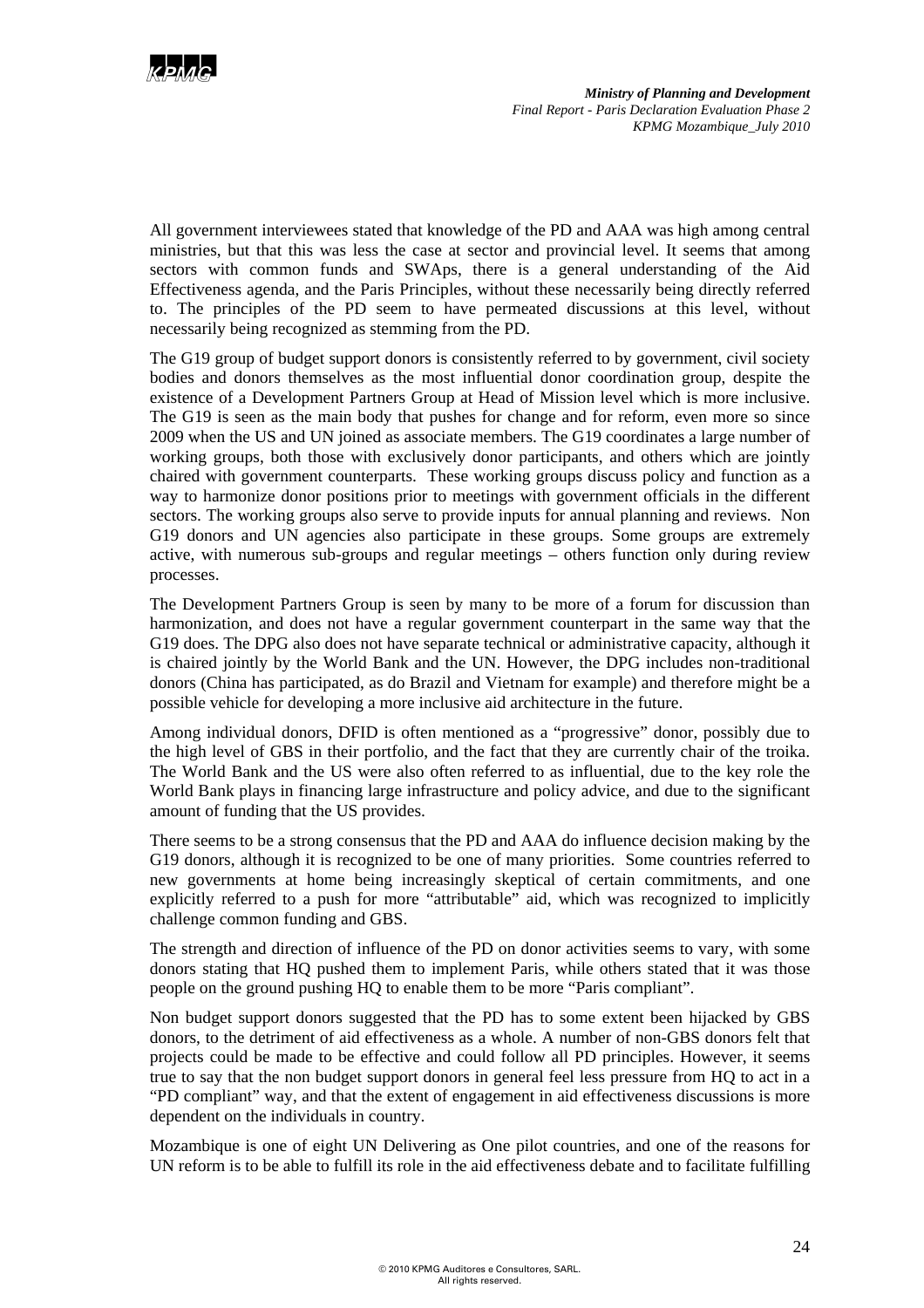

its PD commitments, through a more harmonized UN engagement at country level. The UN in Mozambique decided to join the G19 as associate members, on the explicit understanding that by doing so the UN could participate in developing a more inclusive (less GBS-focussed) aid architecture, as called for by the Government. With its wide thematic presence and through its membership comprising both the Government of Mozambique and all its development partners, the UN can play a unique role in finding common ground.

The so-called "non-traditional" donors in Mozambique are certainly present and active, but little is known about their activities, seemingly even within government. China, Russia and Brazil all participated in the workshop that launched this process, and interviews requested, along with Vietnam and South Africa. Only Brazil was eventually interviewed and articulated a somewhat different approach to that of the traditional donors (see box 1).

#### **Box 1 – Different Approaches to Aid (Brazil)**

Mozambique is the second largest recipient of Brazilian aid, after Haiti. Cooperation takes place through training, capacity building, courses, and scholarships. Particular focus is in the agricultural and health sectors. Brazil also contributes to various multilateral projects. Brazil is not a member of the G19, and does not provide either GBS or pooled funding. They are also not a signatory to the PD.

Brazil does not hold formalized political dialogue with the government of Mozambique, and all assistance provided is requested by the government. For example, the Ministry of Mineral Resources recently requested that staff be trained in Brazil. The Brazilian embassy seems to have very good relations with a number of Ministries with which they work and a less confrontational and conditional approach than "traditional" donors. Brazil does not impose conditions on its support to the Government of Mozambique beyond basic reporting requirements. In particular, Brazil does not impose political conditionalitites, and suggested that political development and citizenship development should be a goal not a pre-condition of aid, as they naturally evolve only after social and economic development are achieved, coming as the result of a historical and social process, not because of donor pressure.

It could therefore be said that the Government of Mozambique has greater ownership of its cooperation with Brazil than with other donors, and there is a greater sense of partnership, drawn especially from the fact that Brazil is still conscious of having fairly recently been an aid recipient. In terms of alignment, brazil stated that while they do not use government systems, as all aid is agreed *a priori*  directly with ministries, and therefore projects are aligned with government plans and wishes. Where existing programmes are being implemented, Brazil contributes to these rather than creating parallel systems, to some extent therefore harmonizing support with other donors. One interesting approach that is being taken is to replicate in Mozambique activities financed previously by other donors in Brazil.

However, the lessons for other donors from this case study are limited – Brazil is a special case, and linked to Mozambique through historical and linguistic ties. Brazil is a relatively recent donor, with a very different perspective on the role of aid and the development process. It would be naïve to suggest that traditional donors could develop the same informal approach. However, greater dialogue and discussion between traditional and non-traditional partners might stimulate interesting debates around development processes and perspectives, and would perhaps challenge some of the assumptions underlying traditional approaches.

There are a number of Vertical Funds operating in the country, including the Global Fund for Aids TB and Malaria (GFATM), The Clinton Foundation, The President's Emergency Fund for Aids Relief (PEPFAR), and the Fast Track Initiative. The lack of knowledge among central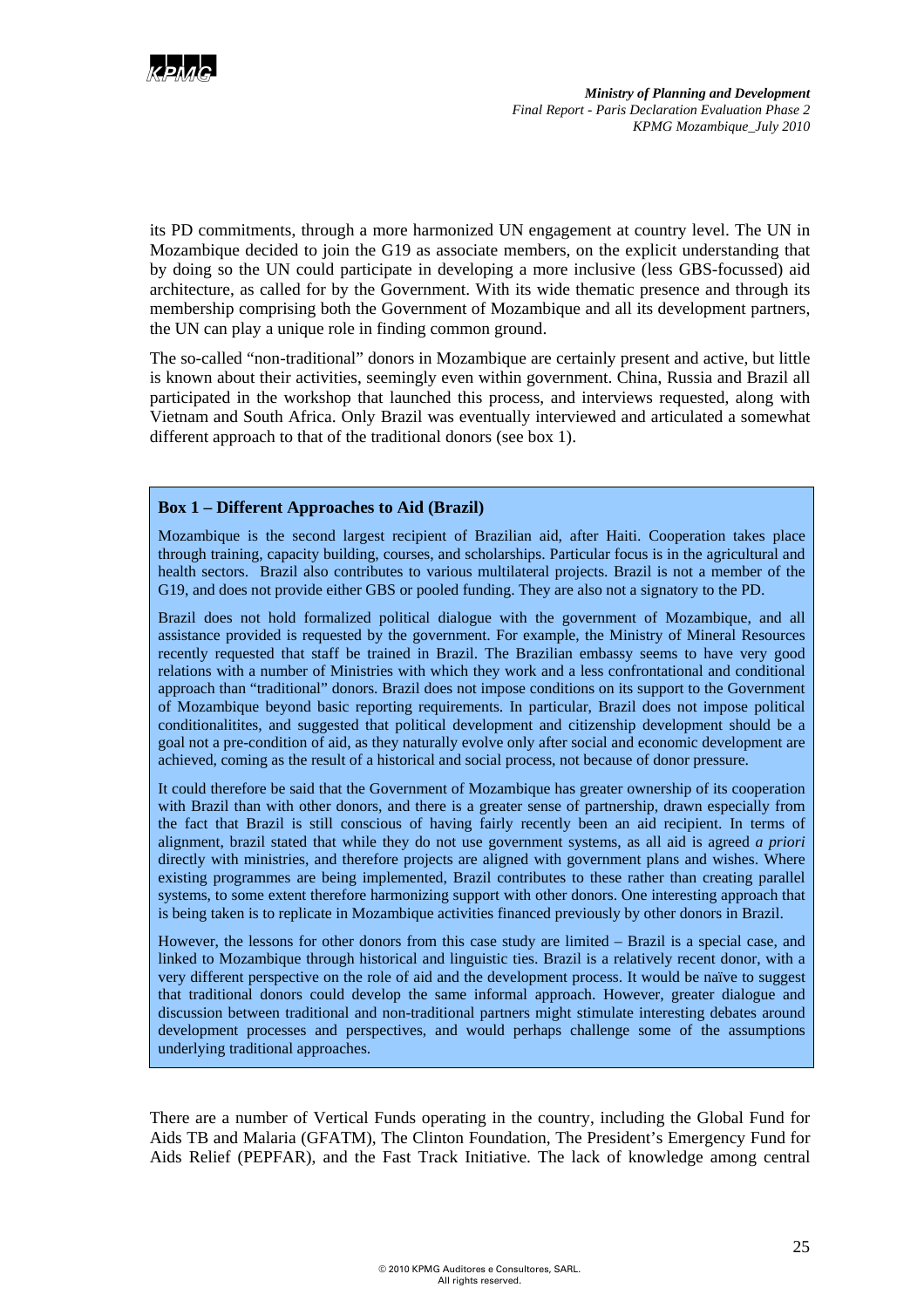

ministries (and donors) about their activities was remarkable. The GFATM did attempt to participate in the common fund in the health sector, and this was at the time hailed as a unique and groundbreaking experiment, but was short-lived and ultimately unsuccessful, with the GFATM being asked to leave the common fund by the government soon after due to the fund's inability to abide by common arrangements and the heavy transaction costs and unpredictability of GFATM funding. See box 2 for an overview of the GFATM in Mozambique.

#### **Box 2 - Different Approaches to Aid - Global Fund For Aids, TB and Malaria**

The Global Fund is a signatory to the PD but donors and government officials in general did not rate positively the engagement with the Fund. It was felt that while there are enormous financial benefits in terms of volume of resources, it is clear that the government finds the Global Fund extremely difficult to deal with, and in fact the Minister of Health recently suggested to donors that they fund a separate unit, outside of the Ministry of Health, simply to deal with GFATM applications and reporting. It was also felt that the GFATM did not sufficiently coordinate with other donors, and in fact could not participate in sector discussions, not having an official country representative.

However, it cannot be denied that the GF has achieved results on the ground. They claim to support over 170,000 people on ART, to have detected and treated over 46,000 cases of TB, and to have distributed nearly 3m bed nets. The total amount of approved grants is over 406m USD, although of this so far only 107m USD has been disbursed. One informed observer who works with the sector suggested that the issue is more one of timeframe – in the short term, the huge volume of resources the GF can bring in does have an impact on the ground, but that this impact is not sustainable, and possibly has negative effects in terms of government time and predictability. Therefore there is possibly a trade off between long term and short term results. Ideally of course, the country needs both, and with good cooperation and dialogue, and a strong country leadership in the sector, it should be possible to combine the vertical with the harmonized.

Perhaps the example of government requesting that donors fund a separate team to deal with some of the transaction costs associated with the GF is an example of accommodation of the GFATM, and maybe it should be recognized that given the large amount of funds available, instead of expecting vertical funds to align with government systems and priorities, pooled funds and the SWAp can be used to "horizontalize" the vertical funds, complementing these and ensuring that investments in long term health system strengthening and other aspects not covered by the vertical funds are covered, so that the maximum benefits for the country can be realized.

#### *3.1.1.5 To what extent and where have the PD Principles been Implemented (1e)*

This section is complemented by section 3.2 on process and intermediate outcomes, so some general issues will be raised here, and dealt with in more depth in section 3.2.

The PD principles and the aid effectiveness agenda have all become an integral part of dialogue between government and donors in Mozambique, and have also to a certain extent been picked up by civil society. All PD principles have been significantly implemented. To summarize the extent to which the PD has been implemented in Mozambique so far, and some key issues going forward, please see table 2 below: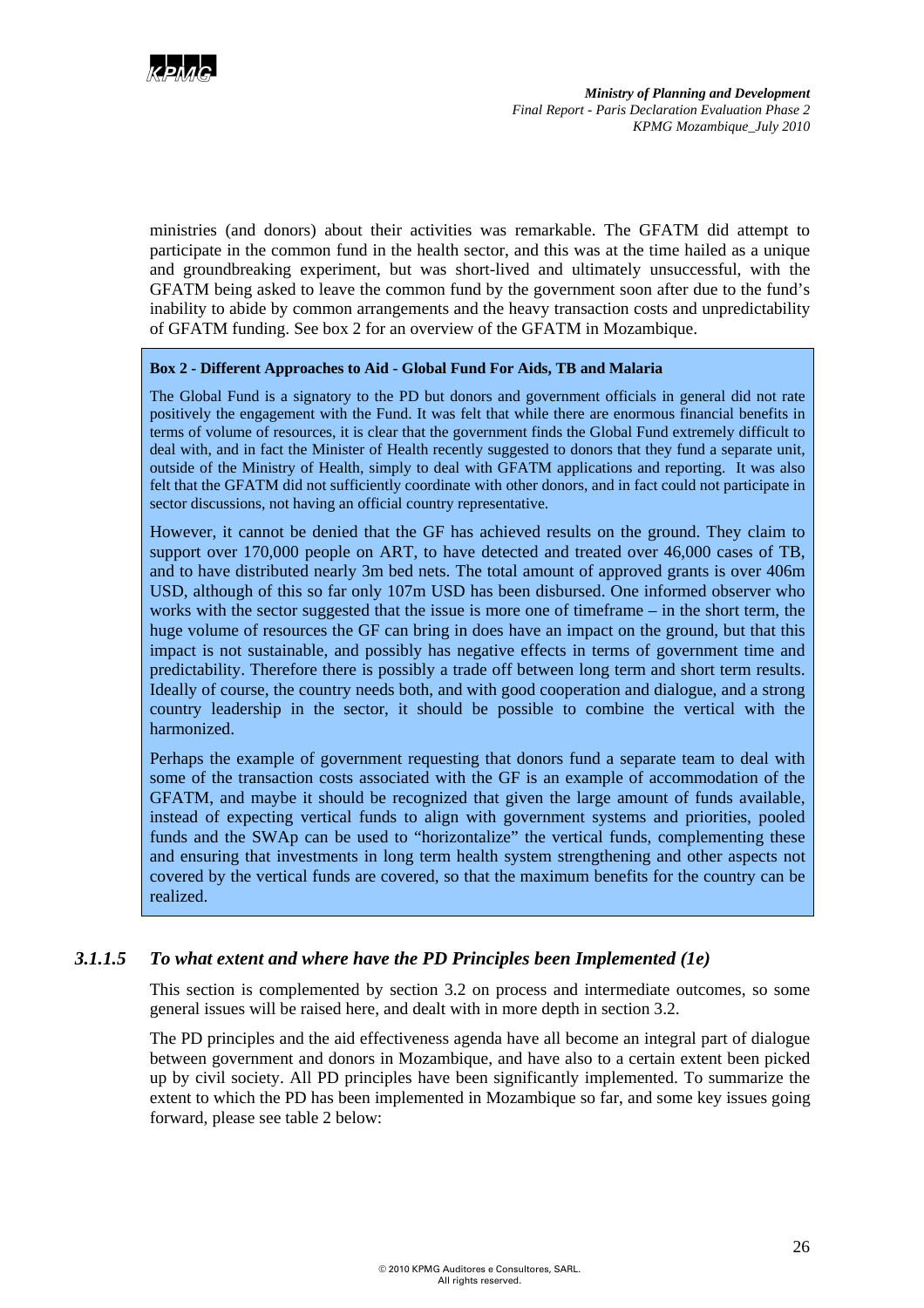

| <b>PD</b> Indicator<br>2006<br>2008<br><b>Comments</b>                                                                                                           | <b>Target</b><br>2010   |
|------------------------------------------------------------------------------------------------------------------------------------------------------------------|-------------------------|
| <b>Medium</b><br><b>Medium</b><br><b>Medium</b><br>Ownership                                                                                                     |                         |
| 1. Operational Development<br>PARPA II ended in 2009 and its successor is<br>C<br>$\mathcal{C}$                                                                  | <b>B</b> or A           |
| under preparation now, so the 2011 survey<br>Strategy                                                                                                            |                         |
| will analyze the new Development Strategy.                                                                                                                       |                         |
| <b>Medium</b><br><b>Medium</b><br>Medium<br><b>Alignment</b>                                                                                                     |                         |
| 2.A Public Financial<br>Likely to see improvements due to roll out of<br>3.5<br>3.5                                                                              | $\overline{\mathbf{4}}$ |
| <b>SISTAFE</b><br>Management                                                                                                                                     |                         |
| 2.B Procurement<br>N/A<br>New procurement law passed.<br>N/A                                                                                                     | N/A                     |
| 83%<br>83%<br>3. % Aid flows reported in the<br>Likely to see improvements; the UN now                                                                           | 85%                     |
| provides consolidated commitments for the<br>budget                                                                                                              |                         |
| budget and MTEF. Need to extend this to non                                                                                                                      |                         |
| traditional donors and vertical funds.                                                                                                                           |                         |
| 4. % Coordinated TA<br>Little progress has been made.<br>38%<br>27%                                                                                              | 50%                     |
| 5.A % Aid flows using<br>44%<br>Most of progress so far due to GBS/Common<br>36%                                                                                 | 57%                     |
| Funds. Need to include projects.<br>government PFM systems                                                                                                       |                         |
| GBS plus most (not all) common funds. PAPS<br>5.B % Aid flows using<br>38%<br>54%                                                                                | 55%                     |
| plus associates (just) reached the target of 55%<br>government procurement                                                                                       |                         |
| in 2009, so the country as a whole unlikely to.                                                                                                                  |                         |
| 6. Number of Project<br>40<br>26<br>PAPs plus associates have 25 (2009) so                                                                                       | 13                      |
| <b>Implementation Units</b><br>country unlikely to reach the target.<br>7. % of aid disbursed within the<br>Good predictability for GBS and Common<br>70%<br>73% | 85%                     |
| Fund disbursements. Still poor for projects<br>fiscal year for which it was                                                                                      |                         |
| scheduled.<br>and vertical funds.                                                                                                                                |                         |
| 8. % untied bilateral aid<br>Most aid is now untied, target already reached<br>89%<br>91%                                                                        | $>89\%$                 |
| in 2008.                                                                                                                                                         |                         |
| Medium (but high transaction costs and too<br>Harmonization<br><b>Medium</b><br>Low                                                                              |                         |
| much focus on process)                                                                                                                                           |                         |
| To reach the target will need to bring projects<br>9. % aid provided in the form of<br>46%<br>46%                                                                | 66%                     |
| into PBAs. PAPs plus associates provide 52%<br>PBAs<br>as PBAs (2009), so country unlikely to reach                                                              |                         |
| target.                                                                                                                                                          |                         |
| Some examples but little real progress. Needs<br>10.A % joint missions<br>13%<br>46%                                                                             | 40%                     |
| to be resolved at HQ level. PAPs plus                                                                                                                            |                         |
| associates 26% in 2009.                                                                                                                                          |                         |
| PAPs plus associates (2009) at 64%, but less<br>10.B % joint analytical work<br>63%<br>32%                                                                       | 66%                     |
| for all donors. Sector Working Groups could                                                                                                                      |                         |
| be made responsible for coordinating.                                                                                                                            |                         |
| <b>Medium</b><br>High with regard to the indicator, but<br><b>Managing for Results</b><br>High                                                                   |                         |
| <i>improvements needed on defining indicators</i><br>and use of results to define policy.                                                                        |                         |
| $\mathcal{C}$<br>PAFs exist both at national level (GBS) and<br>B<br>11. Transparent                                                                             | $\bf{B}$                |
| and monitorable PAFs to<br>for key sectors with common funds. However,                                                                                           |                         |
| need to invest in capacity for government in<br>assess progress against (a) the                                                                                  |                         |
| national development strategies<br>defining appropriate indicators and statistical                                                                               |                         |
| and (b) sector programmes.<br>system strengthening.                                                                                                              |                         |
| <b>Mutual Accountability</b><br><b>Medium</b><br>Medium<br>Medium                                                                                                |                         |
| 12. Mutual assessments of<br>2 Well<br>The PAFs are well developed but only cover<br>2 Well                                                                      |                         |
| developed<br>G19 and associates. Need to include all<br>progress in implementing<br>developed                                                                    |                         |
|                                                                                                                                                                  |                         |
| agreed commitments on aid<br>PAFs.<br>PAFs.<br>donors. Government needs to use the donor<br>effectiveness including those in<br>reviews more.                    |                         |

## **Table 2 – Mozambique's progress on PD Indicators**

Sources: Ministry of Planning and Development.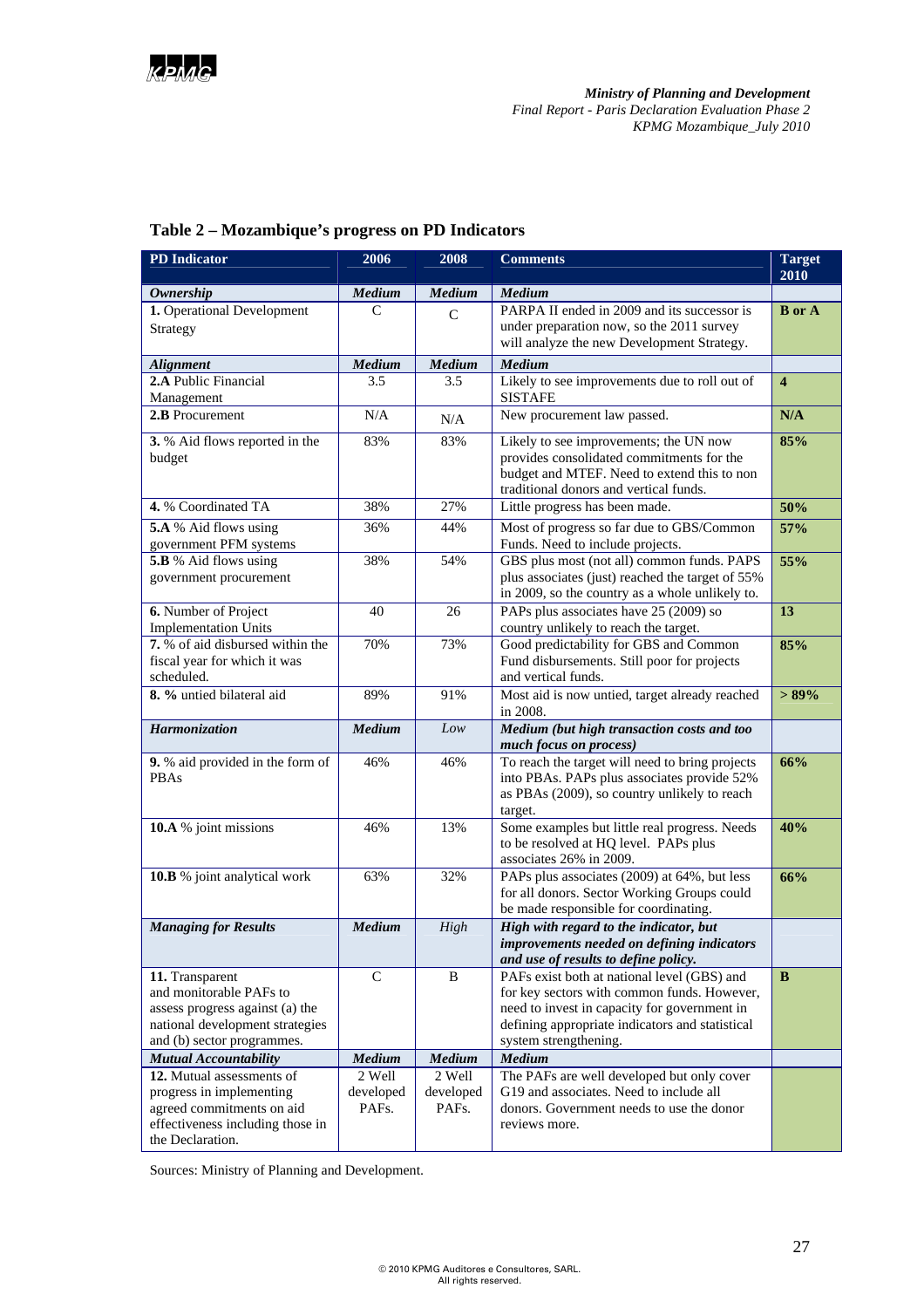

l

*Ministry of Planning and Development Final Report - Paris Declaration Evaluation Phase 2 KPMG Mozambique\_July 2010*

In terms of *ownership*, Mozambique clearly achieves the PD target of having in place an operational development strategy. The PARPA II (2006-9) was developed in a highly consultative way, and established the key development strategies, including a detailed M&E framework. Its successor, PARP, is currently being developed, and will cover the years 2011- 14. However, as was highlighted in the Phase 1 Evaluation Synthesis report, the development of a National Development Strategy does not by itself cover the full concept of ownership, and in fact the definition of the concept itself is open to interpretation. Ownership can also be exercised in different, more subtle, ways than that seemingly envisaged by the PD, i.e. of stating clearly the government position and defining the strategies to which donors must align. It may be that government officials find other, less confrontational, ways, to get their own way with donors. Often what donors may interpret as lack of capacity or even incompetence may actually be an indirect way to ensure a particular outcome.

There are two relevant issues related to ownership as defined in PD. Firstly, government's willingness and ability to "take" ownership. In interviews, government officials expressed skepticism about the donor's ability to respond, were government to truly exercise ownership, and an unwillingness to be put in a situation of confrontation with. The belief that recipient country's have a right to take ownership is still weak, and weakened further when donors act in a way that seems contrary to ownership, such as the insistence by the World Bank in the 2009 planning meeting of the inclusion of a new indicator<sup>18</sup>, breaking the hard-won agreement that all indicators in the PAF should be a subset of indicators from the government's own M&E framework. The suspension of GBS in early 2010 due to concerns regarding a possible breach of underlying conditions was also seen as undermining ownership, given that government felt that the procedures stipulated in the recently-signed MOU were not followed and that therefore all the painstaking drafting and agreement on the wording of the MOU was ignored at a critical moment. PAPs disagreed with the government's interpretation, but the situation contributed to a feeling by government officials that the MOU could be bypassed when considered expedient by donors. This leads to a great deal of cynicism about the benefits of really taking "ownership".

Even if government wishes and feels able to exercise ownership on policy matters, capacity to do so is often limited. Facing a fairly harmonized, well-resourced group of donors who can draw on well-staffed local offices and highly skilled experts at HQ, requires a great deal of capacity and technical ability. One issue mentioned by officials was that while donors have the "luxury" of being able to focus exclusively on aid issues, and often to focus on one particular sector or issue, dealing with donors is often only one part of a government official's mandate. This can lead to a situation where ownership is little more than lip service, for example by agreeing to a proposal made by donors or placing technical staff in a working group.

There are some examples of ownership on aid effectiveness issues such as the government insisting, against some donor resistance, that the monitoring framework for GBS donors be a subset of (and therefore not additional to) the existing government M&E framework, and requesting the inclusion of stricter indicators in the Performance Assessment Framework. On specific issues, such as the decision by the Ministry of Health that bed nets not be charged for at health posts, even at reduced rates, government has also shown ownership, but as a whole, it cannot be said that the government of Mozambique is truly able to exercise full ownership.

Accra placed greater emphasis on the issue of ownership being *national* rather than simply *government* ownership, with a resulting increase in focus on parliaments and on civil society. While there have been moves by donors to stimulate and strengthen both of these, it is fair to

<sup>&</sup>lt;sup>18</sup> Indicator 41 on land use (see http://www.pap.org.mz/downloads/rp\_qad\_09/matriz\_qad\_gov\_2010\_2011.pdf )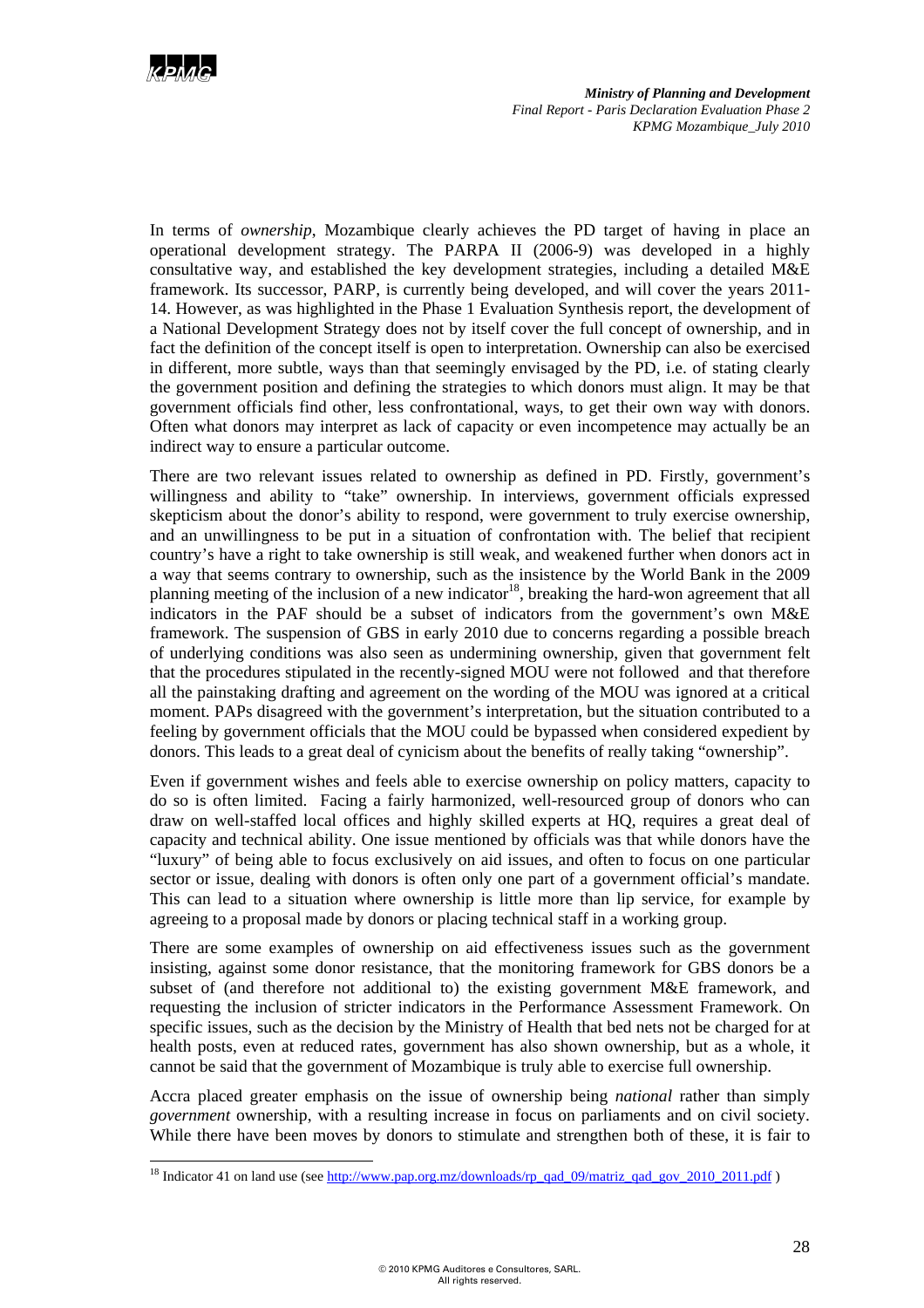

say that both remain weak, and cannot be said to fully represent the people of Mozambique. Some excellent work is carried out by certain CS institutions on analyzing government policies and attempting to hold government to account, but this is still limited and reaches a fairly narrow audience.

In terms of *alignment* great progress has been made in improving government systems, including the roll out of eSISTAFE, the national electronic public financial management system. Donors are increasingly using government systems, with the majority of aid included in the budget and the MTEF. A new procurement law was passed in 2007. The G19, including associate members and Japan, provide commitments for the following year in May each year, which is aligned with government budget preparation. One key improvement brought in with the new MOU signed in 2009 was the stipulation that funds for GBS and Sector programme aid be considered final in May, whereas previously these were indicative and only confirmed in September.

Less aid than is on-budget is channeled via the Unique Treasury Account (CUT) – all GBS, all common funds, and a very few projects. There has just started to be interest in putting projects on-CUT, and there have been a number of teething problems; donors and government officials in recipient ministries state that the processes for putting projects on-CUT remain onerous and unclear, and there have been long delays in receiving funds due to this. However, some projects (including the financing of this study by Finland and a performance audit of the National Disaster Management Institute financed by DFID) have now been successfully channeled through the CUT, and has led to positive learning processes and should pave the way for greater use of this channel in future.

In terms of *harmonization* this has been most prominent with regard to budget support donors, who have a complicated network of working groups and coordination mechanisms. The results of this seem to be broadly positive, in that government officials suggest that the transaction costs are reduced in comparison with dealing with each of the individual agencies separately. The G19 aims to present a joint view to government on political and technical issues. However, the transaction costs of this coordination are immense, as often there are differing views within the group, and as each agency is considered an equal partner. This can lead the group to be extremely slow in responding to government and may also lead to a "lowest common demoninator" joint view. One donor also expressed concern that so much focus on harmonization has led to a great deal of time spent on discussion of process, and coordination, at the risk of crowding out more substantive policy discussions.

So far, harmonization efforts largely centered on budget support and the G19, but in 2008 the Minister for Planning and Development expressed a desire to widen this to all donors. Moves were made to develop a Code of Conduct, which was intended to include non-traditional donors as well as major non-GBS donors such as the US and Japan, as well as the UN. However, the process lost some momentum due in part to disagreements amongst donors on revising the aid architecture, which led to long delays in responding to government suggestions, and also due to the delay in producing the cooperation policy, which was seen by many as essential to frame any work on a code of conduct. The cooperation policy has still not been made available, and the admittance of the US and UN as associate members of the G19 grouping has been seen by some as a compromise measure. A number of interviewees mentioned that the acceptance by the US and the UN of associate membership was predicated on an understanding that work would progress on a more comprehensive restructuring of the aid architecture, but so far there is no evidence of this happening.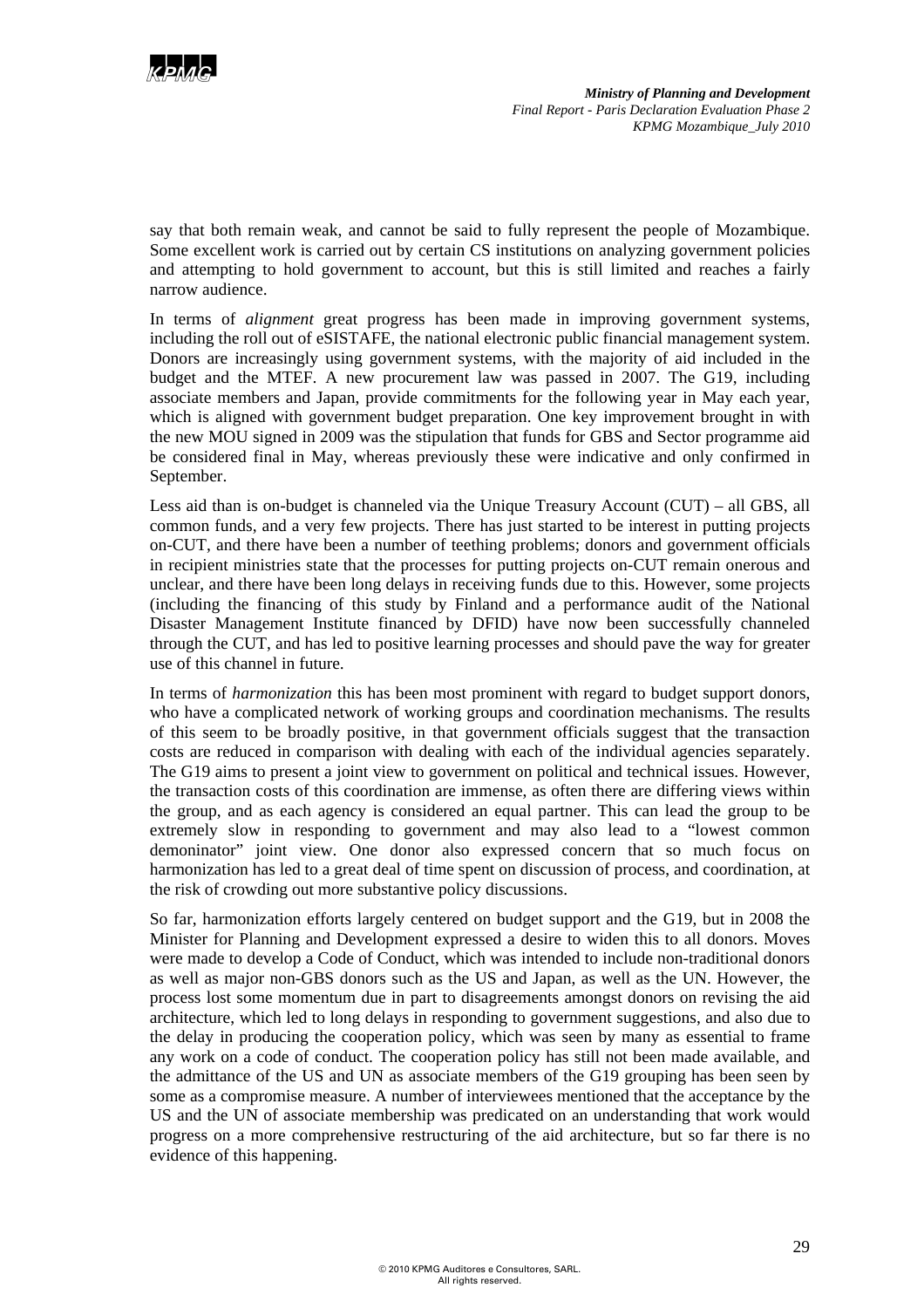

With regard to *Managing for Results* the PARPA II introduced a "strategic matrix" with defined annual indicators and indicators for 2009. This was measured every year as an integral part of the government's monitoring and evaluation document, the *Balanco do PES (BdPES).* However, there were problems regarding availability of data and often the matrix was not fully filled in for the BdPES. There are also two Performance Assessment Frameworks, evaluated during the annual reviews with G19 (plus, now, associates), one to measure government performance on 40 key indiactors and another to measure donor performance. The government PAF is a subset of indicators from the strategic matrix of the PARPA II, which ensures total alignment between the two M&E systems. This was a hard-won victory for government, which used the Paris Declaration as an argument for alignment, as donors wished to keep the flexibility to include new indicators that were not in the PARPAII, and in 2009 the World Bank insisted on the inclusion of a non-government target. It remains to be seen whether government will be able to keep the alignment with the new PARP.

A positive development in the last few years has been the introduction of "technical notes" for all PAF indicators, which indicate the source of information, the method of calculation and the responsible government department. This has greatly improved review processes, especially in sectors where indicators tend to be complex and have serious data quality issues or more qualitative indicators (e.g. governance).

Programme budgeting has been introduced into the MTEF and the budget, with a detailed structure linking every activity to a sub-programme, programme and strategic area of the five year plan. This is still a work in progress, with some sectors further ahead than others.

In general, the frameworks are there for Managing for Results, but there seems to be a need for greater capacity to develop appropriate indicators and to develop results chains. This needs to happen at the sector level, as well as at the coordinating ministries.

Finally, in terms of *mutual accountability*, Mozambique was possibly the first country to introduce a donor PAF. A baseline was developed in 2003, which led to the first PAPs PAF approved in 2004. Currently, the PAF covers the G19, and was applied for the first time in 2010 to the new associate members (US/UN). However, the PAF is geared towards GBS donors, and therefore may need to be adapted to accurately reflect aid effectiveness of other types of donors.

Mozambique is regularly asked to present its donor PAF to other African countries, and is generally seen as a good example. While this reputation is undoubtedly deserved, there is a risk of mistaking the means for the end. The involvement of government in defining targets is patchy, and the donor PAF seems to be used more by the donors themselves (peer pressure on less "progressive" donors, and in reporting to HQ) than by government, or civil society. Parliament is not involved, and the head of the parliamentary commission was not aware of the process when interviewed. The press have picked up on the exercise, and do report on donor rankings, but there is little understanding of the implications of these.

One issue raised both in the discussions at the workshop and in a number of interviews with government, donors and civil society was the unequal nature of the relationship, and there is a certain skepticism about whether any evaluation can be truly mutual, given that donors have the tools available to "punish" government (cutting aid, switching modalities, imposing stricter conditions) whereas this is not the case for government. However, it is true to say that the government could be more pro-active in using the results in negotiations with donors, and could also disseminate more information on the process, and on the PD commitments of donors, such that civil society and the press would be better informed.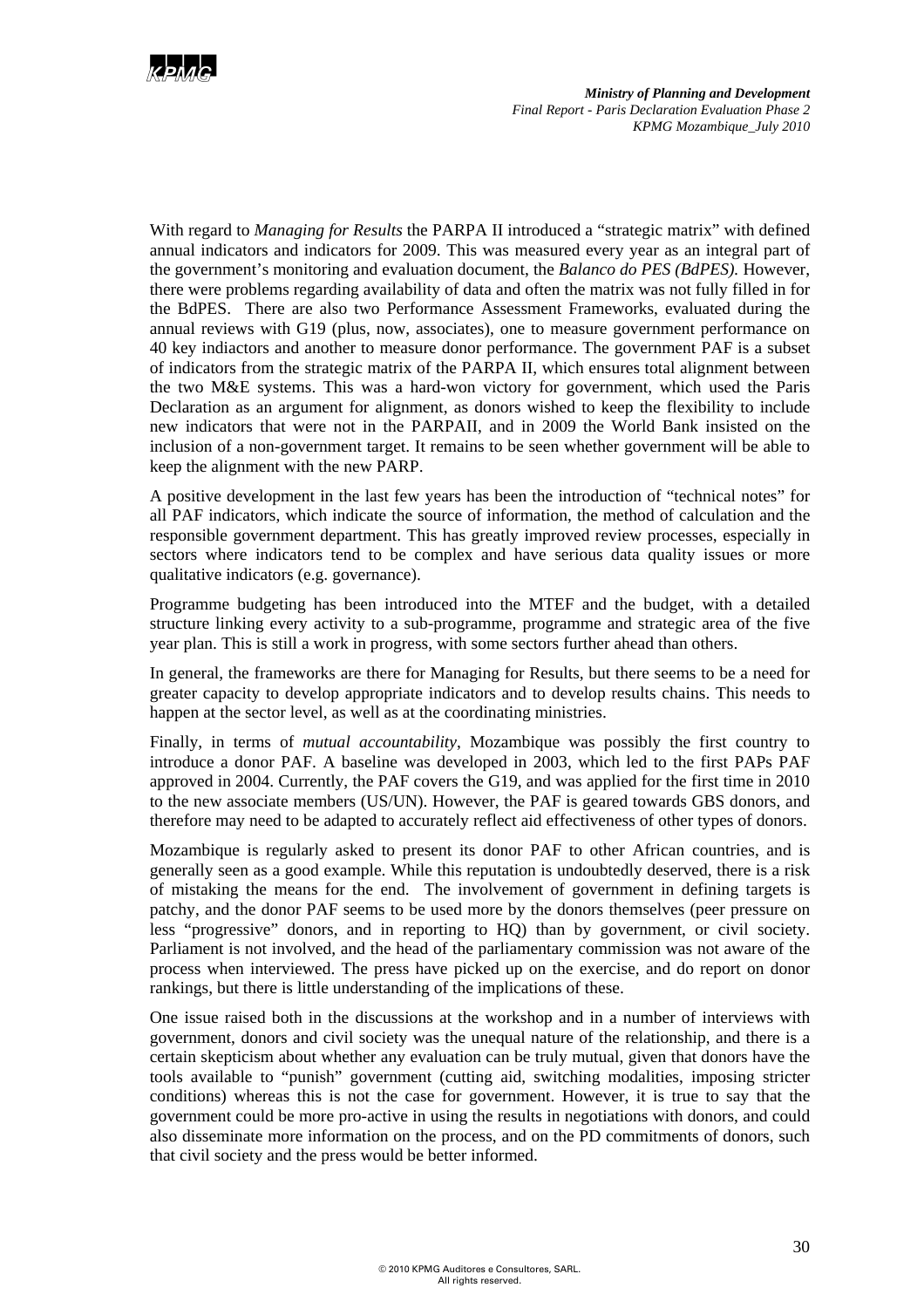

Government officials expressed the desire to make the evaluation of donors more entrenched and ongoing, rather than an annual exercise carried out by an external consultant, but the capacity to do so seems lacking at this point.

Therefore it can be said that the tools exist, but they are not yet used in a way which is truly mutually accountable.

### *3.1.1.6 Conclusions on the PD in context*

The take-up of the aid effectiveness agenda was early and highly significant in Mozambique. The principles enshrined in the PD have become a common part of the discourse between government and donors, at both central level and in some sectors where there are programmatic approaches. There are also some signs that civil society is becoming more interested in and engaged on these issues.

However, much of the initial discussion of aid effectiveness in Mozambique took place prior to the HLF and endorsement of the PD, as can be seen from documents at the time, in particular the 2004 MOU between government and GBS donors. The main increase in programme based approaches was prior to 2005, and the great majority of current members of the G19 were already members by the time of the HLF. There were already ongoing discussions about use of country systems and alignment, and a mutual accountability framework was already in place.

There continues to be a high level of engagement in the aid effectiveness agenda, by both government and donors, at both central and sector level, however it seems fair to say that this has faltered somewhat in the last couple of years. Efforts to develop a code of conduct have come to a standstill, the long-awaited cooperation policy has still not been officially circulated, and no movement has been made on the development of a more inclusive aid architecture.

Part of this stems from the fact that in Mozambique, from very early, coordinated aid effectiveness initiatives were linked intrinsically to GBS. Until recently it was not possible for non-GBS donors or agencies to join the main harmonized donor group although they could participate in sector working groups, and even now there are limitations on their participation as associate members. This has led to a highly organized block of donors, who have gained a great deal of access and influence on policy dialogue, and while agency positions within the G19 differ, as a whole they have been unwilling to re-shape the aid architecture in a way which would be more inclusive of non-GBS donors. The inclusion of the US and the UN as associate members was a positive step, but has also taken the momentum out of any broader, ambitious initiatives.

There also seems to be a certain weariness with the cumbersome nature of the coordination mechanisms and with the transactions costs for donors associated with harmonization. Attempting to reach a common position amongst 19 diverse members, with different HQ perspectives and systems, is an extremely time consuming and complex process, and there are risks that it leads to a "lowest common denominator" approach. Despite the troika system the annual changeover of G19 Troika chair leads to disruption as each agency approaches matters in a different way, and government must adapt to new staff and priorities.

It seems that Mozambique is suffering somewhat from having been one of the very first to implement aid effectiveness initiatives. Many of the structures and instruments have been put in place, but some are not necessarily used to their full potential. For example, the much-lauded mutual accountability frameworks remain one-sided and little used by government. The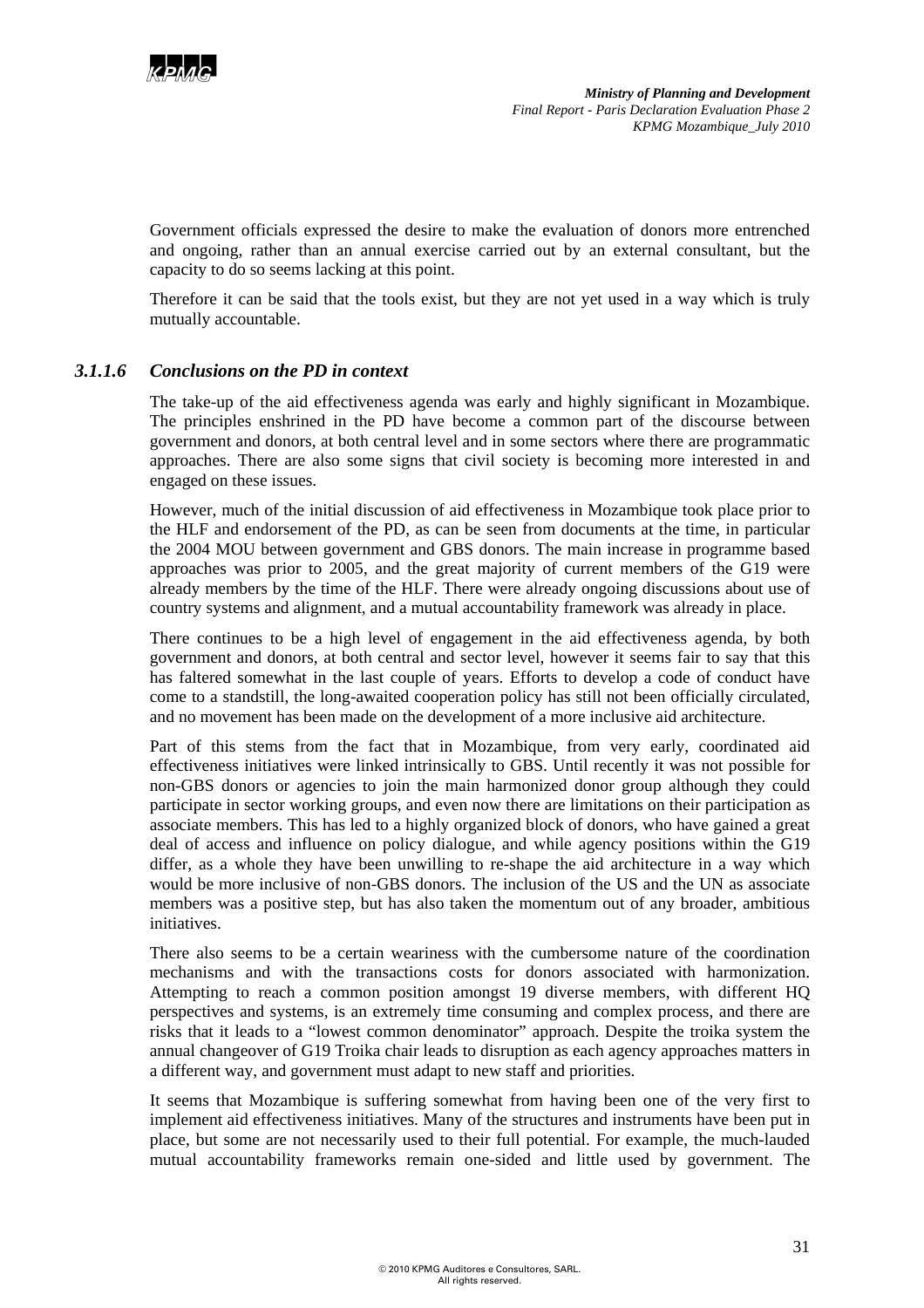

coordination structures have undoubtedly improved harmonization and reduced transaction costs for government – but at a huge cost in terms of time and resources of donors and at a risk of losing sight of policy discussion or of watering down donor positions in order to accommodate all. Ownership remains a debated and often-invoked concept, but is essentially a political concept, and is tied up with notions of power and political economy. Alignment is happening in terms of improvement and increasing use of systems, which is without doubt positive for government, but is still partial, and without a clear strategic vision from government, alignment to government priorities remains an exercise in picking the parts of government plans that suit the country programme of each agency. Progress is being made in management for development results, but there is still much more capacity needed to develop indicators and collect information.

To sum up, all PD principles have been implemented in Mozambique, all starting prior to 2005, so the role of the PD was perhaps to sustain momentum and keep the issue high on the agenda for both government and donors. The PD can be said to have had a *legitimizing and supportive role.* Many of the structures necessary for "PD-type" aid have been put in place. However, to achieve aid effectiveness and impact on development outcomes, the creation of such structures (donor PAFs, working groups, dialogue forums etc) is not sufficient. In particular, any successor to the PD must recognize that the process is not merely technical – the mere existence of such processes and structures does not guarantee true ownership, harmonization, alignment, management for development results and mutual accountability. The relationship between donor and recipient is by its nature unequal, and to ignore this risks the creation of structures that are not used to their full potential or in the way envisaged by the PD. Ultimately issues of ownership and accountability, and even the other seemingly more technical aspects of Paris, depend on real shifts in mentality and a genuine change in the nature of the relationship.

## **3.2 Process and Intermediate Outcomes**

### **3.2.1 Are national strategies and frameworks stronger? (Ai)**

The Government's overarching strategy, which pre-dates the Paris Declaration, is Agenda 2025. This established a vision for the year 2025. Each government immediately after elections produces a five year plan, which is largely implemented by a series of multi year poverty reduction plans, a Medium Term Economic Framework (MTEF) and the annual Economic and Social Plans and corresponding budgets.

The first Poverty Reduction Plan (PARPA I) ran from 2001-5, and its successor from 2006-9. The third, PARP, is currently under preparation. PARPA II is viewed by Government and donors as a much stronger strategy than its predecessor, which was essentially prepared to qualify for HIPC, and involved substantial consultation during its preparation. However, several donors believe that an overall unifying vision has been lacking, with the national plan being essentially a series of sector strategies that have been joined together without adequate prioritisation or a sense of common purpose. The drafting of PARP has also been a cause for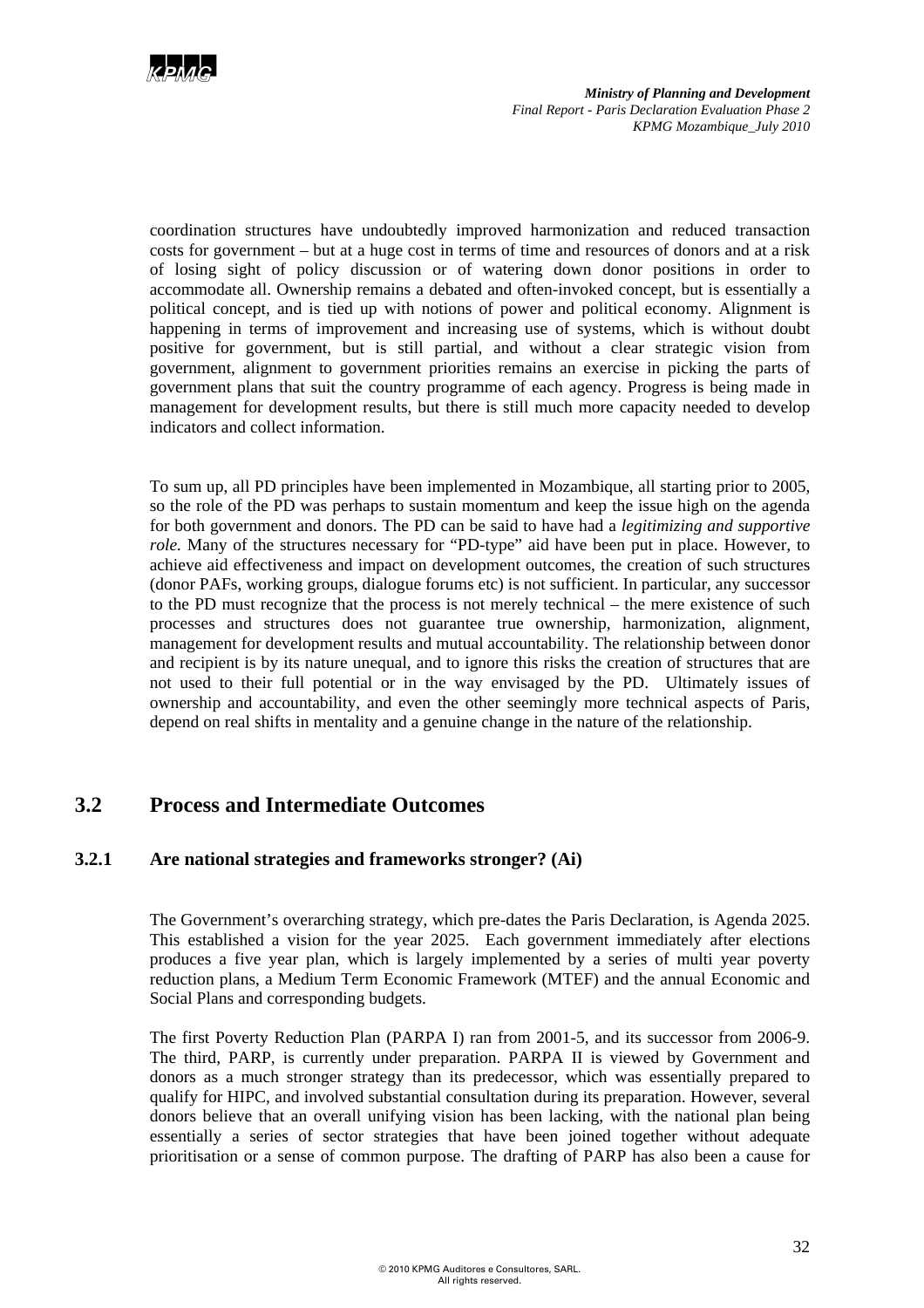

concern with significantly less time spent on preparation than for its predecessor and donors complaining of only limited consultation and insufficient use of analysis of the results of PARPA II and the household survey to inform its design. This has led to pressure from donors to extend the consultation process, which seems to have been successful as a new timetable was circulated at end September 2010.

The poverty plans are not subject to discussion in parliament, being approved by cabinet, but the Economic and Social Plans which should derive from the poverty plans are approved by parliament, as are the annual budgets.

PARPA I did not contain a specific section on aid effectiveness, however its successor did, drawing on the then recently-adopted Paris Declaration. All the PD principles are mentioned in PARPA II.

At sector level, clear strategies are in place in most sectors and the Government has been increasingly decentralizing some aspects of planning and finance, with districts producing District Development and Investment Plans and receiving funds to support these. While none of these initiatives seem to have come about as a result of the Paris Declaration *per se,* the Declaration does appear to have added momentum to ongoing processes and helped Government to convince donors to support their efforts.

The Government has been working on a Cooperation Policy to provide guidance to donors on how they should work and on how Government will undertake to manage the aid they provide. While widely welcomed as a strong potential framework for Government ownership and donor alignment, all donors who commented on an initial draft that was circulated expressed a belief that it is neither clear nor specific enough in its current form in terms of specifying who should do what and that it is therefore unlikely to result in any real behavioural change on either side. Indeed, one donor described it as an opportunity missed for putting donors to work far more effectively for Government. Government appears rather reluctant to take a stronger line with donors out of a belief that this would be inappropriate and could also risk decreasing funding, an understandable concern in a country where aid makes up nearly a quarter of Gross National Income.

Ownership has been hampered somewhat by a lack of joined-up Government, highlighted in both the 2005 and 2007 monitoring reports and still evident in 2010. Management of aid is split between the Ministries of Planning and Development, Foreign Affairs and Finance without a clear division of labour between them and with donors still negotiating bilaterally with sector ministries. This impairs both central Government's coordination of donors and its coordination of the work of line Ministries' with donors. A number of donors interviewed, while recognising this issue, highlighted that this is the nature of any Government and that in no country is it a single coherent, entity but rather a coalition of forces with various tensions that pull it in different directions. This political aspect of ownership is largely neglected by the Paris Declaration.

PAPs have increased the proportion of aid that they provide in the form of budget support from around 32% in 2005 to 39% in 2010 which may have served to further reinforce national strategies and frameworks. However a note of caution was sounded by several donors, CSO representatives and academics regarding the interactive nature of strategy and policy setting: while the Government may write its own policy, this does not necessarily denote ownership as it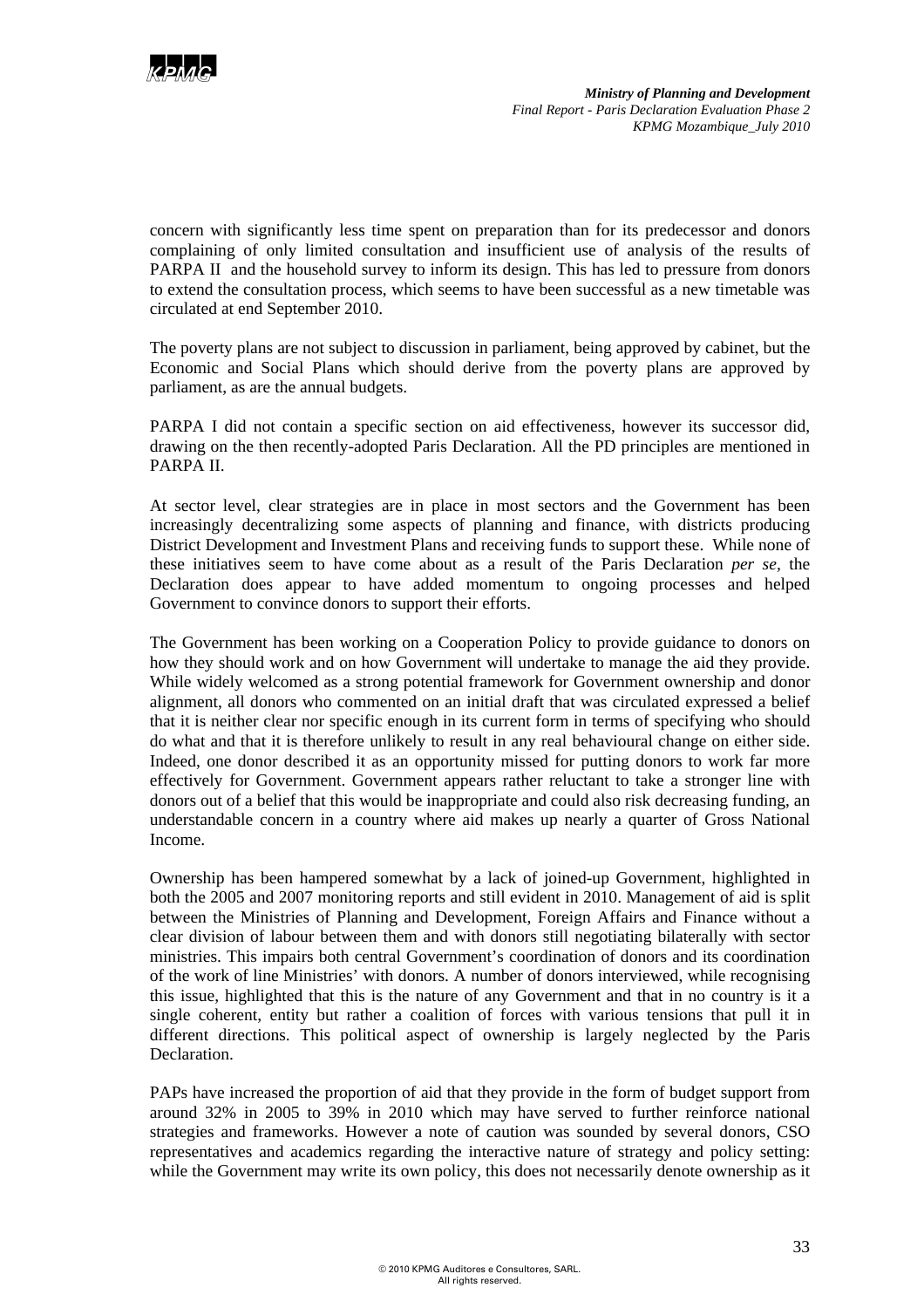

may be keenly aware of what donors want and what they will provide funding for, shaping its policy accordingly. Donors also contribute to policy making through participation in various sector working groups as well as having a more centralized policy dialogue with the ministry of planning. This is a high risk to ownership in a country where such a large part of the national budget is funded by aid and where such a large part of that aid is delivered in the form of budget support.

In both the 2005 and 2007 monitoring surveys, ownership was defined as "moderate" in Mozambique and a similar assessment would still be accurate in 2010.

### **3.2.2 Is there increased alignment of aid with Mozambique's priorities, systems and procedures? Have Mozambique's capacities been strengthened? (A ii)**

All donors that were interviewed stated that their strategies for Mozambique were based on PARPA II and both the 2005 and 2007 monitoring surveys report that 83% of aid is aligned with national priorities. However, PARPA II's broad scope and lack of clear prioritisation does offer the potential for "cherry picking" by donors to justify their own strategies post-formulation as opposed to using PARPAII as the basis for setting their strategy in the first place. In addition, as mentioned above, Government may in fact set its strategy in accordance with what it feels donors will fund. This last point was reflected by the comments of several donors who said that they would only align with Government if they agree with what it is doing, while having quite strong and precise views regarding what this should be.

The proportion of aid given as budget support or sector programme aid, and thus making use of national systems and being theoretically aligned with national priorities, has risen over the past five years. The main driver for this appears to have been donors themselves. While the introduction of budget support pre-dates the Paris Declaration in Mozambique, the Declaration does seem to have given donors an additional push towards using this modality and to have assisted both Government and existing budget support donors in convincing additional donors to come on board. This support is now well-aligned with the national budgetary planning cycle, with firm commitments for following year disbursements given in time for budget preparation. Donors' individual country strategy papers are on the whole not aligned with Government's timeline, due to the majority of them employing a single fixed strategy period worldwide. Nevertheless, some donors have now introduced rolling strategies for their work in Mozambique in order to address this.

The degree to which budget support may be equated to alignment is open to question. Government highlighted that budget support is often used by donors to "buy a seat at the table" in order to influence national policy, as opposed to getting behind it. Different donors then have different opinions about what the "right" policy should be. These issues, coupled with concerns over predictability, dependency and transaction costs, have led Government to retreat from wholehearted support for budget support over the last two years. Donors' enthusiasm also appears to be waning with concerns about high risks, limited returns and heavy transaction costs.

The Government has chosen not to guide donors as to which sectors they should be working in. One donor, Denmark, did seek Government guidance on which sectors their new strategy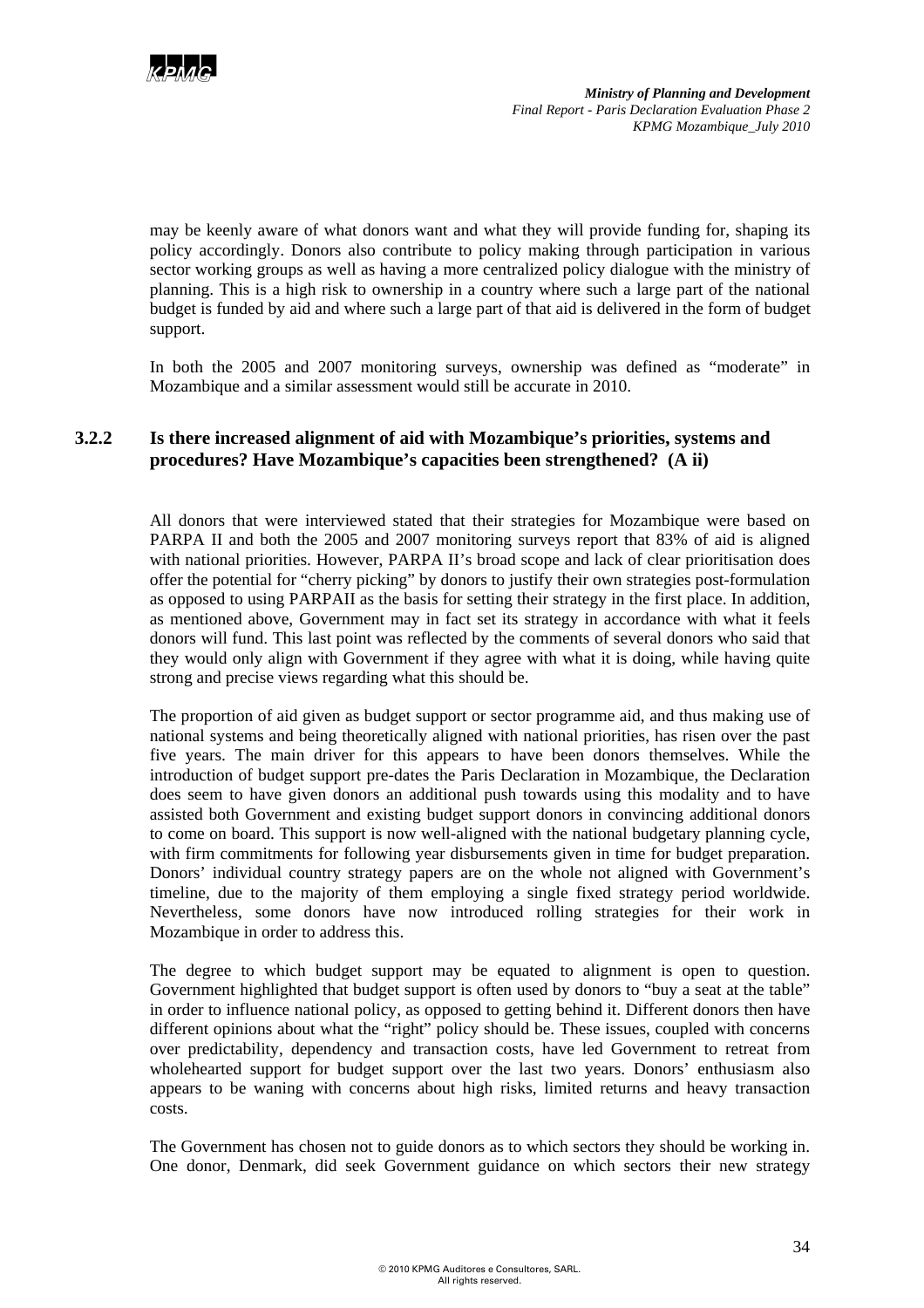

should target but found the Government very reluctant to give it until a direct approach was made to the President. This may be perceived as a rational risk-management strategy on the part of Government, which also includes not obliging any donor to join any particular coordination structure, rooted in a belief that donors may decrease their financing and commitment to Mozambique if not allowed to work in their favoured sectors and using their favoured aid modalities, despite what their rhetoric may claim. The Government's priority is therefore to ensure no shortage of funds and no orphan sectors.

Use of public financial management systems has risen consistently over the past five years though there has been a bias in favour of budget execution and financial reporting systems as opposed to audit systems. Among donors, those not using Government systems cited concerns about their quality (to be contrasted with other donors who asserted that it is actually by channelling aid through these systems that their quality is improved) and in-house procedural barriers. It is important to make a distinction between aid that the Government knows about and that is therefore described as "on budget" and aid that actually uses Government systems as much "on budget" aid in fact does not.

Use of procurement systems has similarly steadily increased over recent years, helped by a new Procurement Code. However both Government and donors agree that more work needs to be done to fully apply existing legislation and regulations in practice. The World Bank was cited by a number of interviewees as not being able to follow national procurement procedures, which has led to increased transaction costs in, for example, the education sector, where the common fund follows world bank procedures rather than national ones to accommodate the Bank.

The use of parallel implementation units has declined over the past five years, helped by the increased proportion of aid going to budget support and common approaches. In addition, donors who favour a project-based approach (such as the US and Japan but also "nontraditional" donors such as Brazil) have moved towards aligned projects that are provided in response to specific Government demand and implemented according to Government preferences.

Donors have placed a strong emphasis on providing capacity building support since the end of the civil war in 1992 when it was feared that Government risked collapsing without it. In terms of doing so in an aligned and coordinated way, there was a marked decline from 38% to 27% between 2005 and 2007 according to the monitoring surveys. A key constraint here has been the lack of a clearly defined national strategy that sets out Government's needs and priorities for capacity development which donors can then align behind and, to a lesser degree, a lack of agreement between donors and Government about what type of support is actually needed. The planned Public Sector Reform Programme may go some way to addressing this issue. Nevertheless there is a general consensus that national capacities have generally been strengthened over the past five years, with particular achievements visible in the public financial management field, as detailed below. Capacities have also been strengthened indirectly as the advent of more budget support and common approaches has stimulated cross-Government coordination and empowered central ministries previously left weak by aid being channelled though their sectoral counterparts.

Overall the comment made in both the 2005 and 2007 monitoring surveys that alignment was good within budget support and common approaches but absent outside these modalities remains true.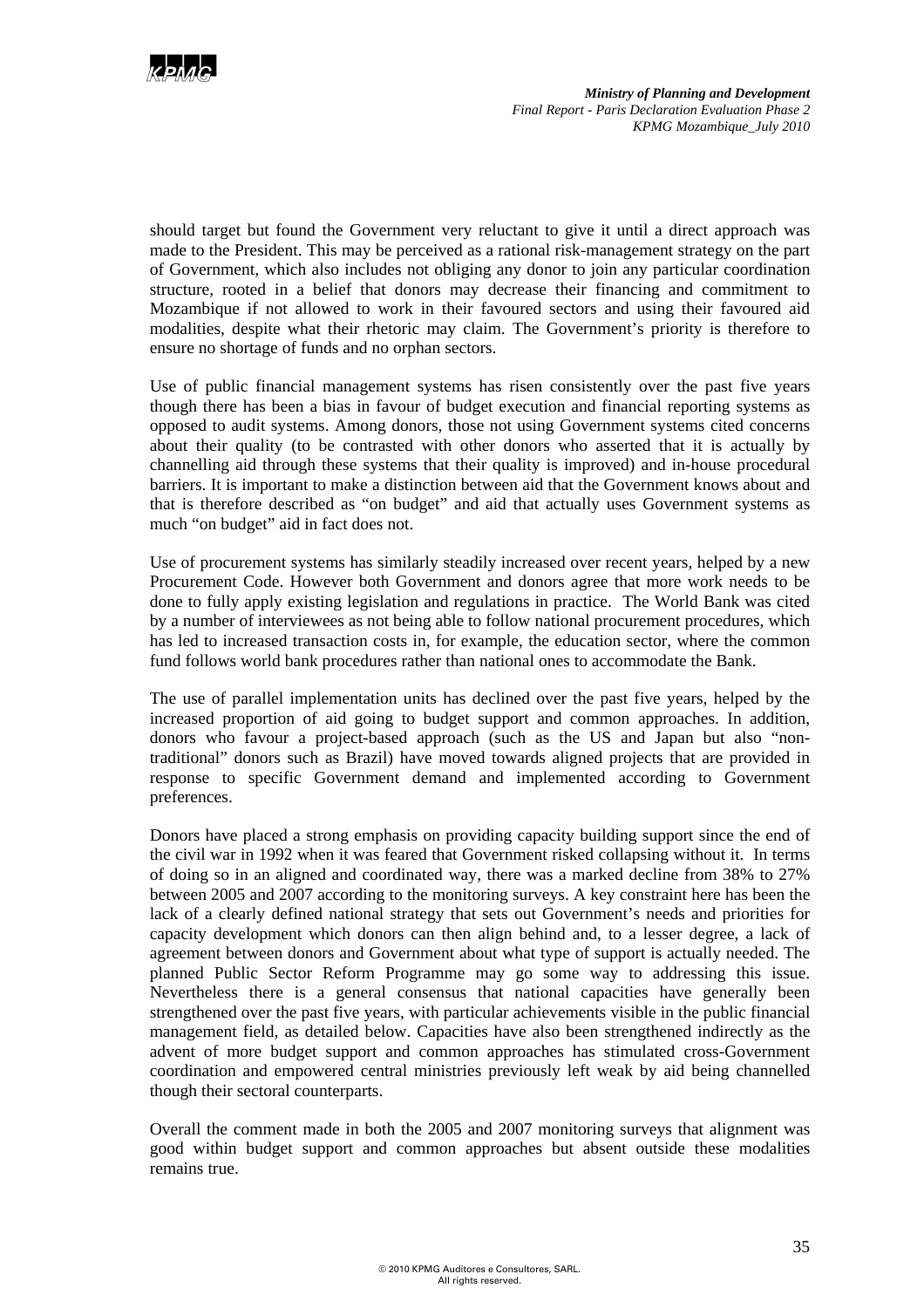## **3.2.3 Defined Measures and Standards of Performance and Accountability for Country Systems (A iii)**

This section looks at whether there are defined measures and standards of performance and accountability for country systems in public financial management, procurement, fiduciary standards and environmental assessments in line with broadly accepted good practices, and whether their application is widespread.

The Ministry of Finance has taken forward extensive reforms of public financial management over the past five years. An added push has come from donors providing increasing amounts of budget support which has led to more scrutiny of national systems. A Public Financial Management Action Plan has encompassed a series of commendable reforms, notably an integrated financial management system, SISTAFE, which has now been rolled out across Government with the support of several donors, and a single Treasury account. While the monitoring surveys report no change in standards between 2005 and 2007 on the basis of the World Bank's Country Policy and Institutional Assessment (CPIA), Government asserts that very significant progress has been made over the last five, and particularly the last three, years and donors generally concur with this assessment. With the completion of the implementation of SISTAFE, Mozambique is therefore poised to improve its CPIA score in future. Supporting this view, the World Bank's Public Expenditure and Financial Accountability Assessment (PEFA) has recorded significant improvements in revenue collection and management, cash management and internal controls over the past five years. The Ministry of Education reports that, as systems have improved, so more donors have been prepared to use them and this in turn has further improved the systems creating a virtuous cycle and an increase in funding for the education sector.

No baseline information for procurement systems was available at the time of the 2005 monitoring survey and therefore no targets were set. However it was reported that in 2005 less than half of medium-sized and large contracts were awarded in an open and competitive tendering process and that the procurement complaint mechanism was relatively ineffective. The introduction of a Procurement Code in  $2005^{19}$ , which provided for an independent regulator and an effective procurement complaint mechanism, has delivered some improvement though implementation has been acknowledged by both Government and donors to be incomplete.

The increase in budget support has also helped to drive forward fiduciary reform. The 2007 monitoring report highlights improvements in revenue collection since 2005 which have continued through to 2010. However, more work remains to be done on enforcing tax regulations and improving the efficiency and effectiveness of collection. Government and several donors highlighted the need to prioritise revenue collection in order to decrease Mozambique's aid dependence.

Environmental standards are set by the Ministry for Coordination of Environmental Action (MICOA) and in 2006 guidelines were published to standardize environmental assessments in the country. These are overseen by the National Directorate for the Evaluation of Environmental Impact<sup>20</sup>

Two issues are evident in terms of donor support to country system reforms, firstly the

<sup>19</sup> Decree 54/2005

<sup>20</sup> Direcção Nacional de Avaliação do Impacto Ambiental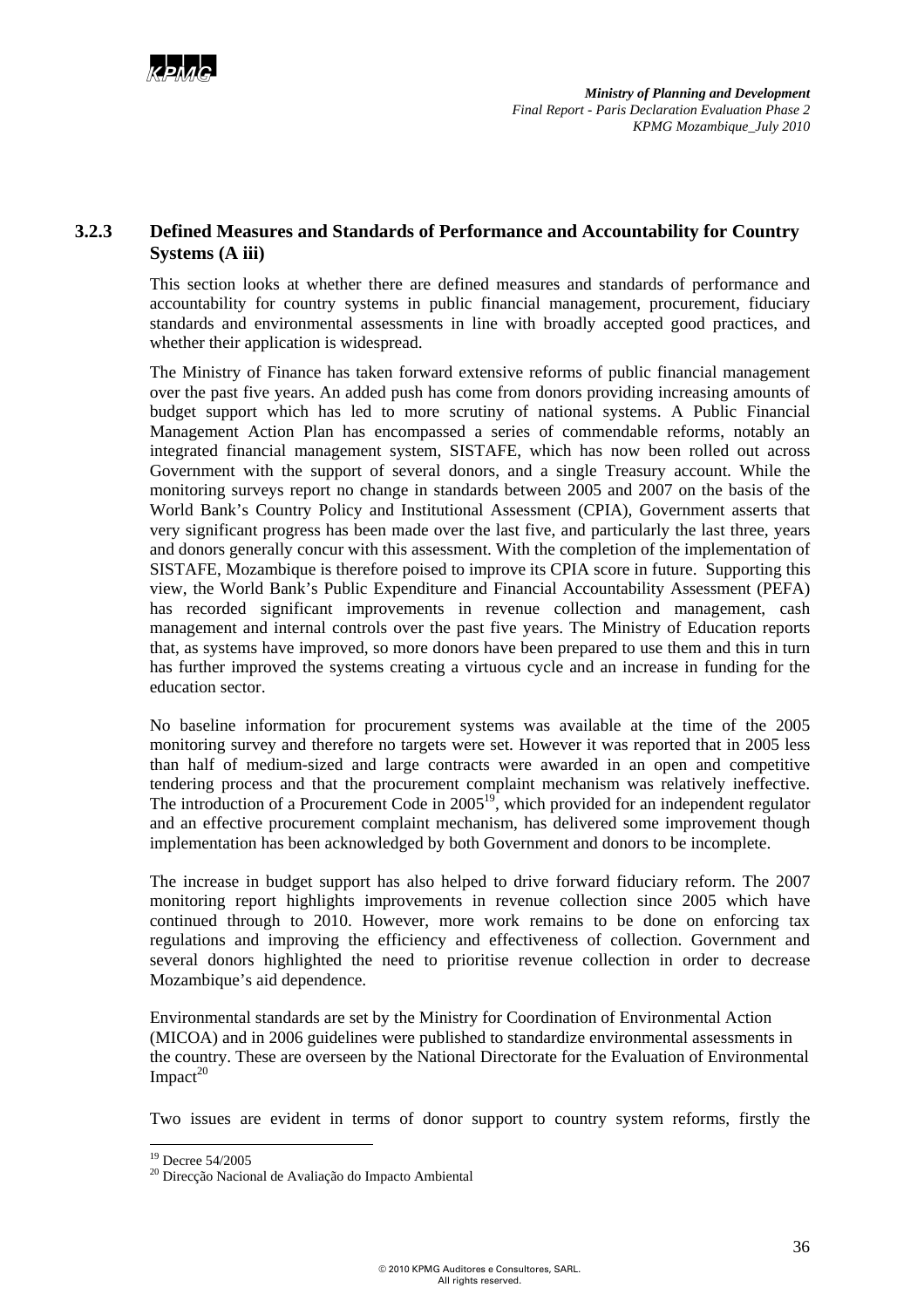

provision of diverse or even conflicting advice on what reforms are needed, and secondly a lack of specialised donor technical capacity at the country level to deal with the complexities of issues such as public finance management.

### **3.2.4 Is there less duplication of effort and are donors' activities more rationalised and more cost-effective? (B iv)**

Over the past five years, the provision of budget support and the use of common approaches has increased, with the Paris Declaration possibly exerting some influence on new donors to join these pre-existing mechanisms, or for existing GBS donors to increase the proportion of PBAs in their porfolios. This has naturally improved rationalisation and, in sectors where sector wide approaches have been established, reduced gaps and overlaps. However, while in 2005 Mozambique was scored "moderate" in terms of harmonisation, in 2007 this fell to "low" and the Paris indicator score on "use of common arrangements" stayed stationary at 46% between 2005 and 2007.

Some donors have been trying to push forward division of labour, notably the EU in the framework of their Code of Conduct on Division of Labour. A Joint Action Plan has been agreed by the EU while a wider donor Task Force on Working Groups and Division of Labour has been established. This has resulted in an extensive annual mapping and the establishment of comparative advantages for donors and proposed exit sectors for some. However little change has so far been evident in terms of actual sectoral rationalisation beyond a handful of bilateral withdrawals from sectors which have taken place without sufficient consultation (this has been recognised by donors as an issue that urgently needs to be addressed). In addition the characterisation by some donors of certain sectors that they work in as "non-focal" (and therefore not counting as an area of engagement, despite still being present) and the substitution of bilateral programmes on the ground with programmes managed from their capitals has done nothing to rationalise aid. It is therefore to be hoped that current plans for further exits and rationalisation by 2012 bear fruit and are carried out in a sufficiently coordinated way. However, pressures from donor headquarters to stay involved in certain sectors for political and visibility reasons remain high and local sectoral choices are generally strongly influenced by capitals as opposed to starting with a blank page and a local consultation with Government and other donors to establish where value could be added. The work on DoL that has been done to date has been wholly donor-driven rather than Government-led due to (i) a concern by Government that rationalisation may decrease external financing and limit its options in terms of partners and aid modalities and (ii) a perceived lack of a suitable "instrument" to make decisions on who should work where. Education and health are currently seen as darling sectors while water, environment and social welfare are seen as orphan sectors.

The Paris Declaration takes into account both coordination of missions and of analysis in assessing harmonisation and on both counts progress in Mozambique has been poor. While 46% of missions were joint in 2005 (meaning the 2010 target had already been met), this fell back to 19% in 2007 with the overall number of missions also increasing. There has been little movement to address this issue beyond donors announcing to each other when missions are coming in. Also, some joint missions hold an initial meeting jointly and then split up, somewhat stretching the spirit of the indicator. Nevertheless, given that the majority of donors plan their missions at the headquarters level, this is an issue that would appear to need addressing through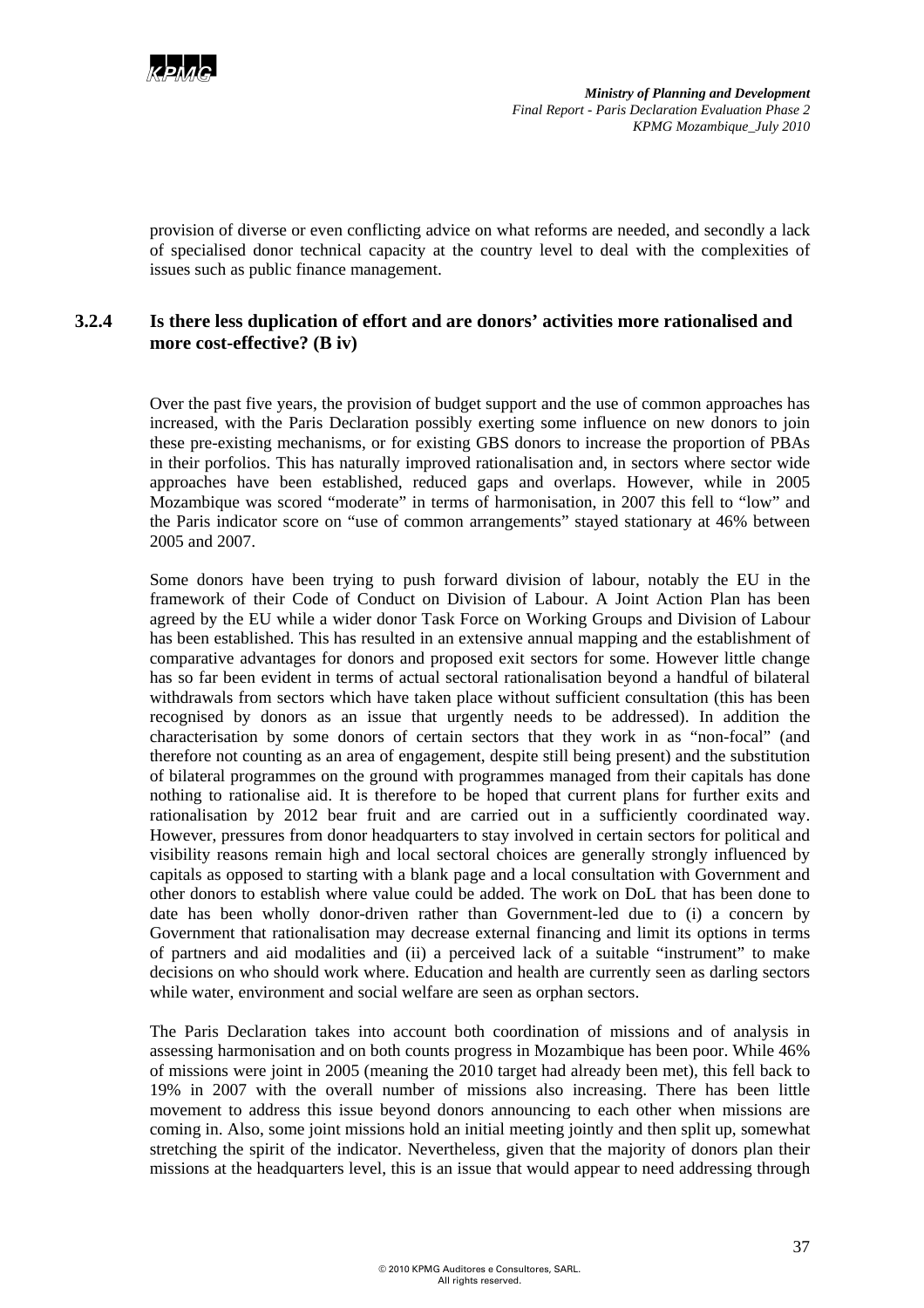

improved coordination between donor capitals. Two "quiet periods" are defined in the MOU between GBS donors and government but these are quiet more by default than through active compliance, given that they coincide with donor or government holiday periods.

The case of joint analytical work is a similar one, with joint studies having decreased from 63% in 2005 to 32% in 2007 while the number of studies undertaken almost doubled. Again the majority of cooperation has taken place around budget support and sector wide approaches. The 29 sector working groups in place do offer a clear focal point for coordinating analysis and could in future be mandated to approve any new studies before they are carried out as well as developing a list of prioritised research that they would like to see funded There is also a clear need for a one-stop-shop that groups and shares analysis. The Task Force on Working Groups and Division of Labour is currently considering this issue.

In terms of cost-effectiveness, both Government and donors cautioned against the common assumption that more budget support, common approaches and coordination automatically equals more cost-effective aid. On the contrary, the heavy coordination machinery in Mozambique around the G19 and the Performance Assessment Frameworks (PAFs) used to assess Government and donors has led the majority of donors to complain that the cost in terms of time and resources of working on common approaches is higher than that incurred when operating bilaterally. Representatives of the academic community have stated that, as these costs have risen, so the space for real debate and policy dialogue has shrunk as the focus has shifted to simply completing the annual administration of coordination as an end in itself. It should also be noted that the transaction costs of budget support and common approaches are borne at a higher level on the Government side than those of projects as they require Ministers and senior civil servants to spend substantial amounts of their time in donor coordination meetings.

## **3.2.5 Have donor policies and procedures been reformed and simplified? Is there more collaborative behaviour? (B v)**

For virtually all donors, decisions on policies and procedures are made at the headquarters level. Few donors could give examples of specific procedural simplification. However several have taken steps to make it easier for them to work with others, for example the US is currently reforming its Foreign Assistance Act while the EU has introduced a Code of Conduct on Division of Labour and specific legislation at the European Commission level to make it easier for the Commission and EU Member States to work together. Several of these initiatives have been undertaken, at least in part, from a desire to better implement the Paris Declaration. In addition, some local donor representatives report having successfully lobbied their capitals to make changes to policies and procedures in order to facilitate the ground-level implementation of Paris.

The level of budget support and the number of common approaches have increased over the past five years and, due to the nature of these modalities, there has naturally been an increase in collaborative behaviour as a result. However, the majority of aid is still delivered in project form and it is here that collaboration remains weak. Nevertheless, a handful of silent partnerships are operating including delegation from DFID to the Netherlands in the water sector, from Ireland to Canada in agriculture and from Denmark to Finland in education. In addition, as mentioned above, the EU is leading a drive to introduce division of labour. The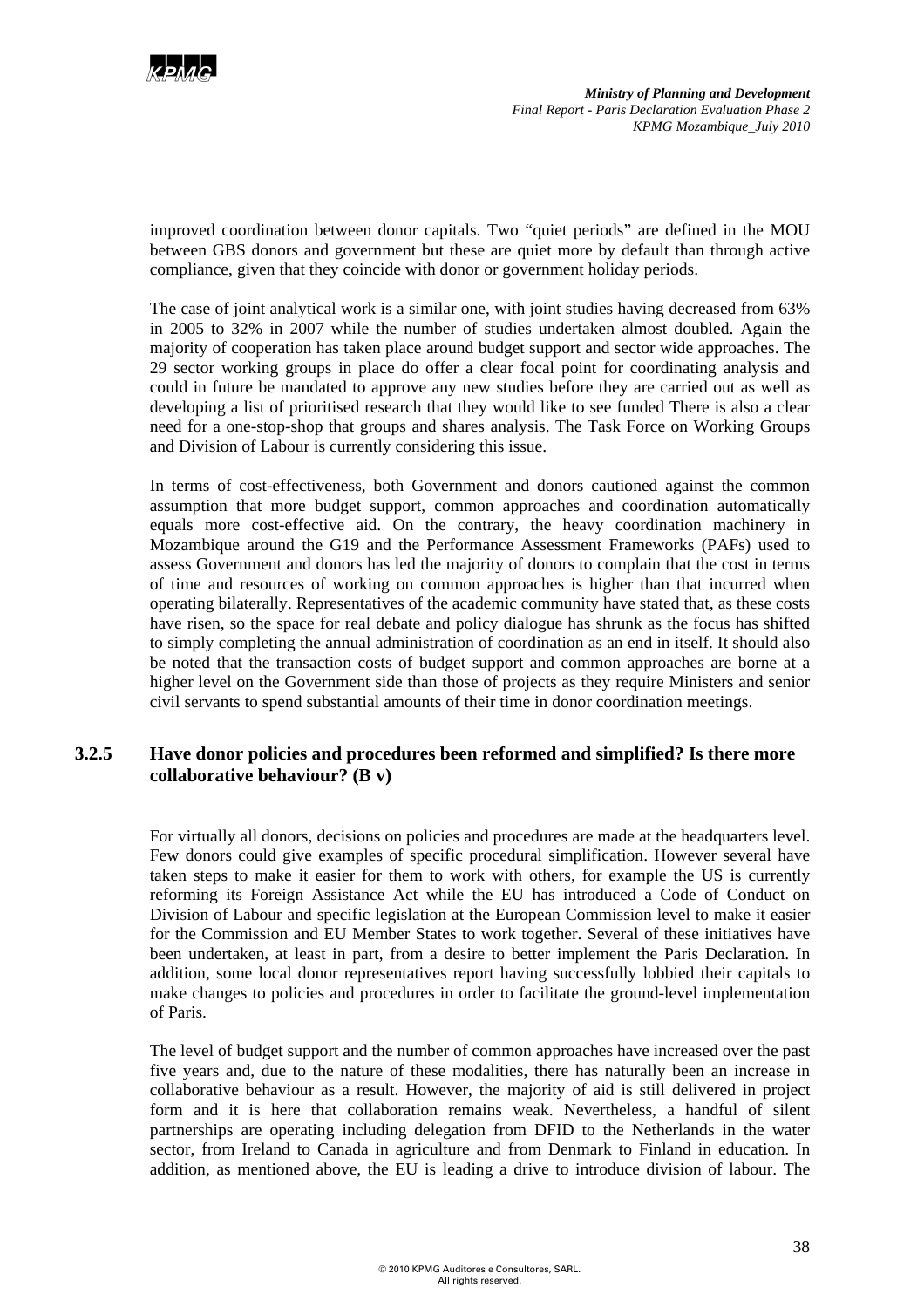

Government cites a lack of strong trust between donors as a significant barrier to further collaborative behaviour between them.

The G19, the main forum for donor coordination, has been criticised by both Government and donors for being too complex and administratively overweight. At the same time it lacks a permanent secretariat with the result that technical and administrative tasks fall onto Government and donor employees and therefore the management and success of the group become largely dependent on the capacity of the donor who happens to be chairing it in any particular year. One positive step has been the recent admittance of non-budget support donors into the group as associate members which has the potential to increase collaboration in the future. However it needs to be ensured that this is the first step in adapting the group to the needs of non-budget support donors as opposed to entrenching the status quo.

## **3.2.6 Are donor commitments more predictable and more multi-year? Have conditionalitites changed to reflect the commitment of the Accra Agenda for Action on increasing ownership? Has the untying of aid progressed? (B vi)**

In the 2005 survey, in-year predictability was scored at 70% with the caveat that that this was largely dependent on budget support which was delivered much more reliably than other aid – without it the figure would have been 59%. In 2007 in-year predictability rose to 74%. The picture remains similar in 2010 with good predictability for budget support and common approaches but work still needed to improve the predictability of project funding. Donors are increasingly making multi-year commitments for budget support and Government is receiving all the monies pledged in the promised year. Donors are also now making firm annual commitments in May as opposed to September, in order to synchronise with national budget planning and the PAF for the PAPs now includes a monthly as opposed to quarterly disbursement target. Peer pressure is said to have played an important part in improving donors' performance in this respect. Government engages in detailed budgetary planning and donors' planned monthly disbursements are an integral part of this. This does however leave the Treasury very vulnerable to any delays in disbursements that do occur on a monthly basis as these have a direct and immediate effect on national finances.

The issue of exchange rate variations impairing predictability was raised by the Government. Donor commitments are made in donor home currencies while the Mozambican budget is in the national currency of meticais. The Ministry of Finance asserted that this caused a shortfall of some \$6m in 2009. In light of this, and in line with the principles of ownership and alignment, donors could be recommended to express their budget support commitments in meticais in future. This suggestion was made on the basis that donors have access to developed financial markets where commitments could easily be insured against exchange rate movements.

Paragraph 25 of the Accra Agenda for Action commits donors to drawing the conditions they put on their aid from partner countries' own development policies wherever possible and ensuring that all conditions are made clear and public. The indicators used by donors to assess the implementation of the national poverty reduction strategy in Mozambique reflect this, being drawn directly from the Strategic Matrix of that strategy and therefore encouraging strong ownership and alignment. They are also harmonised, at least for budget support, across donors. However, one downside has been that Government and donor focus has tended to concentrate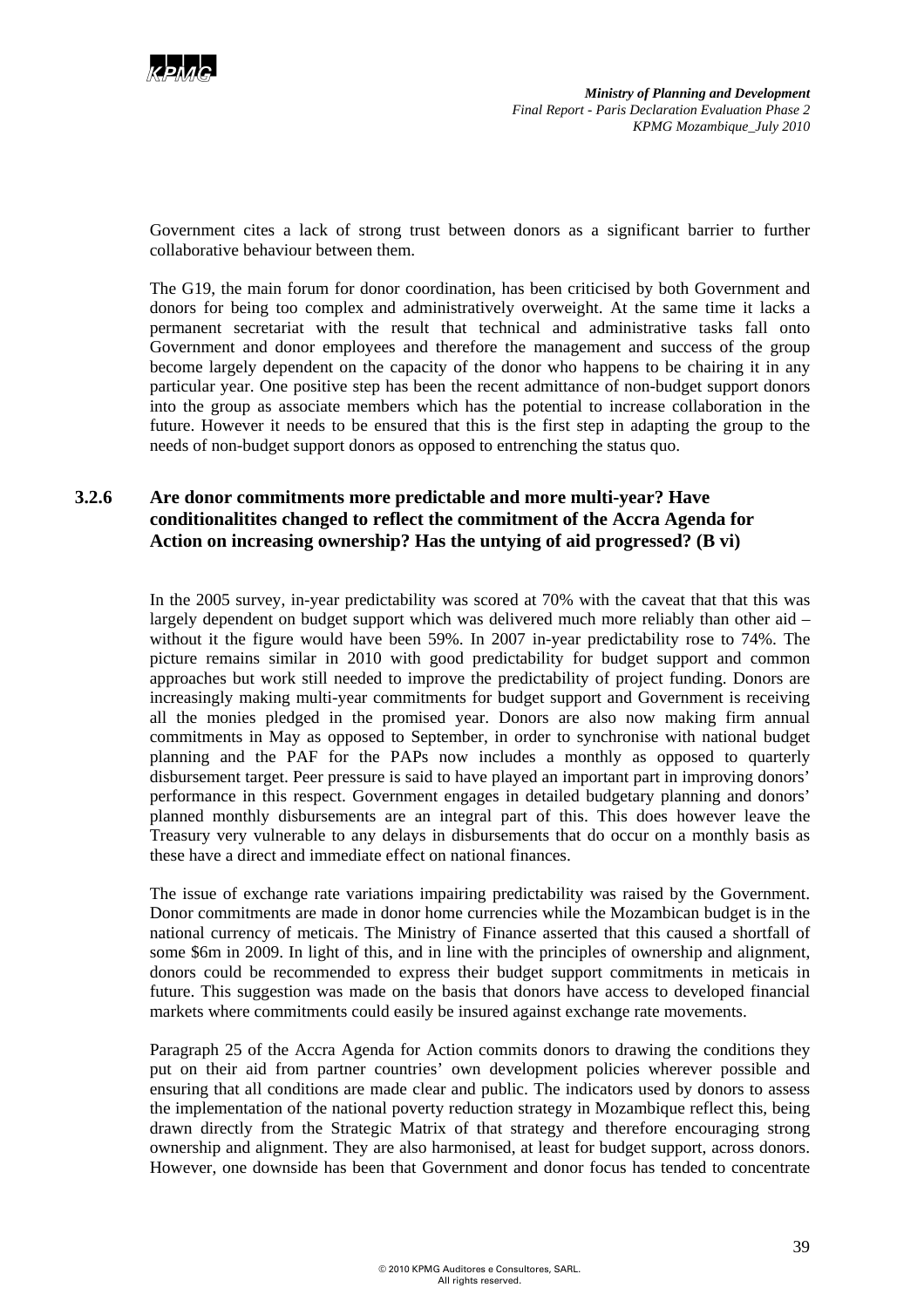

heavily on the indicators selected and give less emphasis to progress on the others that together constitute the complete Matrix.

The number of conditions placed on budget support has increased over the past five years and their focus has also widened to include more political issues. For example, conditions covering electoral reform, governance and management of prisons have been added on donors' request. With these type of political conditions, precise definition and mutual agreement on interpretation have become more difficult and Government states that donors seem far more prone to react on the basis of these issues than on the regular PAF indicators. This was reflected in a 2010 suspension of budget support by donors due to governance concerns. According to the Government-donor Memorandum of Understanding, such a suspension would only take place in response to a breach in the agreed underlying principles. However, in this case a mere suspicion of a breach led to an immediate suspension of funding. The credibility of donors in adhering to their commitments on conditionalities has therefore been brought into question. Donors on the other hand defended their actions as in defence of good governance and embodying a wider interpretation of ownership, extending to safeguarding the rights of citizens. It seems that the G19 were split over whether there had been a breach or not, and so the group felt they had to suspend GBS during discussions, but did not want to officially claim that there had been a breach, due to the impact such a statement would have. This may point to a missed opportunity in the MOU, which may need to be revised, but the situation still damaged relations between the government and the G19.

A broader predictability issue highlighted by Government is that donors' aid is dependent on whatever Government is in power in their respective capitals. Therefore when donor Governments change, their aid commitments tend to do so as well. This can be particularly seen for budget support, which is coming under increasing scrutiny by some new European governments.

In terms of untying, the proportion of untied aid rose from 89% in 2005 to 91% in 2007 and the majority of donors now provide most of their aid untied. However it should be noted that, as with mission coordination and procedural simplification, this is an issue that normally has to be addressed at the headquarters' level. Government noted that, even when aid is untied, large amounts are still earmarked by donors to pay for foreign consultants, often from the donor country, which Government perceives as a deduction from the amount of "real aid" that the country receives.

### **3.2.7 Is there now sufficient delegation of authority to donors' field staff? Have incentives been adjusted to promote effective partnerships between donors and partner countries? (Bvii)**

The amount of delegation from donor headquarters to country offices varies significantly by donor and is generally determined by the headquarters themselves. DFID and the Nordic donors were generally believed to be more decentralised than donors such as the World Bank and Portugal. The Ministry of Planning and Development believes that far more decisions are now taken at country level than was the case ten years ago. Both donors and Government agree that delegation is a good thing, giving donors more flexibility and allowing them to capitalise on their local knowledge and contacts in the country. Some donors report instances of pushing their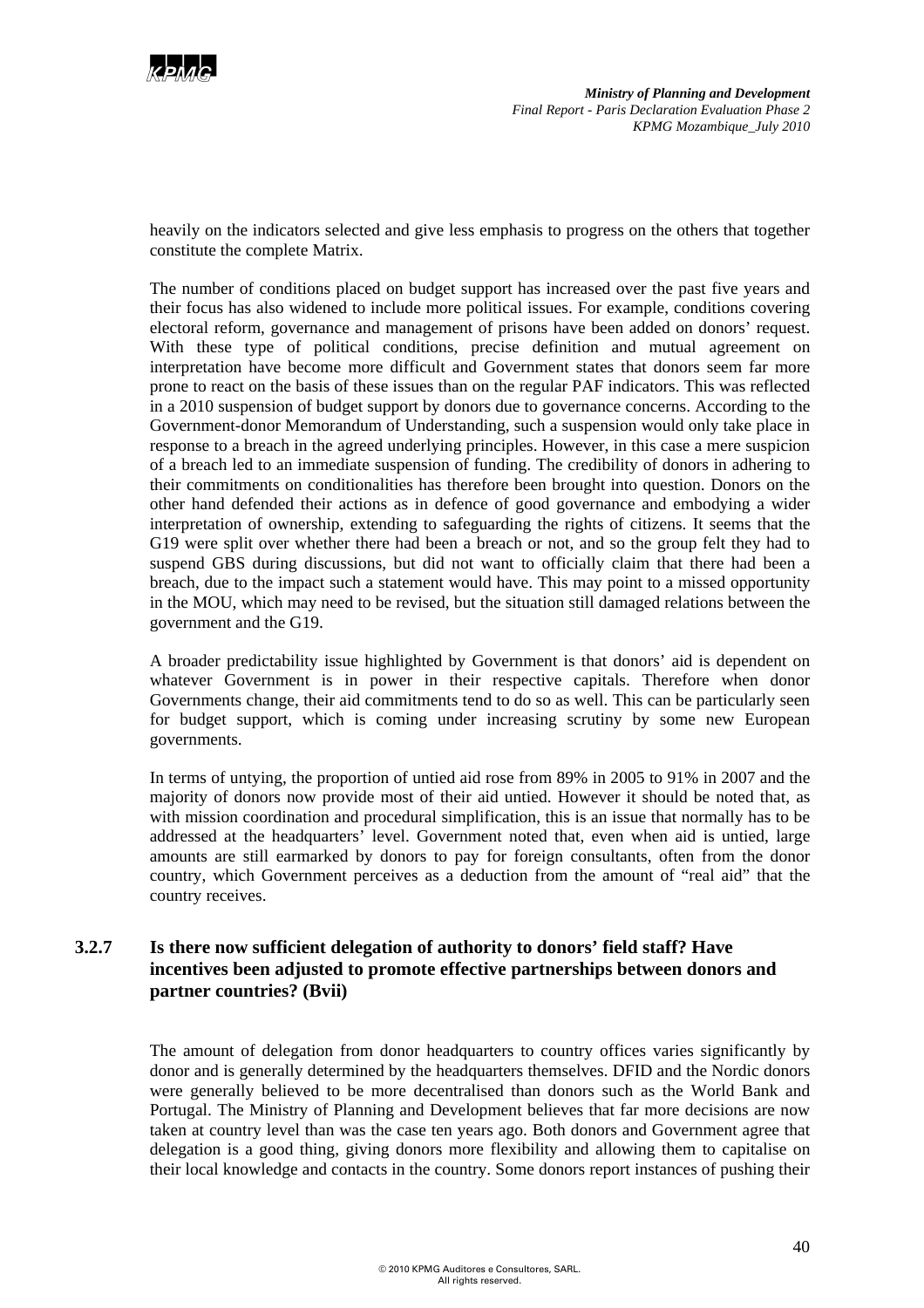

headquarters to work more in line with the Paris Declaration rather than the other way round.

Several donors have adjusted their local staffing in order to take account of new ways of working and the importance of forming partnerships with the Government and other donors. France has introduced a policy of hiring staff from a more diverse range of backgrounds in order to secure the necessary expertise for working with a more diverse range of stakeholders. Several donors, such as DFID and Japan, have received new staff allocations from their headquarters especially for coordination, and this has also been the case for the UN system, with a post of "aid effectiveness officer" created within the UNRCO. The majority of donors are now also providing dedicated aid effectiveness training to their staff. In terms of incentives, anecdotal evidence does suggest that a handful of donor capitals are specifically assessing their country staff on the basis of their adherence to the Paris Declaration. However overall more work appears to be needed to mainstream the Paris principles in donors' staff job descriptions, management information systems and assessment procedures in order to provide more powerful incentives for joint working.

Government has expressed concerns that some donors are still not supplying adequately qualified staff to participate in policy dialogue on issues such as governance which requires specialist technical knowledge. Several donors, especially smaller ones, have also expressed frustration that the amount of donor and joint working groups and coordination fora to be participated in impose unreasonably high human resource demands. The majority of those interviewed highlighted that the turnover of donors' expatriate staff every 3-4 years is a significant impairment to forging strong partnerships given that relationships have to be re-built from scratch each time.

One donor mentioned that, with strong Government leadership, the hand of donors' country offices could be strengthened vis-à-vis their capitals, increasing their lobbying power. This provides an alternative way to get donor decision-making aligned with local realities when sufficient delegation has not yet occurred.

## **3.2.8 Is there now sufficient integration of global programmes and initiatives into the national development agenda? (Bviii)**

Both Government and donors state that global programmes and initiatives are not sufficiently integrated into the national strategy or national systems. Rather, they tend to take a top-down approach, require dedicated conditionalitites and reporting and display a limited ability to integrate with existing initiatives in the country or to use national systems without requiring specialized conditionaliities. Very high transaction costs are reported and the Ministry of Health has even proposed that a stand-alone, donor-financed, external unit is needed to take care of the administrative requirements of the Global Fund. A lack of official representation in country exacerbates the situation and Government states that common funds are much more effective than global programmes and initiatives in achieving development results. However, this may depend on the timescale considered, as it was felt that vertical funds may deliver results faster, but are unsustainable in the medium term.

Nevertheless, there does seem to be an increasing awareness of this issue and a willingness to address it, for example the recent emphasis by the US' Global Health Initiative to work with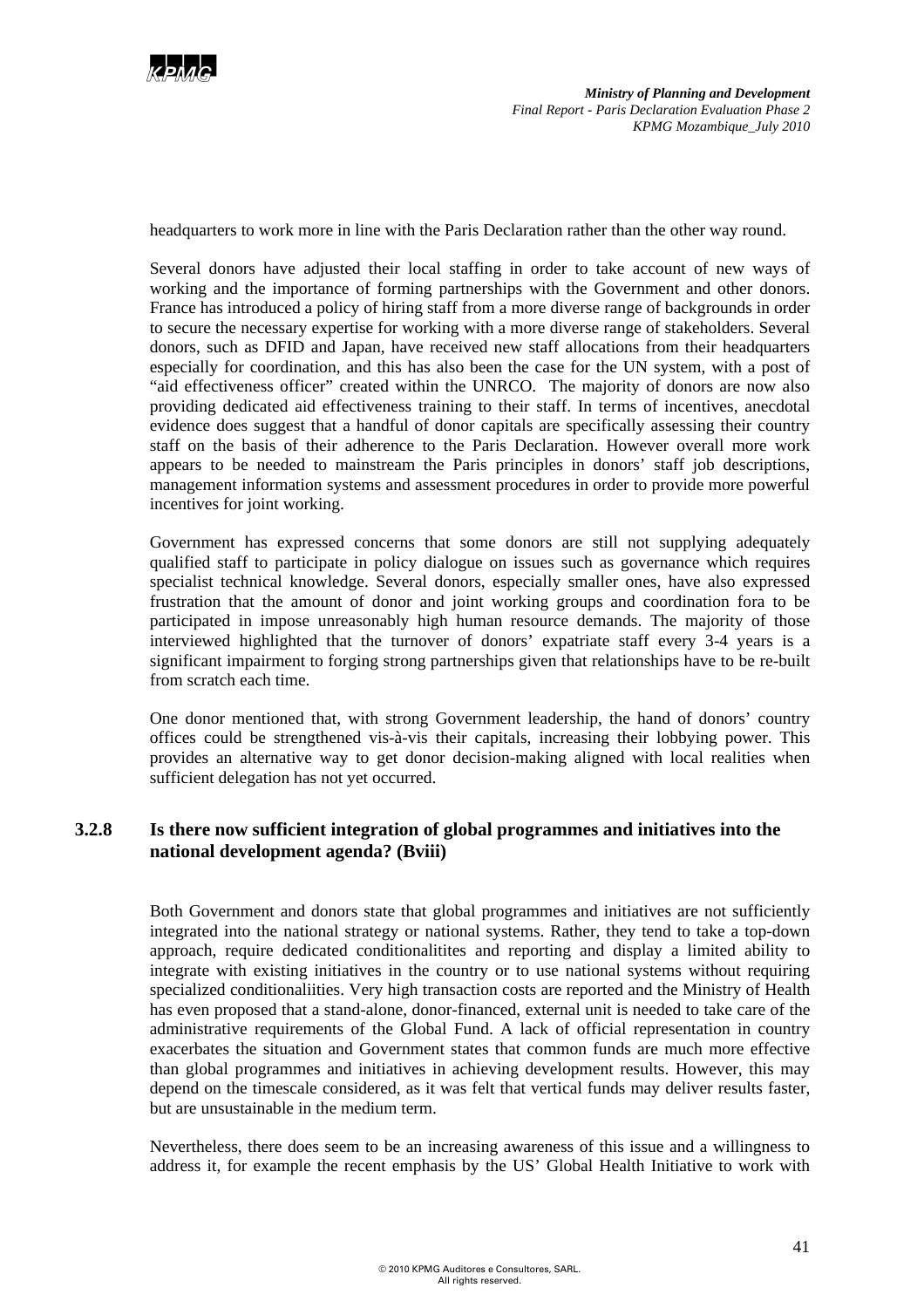

Governments and other donors to target system-wide change. It should also be recognised that these high-profile funds have brought very significant amounts of financing to their respective sectors in Mozambique that would have been difficult to attract from traditional sources. One donor also highlighted the value of these initiatives in providing new and innovative approaches that can be leaned from and built upon.

## **3.2.9 Does Mozambique now have stronger capacities to develop and implement a results-driven national strategy? (Bix)**

The 2005 monitoring survey assessed managing for results as being "moderate" in Mozambique while in 2007 this assessment was raised to "high". On the specific indicator for results-based monitoring frameworks, a score of C in 2005 improved to a B in 2007. Mozambique has now had a results-based national strategy in place for several years with annual reviews of progress on meeting targets taken from a Strategic Matrix of specific deliverables. Both Government and donors are assessed on specific PAFs for budget support purposes, and there is a clear, institutionalised system for doing this. In addition, key sectors hold annual reviews, which take place prior to the general annual review between government and donors.

However, for the national strategy to be "results-driven", the past results achieved (or not achieved) need to be used to inform future action, that is to set and adjust policy. Their role in doing so appears to be somewhat limited. Both donors and the consultants carrying out the annual performance assessments have expressed frustration that the main focus is instead on completing the heavy administration of the assessment process. Criticism has also been levelled at the PAF choice of sector indicators, with some donors suggesting that single ratings are needed for each sector, based on the preceding sector review, that would better encapsulate the various sector indicators in one measurement.

One donor also expressed concerns that budget support is a very blunt instrument in terms of addressing issues that PAFs throw up - it can either be turned on or off. In 2001/2 GBS was temporarily suspended, which led to commitments from government on the banking crisis, and to the development of a list of "underlying principles" in the 2004 MOU which specified what the preconditions for GBS were. Again in 2010 GBS was temporarily suspended, which resulted in a "governance matrix" to address donor governance concerns. Therefore for issues of high donor concern, the suspension (or mere threat of this) seems to "work" in the sense that it forces government to respond. However, naturally this has huge implications for government-donor relations and for the economy, and of course can only be used in extreme circumstances. The government in general seems fairly unresponsive to GBS variable tranches, as long as the overall total value of GBS is not cut. Some donors interviewed argued that these limitations of GBS as a tool makes a case for more project support to tackle specific issues that are highlighted in assessments. There is also perhaps a need to separate the impact of nonachievement of specific PAF indicators and the impact of non-achievement of higher level policy and governance concerns. GBS is not fine-tuned enough to handle particular technical concerns. On the Government side, concerns were expressed that donors are not sufficiently called to account when they miss indicators and that the Government-donor relationship is therefore unequal.

One other element of concern during interviews was that the ongoing development of the new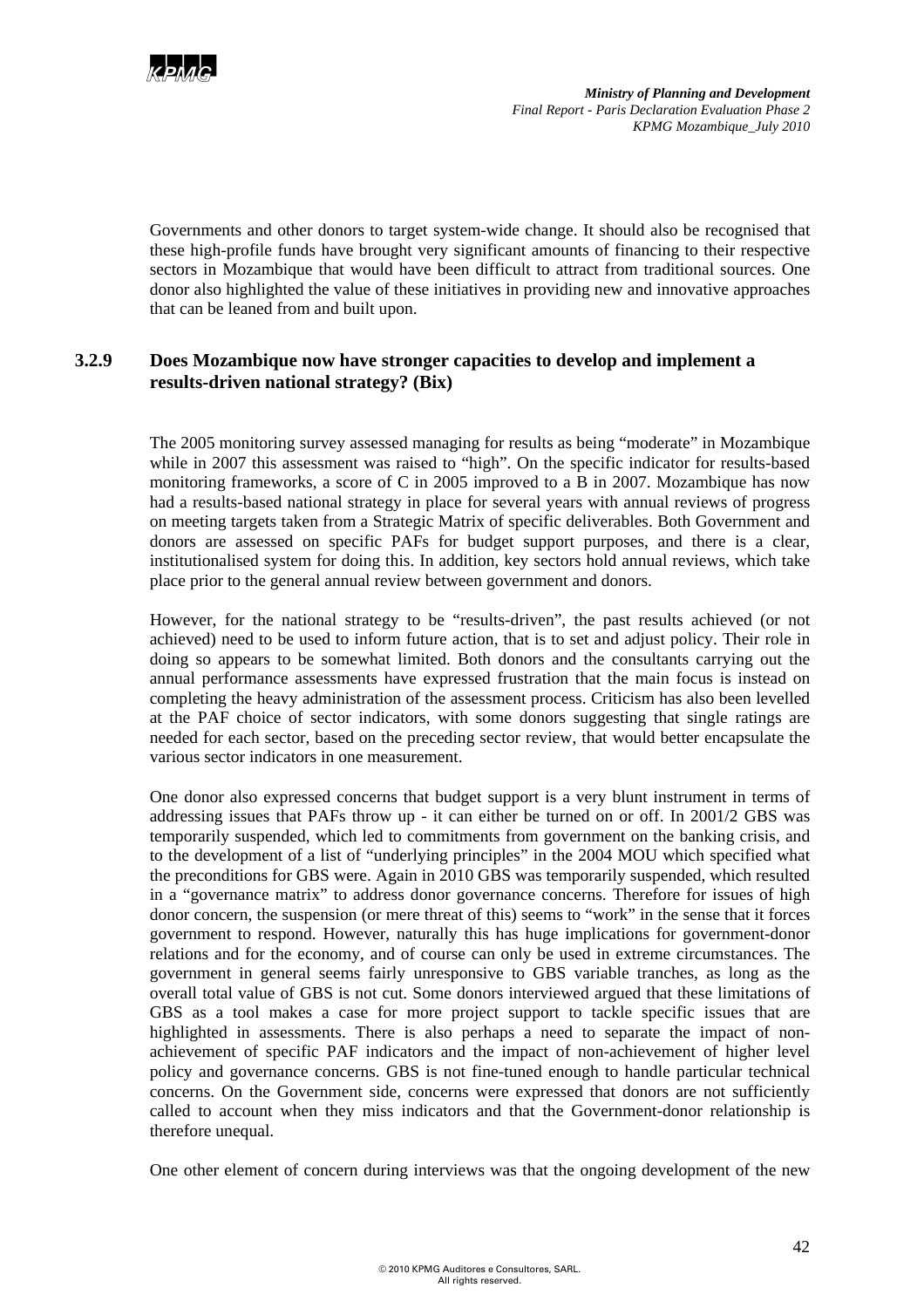

national development strategy, PARP, was taking place at a time when the latest household survey measuring specific poverty indicators across the country had not yet been released by Government. The data does now seem to have been circulated, but much of the PARP process has already taken place. If the PARP does not have a foundation in this survey, it will be hard to describe it as a results-based strategy given that the survey is widely acknowledged as providing the most thorough and reliable assessment of poverty in Mozambique.

In conclusion, while the capacities and machinery to implement a results-driven national strategy are in place, they are not currently being used to their full potential.

## **3.2.10 Is the Government and are donors more accountable to citizens and parliaments? What activities, behaviour and relationships have changed? (C x)**

Parliaments' role in aid management and decision-making has been very limited to date and it has played only a minor role in the development of national poverty reduction strategies. However, efforts are being made to change this and a number of initiatives have recently taken place to raise Parliamentary awareness of aid effectiveness issues. There is also increasing interest on the Parliamentary side to get involved. Several donors are also supporting Parliament to more fully assume its rightful role in this regard. Parliament itself states that it feels constrained by a lack of information regarding what donors, and particularly non-traditional donors, are doing. It should be noted that the five year plans, budget and annual reports on progress in implementing the national development strategy are all submitted to Parliament for approval, and government therefore feels that the poverty reduction plan does not need to be discussed in parliament.

The role of civil society has similarly been relatively minor to date, predominantly due to a lack of organisation and a limited capacity and confidence to engage in policy dialogue and the calling of Government and donors to account. Some members of civil society also reported that a lack of access has impeded their work. Nevertheless, the "G20"brings together churches, labour unions, networks of NGOs, the private sector and academics and produces an annual Poverty Report. In addition, annual Development Observatories at central and provincial level brings various civil society organisations together with Government representatives to monitor the implementation of the national development strategy. However the follow-up from both groups tends to be quite weak with few concrete deliverables. Civil society organizations from Mozambique have participated in international dialogue processes around the role of Civil Society in aid effectiveness, and there have been a number of initiatives to increase awareness of, and engagement in, the aid effectiveness agenda. A number of donors and the UN are addressing this, providing specific support to strengthen civil society while the Government has stated that it is ready and willing to engage with them more closely and that this task is becoming easier as civil society becomes increasingly organised and centrally represented. One civil society member stated that the Paris Declaration had served to benefit Government rather than Parliament or the people. However the Accra Agenda for Action is said to have sparked more awareness among civil society organisations of their legitimate role and to have inspired increased confidence in assuming it.

PARPA II, the last national development strategy, involved numerous drafts and public consultation with civil society. However, the recent development of PARP, the new national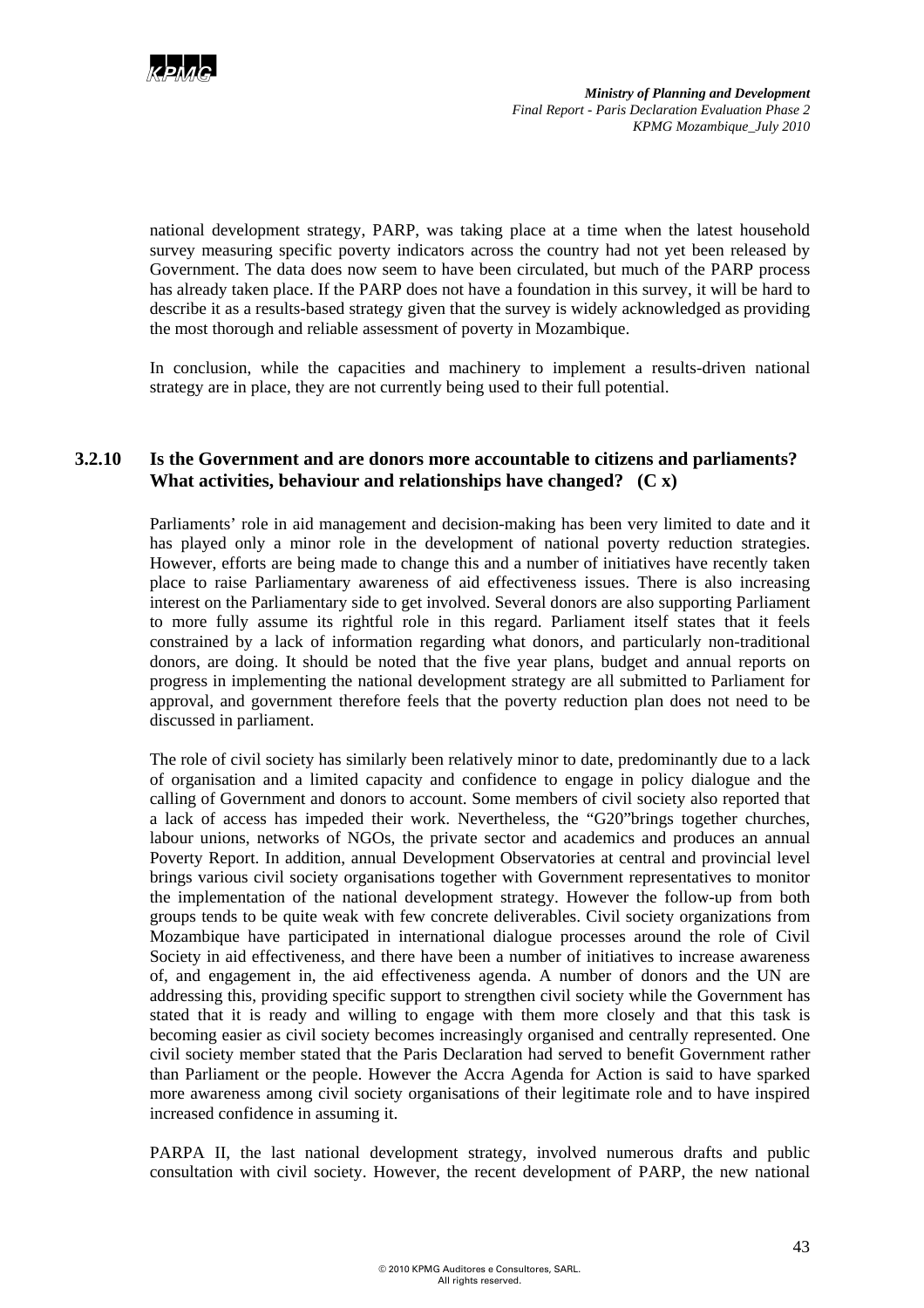

development strategy, has instead taken place very rapidly, giving limited time for consultation and raising questions of accountability. The Government has countered that this strategy is based upon its election manifesto on the basis of which it was voted into office and has therefore been pre-approved by the citizens of Mozambique.

A key driver of accountability is the availability of information, as recognised in the Accra Agenda for Action where paragraph 24 calls for public disclosure of revenues, budgets, expenditures, procurement and audits. The 2005 monitoring survey highlighted the need for better dissemination of Government strategies, budgets and policies. The 2007 survey subsequently recorded progress on these issues and this appears to have continued up to 2010 with the Public Information Bureau disseminating new legislation and public policies and the national press being utilised to make similar announcements. Documents such as the Medium-Term Expenditure Framework have been published, and the websites of the Ministries of Planning and Development and of Finance, of the National Statistics Institute and the Programme Aid Partners provide a large amount of information covering national economic and social indicators as well as Government and donor performance. The ODAMoz database, publicly accessible online, provides very substantial information on aid to Mozambique although several donors and government officials have reported that the reliability of data and the user-friendliness of the system need to be improved. Overall information on budget support and common approaches is more easily accessible than that on donors' bilateral work.

The press in Mozambique recently criticised Government's accountability to donors, claiming that it appeared at times to be more accountable to the G19 than to its own citizens<sup>21</sup>. This echoed a previous charge made by sections of civil society and it has indeed been acknowledged that certain information goes to donors before being made public or indeed without being made public at all. One donor also stated that the G19 is a channel where concerns can be raised with Government that "even Parliament cannot bring up". With such a large proportion of the national budget depending directly on donors and a small proportion on domestic tax revenue, there is inevitably a strong incentive for Government to pay significant attention to donor agendas. Clearer and more restricted aid conditionalities that are more strictly adhered to (with consequences for breaking them on both sides), and the rationalisation of the administrative machinery around the PAF process would assist in addressing this issue and in opening up more space for both Government and donors to address their limited accountability to other stakeholders.

## **3.2.11 Have the general commitments of paragraph 50 of the Paris Declaration and the specific mutual commitments of paragraph 24 of the Accra Agenda for Action been met regarding transparency, mutual accountability for development results, information, and parliamentary oversight? (C xi)**

This question is largely answered above in the responses to sub-questions 9 and 10a which cover mutual accountability, transparency, parliamentary oversight and results measurement.

The 2005 monitoring survey rated mutual accountability as moderate with an identical rating given in 2007. Both surveys raised the problem of the existing PAF system only applying to budget support donors. This has started to be addressed to some extent in 2010 by including the

 $21$  O Pais – September 2010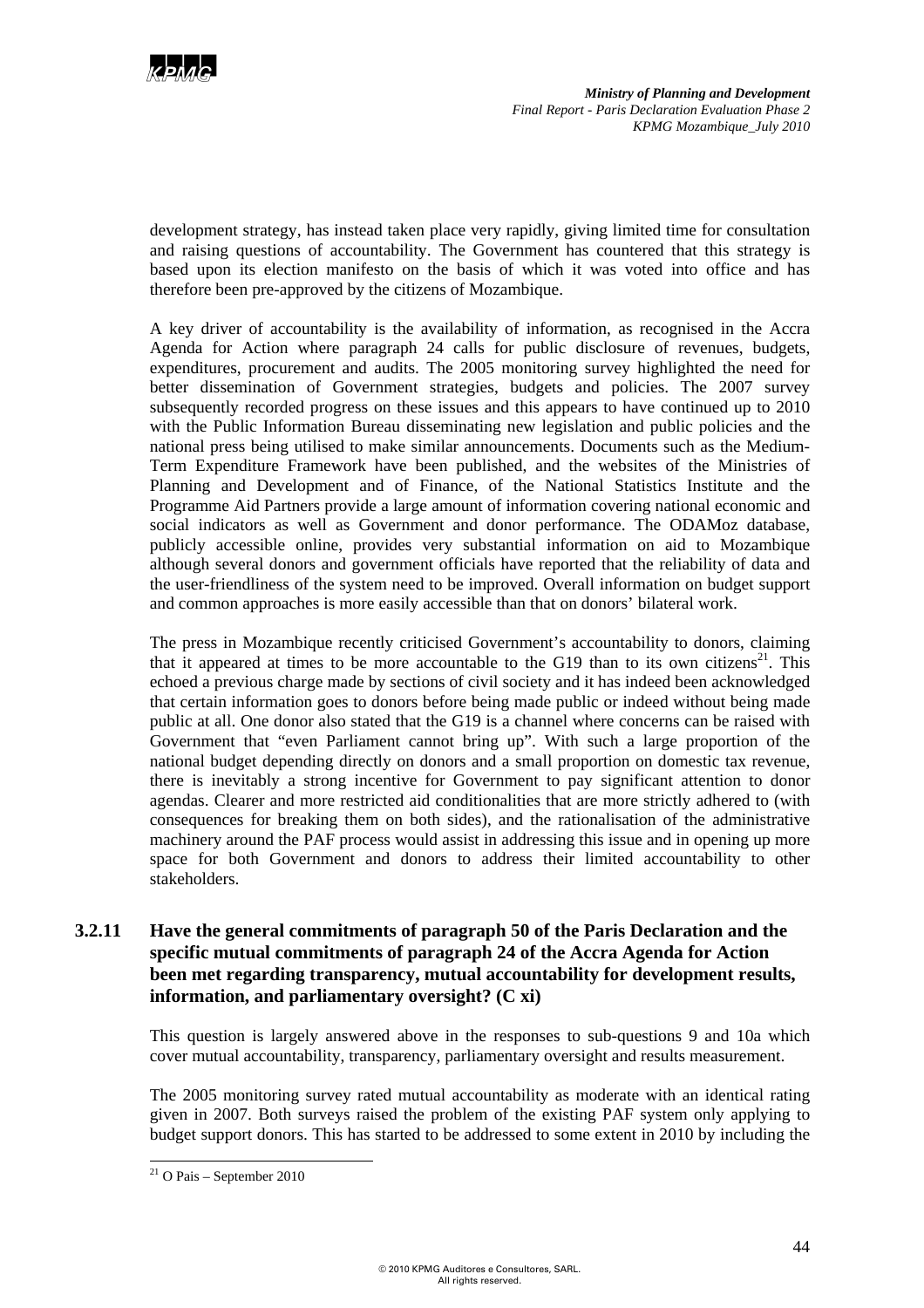

associate members in the evaluation, but as the PAF is largely weighted in favour of GBS donors, there would need to be a wholesale re-design of the PAF in order to fairly and accurately monitor performance of all donors vis-à-vis PD commitments.

The firmly-established PAF process should nevertheless be recognised as a significant achievement and it provides a thorough assessment of both Government and budget support donors' performance. A joint review takes place in March / April of each year after the Ministry of Planning has reported on the annual implementation of PARPA and this serves as a basis for donor commitments for the next year. A subsequent planning meeting in September focuses on agreeing the PAF matrix for the following year.

The challenge that remains is to (a) improve the inclusiveness (other modalities, other donors) and (b) the efficiency of the process which should lower its administrative burden, freeing up capacity to (c) concentrate on discussing the implications of the results of the reviews and agreeing and implementing actions to tackle them. An opportunity to address these challenges has arisen with the recent addition of associate members to the G19 as this included a condition that work to formulate a more inclusive aid coordination architecture and results measurement framework would now be driven forward.

## **3.2.12 Is there less corruption and more transparency? Has this led to more public support for Government and to more effective resource mobilisation and allocation? (Cxi)**

Transparency International rates countries on a "Corruption Perception Index" with a value of 0 equating to "highly corrupt" and of 10 equating to "clean". Mozambique's score has got steadily worse over recent years, declining from 2.8 in 2005 to 2.5 in 2009, placing it at number 130 out of the 180 countries surveyed.

The general perception amongst donors is similarly that corruption is increasing, though many acknowledge that this could be a product of better enforcement and reporting as opposed to an actual increase in incidents. Issues of conflict of interest and state-party relations were flagged as in particular need of attention. Some donors cautioned against making an overall judgment on Government given the diversity of its constituent parts. Some government officials expressed frustration that Government is sometimes seemingly judged by donors on the basis of rumour or perceptions.

Despite this, there have been several Government initiatives to tackle corruption, which pre-date the Paris Declaration in their agreement if not their implementation. These include a 2004 Anti-Corruption Law, the 2005 creation of an Anti-Corruption Agency and the introduction of an Anti-Corruption Strategy in the same year. Reforms in the public finance management system, as mentioned above, have also served to make the budgeting process more transparent and to restrict opportunities for the misappropriation of funds.

Regarding the link between aid and corruption, the majority of those questioned did not perceive a direct relationship. However a small number of donors and NGOs raised the possibility that budget support may give more opportunities for the misappropriation of funds given the large amounts of money paid directly into national systems without earmarking and the status of these funds as payments from donors which may make them more "acceptable"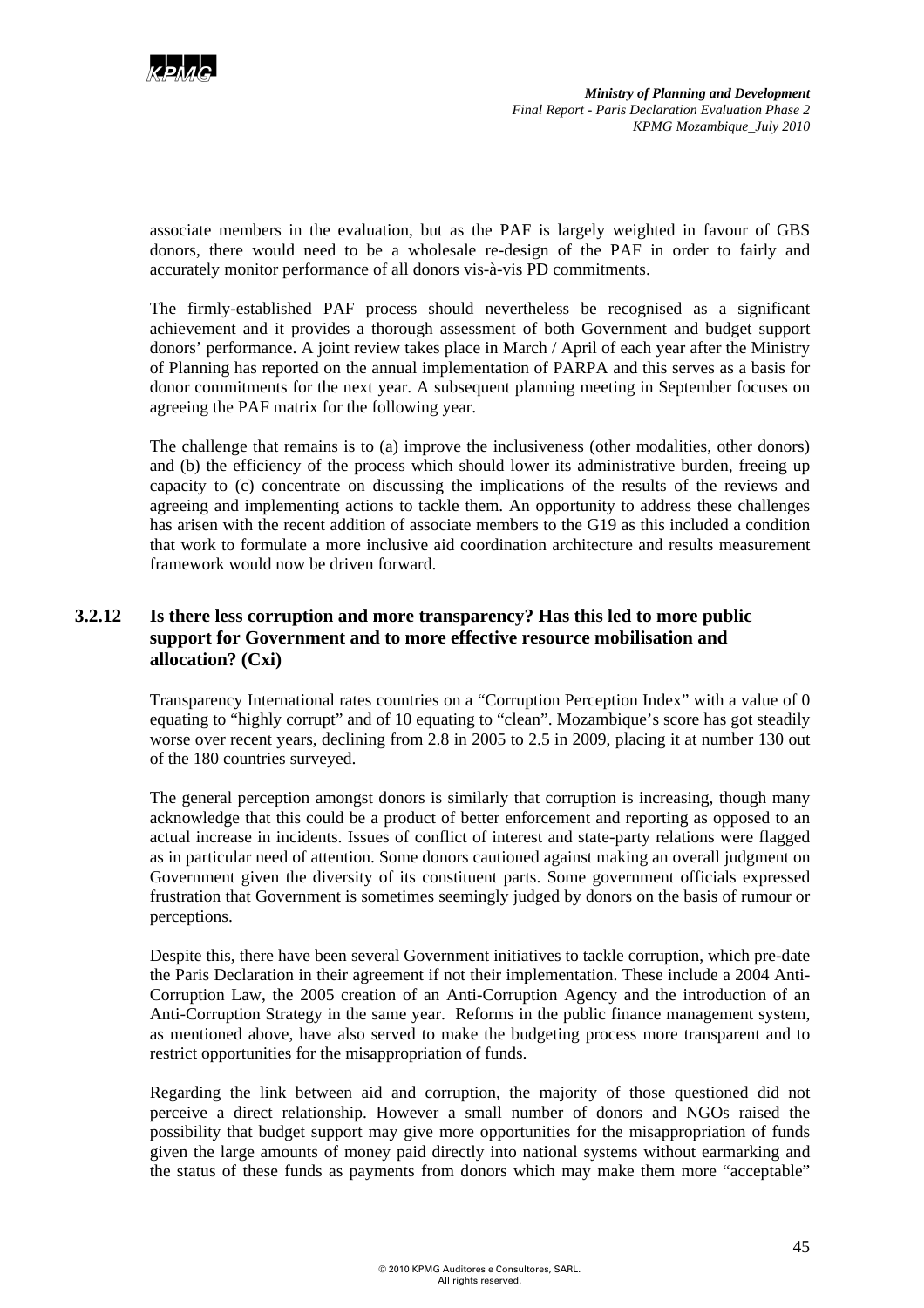

targets for would-be appropriators. This was contrasted to the tighter control of funds that a project approach is seen to give. However, others asserted that the increased level of scrutiny applied to public financial management as a condition of budget support should have lowered the possibilities for corruption across both internal and external funds. One non-traditional donor and one NGO proposed that corruption and political development are issues that should be dealt with after social and economic development targets have been met as the latter are in effect a pre-condition for the former.

Issues of transparency are dealt with in the answer to sub-question 10a above.

Public support for Government may be judged to be relatively strong given the re-election with a greater majority of the ruling party to Government in late 2009. However concerns were raised by both the European Union Election Mission to Mozambique and the Carter Centre who stated that they did not believe the National Electoral Commission had conducted fair and transparent elections. Concerns over the independence of the Commission were also partly behind donors' decision to suspend budget support in 2010.

The effectiveness of resource allocation poses a challenge in terms of measurement. The 2010 household survey suggests that poverty has improved less in rural areas than in urban areas, and that there has been good progress in social sectors but less so in economic sectors, However the results are very recent and the link between these and resource allocation decisions remain to be explored. Nevertheless, the answer to Question 3 in this evaluation report provides more details on the relationship between aid effectiveness and development results, which are the direct product of the resource allocation choices that have been made.

### **3.2.13 Have there been unintended consequences of the Paris Declaration? Is there evidence of better ways to make aid more effective?**

There have been several unintended effects of Paris-Declaration type aid reported by the various stakeholders in Mozambique. These include:

- The hijacking of the idea of "aid effectiveness" to mean the Paris Declaration and thus a narrowing of the understanding of the issue and an unwarranted association of fatigue with the Paris Declaration to fatigue with making aid more effective.
- An interpretation of aid effectiveness as being the sole driver of development results as opposed to a recognition that it is a "necessary but not sufficient" condition.
- A very high administrative burden that is perhaps not justified by the results achieved.
- The consumption of significant amounts of political capital that is again hard to justify in terms of results.
- A strong bias in favour of budget support, crowding out other potentially beneficial modalities and restricting new innovative approaches while promoting dependency, increasing risk and decreasing predictability.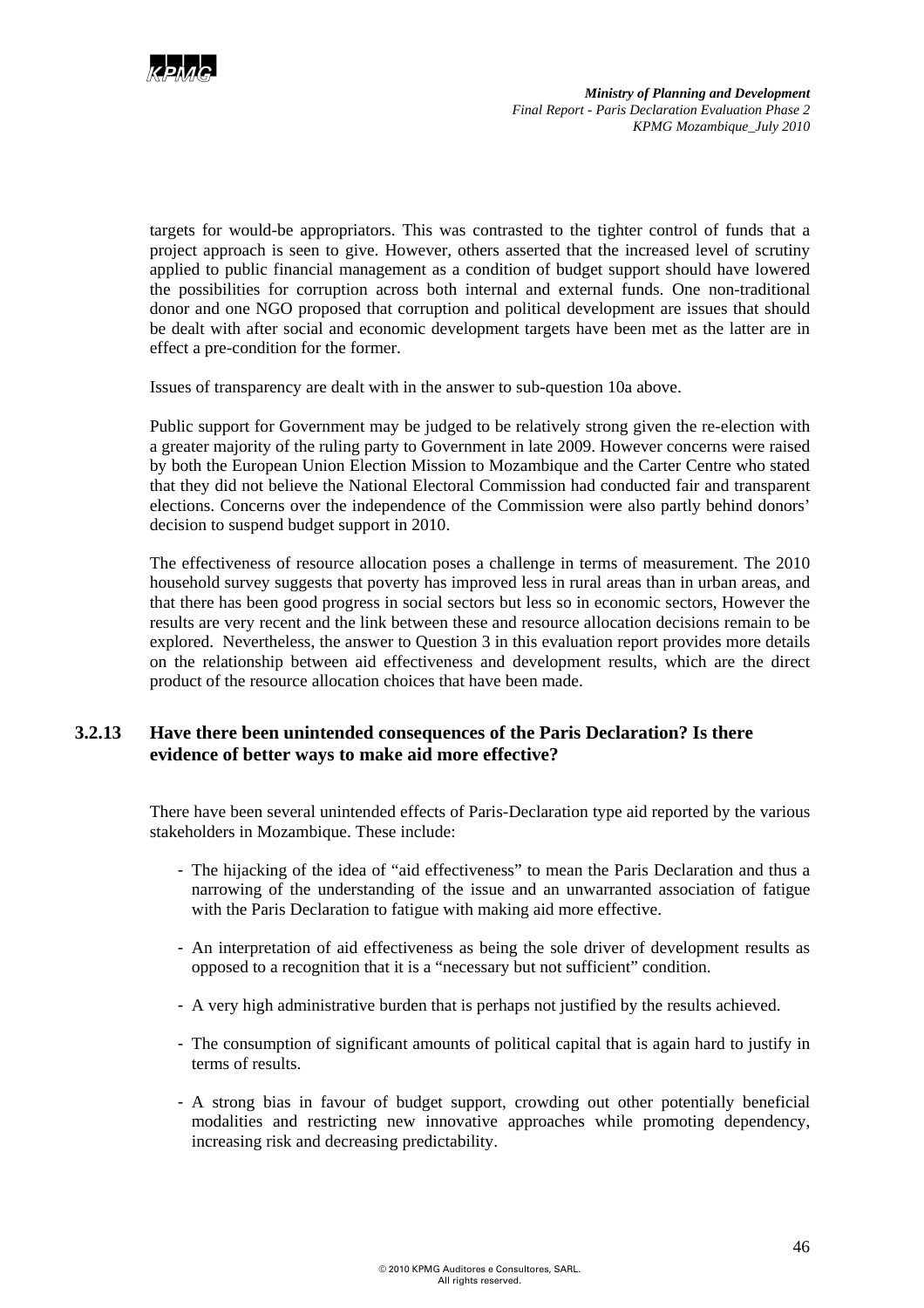

- Bilateral, Government-to-donor, accountability as opposed to mutual accountability. This is due to the asymmetrical nature of the aid relationship which belies the partnership rhetoric and is reflected in there being no effective sanction for donors who do not meet their commitments. While donors have failed to undertake simple administrative fixes such as coordinating their analysis and missions, huge and complex changes have been demanded from Government in areas such as public financial management.
- Government turning increasingly to non-traditional donors, and often to loans from these, given the lack of explicit economic and political conditions placed on their aid, and the lack of transparency of the agreements between government and these donors.

A series of suggestions were also received on how the Paris Declaration could have been better implemented in Mozambique:

- Formulation under the auspices of a "more equal" forum such as the UN Economic and Social Committee.
- Greater involvement of the DPG as a forum for discussion of aid effectiveness issues and better definition of the role of different donor forums.
- Greater recognition of the political aspects of giving and receiving aid as opposed to assuming it is merely a technical exercise.
- Built-in consequences for donors who do not meet their commitments.
- Less all-out focus on budget support as a panacea in recognition of the fact that there is no one correct approach and what is needed is rather a mix of modalities to spread risk for both sides. In particular, address the aid effectiveness of projects.
- Definition of harmonisation as starting from the stand-point of a donor agreement to fund the national plan prior to decisions being taken on how to divide that funding up between the various donors.
- Mandatory embedding of Paris Declaration targets into donors' management information systems, internal performance assessments and individual staff's job descriptions.
- Sensitisation from donors' headquarters to their country offices regarding the implications of the Declaration for local work.
- Adaptation of policies and procedures by donors' headquarters to actually facilitate the implementation of the Declaration.
- Annual monitoring by Government of the donor indicators as opposed to reliance on an independent evaluator.

Finally, a range of proposals were made on how aid could be made more effective in future: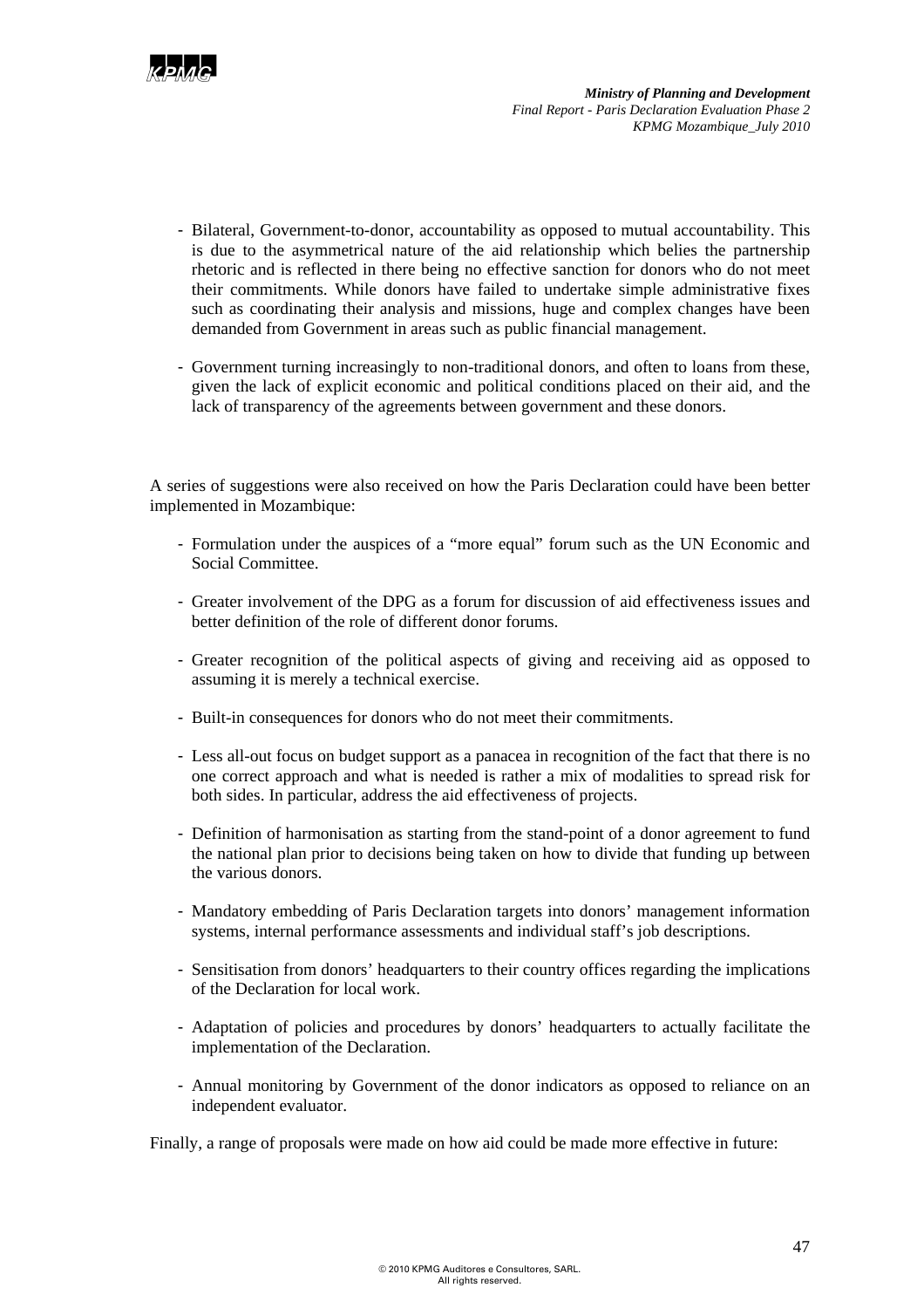

- More focus on good policies as, without these, no amount of ownership, alignment or budget support will deliver development results.
- Prioritisation of enhancing Government's revenue generating capacity in order to decrease aid dependence.
- Greater focus on the effectiveness of projects and finding innovative ways to bring projects into line with Paris.
- Prioritisation of capacity building of Government institutions.
- Fewer conditions on aid and less "interference" in Government policy making in order to promote real ownership. Commitments by donors to not provide money "with political intent" or any financing outside of official development cooperation. However some of those interviewed reported that donors provided a useful political counterweight in a country where the opposition voice is somewhat weak.
- More evolution and innovation in aid delivery rather than top-down centralised planning by donors.
- More focus on feedback from beneficiaries and using this actively to adjust policy and implementation "on the hoof".
- Employment of a range of aid modalities to spread risk, reduce dependency and provide the Government with more choice. However some stakeholders have called for the avoidance of budget support due to issues of dependency and policy interference.
- More direct institution-to-institution cooperation.
- More leverage of approaches that have delivered results elsewhere, with the help of those who were the beneficiaries and the donors that supported their introduction (for example as has happened in Mozambique with the introduction of agricultural practices which yielded strong results in Brazil in cooperation with the Brazilians themselves and with JICA who previously worked in Brazil to introduce them).
- Less donor staff turnover in order to make donors more accountable for their results and cut down on the repetition of mistakes and the failure to capitalise on lessons learned.
- Reform of donor administration to cut down on bureaucracy and reduce the time taken from planning to implementation.
- Investment in capacity for aid effectiveness activities and coordination activities, in both donors and government. Specifically, a number of interviewees suggested the need for a permanent technical capacity of the G19 to provide institutional memory and inputs for dialogue with government, while on the government side the capacity is still weak and supplemented by foreign TA.
- More action and fewer grand commitments. The "Partners in Development" report published by the World Bank in 1969 precedes the Paris Declaration and Accra Agenda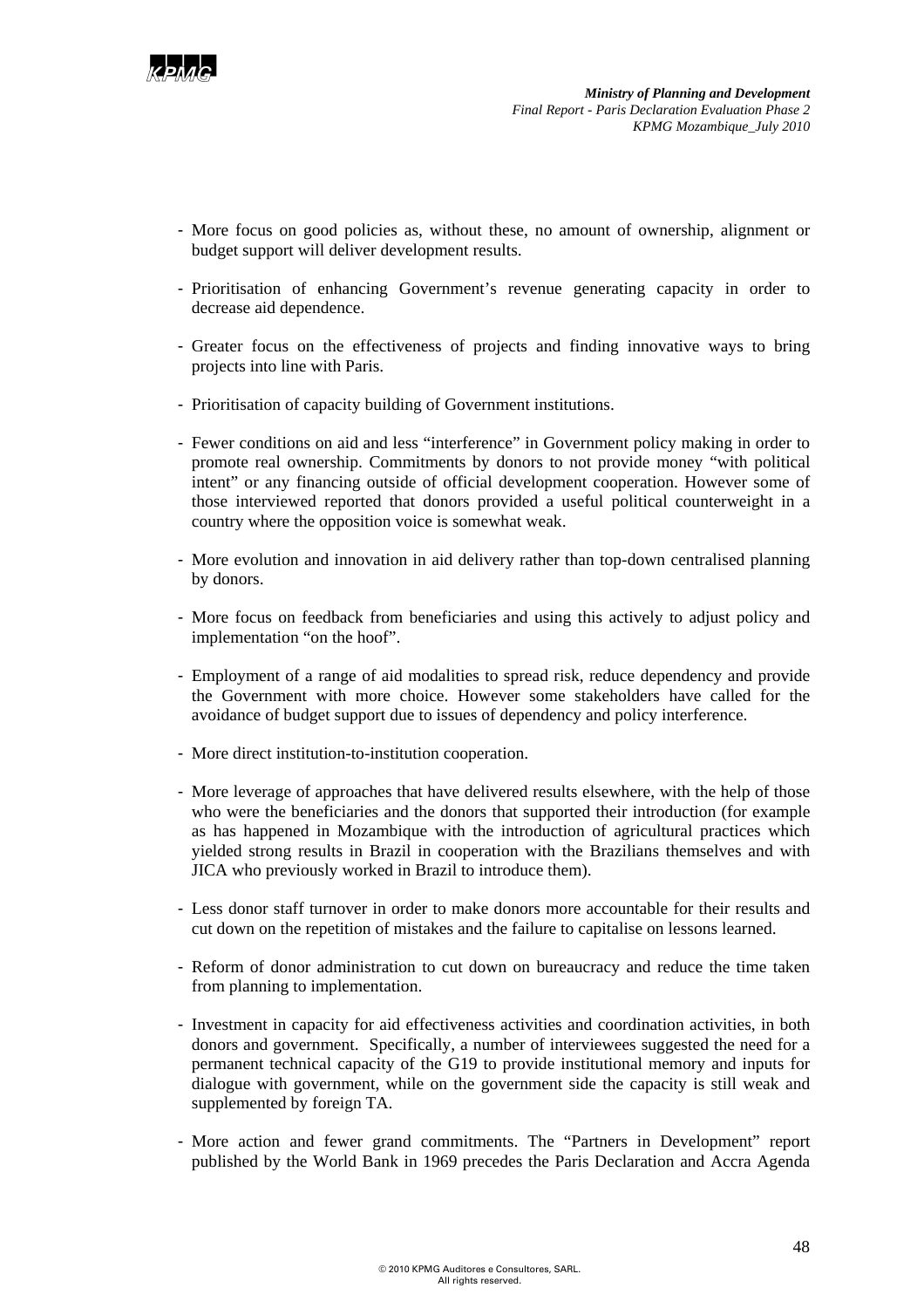

for Action in calling for more ownership, greater coherence in donors' work, more programmes instead of projects, untying of aid, better use of technical assistance, and more effective capacity building. The commitments are therefore there and what is needed is not more policy or promises but rather a stronger emphasis on concrete action to implement what has already been agreed on the ground and on accountability for practicing what we preach.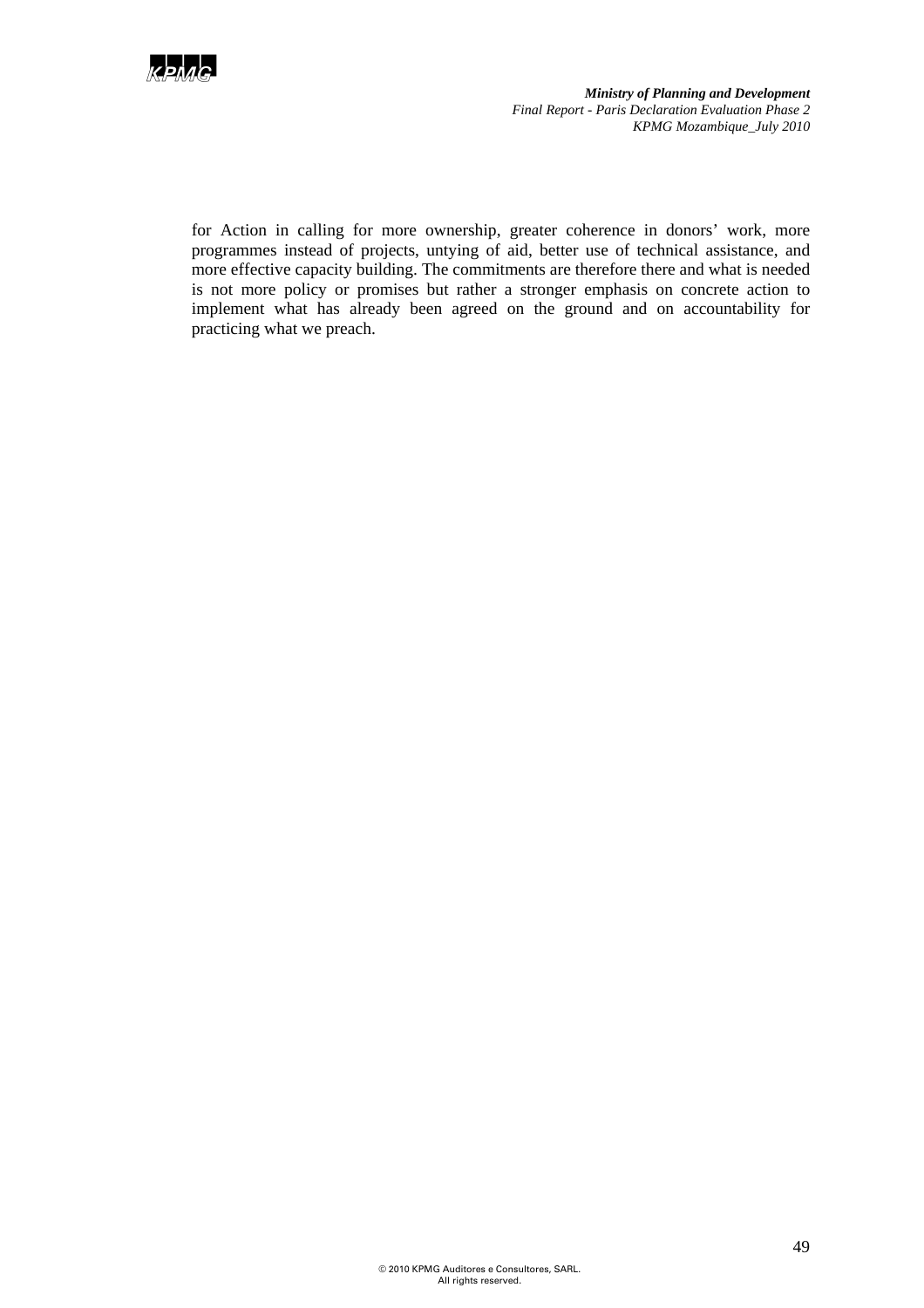# **3.3 Development Outcomes**

### **3.3.1 Has the implementation of the PD strengthened the contribution of aid to sustainable development results? How?**

The causal relationship between the values-based consensus represented by the Paris Declaration's understanding of aid effectiveness<sup>22</sup> and sustainable development results<sup>23</sup> remains a matter of some controversy. As Phase I of the Paris Declaration evaluation highlighted, the explanatory power of the PD model in mainstream scientific terms remains tentative.<sup>24</sup> Actors are likely to understand and be motivated by the Paris Declaration differently, with the result that it might be perceived as having different kinds of results achieved via dissimilar kinds of mechanisms. Moreover, the Declaration's impact on development is likely to have a longer time horizon than originally anticipated. Finally, in the Mozambican context, the effects of the Paris Declaration are more difficult to assess given it pioneered many of the aid modalities prior to the Declaration's formal adoption. To make matters more challenging, 2005 also marked the year of transition to a new Government under the leadership of President Emilio Guebuza, and the splitting up of the Ministry of Planning and Finance into its constituent parts. Finally, in terms of poverty data, the results from the recent household survey suggest that at best consumption based poverty has largely not moved on average during the period of the last poverty reduction strategy, with fairly large variations by province. As the PD is largely a centrally-implemented initiative, it does not seem to have any explanatory power with regard to either the overall figures or the regional variations.

There are therefore multiple reasons to believe that the causal relationship between aid effectiveness and development effectiveness has been driven by dynamics other than the Paris Declaration.

With these caveats in mind, this section seeks to understand the Paris Declaration's *plausible contributions* to the achievement of sustainable development results by exploring the relationship between aid flows, aid relationships and development results in the agricultural and health sectors in Mozambique. A comparative approach is applied in order to illustrate divergent impacts more clearly.

 $^{22}$  Aid effectiveness is defined as "arrangements for the planning, management and deployment of aid that is efficient, reduces transaction costs and is targeted towards development outcomes including poverty reduction." See Stern, E. D., Altinger, L., Feinstein, O., Marahon, M., Schultz, N.-S., & Steen Nielsen, N. 2008. *Thematic Study on the Paris Declaration, Aid Effectiveness and Developent Effectiveness.* Cophenhagen: Ministry of Foreign Affairs, Denmark. p. viii

 $^{23}$  Development effectiveness is defined as an outcome related to MDGs that have country level impacts with discernable effects on the poor *and* the improvement of capacities of the State and other development actors to transform society. See Ibid.

<sup>24</sup> Ibid., p. 46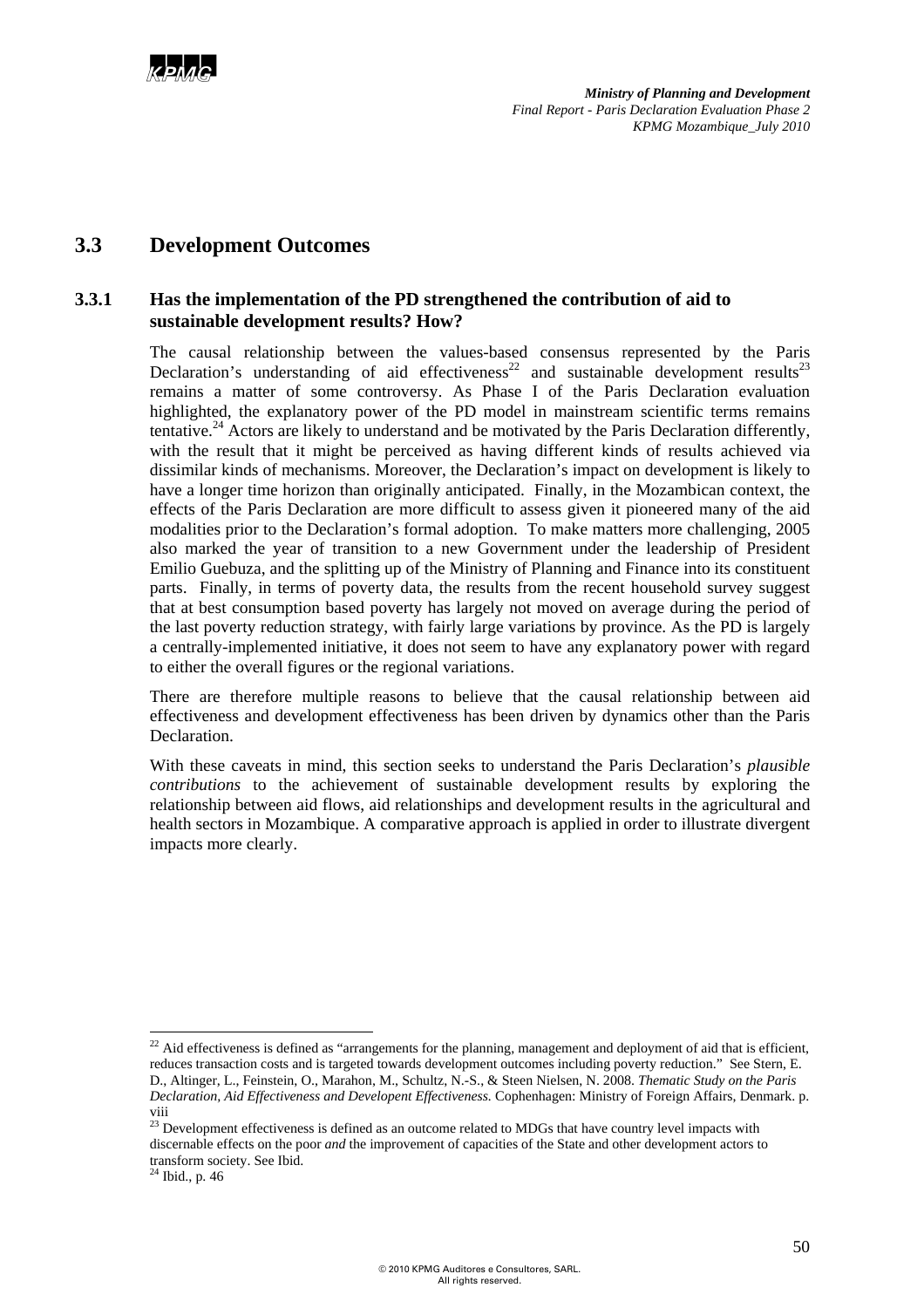

## **3.3.2 Were results in specific sectors enhanced through the application of the PD principles? (3a)**

### *3.3.2.1 Health*

l

#### *Aid's contribution to the sector*

The first sector strategy for health in Mozambique was launched in 2001. The Health Common Fund (PROSAUDE) emerged as a vehicle to support this strategy in 2004. The Common Fund currently encompasses 13 donors, almost half of the main donor partners in health. In 2008 aid represented around 75% as a proportion of total funds for the sector, and the common fund represented around 22% of aid to the sector<sup>25</sup>. See table 3 below for figures on the financing of the sector. To the extent that aid flows to the Common Fund fell in 2008, this was mainly the result of the GFATM moving out into vertical forms of financing.<sup>26</sup> Donors not participating in the common fund cite the need to earmark funds to specific projects that make their participation untenable.

| Table 3: Health Financing by Source (M US\$) |      |      |      |      |      |      |      |      |      |  |
|----------------------------------------------|------|------|------|------|------|------|------|------|------|--|
|                                              | 2001 | 2002 | 2003 | 2004 | 2005 | 2006 | 2007 | 2008 | 2009 |  |
| Government                                   |      |      |      |      |      |      |      |      |      |  |
| <b>Budget</b>                                | 70   | 82   | 96   | 105  | 104  | 108  | 127  | 132  | 132  |  |
| <b>Common Funds</b>                          | 17   | 20   | 37   | 63   | 106  | 99   | 125  | 85   | 80   |  |
| <b>Vertical Funding</b>                      |      |      |      |      |      |      |      |      |      |  |
| (Incl Projects)                              | 75   | 75   | 75   | 85   | 130  | 141  | 150  | 308  | 376  |  |
| <b>Total Expenditure</b>                     | 162  | 177  | 208  | 253  | 340  | 348  | 402  | 525  | 588  |  |

*Sources: Mozambique Taking Stock Report 2008 (for figures up to 2007); PROSAUDE Development Partners Group (for 2008, 2009 figures)* 

The current Health Strategy (2007-2012), has 9 guiding principles: increased focus on Primary Healthcare, equity and social protection for vulnerable groups, universal access, evidence-based high quality interventions, community mobilization and involvement, institutional and human resources development, promote partnerships with local and international partners; promoting healthy lifestyles. The link between the detailed sector strategy and overall government planning seems to be fairly weak, with 6 indicators chosen to be included in the monitoring of the PARPA II but with different targets and timeframes.

<sup>&</sup>lt;sup>25</sup> WHO http://www.who.int/countries/moz/areas/health\_system/en/index2.html <sup>26</sup> This decision was made by the Minister of Health because of the size of the GFATM and because of differences between its procedures and those of the Common Fund.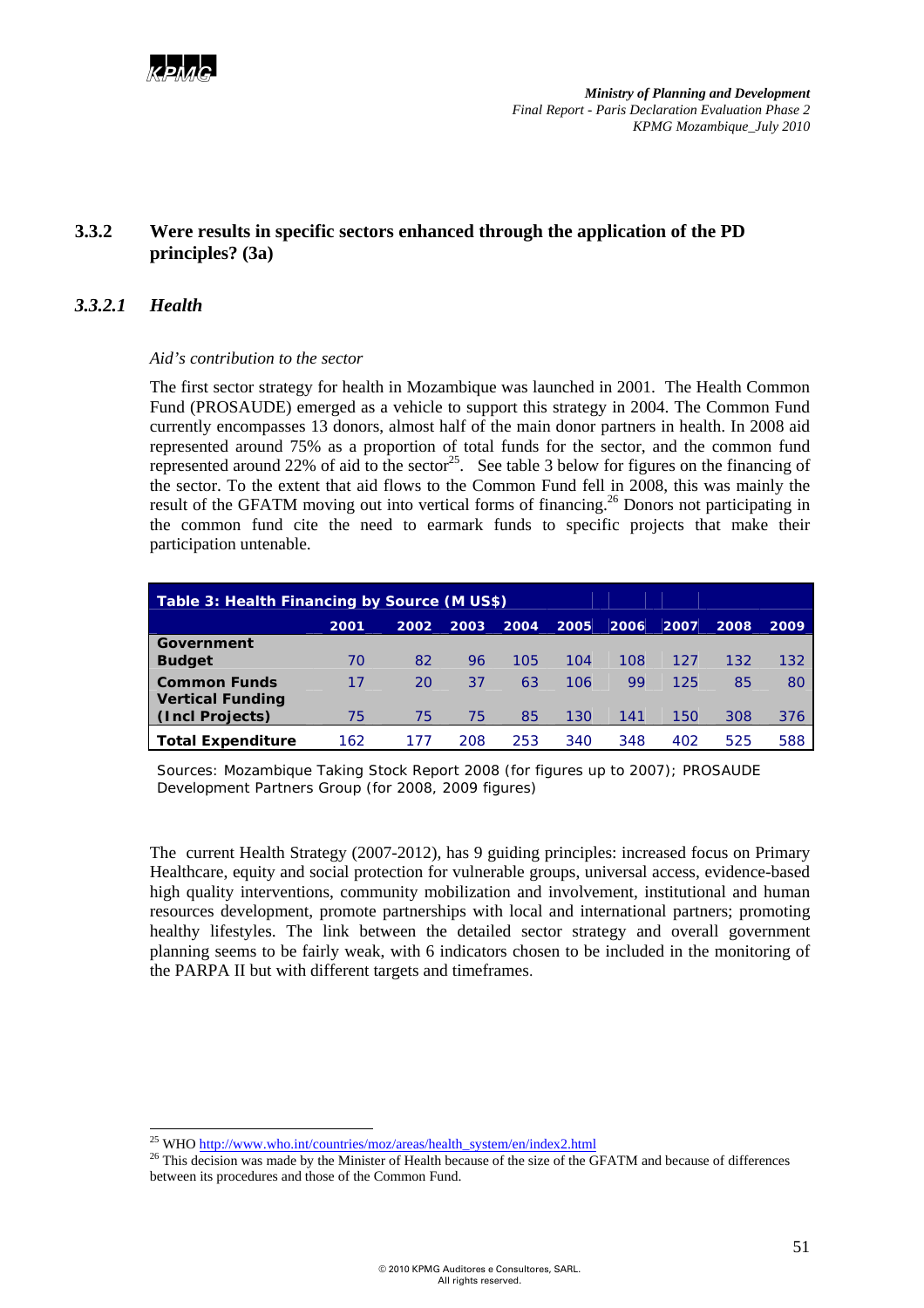

l

*Ministry of Planning and Development Final Report - Paris Declaration Evaluation Phase 2 KPMG Mozambique\_July 2010*

*Effects on the aid relationship* 

Since the Paris Declaration, the Memorandum of Understanding for PROSAUDE has been revised twice to integrate other off-budget common funds (the Provincial Common Fund and the Pharmaceutical Common Fund). Government leadership in the sector has been critical in integrating these funds, and donor willingness to do so underlines their faith in GOM's capabilities. Great progress has been made in implementing the PD in the sector, but not without extremely high transaction costs. The latest revision of the MOU for the common fund, which took fund close to "pure" sector budget support, took nearly three years, and even so, there have been teething problems with implementing it, especially around commitments on audits. According to one interviewee this was equally down to donors and government, with the MOU being perhaps having been overly ambitious. This nearly led to delays in disbursements in the first quarter 2010, although the situation now seems to have been resolved.

Over the last decade, Government has led the main sector structures of communication and dialogue (Box 3) and the general opinion is that the government does take ownership of the management of the SWAp and the development of the sector.

#### **Box 3: Coordination fora in the Health sector**

• **The Sector Coordination Committee (CCS)** meets twice in a year, is chaired by the health minister and comprises his/her cabinet, selected provincial health directors (on a rotating basis) and the representatives from development partners active in health. The forum endorses key reports and recommendations (such as those emerging from the joint annual reviews of the Strategic Plan), informs development partners of significant issues or decisions relating to health sector policy, especially focusing on MISAU Annual Operation Plans for the following year;

• **The Joint Coordinating Committee (CCC)** replaced the former SWAP MISAU Partners Working Group, provides a good opportunity for a small group of representatives from MISAU and the community of external partners to deal with some critical issues in a more informal manner.

• **SWAP-related thematic working groups** provide an opportunity for development partners and the MISAU to jointly review or oversee specific areas of health policy where a more in-depth analysis is required prior to their adoption or consideration by the CCC. All of these have their own jointly agreed ToRs.

As donors increasingly channel health-sector support to Mozambique via the Common Fund, so too have they aligned with the GOM's priorities, systems and procedures. PROSAUDE utilizes the GOM's financial and procurement systems, such that all funds are disbursed first to the Treasury and allocated to MISAU. Donors have a choice to allocate their funds as external (balances at year end stay in the health sector) or internal (balances returned to the general budget). This option is the only "exception" to pure budget support<sup>27</sup> under the new MOU. There is a regular joint audit of PROSAUDE that donors seem satisfied with. Investments to the health sector outside the Common Fund still require each bilateral government to conduct its own audits.

<sup>&</sup>lt;sup>27</sup> See KPMG, UNICEF Mozambique's Participation in Common Funds and sector wide Fora, , 2010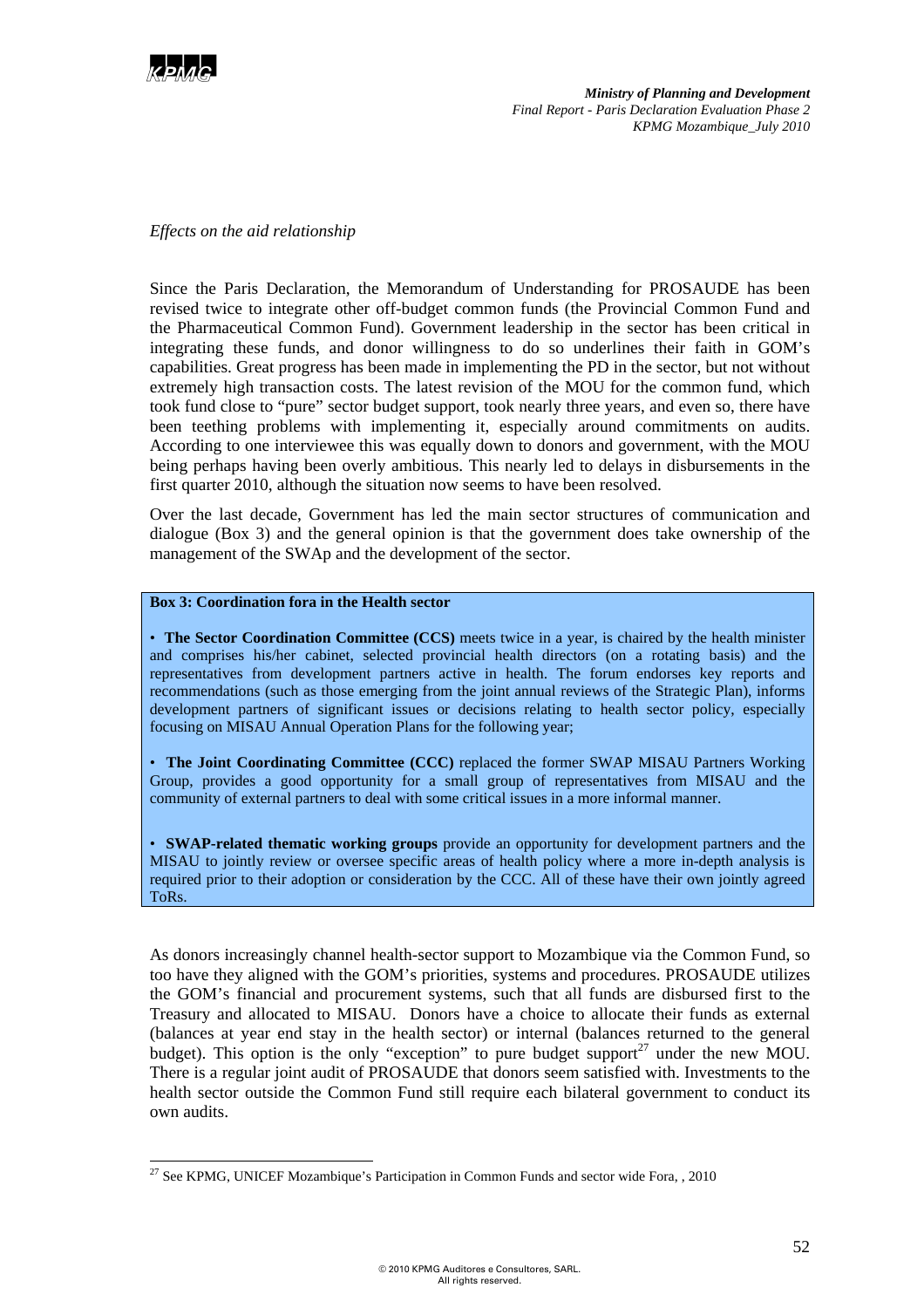

Technical assistance to support capacity building in the sector seems to be growing, although no figures are available on this. MISAU seems to have a clear idea of which areas it is interested in having TA for, e.g. financial management, and in which areas it is reluctant to receive TA (e.g. clinical matters). Apparently this has on occasion led to disagreements between donors and MISAU.

### **Building more inclusive and effective partnerships for development**

Under the health sector SWAP, a dramatic increase in aid flows has translated into improved coordination among donors even among those operating outside the Common Fund (e.g. USAID). According to government interviewees, administrative workloads for the GOM have decreased substantially as donors harmonized their procedures, with the only exception being the GAFTM.

The logic of comparative advantage does not yet inform a division of labour amongst donors within the sector, partly due to lack of a clear statement by GOM on how to achieve donor complementarity. There has nevertheless been some movement of development partners leaving the health sector (e.g. Norway, Finland) as well as choosing different priorities within the sector (e.g. Denmark moving to health infrastructure). The only case of a 'silent' partnership that was mentioned in health was that of the Clinton Foundation that put Ireland in charge of its contribution to PROSAUDE. The GFATM has an "informal agreement" with the Dutch to keep them informed and act as an information channel.

As mentioned earlier, donor procedures and policies at the sector level display some collaborative elements (e.g. Funding for the common fund via the GOM public financial management system and reliance on GOM auditing mechanisms within the Common Fund) but this is still only a part of funds received by the sector. While joint planning exists under the rubric of the SWAP, the plurality of financial channels, particularly resulting from multiple global programmes and vertical initiatives, has precluded common and harmonized arrangements for disbursement, monitoring and evaluation. Commonality and harmonization is therefore centred on the common fund, in a replica of the national picture where there is a great deal of coordination and harmonization around GBS but much less so in projects.

In-year predictability in general has improved, with the exception of the GFATM which caused serious problems due to delays in disbursements caused by extra requirements after approval (and hence after incorporation into the budget) of funds. Predictability beyond the following year remains weak, and estimates in the MTEF often remain above what is actually disbursed.

#### **Delivering and Accounting for Development Results**

Results-based reporting on the sector takes place in the context of indicators embedded in the Performance Assessment Framework (PAF) that are updated annually and based on the PARPAII and the Economic and Social Plan. These indicators rely on a national health information system of data collection that has served as the foundation for regular joint reviews of health sector progress. I.e. all indicators agreed between donors and government are based on government statistics. Some exceptions are made for global programmes, the USAID and vertical funds where donors in charge of implementation rely on their own evaluation procedures. Interviewees expressed some concern that funding commitments in the sector tend not to be based on results obtained. Moreover, it seems that some targets remain un-ambitious for fear that donors may reduce their funding if they are not met.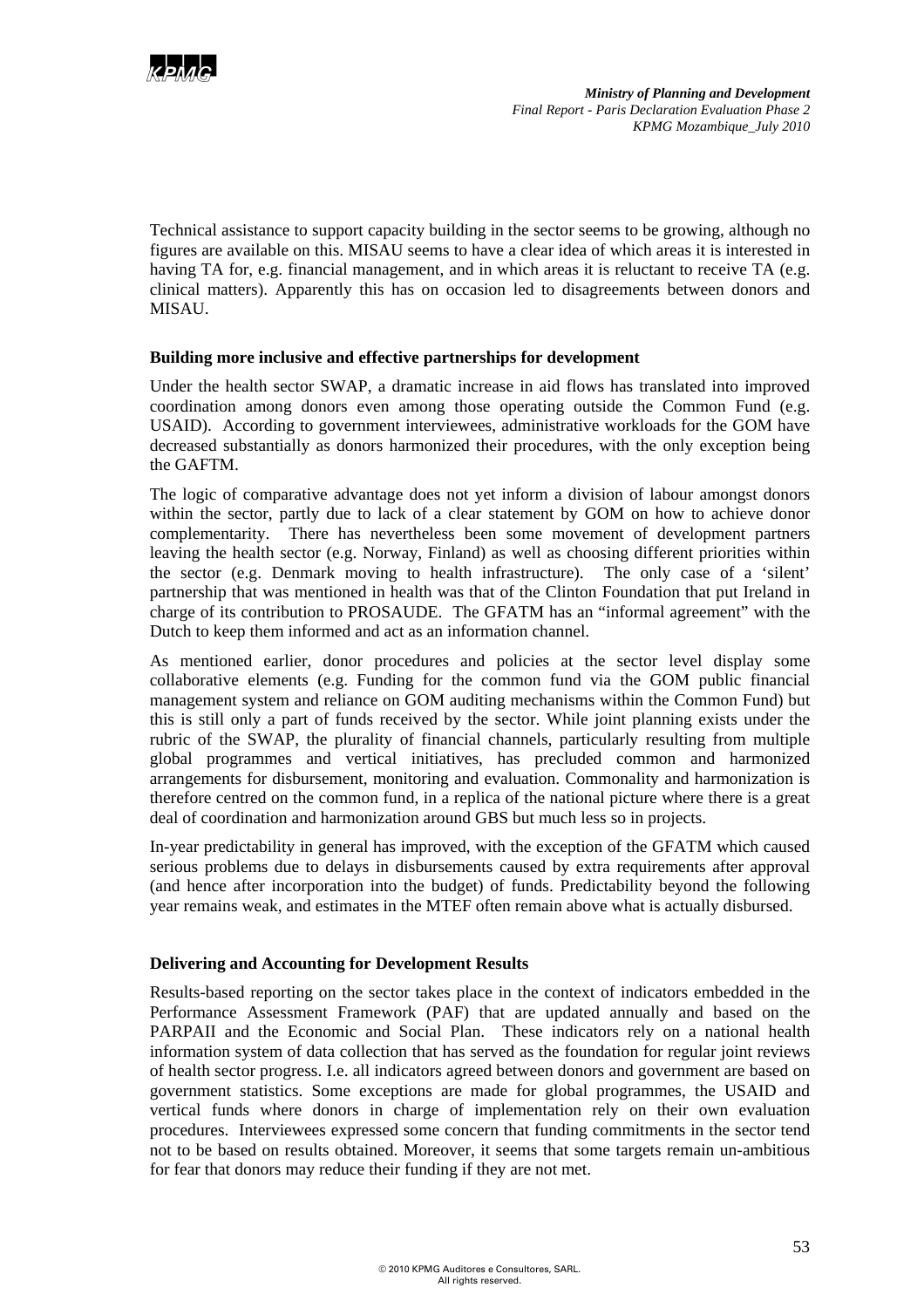

While an aid–monitoring database (ODAMOZ) is meant to monitor both on and off budget contributions, this was considered not to be a very reliable source of information on aid flows. There also remains a lack of routine statistical data about the activities pursued by the Ministry of Health.

#### *Interim development results*

In terms of progress against sector programmes, the household survey of 2008/9 gives some indication that health outcomes had improved over the period 2003-2009, although the picture is somewhat mixed, with improvements in rural areas seemingly at the expense of urban areas<sup>28</sup>. The evaluation of the PARPA II also suggests a fairly positive assessment, as can be seen by table 4 below<sup>29</sup>.

| Indicator                                                                                                                | <b>Baseline</b><br>2005        | Target 2008                                                             | Result<br>2008         |
|--------------------------------------------------------------------------------------------------------------------------|--------------------------------|-------------------------------------------------------------------------|------------------------|
| Infancy/Youth mortality rate                                                                                             | $178$ per<br>100,000<br>(2003) | 140 per 100,000 (target<br>readjusted in $2008 =$<br>147.6 per 100,000) | 154.22<br>(missed)     |
| Maternal mortality rate                                                                                                  | $408$ per<br>100,000<br>(2003) | 340 per 100,000                                                         | N/A                    |
| Malaria incidence in children younger<br>than 5 years old                                                                | 55 per<br>10,000<br>(2001)     | 44 per 10,000                                                           | N/A                    |
| % of pregnant women with $HIV+$<br>receiving complete prophylaxis<br>treatment in the last 12 months                     | 5%                             | 22%                                                                     | 32%<br>(achieved)      |
| % of eligible people to receive<br>antiretroviral treatments which do<br>receive them following to national<br>protocols | $1.5\%$ (2001)                 | 39% (adjusted to 29.6%)<br>in 2008)                                     | 30%<br>(achieved)      |
| HIV/AIDS prevalence in youth 15-19<br>years old                                                                          | 3.78%                          | 4.2%                                                                    | $3.87\%$<br>(achieved) |
| HIV/AIDS prevalence in youth 20-24<br>years old                                                                          | 9.02%                          | 10.4%                                                                   | 11.3%<br>(achieved)    |
| % of population with easy access to a<br>sanitary unit, i.e., within 30 min                                              | 36%                            | 45%                                                                     | N/A                    |

#### **Table 4 – Selected Health Indicators and Results from PARPA Evaluation**

Beyond the specific targets, the PARPA evaluation is fairly positive, referring to better policies being developed, the inclusion of Reproductive Health and Child Health in the national agenda,

<sup>&</sup>lt;sup>28</sup> Hanlon, J, Mozambique Bulletin 29 September 2010

 $29$  Evaluation of the Impact of PARPA II. Note that these indicators are those for which information was provided, there are four others that did not have clear indication of results or targets.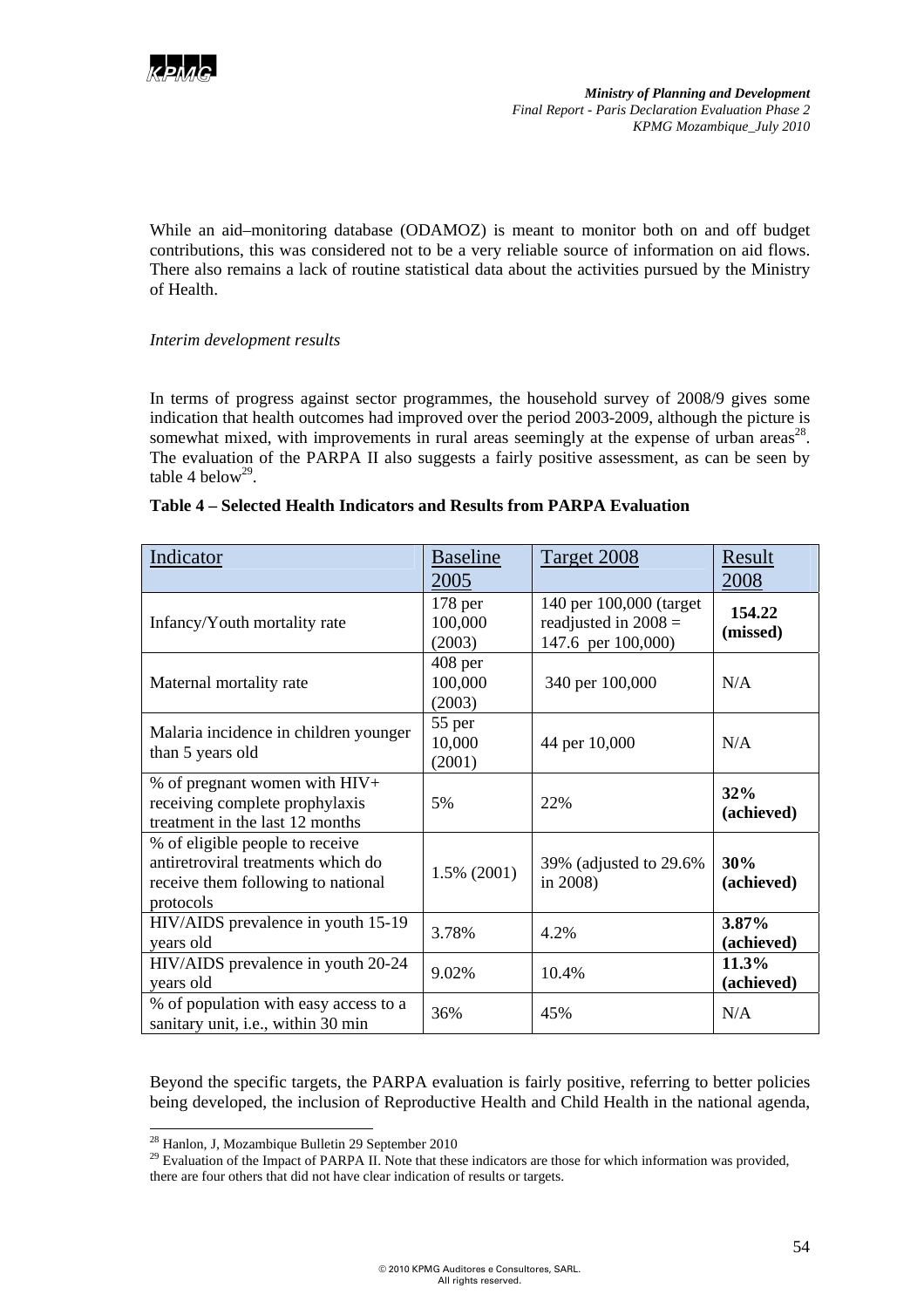

the development of the Human Resources Plan for the sector, the development of a strategy for gender and Health, on-the-job training of staff in child and obstetrics care, an increase in general access due to infrastructure development. Challenges going forward were cited as a lack of qualified human resources, weak sanitary coverage; weak community involvement; planning, logistical and monitoring problems across the country.

#### *Development results*

The chief indicator of the development of health sector improvement is the distance to the nearest primary healthcare facility. Looking at the Household Surveys of 2002/03 and 2008/09 one sees a large increase in the number of families that are now in close distance to such a facility. This has been more noticeable in rural areas and in the Northern provinces. While the target for 2008 was 141, a total of 442 primary healthcare units were built.

Access to health services for children has improved considerably on the last five years. The severe health deprivation indicator is the proportion of children under five years of age that have never been immunized or those that have suffered from a severe episode of acute respiratory infection that was not treated. Severe health deprivation among children fell from 18 per cent in  $2003^{30}$  to 12 per cent in  $2008^{31}$ . Yet, rural children are more likely to experience severe health deprivation than urban children (14 per cent versus 7 per cent). Nevertheless, deprivation levels have decreased significantly for rural children while remaining fairly constant among urban children. Provincial levels of health deprivation range from five per cent in Maputo city to 19 per cent in Zambezia and Nampula provinces. Niassa province showed a strong improvement, with deprivation falling from 32% in 2003 to 9%. By contrast, severe health deprivation increased significantly in Maputo province, from 4 per cent in 2003 to 11 per cent in 2008.<sup>32</sup>

In the maternal health sub sector, the proportion of healthcare centres with maternal facilities increased to 58%, most of it due to improvements in rural areas. While 15% of district capitals had these facilities in 2005, in 2008 the proportion was 75%. The number of healthcare centres with capacity to deliver preventative medicines for vertical transmission of HIV/AIDS increased considerably, from 96 in 2005 to 774 in 2008.

While this is not an extensive description of the achievements of the sector,  $33$  these statistics highlight a clear and generally positive trend in the health sector over the last five to seven years. In particular, access to health services has increased quite dramatically, especially in rural areas. The PARPA II Evaluation suggests that the development of health sector policies improved considerably during this time.<sup>34</sup> Yet, challenges remain in terms of coverage of the health system, quality of services, health personnel, access to medicines and overall logistics.

<sup>&</sup>lt;sup>30</sup> (Demographic and Health Survey)

<sup>&</sup>lt;sup>31</sup> (Multiple Indicator Cluster Survey)

<sup>&</sup>lt;sup>32</sup> See Ministério da Planificação e Desenvolvimento (MPD), Governo da República de Moçambique (2009), "Relatório de Avaliação do Impacto, do PARPA II, 2006-2009"

 $33$  More details can be found on the PARPA II Evaluation and its matrix of indicators, targets and results.<br> $34$  For example, reproductive and child health was introduced into the national agenda, as was an Integrated Pl

the Achievement of MDGs 4 and 5 and a plan for human resources development in the sector.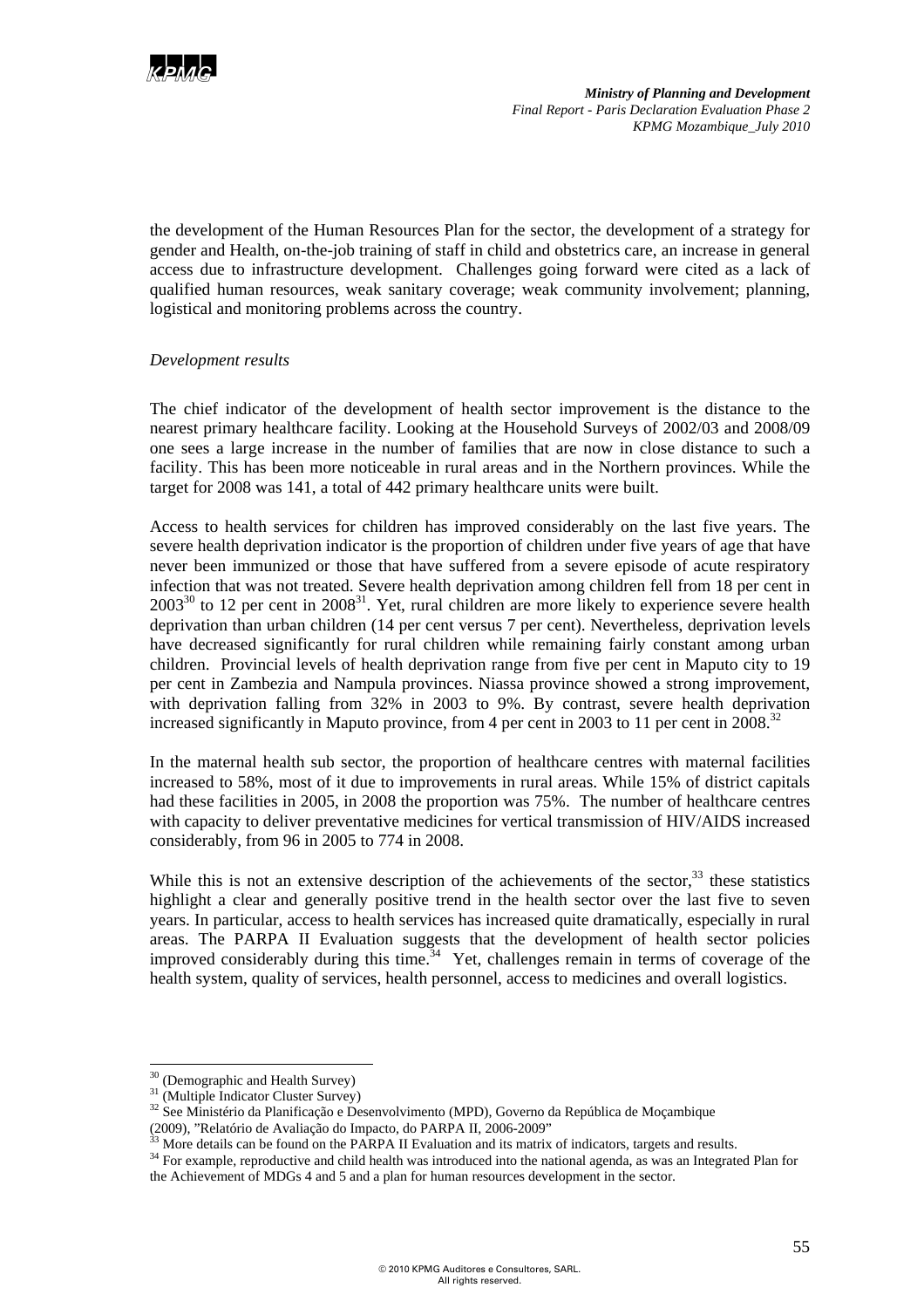

### *3.3.2.2 Agriculture*

#### *Aid's contribution to the sector*

The comparison with Agriculture is interesting, as while there is a clear and consensual role for government in health provision, there is an ongoing debate about the exact role of government (and therefore of donors) in the agricultural sector. $35$ 

The Agriculture sector has a much less clearly defined strategy than health, and lessconsensus between government and development partners on the approach to developing agriculture. A recent performance audit of agriculture, drawing on a recent paper on the sector<sup>36</sup>, highlights divergent opinions on the role of the state in agriculture, and the experience of other countries (Malawi, Rwanda) in subsidizing fertilizer, suggesting that the government has been "too indulgent" with donors who do not support direct involvement by the state in the market $3^7$ .

There has also been less debate about the application of PD type aid to non-social sectors, and whether there is a need to adapt approaches to different types of sectors. The agriculture sector is inherently more complex, and one donor suggested that it might require a different approach from a service delivery based sector.

Agricultural production currently remains below pre-independence levels on a per capita basis. The 2008/9 household survey results have prompted the MPD to highlight lack of agricultural productivity as a key contributing factor to the lack of progress in reducing poverty, and a recent (October 2010) reshuffle replacing the minister of agriculture may be related to this. Certainly, there is concern within both government and donor circles that a new strategy is needed in the sector.

Historically, the structural adjustment period resulted in no clear strategy for the sector, and an ambiguous role for government, with very little coordination between donors and government. In order to deal with the fragmentation that resulted, a concerted effort to improve the capacity of the Ministry of Agriculture and Rural Development (MADER) began in the mid 1990s. In the process, PROAGRI became the first SWAP in the agricultural sector in the world. The level of aid channelled to the sector via PROAGRI went up from 24% in 1999 to 64% in 2005. In these early days, a large proportion of sectoral programme funds (35%) targeted capacity building within MADER, with some success.

Yet, investments seemed to have little visible impact on the ground. Donors were vocal in their criticism of PROAGRI I. PROAGRI II emphasized the role of state as agriculture regulator rather than producer. Nevertheless, with the election of a new government in 2005, President Guebuza shifted the sector strategy to underline the state's direct involvement in agricultural production, reflecting concerns about food security in the main. MADER was split, with the creation of a new ministry of agriculture (MINAG), and rural development becoming part of the Ministry of Planning and Development. In 2010, following the 2009 elections, Rural Development was again moved, this time to the Ministry of State Administration. The president personally took a specific interest in the agricultural sector, production targets were set with government contributing with inputs to farmers (seeds, equipment, etc). Many donors expressed their disapproval of the new policy direction. Both USAID and the World Bank left the

<sup>&</sup>lt;sup>35</sup> See Lundin, I. Levene, C. & Germano, M. (2004) "Uma Visão Sobre O PROAGRI", Grupo Moçambicano da

Dívida (GMD) 36 Hanlon, J. "*Poverty is not being reduced in Mozambique" (Crisis States Research Centre, Cunguara* 37 Eurocis, 2010, Auditoria ao Sector Agrário,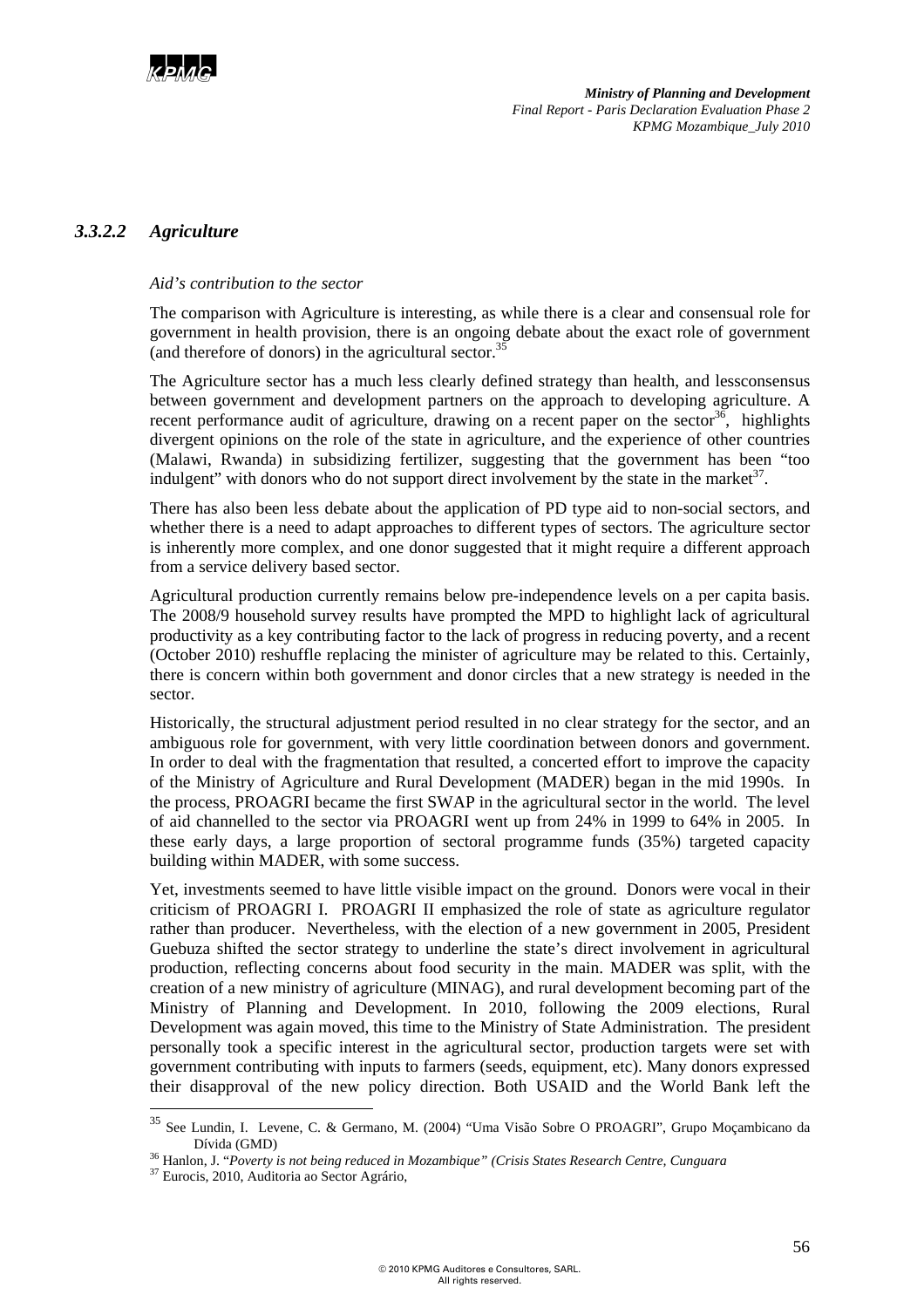

PROAGRI fund in 2006 and 2007 respectively, possibly as a result of disagreements over the change in emphasis. Two strategy documents underlined this change in strategy: The Green Revolution Document produced in 2007 and the Food Production Action Plan (PAPA) released in 2008. According to a recent performance audit of the sector, these represented a "change of paradigm" in agriculture, which led to the government taking an approach which was different from that defined for PROAGRI II. The report states that "there is a great difference between, on the one hand, PROAGRI II financed by the donors, and on the other hand the new programmes PAPA and PEDSA defined by the government. Although there are few years between the development of these two approaches, PROAGRI II gives more emphasis to good governance, transparency and decentralization, while PAPA/PEDSA gives more emphasis to results and to the priority districts in terms of increasing production and income<sup>38</sup>. Donors have also criticised the fact that there seem to be a number of competing strategies, rather than a unified, consistent approach; these include PAPA, PEDSA, Green Revolution and the  $C$ AAD $P^{39}$ .

Despite donor concerns over these approaches, a memorandum of understanding for PROAGRI II was signed in 2007 between donors and government.

Since the adoption of the Paris Declaration, and despite large volumes of aid continuing to be channelled to the sector, the implementation of "PD-type" aid had been limited, because not only have reforms stagnated but aid flows have also become more fragmented. The growth of actors involved in the agriculture sector outside the common fund, including non-traditional donors (e.g. Brazil, China) and global development institutions (Clinton Foundation, Millennium Challenge Account) has made it harder for government to pursue a coherent national plan in agriculture. As Table 5 below demonstrates, PROAGRI planned resources as a proportion of funding to the sector went from a peak of 64% in 2005 to a low of 32% in 2009. While some shifted from the Common Fund but continued support to the sector, there was an actual decline in funding to the sector which led to GOM increasing internal financing.

<sup>&</sup>lt;sup>38</sup> Eurocis (2010), Auditoria de Desempenho ao Sector Agrário, p. 20, KPMG translation.

<sup>&</sup>lt;sup>39</sup> Comprehensive Africa Agriculture Develpoment Programme, in partnership with NEPAD.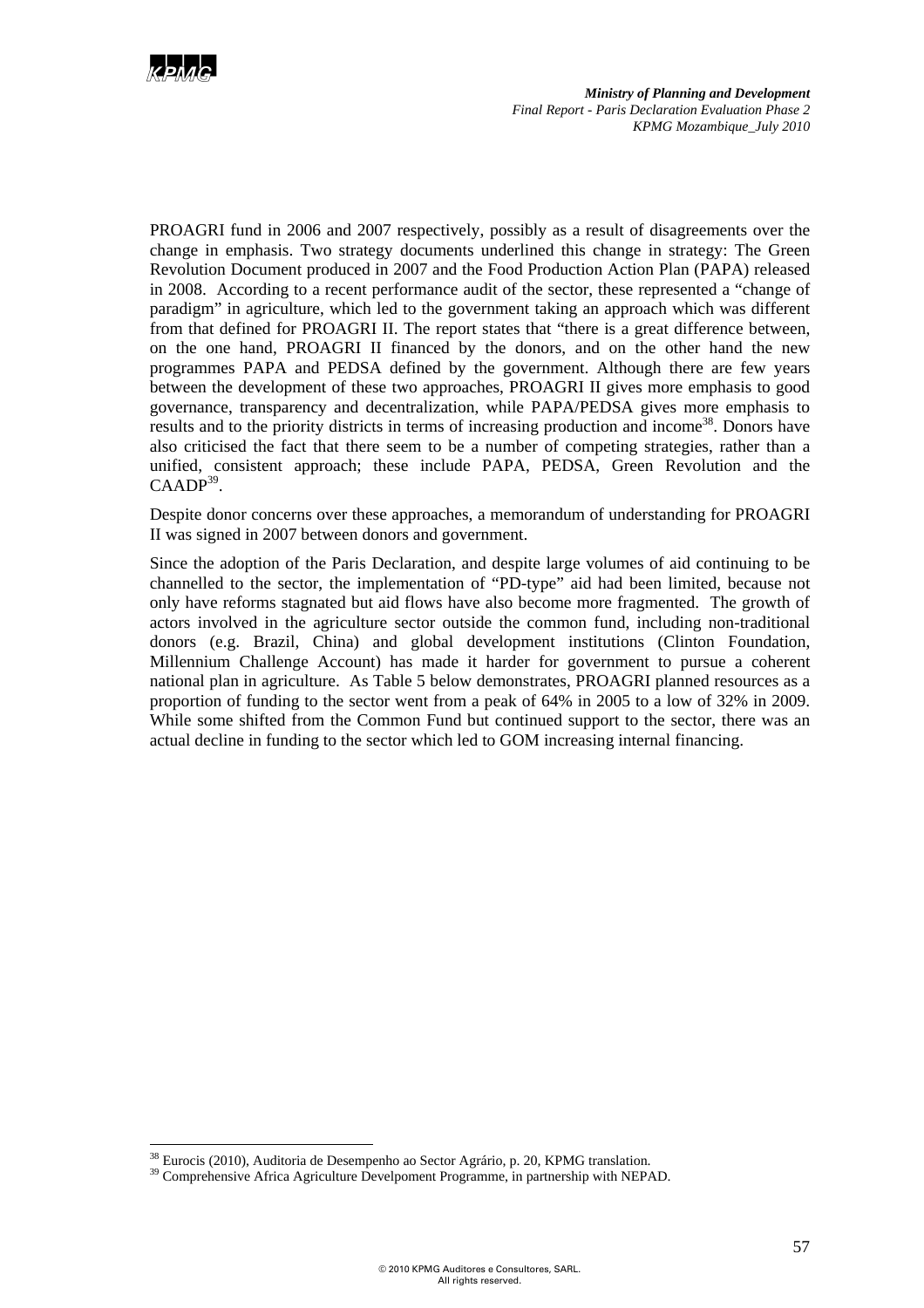|                            | 1999         | 2000        | 2001 | 2002           | 2003         | 2004         | 2005         | 2006          |              | 2007          |              | 2008             |              | 2009          |
|----------------------------|--------------|-------------|------|----------------|--------------|--------------|--------------|---------------|--------------|---------------|--------------|------------------|--------------|---------------|
|                            |              |             |      |                |              |              |              | <b>Budget</b> | Real         | <b>Budget</b> | Real         | <b>Budget</b>    | Real         | <b>Budget</b> |
| <b>State budget</b>        | 25           | 37          | 44   | 44             | 47           | 51           | 56           | 60            | 50           | 84            | 49           | 114              | 80           | 113           |
| - Domestic resources       | 15           | 18          | 15   | 15             | 16           | 24           | 20           | 17            | 15           | 26            | 18           | 45               | 32           | 70            |
| - Proagri common fund      | 10           | 19          | 30   | 29             | 31           | 27           | 36           | 43            | 35           | 57            | 31           | 70               | 48           | 43            |
| Off budget external grants | 16           | 11          | 12   | $\overline{7}$ | $\mathbf 0$  | $\mathbf{0}$ | $\mathbf 0$  | 22            | $\mathbf{0}$ | 9             | $\mathbf{0}$ | 10 <sup>10</sup> | $\mathbf{0}$ | 19            |
| Off budget own revenue     | 0            | $\mathbf 0$ | 0    | 0              | $\mathbf 0$  | 0            | 0            | 5             | 11           | $\mathbf 0$   | $\mathbf{0}$ | 0                | $\mathbf{0}$ | 0             |
| <b>TOTAL</b>               | 41           | 48          | 56   | 52             | 47           | 51           | 56           | 87            | 61           | 93            | 49           | 124              | 80           | 132           |
|                            | %            | %           | %    | %              | %            | %            | %            | %             | %            | %             | %            | %                | %            | $\%$          |
| <b>State budget</b>        | 61           | 77          | 79   | 86             | 100          | 100          | 100          | 69            | 82           | 90            | 100          | 92               | 100          | 85            |
| - Domestic resources       | 37           | 38          | 26   | 29             | 35           | 47           | 36           | 20            | 25           | 28            | 36           | 36               | 40           | 53            |
| - Proagri common fund      | 24           | 39          | 53   | 57             | 65           | 53           | 64           | 49            | 57           | 62            | 64           | 56               | 60           | 32            |
| Off budget external grants | 39           | 23          | 21   | 14             | $\mathbf{0}$ | $\mathbf{0}$ | $\mathbf{0}$ | 26            | $\mathbf{0}$ | 10            | $\mathbf{0}$ | 8                | $\mathbf{0}$ | 15            |
| Off budget own revenue     | $\mathbf{0}$ | $\mathbf 0$ | 0    | $\mathbf 0$    | $\mathbf 0$  | $\mathbf{0}$ | 0            | 5             | 18           | $\mathbf 0$   | $\mathbf{0}$ | $\mathbf{0}$     | $\mathbf{0}$ | $\mathbf 0$   |
| <b>TOTAL</b>               | 100          | 100         | 100  | 100            | 100          | 100          | 100          | 100           | 100          | 100           | 100          | 100              | 100          | 100           |

## **Table 5 – Agriculture Sector Financing by Source 1999-2009, M USD (Unofficial figures)**

*Source: PROAGRI Partners Group* 

### *Effects on the aid relationship*

#### **Country ownership over development**

Government remains a central leader in aid coordination within the agricultural sector under PROAGRI II (Box 4). The new unilateral interventionist policy stance appears to have made Government more defensive about scrutiny and consultation with stakeholders. According to donors, coordination fora are staffed with few MINAG personnel and their participation is generally quite limited. This explains perhaps why concerns were expressed that the working groups are effectively "talking shops" that do not inform the work of MINAG.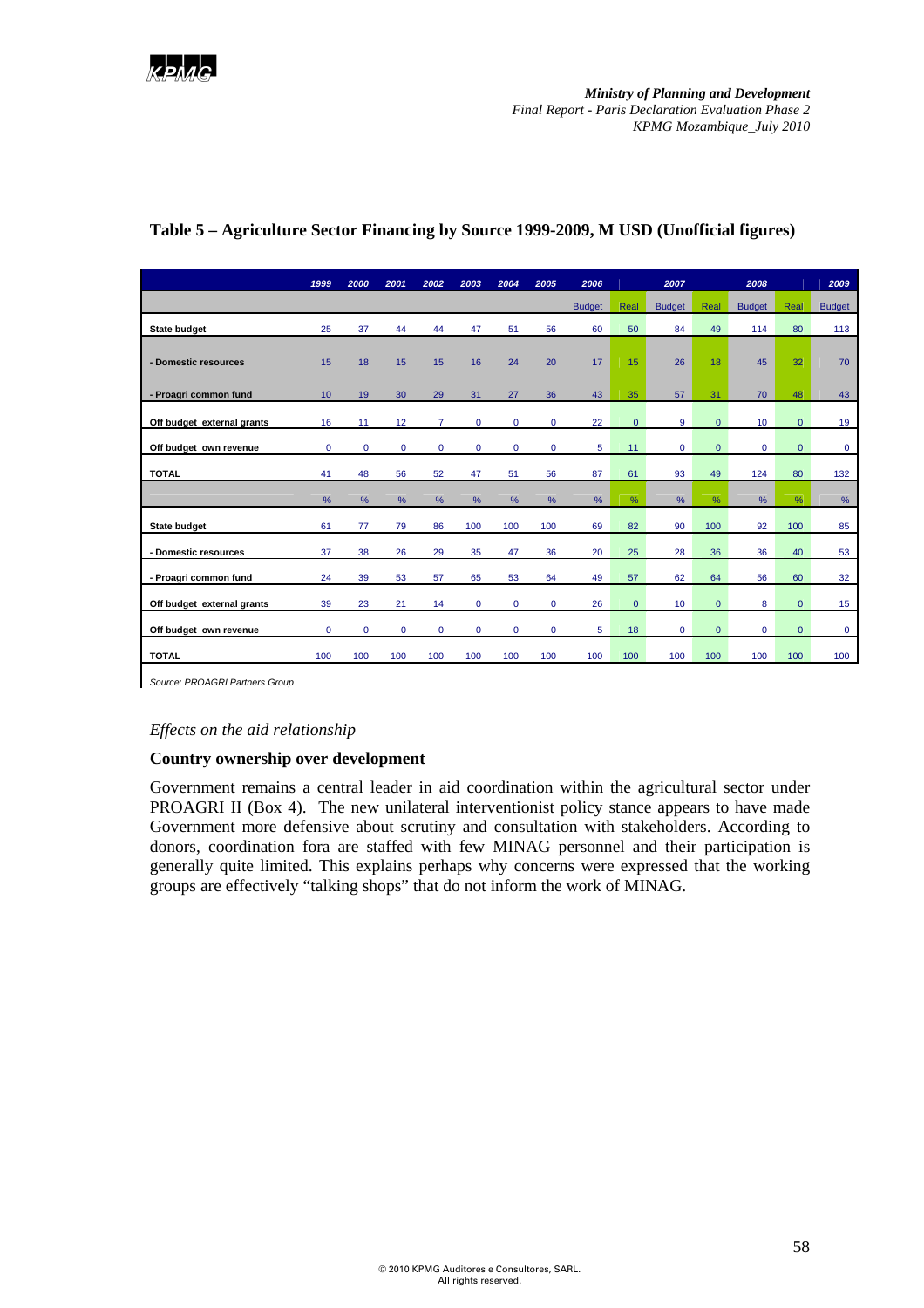

## **Box 4: Agriculture Sector Coordination Fora (2007 MoU)**

**Agriculture Joint Review Meeting**  $(2^{nd}$  quarter of every year) – MINAG presents the donors with an implementation report of the previous year and also the sketches the next Annual Work Plan and Budget (PAAO). Donors reveal their planned commitments for the following year.

**Agriculture Mid-Year Review Meeting**  $3<sup>rd</sup>$  quarter of every year) – Donors confirm their commitments for the following year.

**Fórum de Concertação** (every 3 months) – Chaired by the Minister of Agriculture. It is the principal forum for dialogue on policy and strategic direction for PROAGRI II. Senior staff of MINAG, MPD and MoF as well as donor representatives are present.

**PROAGRI working group** (at least every month) – the PROAGRI working group focuses on specific issues the sector faces and proposing operational solutions. The group is led and coordinated by the PROAGRI coordinator who is also a MINAG staff member. There are two PROAGRI subgroups (financial management and extension).

It seems like the common fund is becoming less important in donor agricultural policy and practice in Mozambique.<sup>40</sup> While funding has increased overall since 2005, the proportion of funds to the sector which are channelled through the common fund has not increased at all, in fact there has been a slight decline. Two large donors (USAID and World Bank) exited the common fund, although others joined (Austria, Finland, Italy). PROAGRI II has still not had its strategic plan approved. Non-traditional donors seem to be increasingly involved in the sector and provide their financing outside the Common Fund. The number of agricultural projects managed outside the PROAGRI II framework (and often outside the structures of MINAG) is perceived by donors to be on the rise.

There are also problems with the predictability of financing to the sector, with a recent Performance  $\text{Audit}^{41}$  suggesting that the funds from PROAGRI are normally not available during the period most needed (January to April), and that there are significant delays in receiving external funding in the sector. Some large projects were included in the budget for 2009 but then not executed, whereas on the other hand a large amount of funds (79.762.952 Mtn which is over 2M USD) were executed but off budget. According to one donor, work is ongoing with the ministry to find an appropriate and more functioning model for financing the sector going forward.

See Cabral, L. & Muendane, C. (2007). "Formulating and Implementing Sector-wide Approaches in Agriculture and Rural Development: The National Programme of Agrarian Development (PROAGRI) – Mozambique". Global Donor Platform for Rural Development.

<sup>41</sup> Eurocis (2010) "Auditoria de Desempenho do Sector Agrário" p. 21.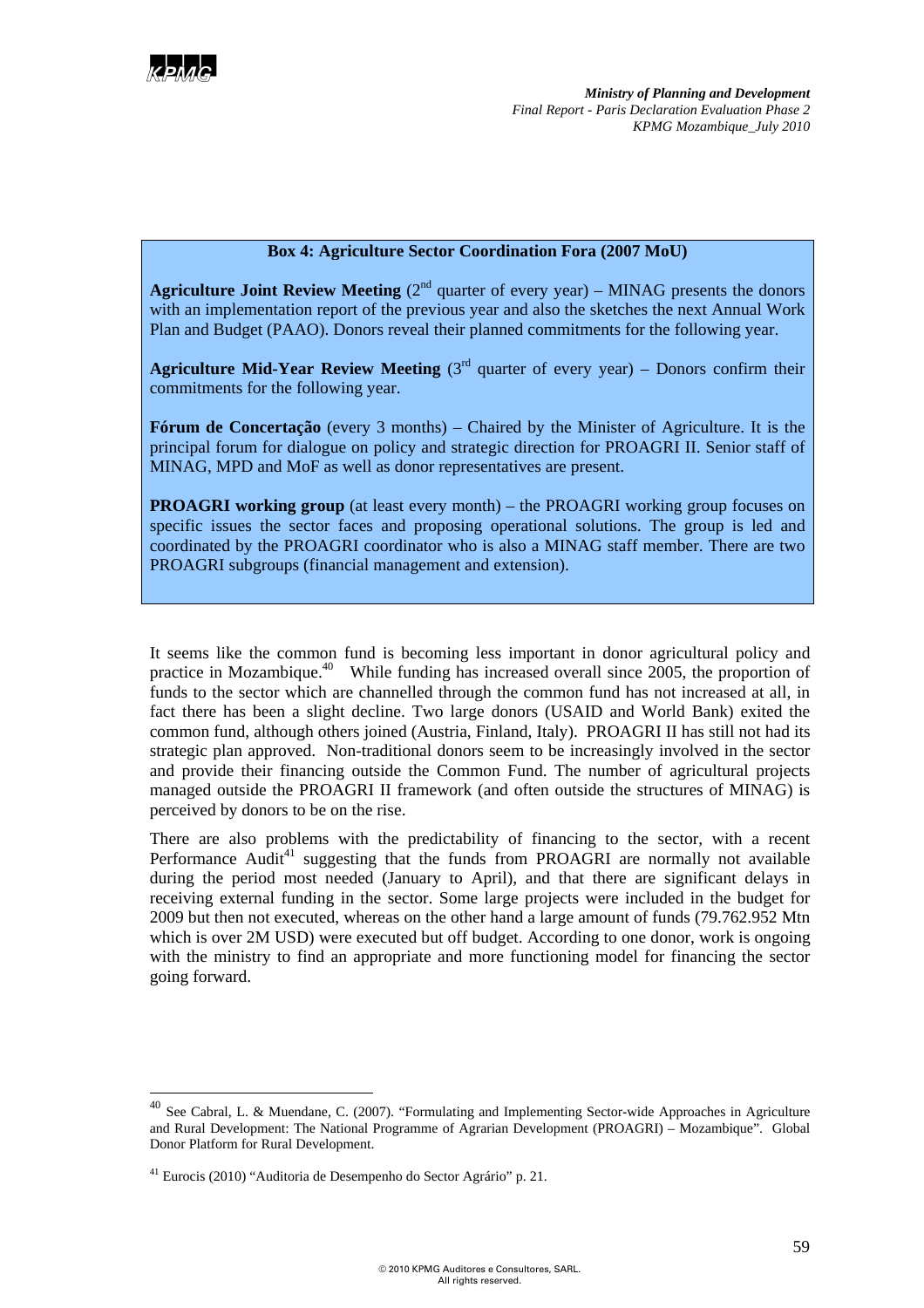#### **Building more inclusive and effective partnerships for development**

While aid fragmentation in terms of proportion of funds to the common fund seems to have been increased, donors often remain members of the PROAGRI working groups even after exiting the common fund. This still ensures a certain level of coordination among donors active in the sector.

As with Health, there is no real government guidance on division of labour in the sector, with instead donors gravitating to those working groups catering to their areas of comparative advantage or interest. Within each group, donor participation is limited to three or four representatives. Bilateral agencies are more present in planning and financial management groups while specialized organizations like the FAO tend to participate in technical working groups.

Within the Common Fund, alignment of donor planning and budget cycles with the GOM has increased the predictability of disbursements, however as we have seen, the % of funds channelled through the fund has decreased substantially. While commitments tend to be planned for one year in advance, multi-year commitments are infrequent given the absence of a sector strategy. Some notable exceptions have been the credits of IFAD and the Finnish Forestry Programme. Global programmes like the Millennium Challenge Account, Alliance for a Green Revolution in Africa and the Comprehensive Africa Agriculture Development Programme, by contrast, retain parallel procedures.

Results-based reporting is central to PROAGRI II. In 2007 the three agriculture indicators present in the general GBS PAF were used to assess sector performance. However, in response to requests from the donor community 23 more indicators, derived from the government M&E system, were included, to govern performance assessments within the sector, but these seem to have had little buy in from the ministry, which has resulted in a weak link to both MINAG activities and sector strategy. As a result, some observers have claimed that measuring performance is not seen as a priority for the Ministry, and these indicators are not monitored within annual activity plans nor do they form a basis for organizing responsibilities.<sup>42</sup> Essentially, the PROAGRI indicators are not aligned with government M&E systems. To the extent that the Ministry is concerned with measurable results however, it is because donor disbursements are dependent on positive progress against these indicators.

#### **Delivering and Accounting for Development Results**

 $\overline{a}$ 

Targets agreed with donors as part of the PROAGRI II M&E process seem to have little linkage with sector strategy, partly because as described, this strategy is itself not clear. One interviewee suggested that it was necessary to agree targets to keep funds flowing, but that these were somewhat de-linked from actual activities.

There are also serious concerns over data collection and quality. Information on aid flows is available through the online database ODAMOZ, but there are concerns about the quality of the information.

The financial management of PROAGRI II is routinely audited annually by Mozambique's administrative court.

<sup>42</sup> See Cabral, L. (2009a). "Sector Budget Support in Practice: Desk Study Agriculture Sector in Mozambique". Overseas Development Institute.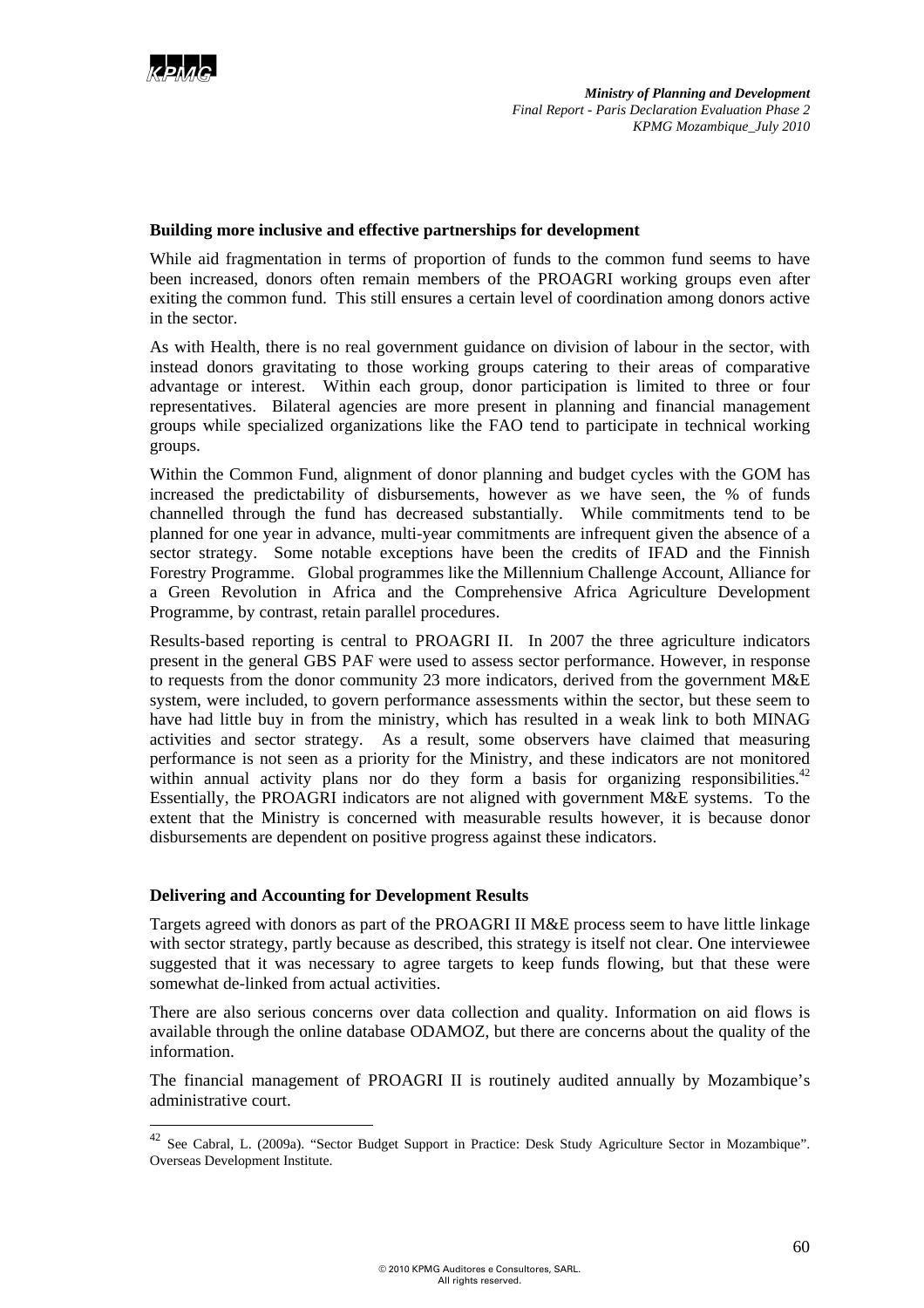

#### *Development results*

One of the challenges in assessing development results is the lack of a clear and comprehensive sector strategy, with instead a number of initiatives such as the Green Revolution and the Food Production strategy, and also the targets established with PROAGRI partners, which do not seem to be based on an overarching vision for the sector. The splitting of the Ministry of Agriculture and Rural Development into its constituent parts also reflected a wider debate within government with regard to the role of agriculture.

Three out of five agriculture indicators in the PARPA II matrix have been achieved. There has been an increase in investment in the sector since 2007, the implementation of PAPA is said to have increased the range and availability of services provided by the government, and better communications between the central and provincial governmental structures have improved the time to respond to the needs of farmers.

Nevertheless, results in the agricultural sector remain disappointing.<sup>43</sup> Food security remained precarious at best over the duration of the Paris Declaration. Graph 3 displays the mean number of months each household reported to have a sufficient food supply from own production of the main staple crop. With the exception of 2007, on average, Mozambican families had less than 8 months of adequate food supply. The problem is particularly acute in southern provinces.

Rural incomes on average also show little sign of increasing<sup>44</sup>. Different regional rain patterns may be widening income inequality. This is further exacerbated by the fact that only around 5% of Mozambican farmers have access to irrigation systems. Utilization of new technologies and access to agricultural inputs remains low. Strategy implementation has been limited due to a lack of qualified human resources, external financial dependence, delays in fund disbursements and lack of coordination.

 $43$  See Kelly (2009), PARPA II Evaluation and National Agricultural Surveys for details on statistics presented in this section.

<sup>&</sup>lt;sup>44</sup> Household survey and 3<sup>rd</sup> National Poverty Assessment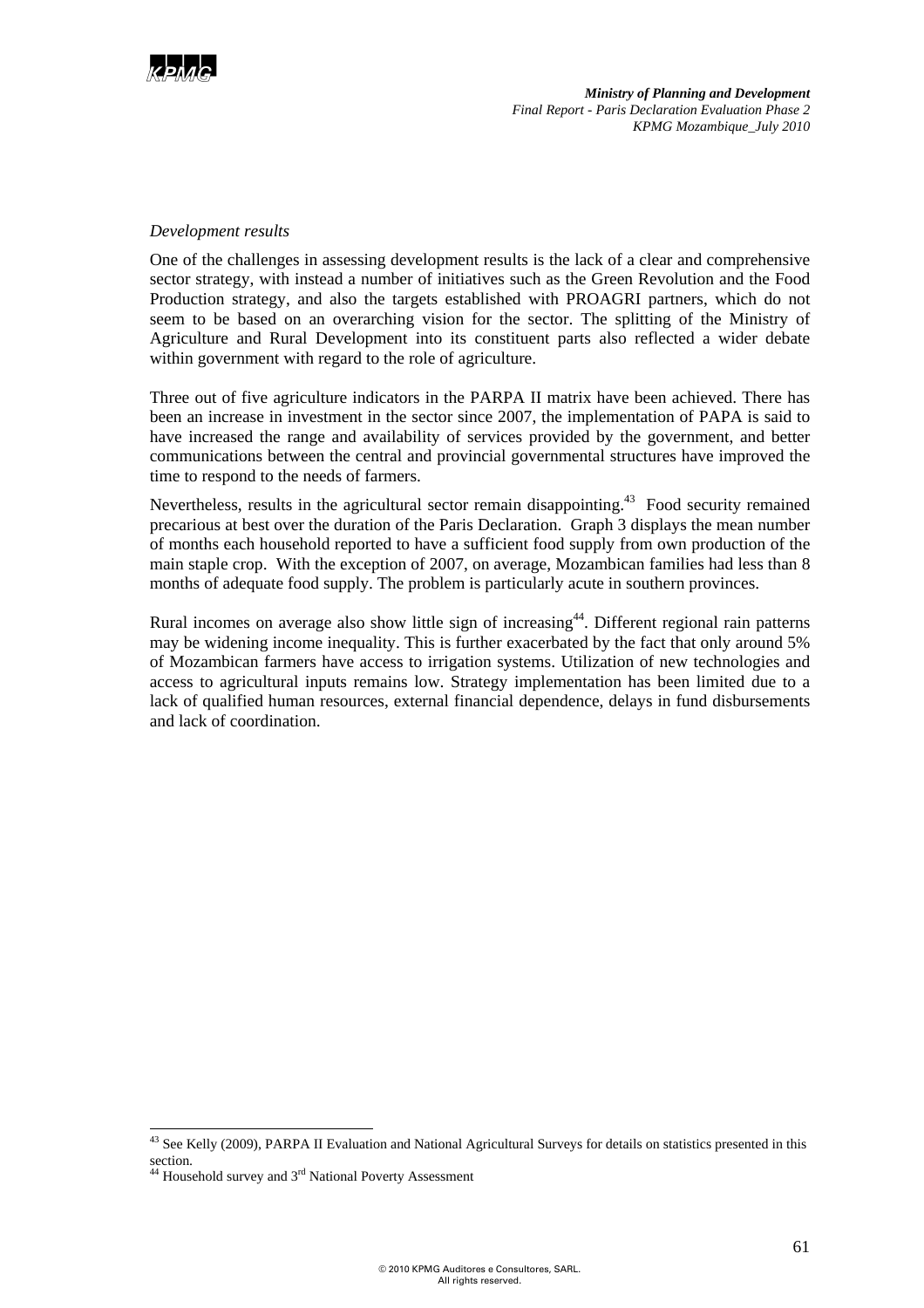



#### **Graph 3: Mean number of months with adequate staple food supply from own production**

l

## **3.3.3 Did the implementation of the PD help countries to improve the prioritisation of the needs of the poorest people, including women and girls, and reduce social exclusion? (3b)**

The implicit assumption of the Paris Declaration is that an inclusive approach to ownership can ensure that diverse interests in society become visible in such a way that reduces social exclusion.<sup>45</sup> Certainly, this was the logic that governed both the stated policy in the health and agriculture sectors. For example, both PARPA I and especially PARPA II underlined the health needs of the poor, especially poor women and children. Access to primary healthcare for the poor was made the number one priority of the GOM sector strategy. Attention was placed on vulnerable populations with one or more of the following diseases: malaria, tuberculosis, leprosy, HIV/AIDS, parasitosis, cholera, dysentery, and meningitis. An overarching strategy for gender inclusion was also developed during the PARPA II period.<sup>46</sup> Similarly, in agriculture both PARPA I and II acknowledged the importance of agriculture to the reduction of poverty, particularly in rural areas. PARPA II prioritized larger scale agricultural development to increase rural incomes, as rural small farming is usually associated with higher levels of poverty

*Source: Kelly, 2009* 

<sup>45</sup> Stern, E. D., Altinger, L., Feinstein, O., Marahon, M., Schultz, N.-S., & Steen Nielsen, N. 2008. *Thematic Study on the Paris Declaration, Aid Effectiveness and Developent Effectiveness*. Cophenhagen: Ministry of Foreign Affairs, Denmark. p. 24

<sup>&</sup>lt;sup>46</sup> Paragraph 352 stated "gender will also receive particular attention, not only as regards the promotion of the rights of women in the health care sector, but also with respect to specific interventions that are needed in order to eliminate existing barriers and promote gender equity in access to services."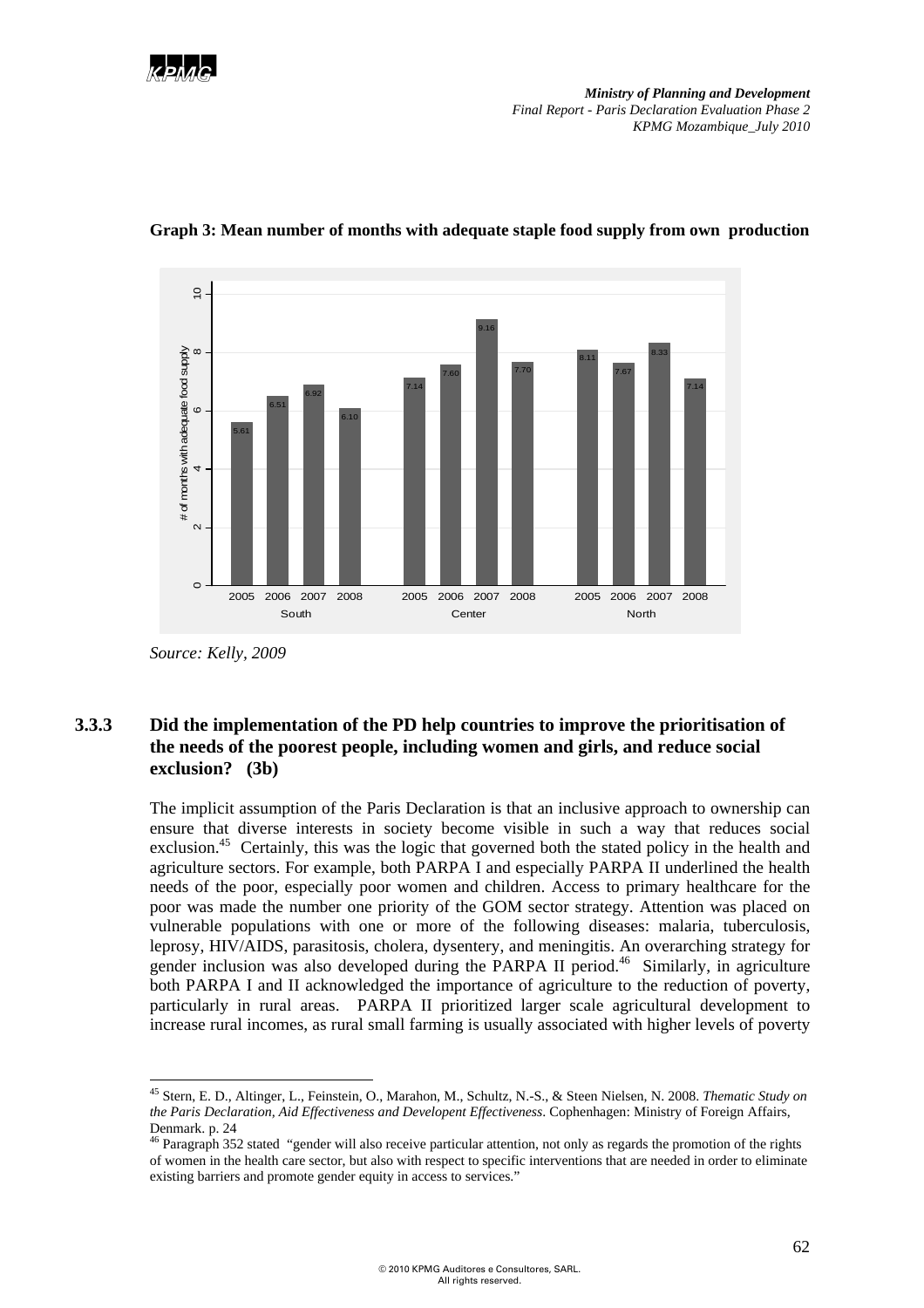

and vulnerability. Nonetheless, ninety-nine per cent of farms in Mozambique are smallholdings where subsistence farming is still pursued $47$ .

One way to assess whether agricultural and health policy is benefiting the poorest and most vulnerable is to see what is happening with respect to chronic malnutrition. This is relevant from a food security perspective and from a farmers' income perspective. Furthermore, malnutrition is by nature inherently associated with the health of the poorest and most vulnerable sections of the population. Chronic malnutrition showed a reduction from 48% in 2003 to 44% in 2008 (see graph 4 below) . While an improvement, these are still shockingly high values.



#### **Graph 4 – Nutritional Status of Children under Five**

Source: National Institute for Statistics (INE), Multiple Indicator Cluster Survey (2008)

The inclusion of the excluded via the Paris Declaration has been limited at best. It is a national, macro instrument and not really designed to focus on particular groups. The most that can be said is that to the extent that government conceived and implemented policies which benefited vulnerable and excluded groups, then it is conceivable that the PD could have contributed, through making these policies more effective.

There has certainly been a very high level of investment in social sectors, and this has fed through to positive results in health and education, at least in terms of access. However, it is likely that this would have happened without the PD, and regional variations suggest there are stronger drivers of development results in these areas.

It is possible that Mozambique's international reputation as a "donor darling", and as at the forefront of aid effectiveness, and making positive strides in PFM reform, may have contributed marginally to extra funding, with donors keen to support functioning examples of sector coordination, with perhaps some extra interest post PD. There is reason to believe that the Declaration has legitimated the GOM apparatus in ways that make donors more comfortable about giving.48 This is largely a quantitative argument supportive of the leveraging power of the

<sup>&</sup>lt;sup>47</sup> PARPA II Evaluation, Agriculture Study

<sup>48</sup> Stern et. al p. 27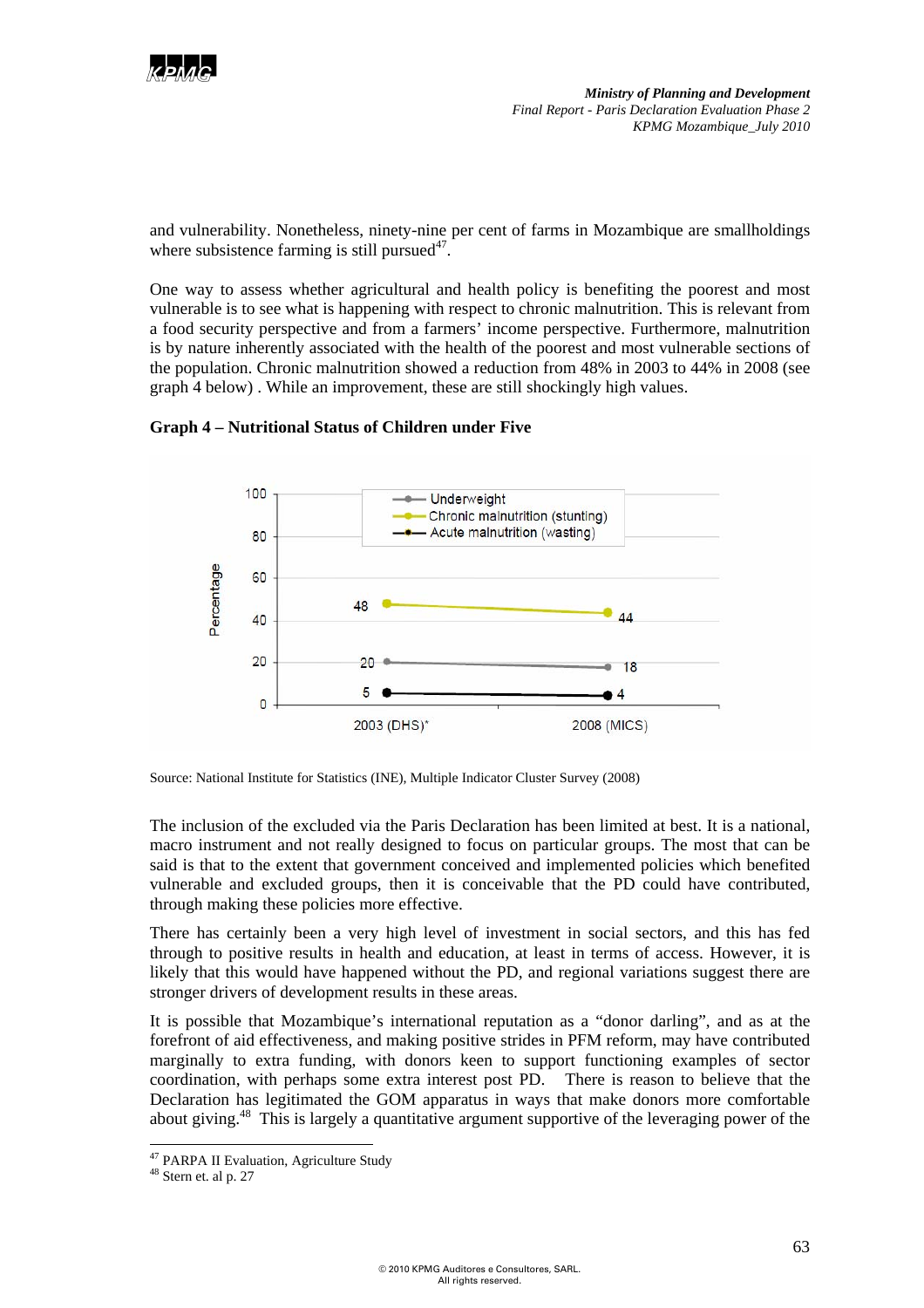

Paris Declaration rather than a qualitative one supporting the Declaration's ability to generate more effective aid *per se,* or to deliver results for vulnerable populations.

## **3.3.4 Has PD implementation led to sustainable increases in institutional capacities and social capital at all levels to respond to development challenges? Why, how and where, and what are the effects? (3c)**

The contribution of the Paris Declaration to institutional capacities, defined as the ability of people, organizations and society to manage their affairs successfully and social capital, defined as the problem-solving networks in society<sup>49</sup> is best understood in light of the understanding of sectoral dynamics presented in section 3.3.1. There have been both *direct* efforts to strengthen institutional capacities and social capital via explicit technical assistance and capacity-building initiatives and *indirect* effects resulting from initiatives undertaken in the name and spirit of the Paris Declaration.

#### Direct institutional capacity effects

Most obvious have been the direct efforts to enhance institutional capacity in the agriculture sectors. Large investments in institutional capacity have improved the Ministry of Agriculture's competencies in areas such as policy and law making however this does not seem to have had an impact on the ground so far. Efforts to simplify the procedures for land allocation have also been successful.<sup>50</sup> Furthermore, strides were made in the financial management system governing the sector. Nevertheless, since the shift in policy in 2005 there have been noticeably reduced investments in capacity building with a view to focusing directly on development results.

#### Indirect institutional capacity effects

According to one analysis, there has been a gradual erosion of accountability to citizenbeneficiaries which has weakened institution building for democratic development in Mozambique.<sup>51</sup> Donors and the GOM dominate political spaces in such a way that prevents indirect institutional capacity-building among civil society and Parliament. Conversely, the collective voice of the PAPs concerning the 2010 'donor strike' indirectly promoted political pluralism in the party system.<sup>52</sup> The PAF encourages greater attention to and accountability for GOM and donor institutions that may also indirectly generate consequences for the capacity for both. The Ministry of Planning has also created an aid coordination team, staffed largely by Mozambicans with one TA. This team now has 5 dedicated staff, as opposed to one permanent staff member and one TA in 2005, however this is still below other countries with similarly complex aid environments such as for example Rwanda and Tanzania<sup>53</sup>.

 $49$  Definitions as taken from the Phase 2 Evaluation Matrix.

 $50$  Cabral et al. (2007)

<sup>51</sup> de Renzio, P., & Hanlon , J. 2007. *Contested Sovereignty in Mozambique: The Dilemmas of Aid Dependence.*  Oxford: Global Economic Governance Proramme.p. 9

 $52$  Astil-Brown, J., & Weimer, M. 2010. Mozambique Balancing Development, Politics and Security. London: Chatham House. p. 21

<sup>53</sup> Ennis (2008), "Improving Aid Effectiveness in Mozambique – Assessing the Need for Greater Capacity in the Ministry of Planning and Development, and for Improvements in the "Macro Framework" of Aid Coordination"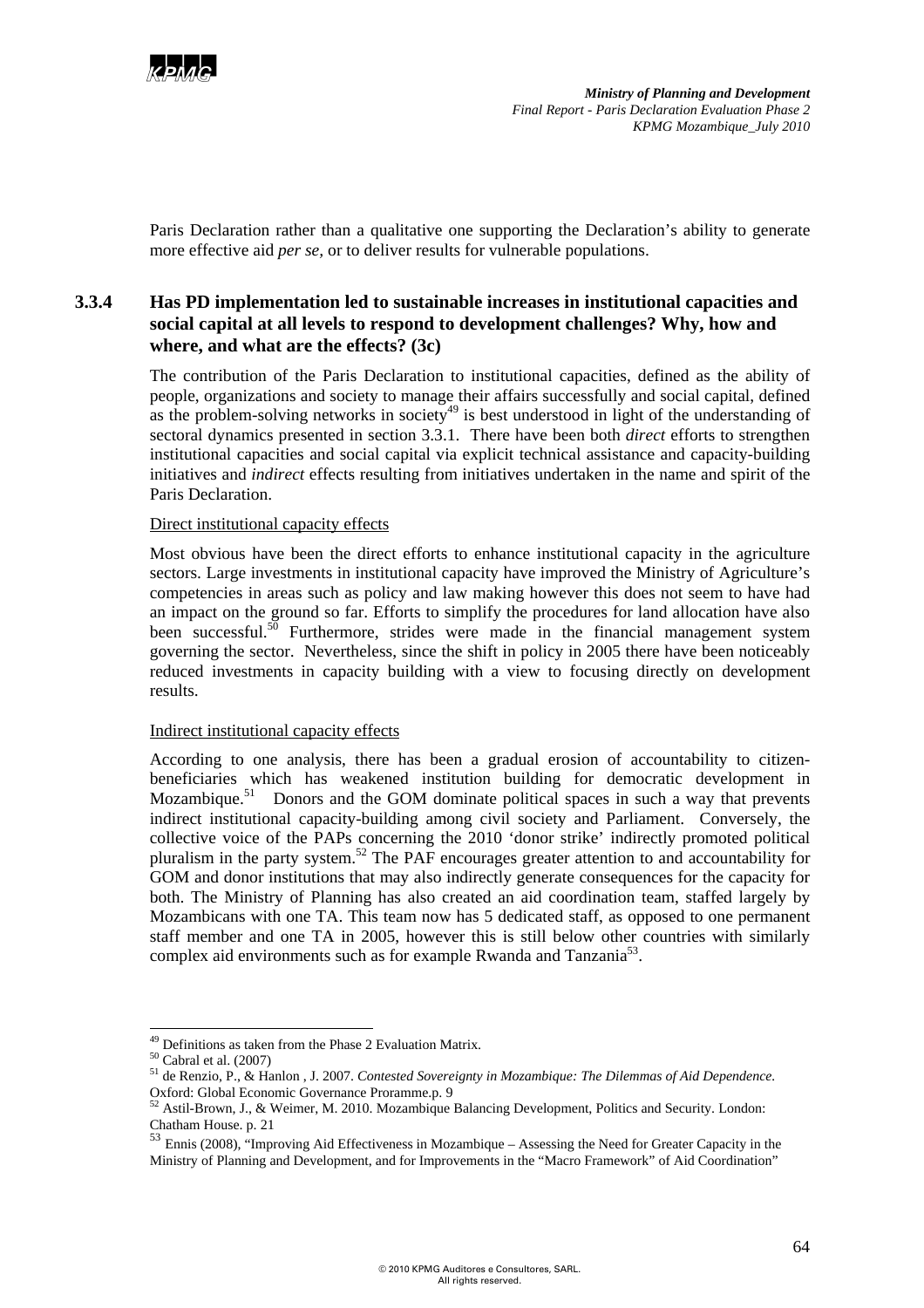

Sectorally speaking, the alignment of a large part of the development partners with national systems and procedures also led to a substantial improvement of the Ministry of Health's capabilities in dealing with large sums of funds in a more transparent way. In agriculture, the lack of a sector strategy (one is soon to be approved) and the shift in emphasis between PROAGRI I and PROAGRI II has left the Ministry of Agriculture with less direct or indirect support for capacity building.

### Direct social capital effects

Direct attempts to strengthen problem-solving networks are in evidence both among donors, across the GOM and across the aid system. There is mixed evidence that the PAF has contributed to fostering trust within the aid system. While both donors and government have subjected themselves to assessment, critics argue government performance is put under far more scrutiny than donor performance in ways that reduce social capital. And despite unevenness in the robustness of GOM-led sector working groups, on average these fora are seen to be useful networks. One notable limitation has been the limited progress in fostering a pan-Government problem-solving network for aid policy issues generally. Responsibilities for aid remain multiple and crosscut the Ministry of Planning, the Ministry of Foreign Affairs and the Ministry of Finance as well as sectors for projects and sector-specific dialogue. There has been limited effort to directly strengthen the social capital of civil society, Parliament and local government within aid processes. The health sector has managed to foster a strong network within the Common Fund, with regular assessments of progress a basis for discussion.

#### Indirect social capital effects

While originally a forum for coordination, the G-19 has become a robust network for dealing with aid-related concerns, notwithstanding the cleavages that distinguish like-minded donors from those simply seeking a seat at the table.<sup>54</sup> Policy learning and influence are now some of the key attributes of this forum. Nevertheless, as the G-19 has gained political influence in directions that antagonize the GOM, so too is it the case that social capital has deteriorated across government-donor relations.

## **3.3.5 How and why has the mix of aid modalities (including general or sector-specific budget support) evolved and what have been the development results? (3d)**

As seen in Chapter 3, there has been a general increase since the late 1990s in "PD-type" aid, although projects still account for a majority of aid to the country.

Development outcomes over the same period have been mixed, but in general progress has been made in all areas. A higher proportion of funding, and better results have been seen in social sectors, where there is a clear and broadly consensual view on how to achieve development results, than in economic areas, in particular agriculture, where government and donors have somewhat different perceptions of the role of government and donors, and the development strategy for the sector.

Investments in health by both external and internal resources have been far greater than in agriculture, and support for the common fund in health seems to have been greater than for the

<sup>54</sup> Ibid.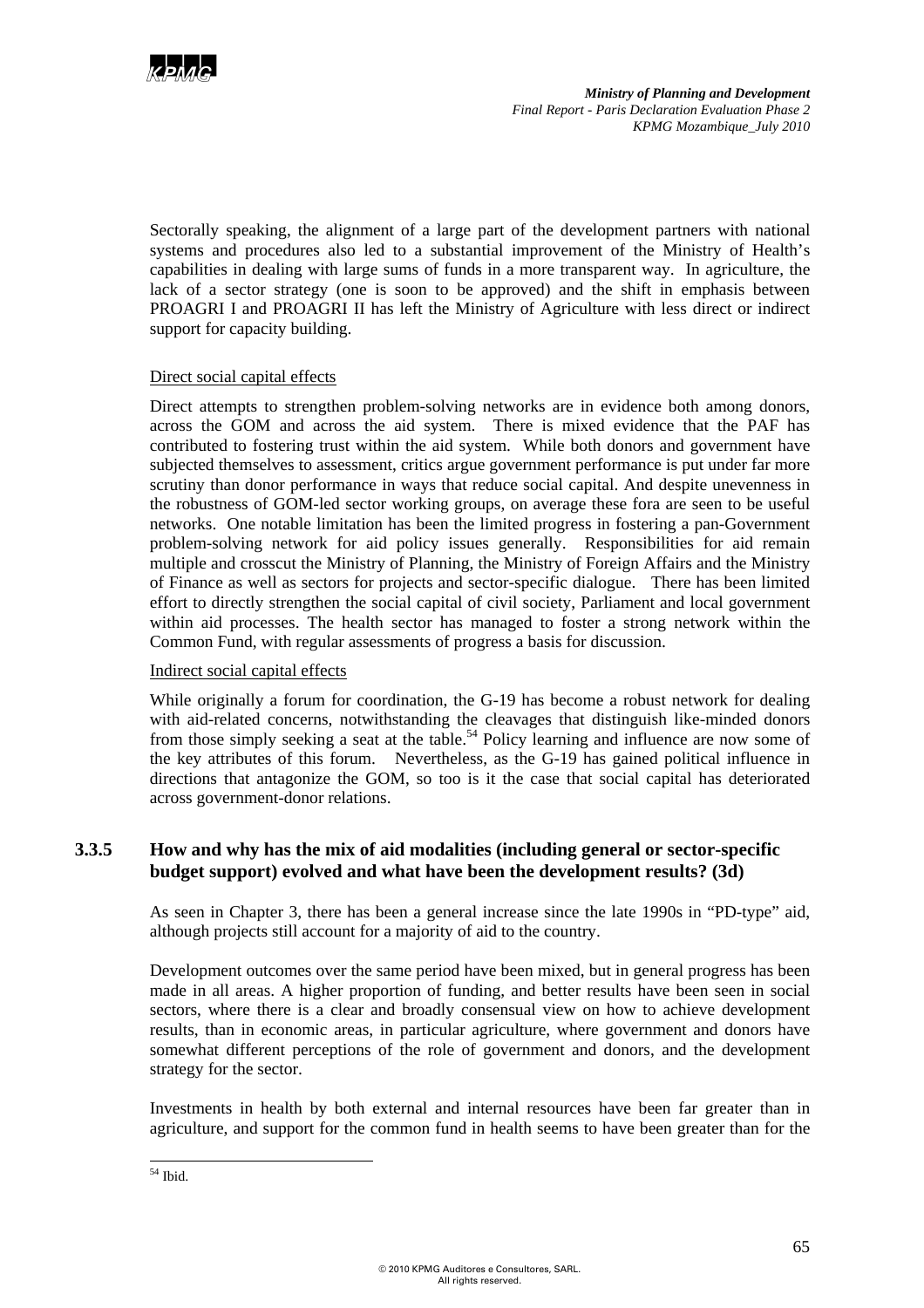

common fund in agriculture. This implies that donors otherwise committed to the Paris principles will not champion government 'ownership' of unpopular policies like state-led agricultural development.

The link to development results is largely through the quantitative sums that such GBS/common approaches may have been able to attract. There may be marginal effects of donors preferring to invest in sectors and in countries where PD-type structures and modalities are in place, especially as these tend to encourage the development of more transparent PFM and M&E systems.

The mix of modalities has been heavily weighted to budget support and common funds (via the G-19) in both sectors, and results have generally been positive. Harmonization of donor procedures via the GBS package and PROSAUDE in particular has helped GOM better foresee donor behaviour, donor conditionality and disbursement. Nevertheless, there are growing calls for utilizing a wider range of modalities including projects to spread risk, enhance choice and reduce dependency. For example, a project-based approach is viewed as a better way for supporting private sector engagement in agriculture.<sup>55</sup> Nonetheless, there are some concerns that changing aid modalities away from general budget support may undermine peace and stability in Mozambique to the extent that the provision of public services may be jeopardized in the event of shifts in funding.<sup>56</sup>

### **3.3.6 Overall conclusions**

Overall, little can truly be said with any degree of certainty about the link between the PD and development results – there is too large a gap between the high level agreement of a document in Paris, and the messy reality of implementing development on the ground.

As seen in the preceding chapter, the PD and PD-type initiatives that pre-dated the PD have had a large impact on how aid is provided in Mozambique. But without any credible measure for the "effectiveness" of such aid, there is no benchmark with which to measure the situation today.

GBS is provided in support of the national PRSP, PARPA II. The ultimate aim of the PARP II is to reduce poverty in the country. However, the household results that emerged at the very end of this study, after all interviews were concluded, suggest a very worrying trend, in that consumption poverty does not seem to have been reduced, despite 5 years of concerted poverty reduction policies and the implementation of the PARPAII. This is true for consumption poverty, although improvements had been made in social sectors, no doubt reflecting donor initiatives as well as government policies.

Results in the Health sector in comparison with the agriculture sector do seem to suggest that there may be a link between a functioning government-donor dialogue and development results. Outcomes have been better in health, which is generally considered to have a well functioning SWAp and government leadership, whereas the results have been poorer overall in agriculture,

<sup>&</sup>lt;sup>55</sup> Nevertheless, the EC tried to earmark funds for farmers associations via the PROAGRI common fund and failed.  $56$  Astill-Brown and Weimar p. 18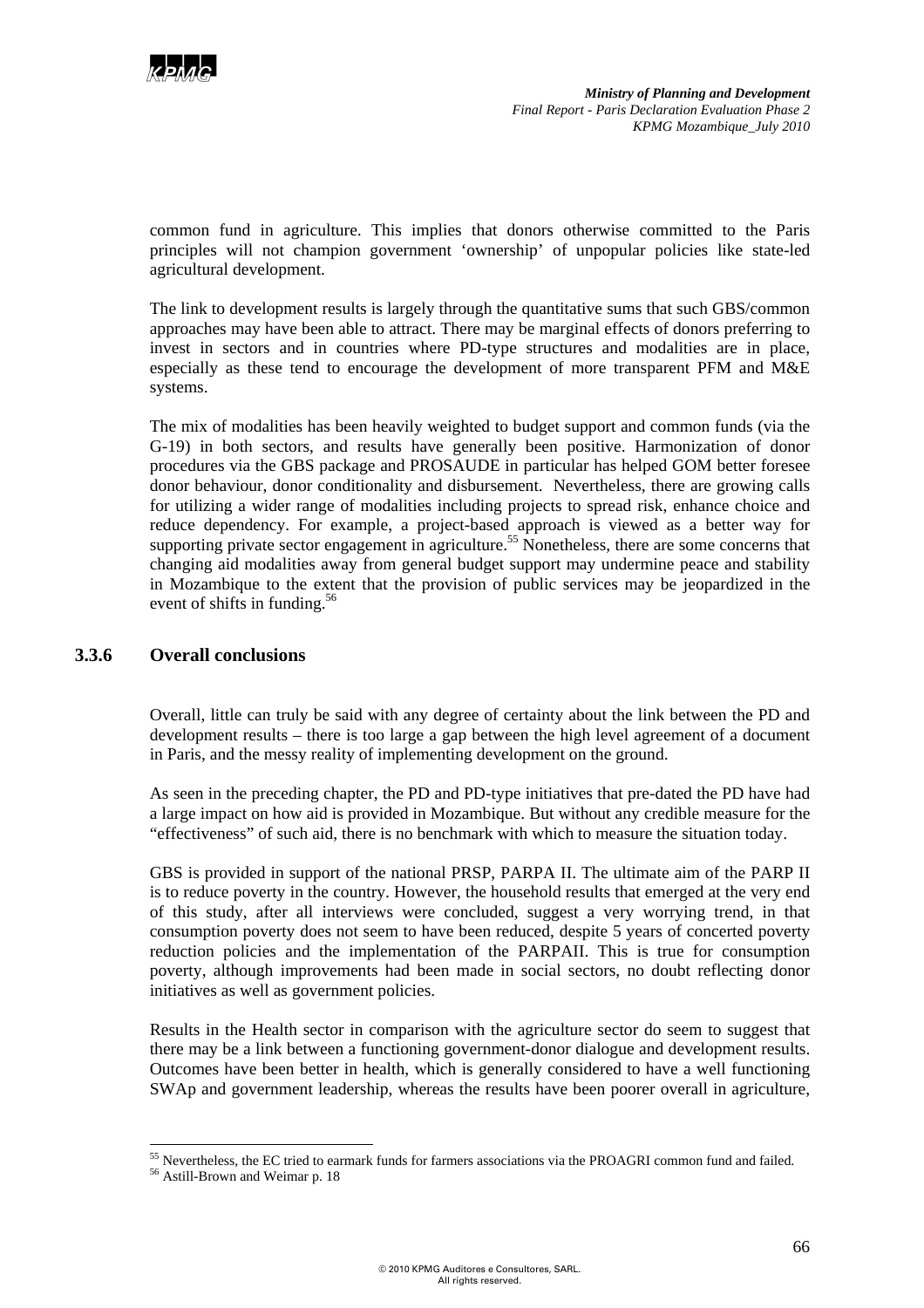

which has a less positive interaction among donors and government, and less agreement over the objectives and strategy of the sector.

Based on the experience in Health, it seems that where a sector has a clear vision and a strong ownership, and where the vision coincides with that of donors, or where dialogue is sufficiently strong to allow for debate and a mutual definition of strategy, funds flow more to "PD-type" mechanisms. On the other hand, based on the experience of agriculture, where a sector does not have such a clear vision, or where this does not coincide with that of donors, there seems to have been more fragmentation and less support for "PD-type" mechanisms (e.g. the reduction in support for the common fund in agriculture).

The actual impact of the PD, or of "PD-type aid" on development results could potentially be seen through two main channels – firstly, it could create incentives for increased resources, through donors wishing to provide funds to countries and sectors where coordination mechanisms are functioning, and secondly it can improve the effectiveness of the aid actually received.

However, a key caveat is that it may be that even without the PD, a sector with the characteristics of strong ownership and strategy would have attracted more funds, and used them more effectively.

It seems logical to suggest that PD-type aid can have a positive effect on development results when the context is conducive, and when there is already government ownership and leadership, most especially in establishing a vision and leading the development process. Perhaps ownership is a *pre-requisite* for successful implementation of the PD, rather than something that can be created by it. Ownership is a political concept, and dependent on many factors, from aid dependence to the personality of the person exercising it. One repeated criticism of the PD (which coincides with similar findings from the Phase I Evaluation) is the fact that it ignores aspects of political economy in its implicit analysis, giving the impression that effective aid is simply about getting the structures and mechanisms right.

## **3.4 Framework for Conclusions**

### **3.4.1 What has been the relevance of the Paris Declaration and the ways it has been implemented to the challenges of aid effectiveness? (4i)**

The Paris Declaration reflected many of the challenges of aid effectiveness that had already been acknowledged by 2005 in Mozambique and were starting to be tackled. Paris was therefore relevant in increasing momentum for addressing issues such as harmonisation of approaches, use of country systems, and tracking of results, further legitimising them and bringing additional donors and additional resources on board as their headquarters had committed to the overarching principles. It has helped keep aid effectiveness near the top of the agenda for both Government and donors since then.

Aid information and transparency are key to its effectiveness, flagging gaps and overlaps, tracking progress against promises, encouraging more predictability and accountability, and facilitating learning about what works and what needs working on. Paris has proved relevant to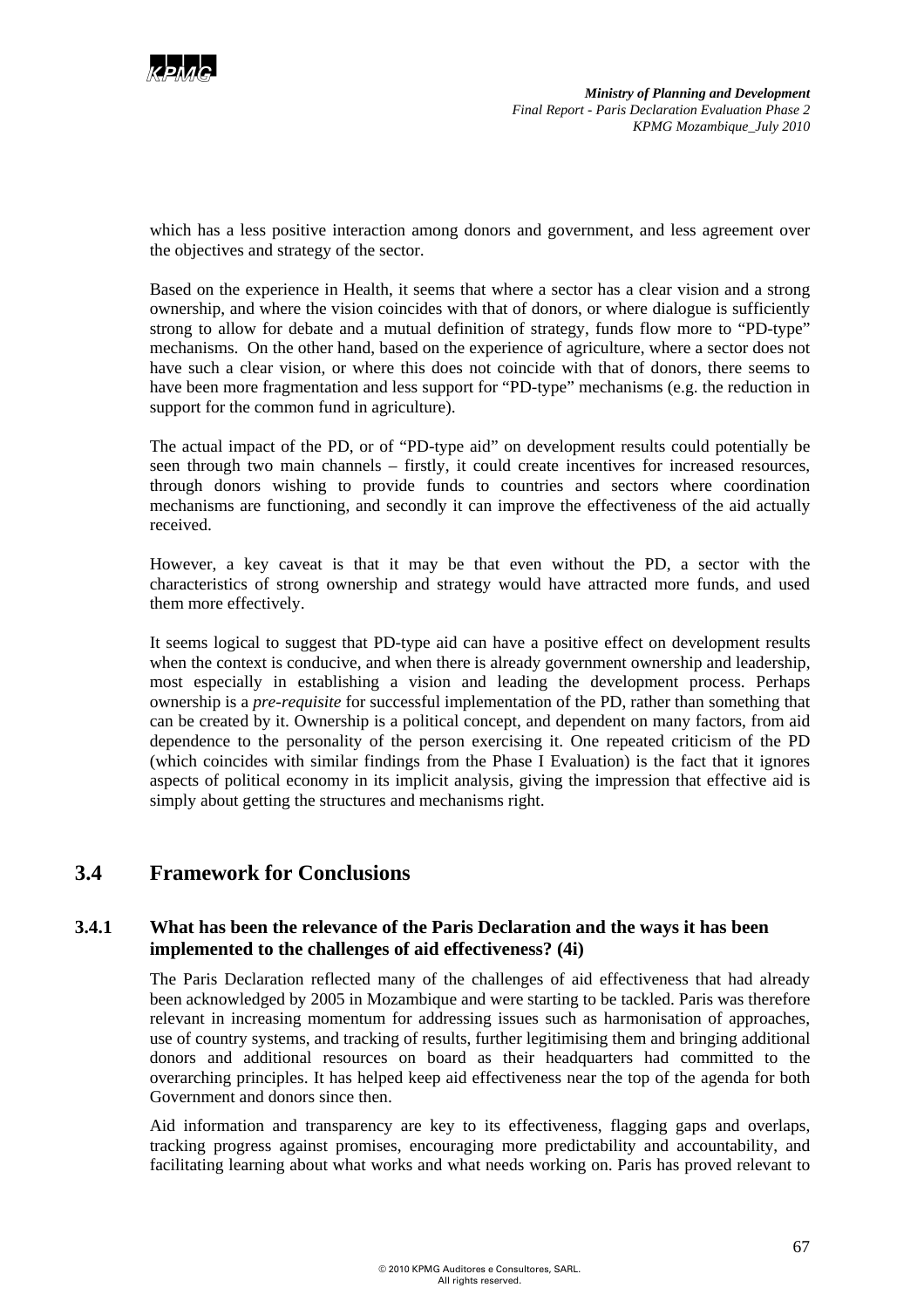

this issue in Mozambique in encouraging the further development of the Performance Assessment Framework and the ODAMoz online aid database, both of which have helped to improve information and transparency. However work remains to be done to fully utilise the information generated in policy making and resource allocation decisions.

Paris has also been relevant for the reverse pressure that it has allowed donor country offices to exert. In contrast to other countries where donor headquarters have usually pushed their country offices to implement the Declaration, several cases are evident in Mozambique of country offices instead using the Declaration to push their headquarters to facilitate their work in implementing aid effectiveness measures on the ground.

However Paris may also have exacerbated rather than addressed some of the challenges of aid effectiveness in the way that it has been implemented in the country. It has increased the pressure for joint working which has manifested itself as an increasingly bureaucratic and bloated coordination structure that has levied very substantial transaction costs on both donors and Government while at the same time becoming consumed in internal process as opposed to focusing on external outputs. This has discouraged at least one donor from participating in coordination mechanisms.

Paris is often cited as the driver for increasing budget support in Mozambique over the past five years. However, the extent to which this is the case is debatable, as there seems to have been a clear convergence towards this aid modality prior to Paris. While this modality was originally seen as representing aid effectiveness in its purest form, recent experiences of its downsides have brought this into question. Increasing scepticism about budget support has led to donors considering moving back towards projects, and the Government looking increasingly towards non-traditional donors for funding. Government explicitly states that the modality *per se* is less important than the adherence to the basic Paris principles.

Implementation of the Paris Declaration in the country has also seen a strong bias towards coordination around budget support and programme-based approaches at the expense of bilateral initiatives (which constitute the majority of aid) where coordination has remained very weak. Much of the achievement of PD indicators has been achieved by modality shift, which suggests that further improvements, in a context where it seems that there will not be such large increases in GBS and sector programme support in future, will have to come from improving effectiveness of projects.

Paris may have in fact become too relevant to the challenges of aid effectiveness in that it has come to be seen as synonymous with the subject. Criticism of the Declaration and fatigue with its implementation have therefore been felt as fatigue with aid effectiveness in general and served to diminish support for the subject as a whole.

## **3.4.2 To what extent has each of the five principles of the Paris Declaration been observed and implemented, and the Accra Agenda priorities reflected? Why? Have there been conflicts or trade-offs between them? (4ii)**

Much of this has been answered in preceding sections, so here we just touch upon some relevant aspects.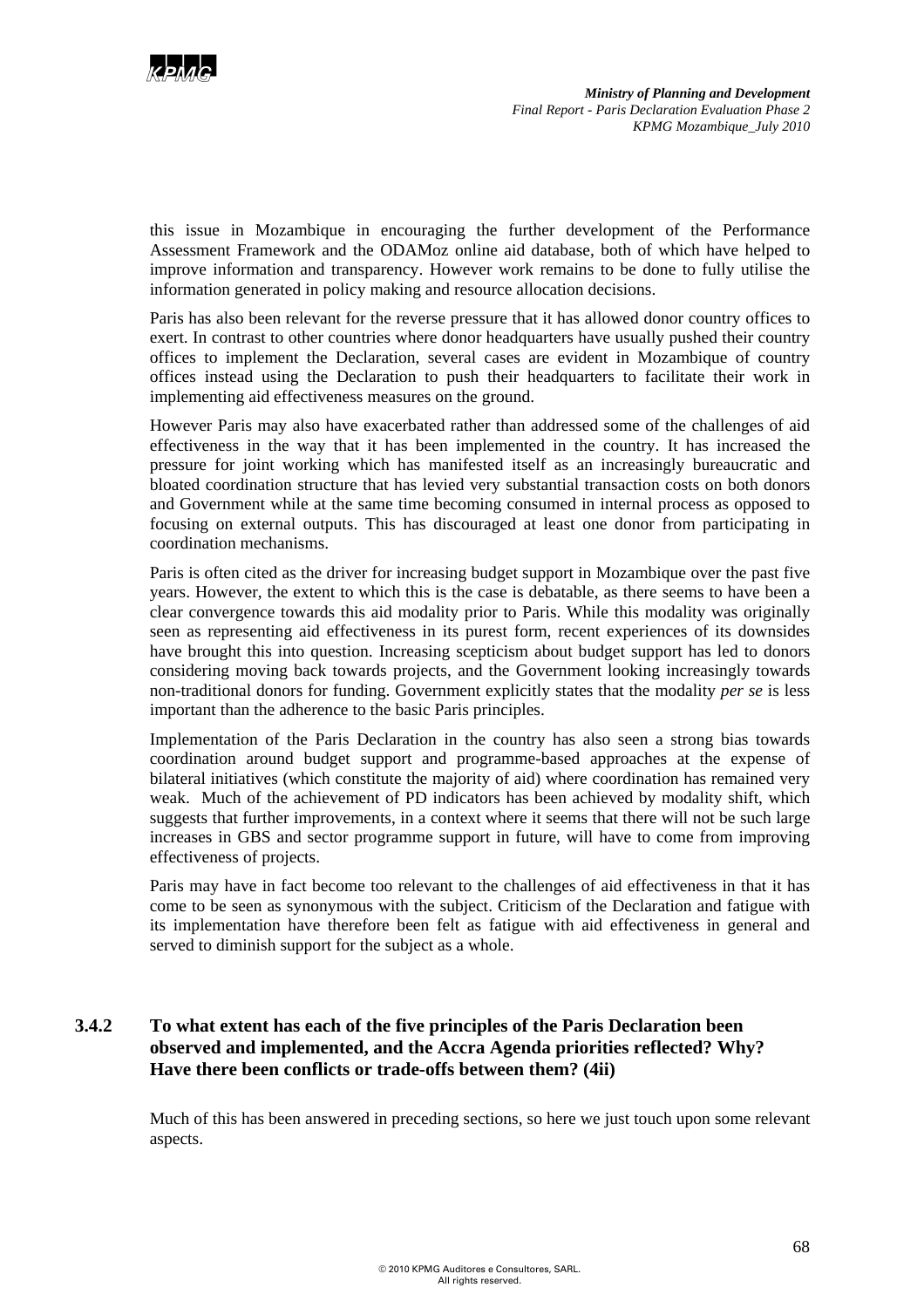

**Ownership:** while donors follow the national development strategy in theory, its broad nature and the fact that Government may be tempted to shape it towards what they know donors will fund, bring into question the amount of real ownership that has been achieved in practice. Donors tend to have quite strict definitions of what the right policies are and to be quite vocal about their views. Budget support has therefore been a double-edged sword, providing the Government with additional resources to implement its policies but at the same time being used by donors to request increasing influence over these policies. Government has not directed donors where to work but this is to some extent a conscious and rational decision in order to minimise risk and maximise resources, as is reflected in the relatively weak Aid Policy, and therefore could be characterised as ownership by another route. In terms of the wider definition of ownership embodied in the AAA, donors' emphasis on good governance and supporting Parliament and civil society could be seen to be enhancing it, but there is still a long way to go before a situation of true country ownership could be established.

**Harmonisation**: an extensive coordination structure has aimed to harmonise donors and has led to a series of sector wide approaches, joint programmes, silent partnerships and of course increasing levels of budget support. Government reports that donors are much more harmonised than ten years ago. Nevertheless the heavy administration of the coordination structure has diluted some of the gains that have been made in this area and, in any case, the majority of aid is still delivered bilaterally. Division of labour initiatives have yet to bear fruit. In addition Government support for harmonisation is limited, as it prefers a diversity of approaches in order to decrease risk and avoid having to deal with a unified donor group. This suggests that ownership can be at odds with harmonisation.

**Alignment**: use of Government systems has increased and donors have provided substantial support to strengthen them. Use of public financial management systems has risen consistently. However several major donors continue to be unable or reluctant to use Government systems, citing either concerns over their quality or their own procedural restrictions. Sector approaches have seen donors aligning with Government policy in a range of areas and most donors state they use national plans to guide country programmes. The use of budget support has increased over the past five years, though while aligned with Government systems, the ownership implication of this should be treated with caution as mentioned above.

**Management for Results:** a results-based national strategy is regularly measured and performance assessed on both the Government and donor side. However, insufficient use is currently made of the results to inform decision making and policy, as is evidenced by the design of the latest development strategy largely prior to the release of the latest household survey which could have served to shape it.

**Mutual Accountability:** the Performance Assessment Framework provides a detailed framework for mutual accountability. While regular assessments of progress on both sides are made, the relationship is asymmetrical with donors called to account far less for not meeting commitments than Government is, in addition to not being subject to any kind of sanctions when they are found to have fallen short. This reflects the neglect in the Paris Declaration of the political aspects of aid and the issue of donor headquarters' rhetoric about equal partnerships not being reflected in the reality of their country offices' actions on the ground. It also reflects, however, the lack of willingness and capacity of government to use the instruments which have been developed, and concerns over the appropriateness of holding donors to account.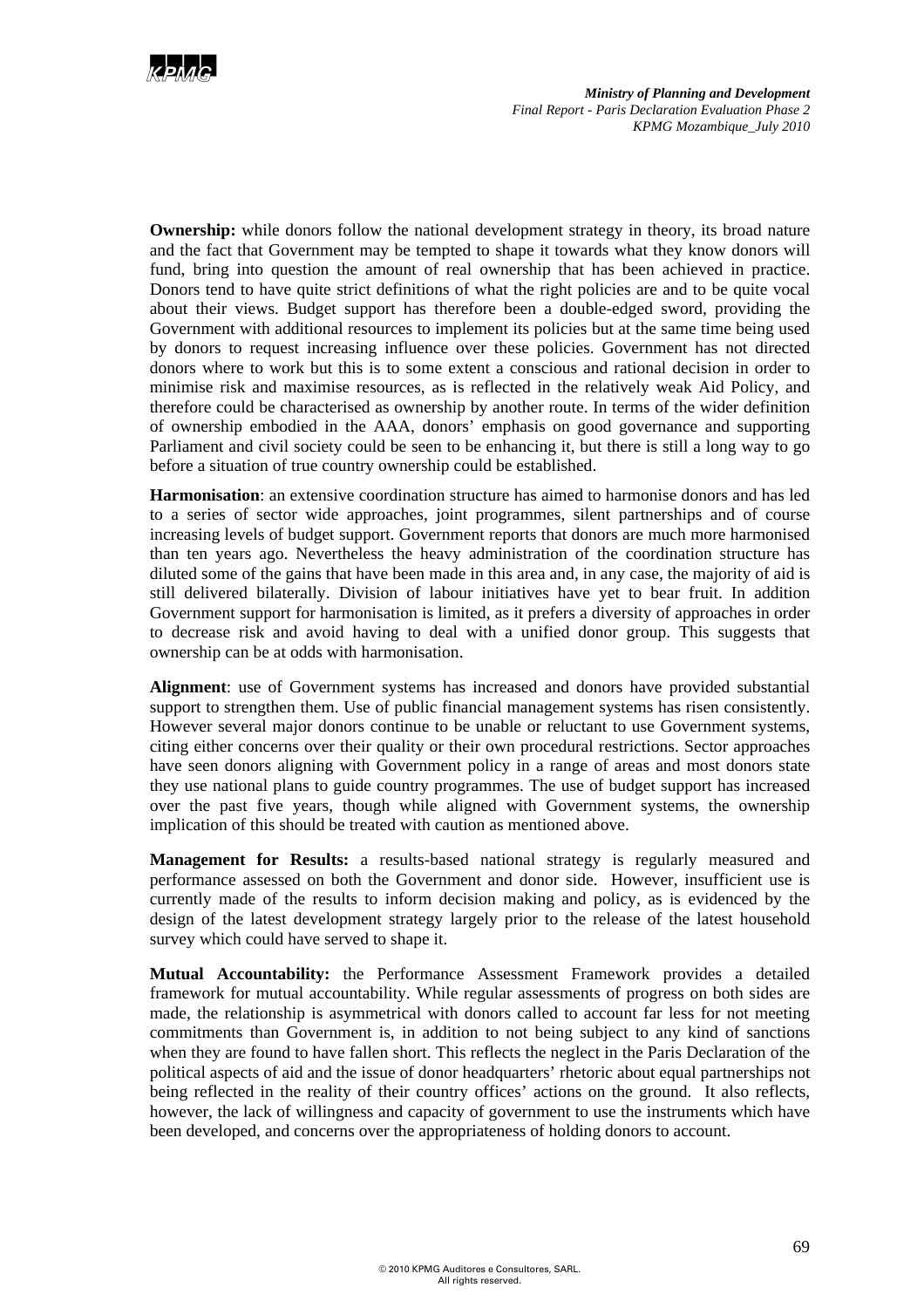

In terms of the additional priorities committed to in the Accra Agenda for Action, progress has been mixed. On division of labour, a process has begun, but is yet to deliver practical change and the lack of Government leadership remains an issue. The importance attached to aid management information systems by Accra is reflected in Mozambique with the ODAMoz online database, which has so far not delivered all the expected benefits, but which is subject to ongoing refinement. The need to get non-traditional donors and global initiatives integrated into aid effectiveness structures is recognised but has not yet been sufficiently addressed and will necessitate reform of the current aid architecture which is focused on traditional donors providing budget support and programme aid, and this might meet with resistance from The idea of involving Parliament and civil society to achieve true ownership is gaining traction, though movement is starting from a low base and is likely to depend on particular individuals taking the agenda forward. The commitment to demand-driven capacity building needs attention as the Government is yet to provide a clear programme for donors to align behind.

#### **3.4.3 What has the Paris Declaration achieved for aid effectiveness and development results? How significant are these contributions? How sustainable? Is there evidence of better ways to make aid more effective and contribute more to development results? (4iii)**

In terms of aid effectiveness, there are certainly examples of positive results in Mozambique, however direct attribution to the Paris Declaration is not possible given that the Declaration's role was to increase momentum that was already present. Achievements include increasing levels of budget support and use of programme based approaches, improved Government systems and donor use of them, better coordination between donors through sector working groups and other fora, and improvements in predictability and transparency. These are all significant. However, while the general culture of coordination and alignment seems sustainable, it appears unlikely that the pursuit of aid effectiveness can continue in its present form. The transaction costs of the present Performance Assessment Framework and the G19 and the exclusive nature of both, coupled with donor and Government disillusionment regarding budget support and the increasing amounts of aid received from non-traditional sources, demonstrate that major changes are needed in how aid effectiveness is pursued in the country.

In terms of development results, attribution to the Paris Declaration is very problematic. Aid that is more effective (using the Paris definition of owned and aligned) cannot on its own deliver development results, rather it may be defined as having the potential to support the delivery of such results by an effective Government that translates good policies into effective service delivery. In addition, even when it does do this, it will take a significant amount of time to do so. Therefore there is not seen to be a causal link between the Paris Declaration's implementation in Mozambique and development results. Where progress is evident and donors have supported the Government policies which helped to achieve it in an owned, harmonised and aligned manner, than some credit may be taken for aid effectiveness in achieving development effectiveness. Nevertheless, even where donors are providing budget support to a budget that is used to finance successful development initiatives, the question of whether this has displaced national resources and/or reduced pressure on Government to address domestic resource mobilisation issues will remain open.

Initial data from the National household survey that has been circulated suggests that poverty has not fallen over the last five years, with some provinces faring far better than others. As PD implementation is generally a national activity, there are obviously far greater drivers of poverty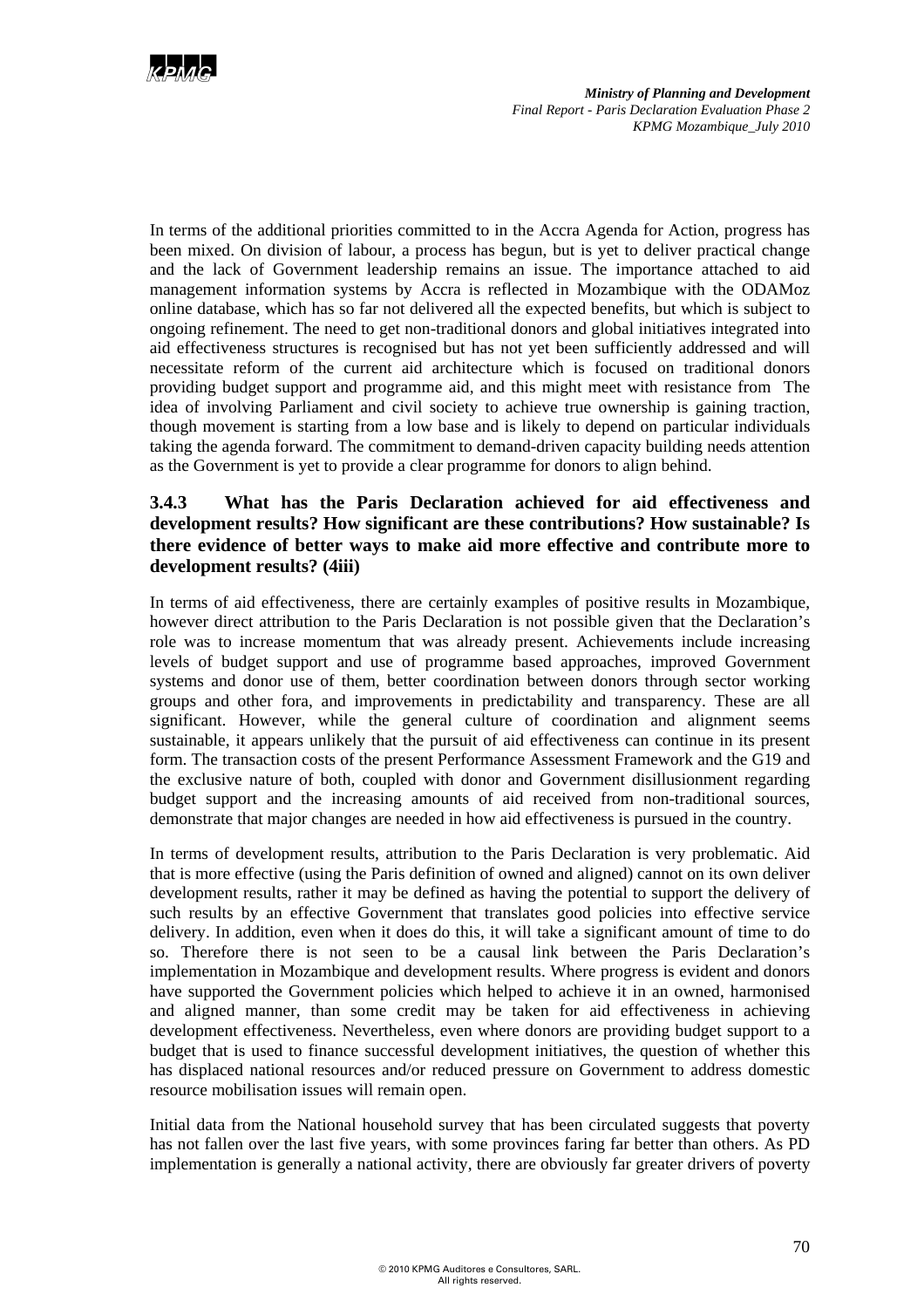

at work. The household survey does suggest gains in many areas in health and education, which ties in with the great focus on social sectors by both donors and government in recent years.

There is certainly evidence of alternative or better ways to make aid more effective and therefore to give it the potential to better contribute to development results. These include:

- More focus on developing a clear national development strategy (as opposed to a collection of sector strategies) and good evidence based policies, and ensuring government capacity and desire to develop these, as no amount of ownership, alignment or harmonisation will deliver development results without good policies.
- Prioritisation of assisting the Government in domestic resource mobilisation.
- Understanding that aid effectiveness debates and the principles of the PD are implemented in a political context, and have political implications. The choice of aid modality, the exercise of ownership, the choice of whether to use government systems, the application of mutual accountability are all highly sensitive issues subject to the political economy of the context in which they are implemented.
- Prioritisation of capacity building of Government institutions to develop good quality policies with credible M&E strategies and data sources for verification.
- Less all-out focus on budget support as a panacea in recognition of the fact that there is no one correct approach and what is needed is rather a mix of modalities to spread risk for both sides.
- More focus on systematically bringing projects, non-GBS donors, vertical funds and UN agencies into the aid effectiveness debate.
- Fewer conditions on aid in order to promote real ownership, in particular avoiding the creeping increase in additional conditions beyond the PAF.
- More focus on what went wrong when commitments and targets are not met as opposed to simply making new commitments.
- More real mutual accountability with consequences for donors for not meeting their commitments.
- More coherence between donors' policies and their procedures and between their headquarters and their country offices.
- Reform of donor administration to cut down on bureaucracy and reduce the time taken from planning to implementation.
- Less donor staff turnover at the country office level in order to make donors more accountable for their results and to cut down on the repetition of mistakes and the failure to capitalise on lessons learned. In particular, funding of some form of permanent technical capacity to manage reviews to reduce the burden of coordination on government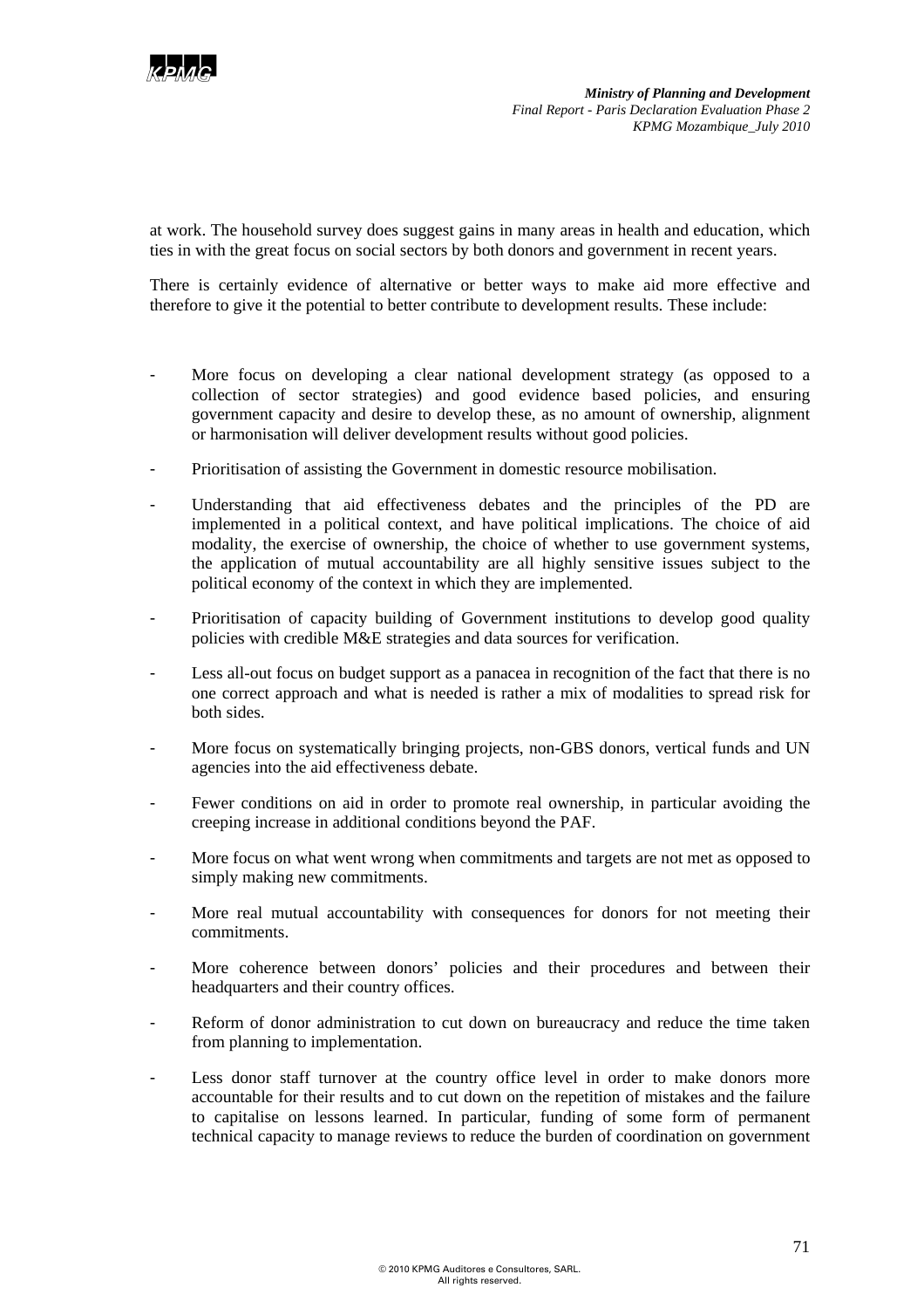

staff, and to provide quality technical basis for dialogue with government on specific issues.

A number of more strategic suggestions are also given in response to the final question of this section which looks at the implications of this evaluation's findings for aid effectiveness in the future.

#### **3.4.4 What effects has the implementation of the Declaration had on the respective burdens of aid management falling on the partner country and its respective donors, relative to the changing volumes and quality of aid and of the aid partnership itself? Are these effects likely to be transitional or long term? (4 iv)**

The ways in which the Paris Declaration and aid effectiveness work have been implemented in Mozambique appear to have caused overall aid management transaction costs to rise. This has especially been the case for donors, many of whom report that the heavy burden of coordination meetings, reports and administration far exceeds the cost of managing bilateral projects.

On the Government side, while there are reports of diminishing transaction costs from no longer having to deal with each donor individually, the excessive weight of the Performance Assessment Framework is nevertheless acknowledged. In addition, the level of Government at which transaction costs are borne has shifted, from the sector to the centre and from the technical level to the political level, as the increase in budget support and sector wide approaches has led to a rising demand for policy-level interaction by donors. Senior Government officials are therefore called on to spend an increasing amount of their time in meetings with donors.

Reform of the coordination structure is needed to address these issues in addition to the establishment of a permanent secretariat to take care of administration and remove this burden from Government officials and donor staff. This will also free up resources for more analysis of results and their integration into decision-making. The need for this reform is urgent as donors are already talking of moving away from harmonised approaches due to the heavy transaction costs involved, and one donor declined to participate in the G19 due to the perceived high transaction costs of doing so.

The rise of global initiatives has increased costs at the sector level with parallel administration requirements and heavy reporting obligations. In contrast, the support provided by nontraditional donors and through South-South cooperation is reported by Government and the donors themselves as having much lower management costs than more traditional methods.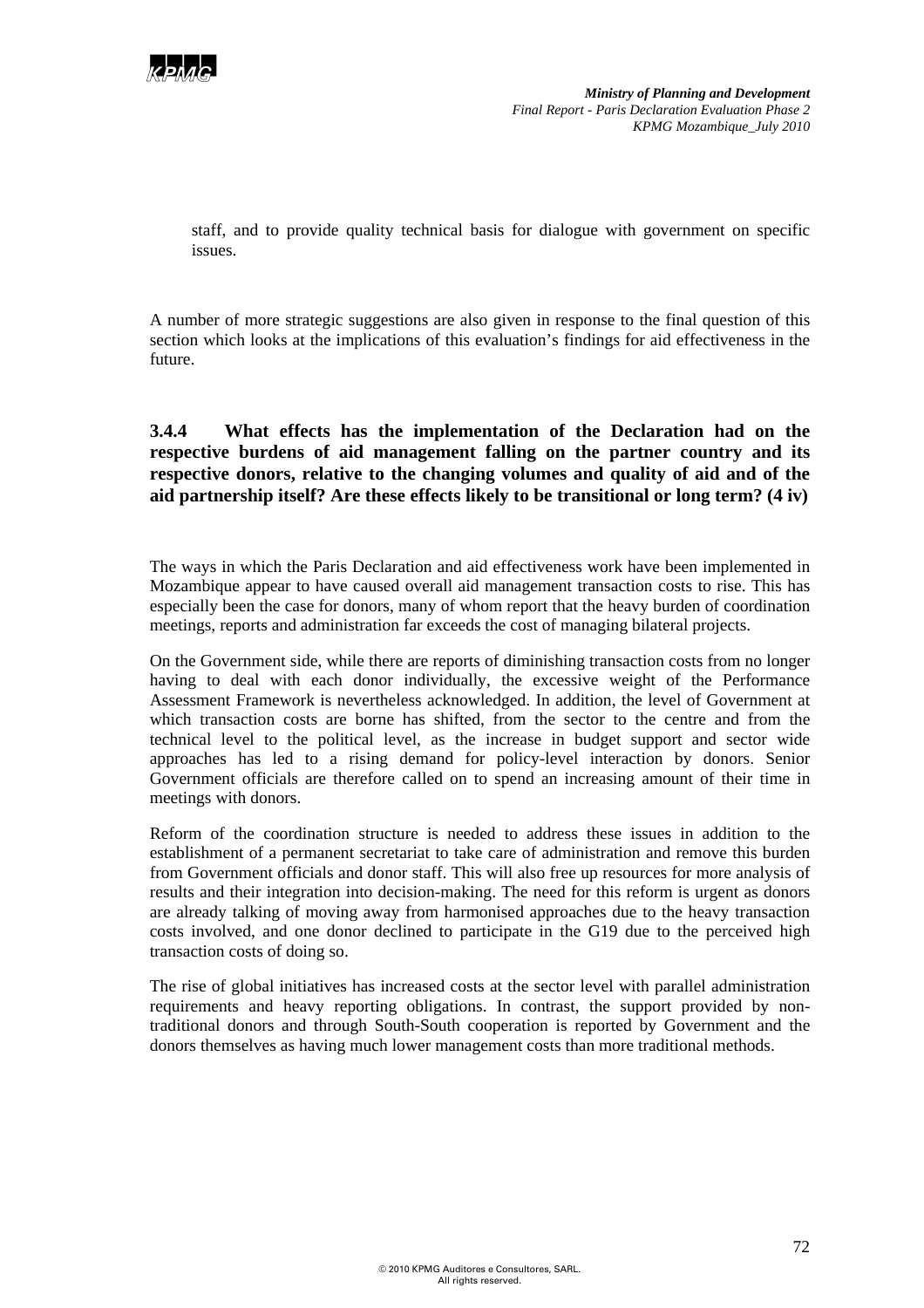**3.4.5 What has been the added value of Paris Declaration-style development cooperation compared with the pre-PD situation, and seen alongside other drivers of development in the country, other sources of development finance and development cooperation partners beyond those so far endorsing the Declaration? (4v)** 

In Mozambique, a country where aid effectiveness initiatives ongoing in 2005 actually influenced the content of the Paris Declaration, the added value of Paris has primarily been to lend further legitimacy and momentum to existing work. As mentioned above, Paris Declaration-style development cooperation has involved raising levels of budget support and the use of programme based approaches, improving Government systems and donor use of then, increasing donor coordination and improving predictability and transparency.

Government policy and resource mobilisation is the main determinant of development in the country and its quality in turn determines how "development effective" aid delivered in the way described by Paris - i.e. in line with Government policy and using Government systems - will be. Aid remains fundamental to the economy, providing nearly a quarter of national income and half the state budget. Foreign investment has also been an important influence over the past five years with substantial resource inflows in areas such as hydropower and mineral extraction that are likely to increase substantially in the near future. Concerns remain however about the limited job creation prospects that these investments bring.

Alternative sources of development finance and non-traditional development partners are becoming increasingly prominent in Mozambique. Non-traditional donors such as China are showing a growing interest in the hydropower and mineral extraction sectors in addition to the aid that they provide. Government is increasingly turning to such sources of finance (which are often less concessional) in light of the lack of explicit economic and governance conditions applied by these donors (in contrast to their traditional counterparts), and the lower transaction costs they bring in terms of administration and reporting.

While global funds have undoubtedly added value in terms of the amount of funding they have brought to the country, and rapid response to specific issues, both donors and Government criticise their lack of harmonisation and alignment and the heavy transaction costs that they entail. However, the experience of the GFATM participating in the common fund in health was not positive, and so more innovative ways need to be found to harness some of the benefits of this type of cooperation while ensuring greater focus on PD principles.

Pressure is now mounting from traditional donors at the headquarters level for both nontraditional donors and global funds to operate in a more transparent and accountable way and to take on board the principles of the Paris Declaration.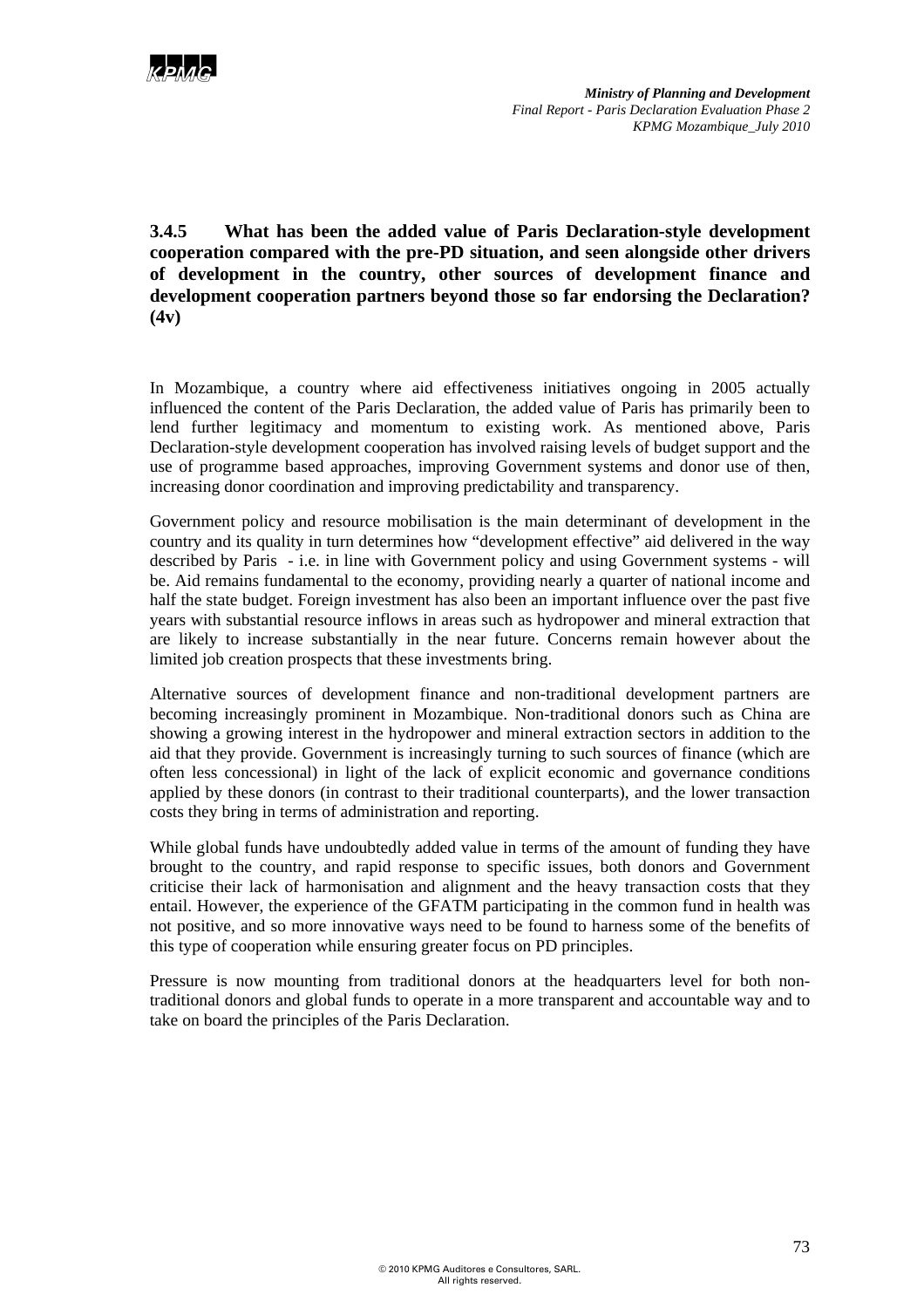

#### **3.4.6 What are the key messages for a) national stakeholders, and b) donor countries and agencies? (4 vi)**

A number of key messages can be distilled from this evaluation for each of these groups.

#### *For Government:*

- Be more proactive in leading donors and specifying who should do what.
- Be more forward in calling donors to account for meeting their commitments.
- Actively seek to re-define the aid architecture to focus on *all* aid and use the tools available to strategically manage the donors.
- Invest in aid coordination capacity.
- Develop a government –wide capacity needs assessment, such that donors can respond with demand-led TA.

For Parliament and CSOs:

- Become better informed and more proactive in order to better oversee aid effectiveness and call Government and donors to account.
- Make use of the existing sources of information and existing structures for debate.

*For donor countries and agencies:* 

- Match behaviour to commitments on ownership to allow the Government to really take the lead.
- Align internal procedures and staff incentives and performance assessment more closely with the policies and agreements on aid effectiveness made at headquarters level.
- Be prepared to undertake more trial and error on the ground and less top down planning and prescription to find out what really makes aid effective and then replicate it.
- Acknowledge that becoming more aid effective and turning the rhetoric into reality will need substantial changes in behaviour by all agencies.
- Recognise that government is not a unified structure, and that many of the choices related to aid effectiveness have highly political impacts.
- Examine the role of the various donor forums and where debate around aid effectiveness issues is most appropriate.

#### *For all:*

- Widen the scope of aid effectiveness beyond the Paris Declaration, and beyond OECD-DAC.
- Spend more time on using the vast amounts of data available in the form of indicators, studies etc to actually inform action and change behaviour.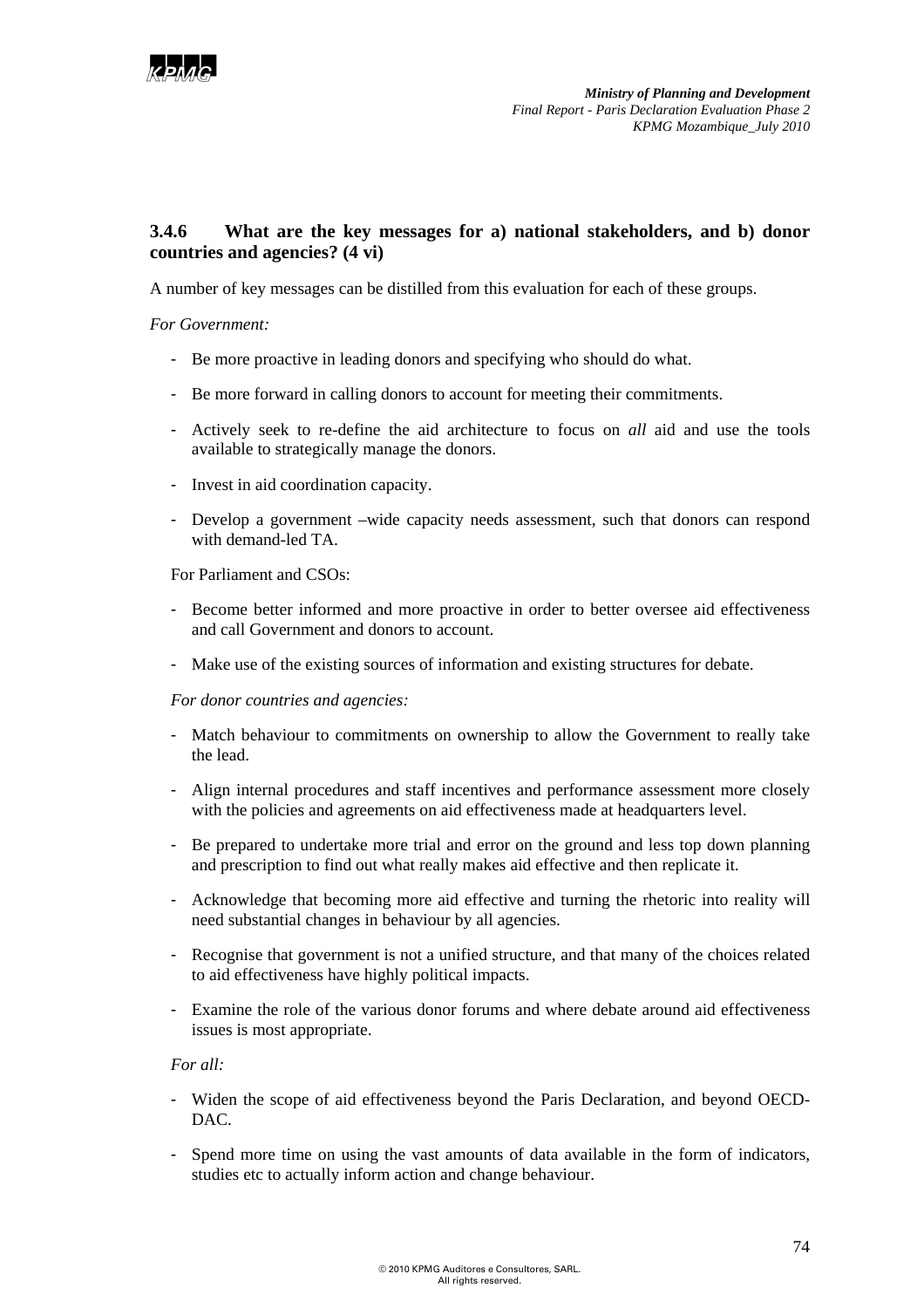

- Dramatically simplify and streamline the current aid coordination structure and strive to make it more inclusive.
- Drive forward division of labour in a coordinated manner to allay fears of resource drops in particular sectors.
- Prioritise support to Government capacity building and domestic resource mobilisation.
- Tackle coordination of bilateral initiatives: projects can and should be owned, aligned and harmonised.
- Remove process issues as much as possible from the Joint Steering Committee and other forums where senior government officials participate – use these for technical policy discussion.
- Recognise that aid effectiveness is not purely a technical matter, but that the choice involved are highly political and sensitive.

#### **3.4.7 What are the key implications for aid effectiveness in the future taking account of new challenges and opportunities (e.g. climate change) and new actors and relationships? (4 vii)**

With a degree of frustration currently evident among both Government and donors regarding the costs of joint working, the future could see a move away from some of the current mechanisms of coordination. Several donors mentioned a desire for more balanced portfolios and highlighted the value of projects and indeed funding for projects is currently increasing more rapidly than funding for budget support which is also facing a backlash from some donors at the headquarters level. Government has also not been as vocal in supporting GBS as five years ago. A more inclusive aid architecture and a more prescriptive Aid Policy (or a detailed programme of implementation of aid effectiveness initiatives by government) would help to ensure that the current problems are addressed by more effective coordination and rationalisation and a reduction in transaction costs as opposed to by more bilateral working. It is hoped that the PARP will contain a detailed section on aid effectiveness. The work of the Task Force on Working Groups and Division of Labour to streamline donors' sectoral involvement and to reform and rationalise the G19 working groups could add significant value in this regard.

Further, more strategic, implications and recommendations are set out below, taking into account the challenges and opportunities that have been identified in this evaluation:

- Aid effectiveness needs to be far more results-focused and far less process-obsessed.
- The definition of aid effectiveness needs to be widened to what makes aid work as opposed to being straight-jacketed by a narrow set of prescriptions and indicators.
- Aid effectiveness should not be equated with development effectiveness as the latter depends on far more than aid.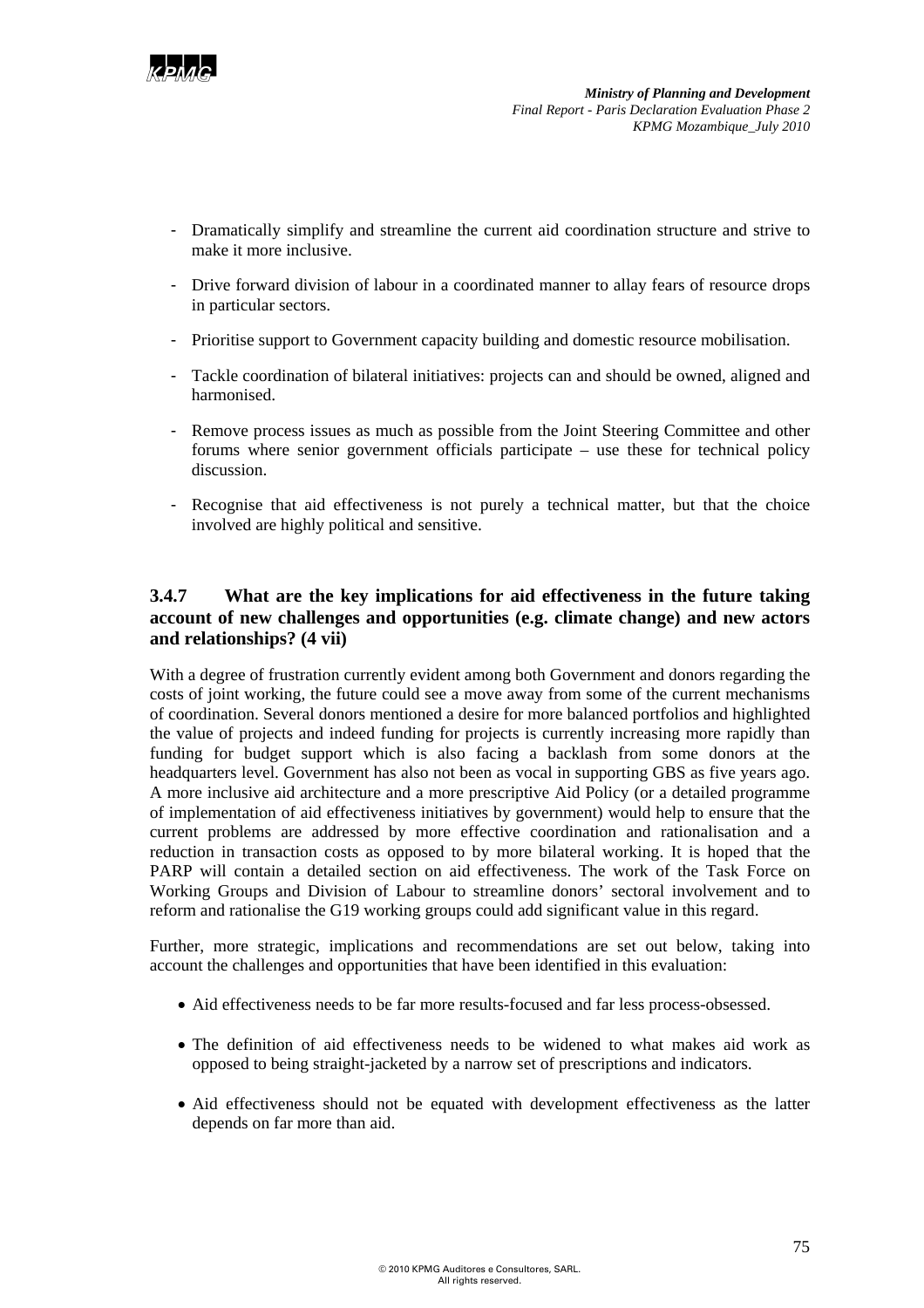

- Donors need to balance the drive for ownership with addressing concerns about state patronage and corruption which could serve to undermine development gains in future.
- Challenges such as climate change and the international financial crisis highlight the need for more coherence between foreign, economic and development policy. A more joinedup approach is needed by donors to bring "policy coherence for development".
- Ownership, alignment and harmonisation should depart from the point of a donor agreement to fund the national development plan. Decisions should then be made about how to divide that funding between them.
- Mutual accountability needs to be made truly mutual with consequences for donors when they do not meet commitments.
- The costs of coordination need to be acknowledged. It consumes significant amounts of staff time and donors need to resource their country offices accordingly and/or provide support for dedicated coordination secretariats.
- Priority should be given to improving aid information. It has the potential to improve transparency and accountability, expose gaps and overlaps, promote learning, track progress on promises, and provide a powerful incentive for the meeting of commitments.
- Non-traditional donors need to be brought into coordination structures and donor-Government agreements with these adapted as necessary to facilitate this. Otherwise traditional donors risk becoming sidelined as Government increasingly turns to nontraditional sources of finance.
- Global initiatives need to adhere to the principles of the Paris Declaration in order to ensure that they complement existing work and do not bring large transaction costs along with their large funding.
- In a fast-changing environment, increased flexibility is needed on the part of donors. There needs to be less emphasis on long-term detailed plans and more on building in flexibility to adjust approaches dramatically in the light of implementation experience. In parallel, the lengthy periods between planning and implementing initiatives need to be dramatically shortened.
- Donors need to address the missing market contract in aid. The "consumers" of aid have a very weak voice if the service delivered does not fit their needs or perform as promised, as they did not pay for it and do not have an alternative that they can easily switch to. The provider, i.e. the donor, therefore does not go out of business when they provide a bad or inappropriate service. Thus there is no private-sector like natural selection towards what works and what people want. The separation of the person paying for the service from the person using it has removed the market contract that would otherwise act to ensure relevant, efficient service delivery.
- Donors also need to address the missing social contract in aid. Taxpayers pay taxes and elect Governments to represent them. This makes Governments accountable for the services that they provide. But no-one elects donors and local people have no way to call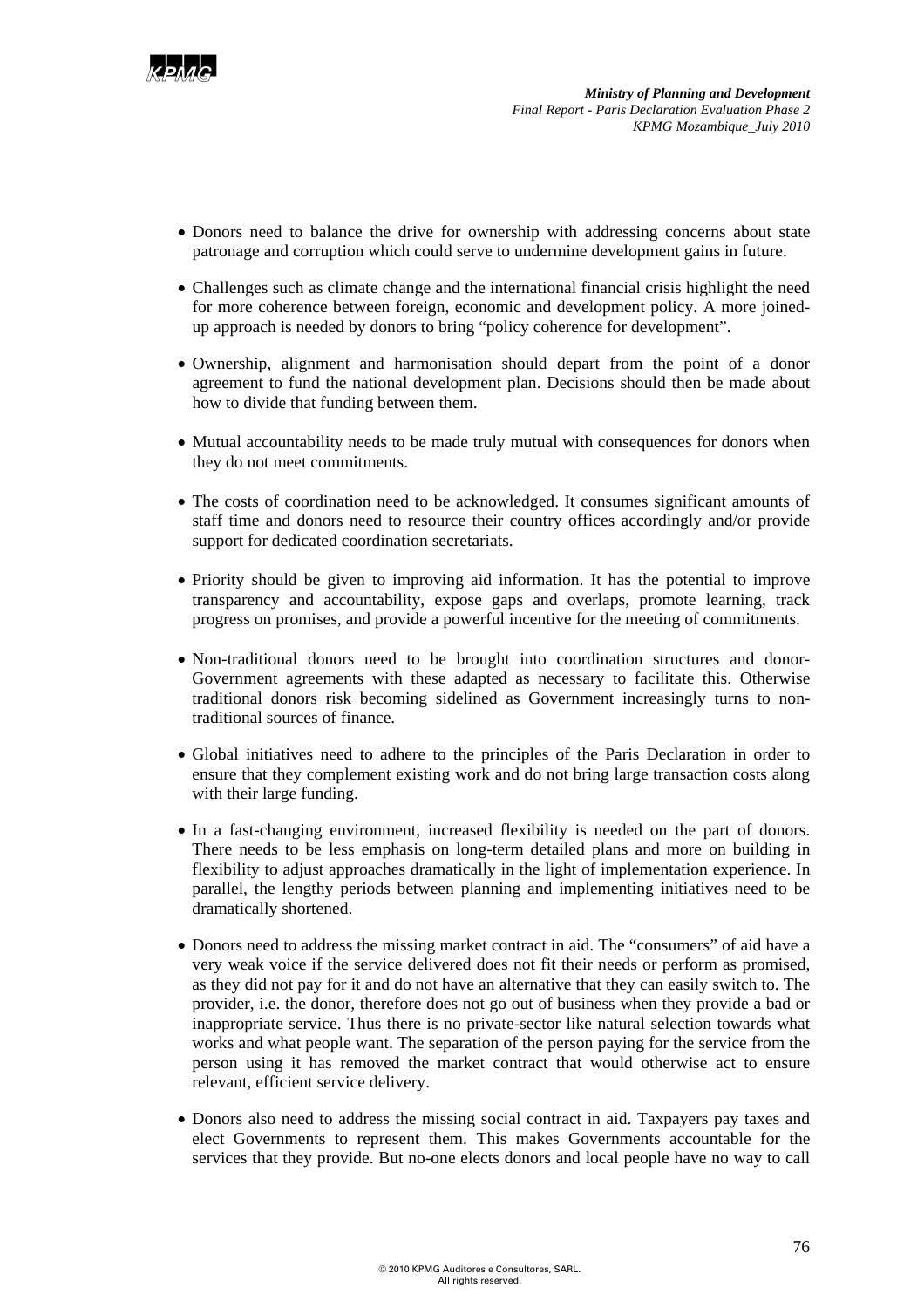

l

*Ministry of Planning and Development Final Report - Paris Declaration Evaluation Phase 2 KPMG Mozambique\_July 2010*

them to account. They may often therefore be undermining the very democracy that they claim to promote. Meanwhile the Government, receiving substantial funding from donors, risks becomes more accountable to them than to its own citizens.

• Finally, we need to recognize that the ideas of the PD were not new, but that implementation is not simply a technocratic solution. The "Partners in Development $57$ " report reads very much like the Paris Declaration and Accra Agenda for Action in calling for more ownership, greater coherence in donors work, more programmes instead of projects, untying of aid, better use of technical assistance, and more effective capacity building. It was published in 1968. The commitments are therefore already in place and have been for decades - what is needed is not more policy or promises but rather a stronger emphasis on concrete action to implement what has already been agreed and on real accountability for doing so.

<sup>&</sup>lt;sup>57</sup> "Partners in Development" (1969), Commission on International Development, World Bank.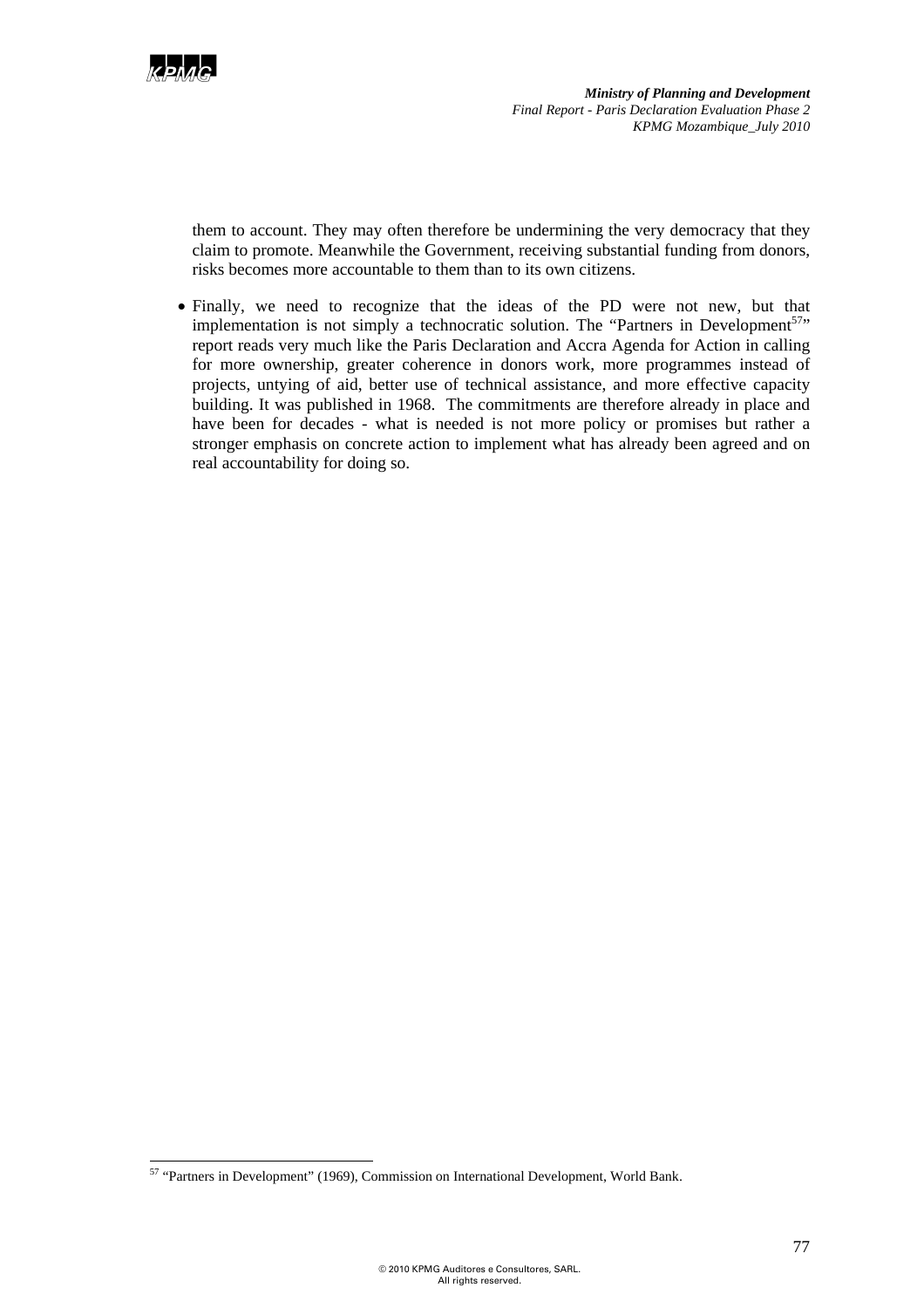## **4 Key Lessons and Recommendations**

#### **4.1 Refine our Understanding of "Ownership"**

One lesson that can be taken from the Mozambican experience in implementing the PD is that there is a need to further develop our understanding of the concept of ownership, and to understand the realistic possibilities for ownership in a donor-recipient relationship. While the PD refers to donors and recipients as "partners", and this has become common language, government and civil society expressed skepticism about this, as there is a widely held belief that while the relationship is so unequal, such language is mere window dressing.

Ownership is not something that can be manufactured by donors, – they need to give the government the space and tools, but then government needs to step up and *take* ownership. This requires a change in mentality, and will not happen in the short term, especially where there is justified concern that donors "allow" ownership only so far as they agree with what is done with it. So perhaps we need to be more honest about the limits of ownership in an aid dependent situation.

Ownership is fundamental for ensuring that all the other PD principles are implemented in a way that enhances the effectiveness of aid. Mutual accountability structures and processes can be set up, but become bogged down in process issues unless government uses the results to actively shape how aid works. Increasing transparency of the budget by incorporating funds is positive in itself, but can only contribute to more effective aid if the information is used. Alignment with government plans and systems are beneficial to aid effectiveness (and development outcomes) to the extent that government develops coherent development strategies that have a strong vision and results frameworks.

### **4.2 Aid Effectiveness is about more than Modality Choice**

The interpretation of the PD in Mozambique has been driven by increasing use of GBS and programme aid. While this is commendable, a large proportion of aid remains in projects, which can undoubtedly be made to work more effectively. Many of the improvements vis a vis the PD indicators have been driven by modality short, and while these gains are real and worthwhile, it does imply that incremental improvements from now on will have to be made by addressing the issue of project aid. Therefore there is a need to widen the definition of effectiveness and to study in greater detail how projects can be made more predictable, transparent, aligned etc. There is no intrinsic reason why GBS or sector programme aid must be more effective than a project, although certainly there are greater challenges in making projects follow PD principles. Government has stated consistently in recent years that it is happy with a mix of modalities, and that what is more important than the choice of modality is that all aid follow PD principles.

### **4.3 The Aid Architecture Should be More Inclusive**

Related to the previous point, while aid effectiveness activities have been largely driven by the GBS donors, this has led to a strong donor group which nonetheless leaves out some important players. The government has sent clear messages to the donor community (e.g. through the political dialogue and during work on the Code of Conduct process) that it would like to deal with all donors, rather than a strong sub-group organized around GBS. Therefore, the aid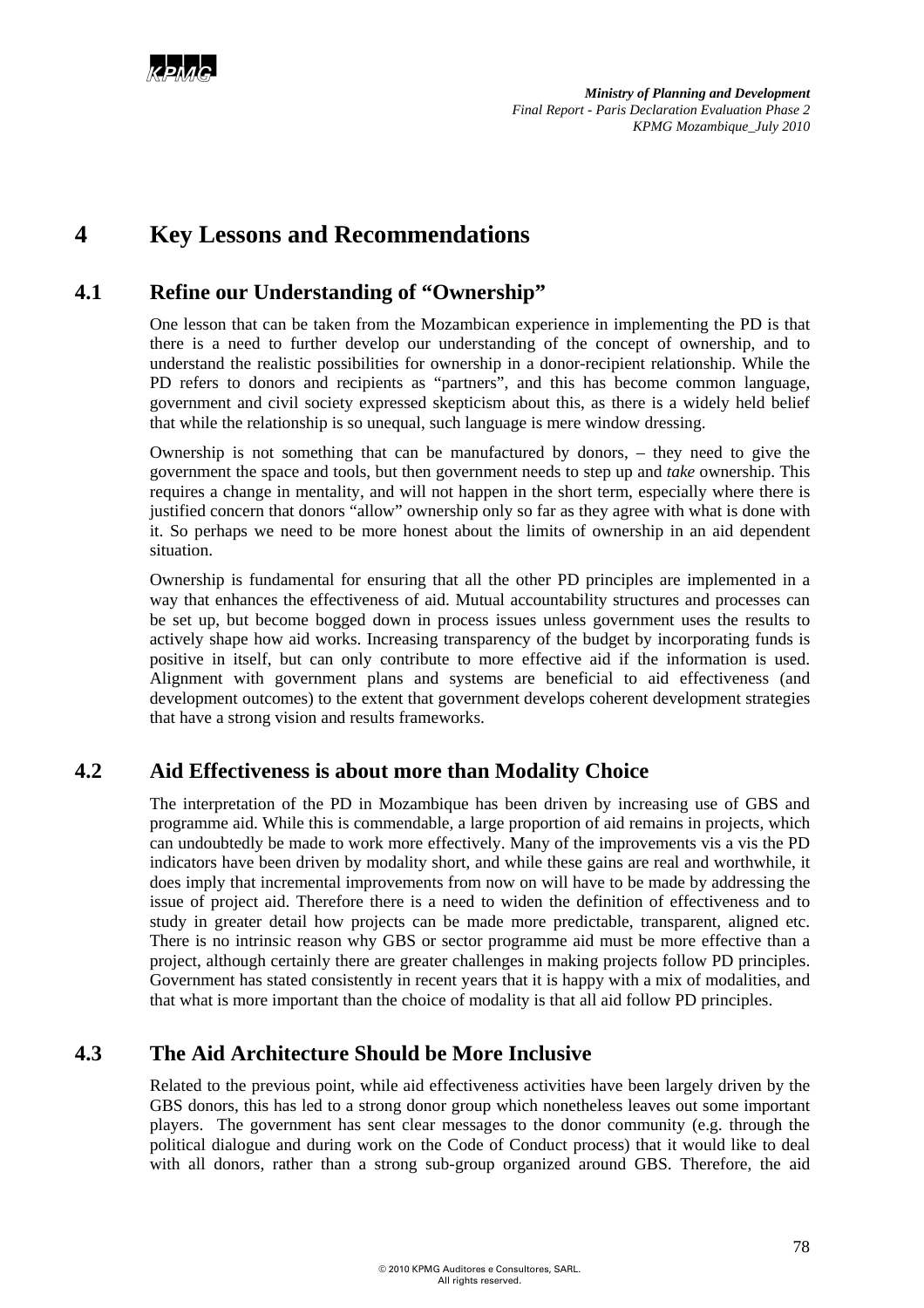

architecture should be refined, led by government, such that large project donors, "nontraditional" donors and vertical funds are included in discussions. There have already been attempts to do this, but they ran into resistance from the PAPs around access to political level dialogue, lack of buy in from non traditionals, and the absence of the long-promised cooperation policy. Government cannot expect the various donor groupings to reform an aid architecture alone, without a clear steer from Government. A short term compromise was found in incorporating the US and UN as associate members of the G19, but there is a danger that this short term approach becomes embedded and an obstacle to further progress.

#### **4.4 The Aid Architecture Needs to be Less Complex**

While this may seem to be in contradiction with the previous point, there needs to be a reduction in transaction costs associated with harmonization among PAPs, review processes and technical discussions. There are 29 joint working groups, and myriad donor-only groups. The PAP structure is cumbersome, and leads to excessive focus on process rather than results. There are extremely high transaction costs associated with reaching a consensus view among 19 donors (plus 2 associates) with different perspectives and procedures. This leads to incredibly long delays for the group to respond to government at times, which discourages government from making proposals. Perhaps a wider but less binding architecture is required, with an overall representative body but then different groupings moving ahead on specific issues with government.

#### **4.5 Invest More in Capacity to Handle the "New" types of Aid**

Even though programmatic forms of aid, including GBS, are not new to Mozambique, there has not been sufficient investment on either government or donor sides in the skills required to engage in programmatic types of aid. Government needs to sort out the division of labour amongst the various ministries, and donors need to invest in skills related to engagement in policy dialogue on governance and complex technical issues. More emphasis should also be put on understanding how best to engage with government at various levels. Related to this is the need for a much stronger "Pap secretariat" with long term technical skills to provide policy analysis and inputs for political and policy dialogue and build up a long term working relationship with government aid coordination staff, rather than depending on the economist or sector specialist of whichever agency is chairing the Troika. Staff turnover is also a huge problem, and some permanent staff who understand the issues that arise every year regarding reviews and planning for the partnership would significantly reduce transaction costs for government.

#### **4.6 Improve the Political Dialogue, and the Policy Dialogue**

There seems to have been a reduction in space for genuine policy debate between government and donors in recent years, and this seems to have coincided with the formalization of the political dialogue between PAP ambassadors and the government, chaired by the Minister of Planning. The political dialogue is generally fairly dry, with prepared statements by ambassadors, and coordinated responses by government. There is little debate, no supporting documents, and the atmosphere is increasingly confrontational. This needs to be addressed, as it leads to the accumulation of concerns or misunderstandings on the part of donors, and increasing frustration on the part of government, which can boil over into situations such as the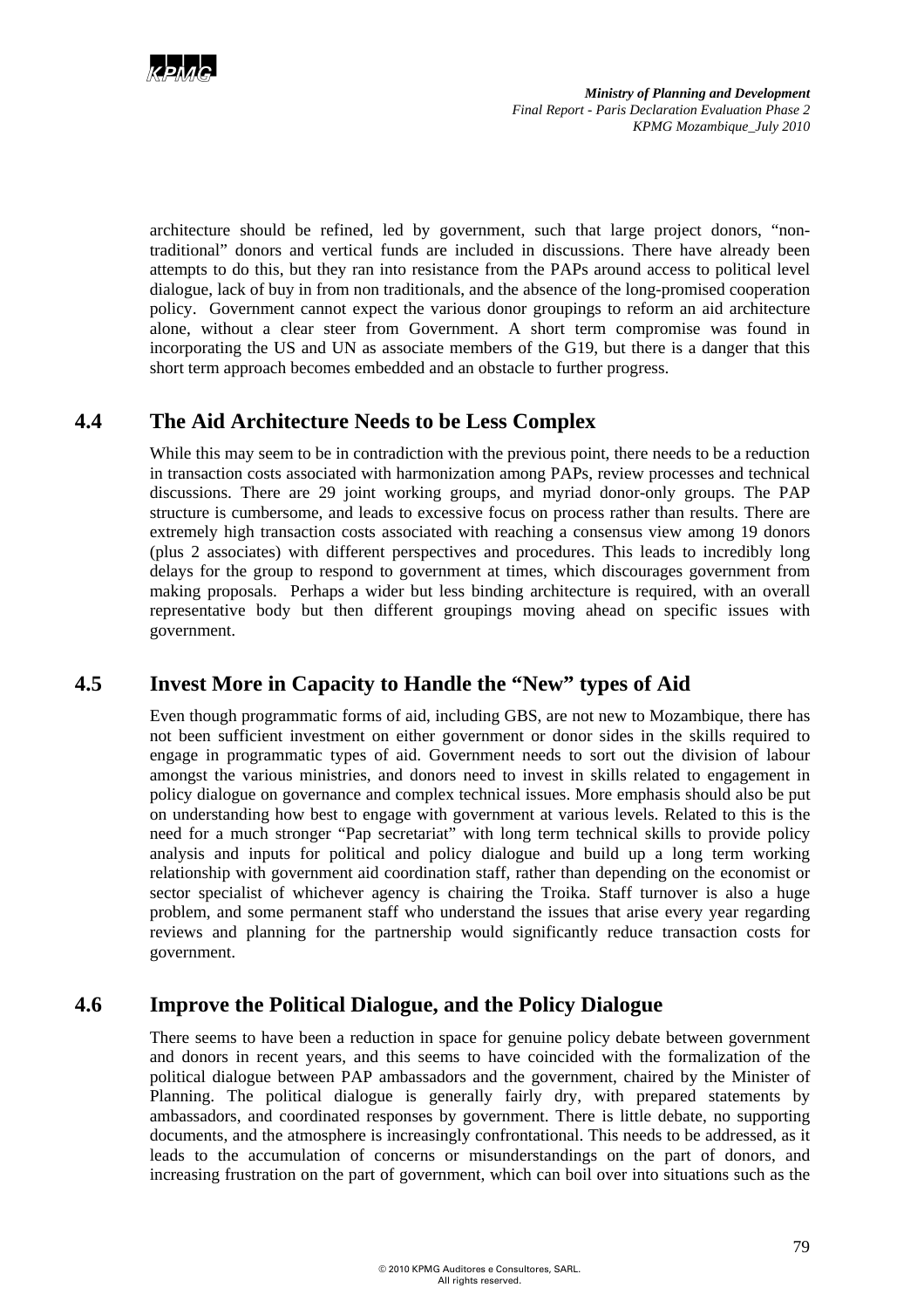

temporary suspension of GBS earlier this year. Often there may be good reasons for certain situations, but due to a lack of genuine open debate, donors assume government is being deliberately obtuse, and government feels it is being unfairly victimized.

At technical level, the main central forum for policy dialogue between PAPs and government (the Joint Steering Committee) has become increasingly bogged down by process, to the point where there are often 5 or 6 top civil servants in a room with a similar number of Heads of Cooperation discussing procedural issues which could often be resolved at a lower level and simply presented for approval. This reduces the time for genuine, non-confrontational discussion about policy issues and options. This seems to be a trend, as in 2005/6 there was more discussion of policy options than currently.

 Ultimately, what will have the most impact on development results is getting the policies "right". One hypothesis for how the PD could influence development outcomes could be if it enabled better dialogue around policy options. However, this does not seem to have been the case so far, at least for GBS, which donors have found to be a fairly blunt tool.

Donors have great access to information about what works in other countries, about new techniques, and they have vastly greater numbers of technical staff than many ministries. It is necessary to find a way to debate policy without donors imposing solutions, and in a way which enables government to obtain information and advice without obligation.

#### **4.7 Much More than Aid Effectiveness Affects Development Results**

As we have seen, there is no verifiable, quantifiable link between aid effectiveness and development results, let alone between the PD and development results. This does not mean that aid effectiveness does not matter, or that it does not lead to development results – simply that we need to be constantly re-assessing what works and what doesn't and what our implicit assumptions are.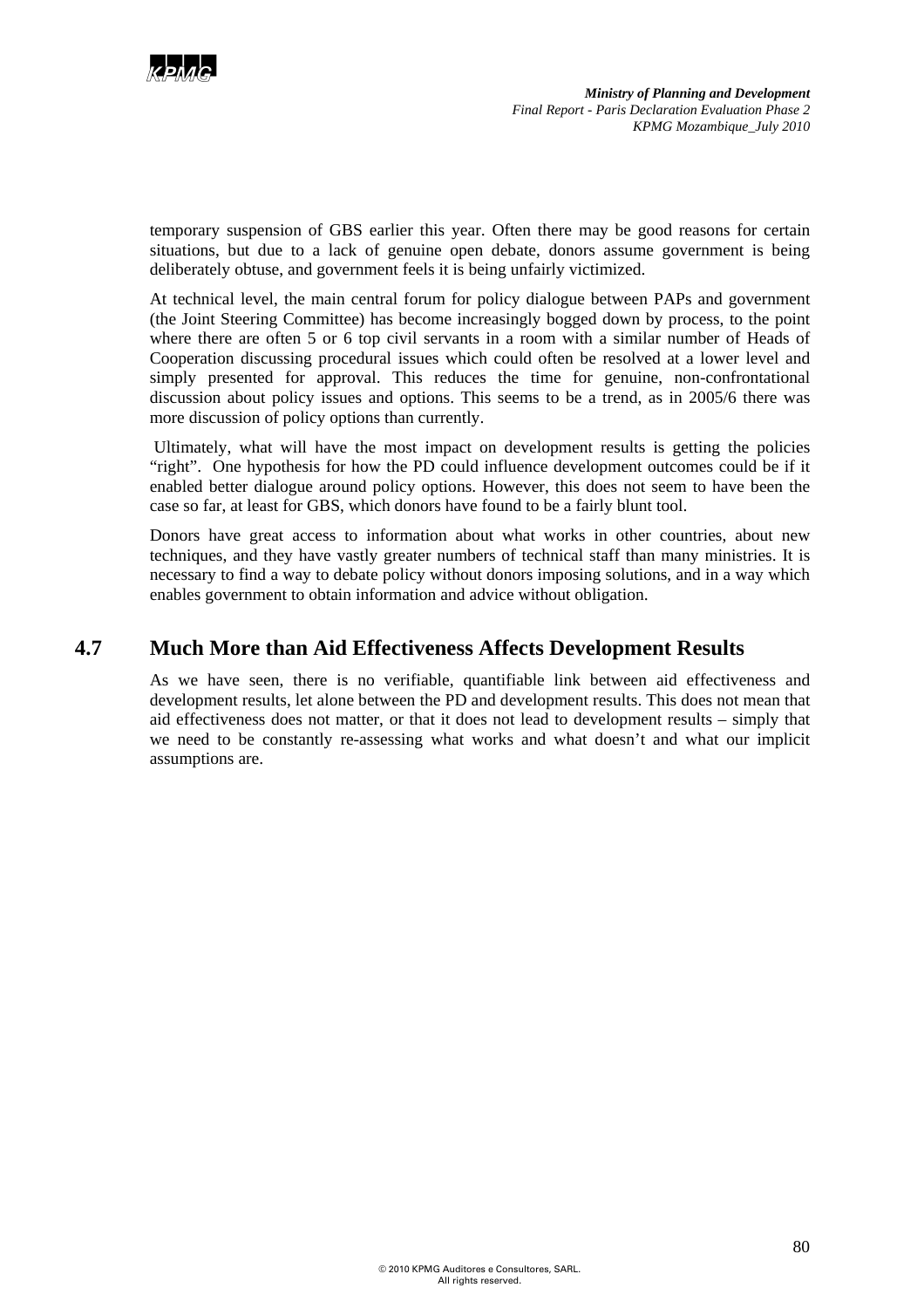## **5 Possible Key Implications beyond the Planned Term of the Paris Declaration**

This evaluation uncovered a number of key issues for the aid effectiveness agenda in Mozambique beyond the planned term of the Paris Declaration. All of these will need to be grappled with in the post-Paris period and considered in light of shifting dynamics in Mozambique.

### **5.1 Mixed Record in Terms of Poverty Alleviation**

The Paris Declaration is premised on an explanatory model that assumes aid effectiveness is a vehicle for achieving development effectiveness. The scientific basis for this relationship has already been described as 'tentative' in Phase I of the Evaluation.<sup>58</sup> Nevertheless, there have been high expectations in Mozambique that when donors abide by the tenets of the Paris Declaration, including the provision of General Budget Support, the likelihood of reducing poverty is increased.

An immediate challenge to the logic of this model emerges from the 2008-9 family expenditure survey, which was submitted to the Council of Ministers in July 2010 although only made public in October 2010.It offers a mixed assessment about the progress in eradicating poverty since the last survey in 2002/2003. Poverty rates have increased from 54% in 2002-3 to 55% in 2008-9 although this is not statistically significant. This is in contrast to the dramatic fall in poverty from 68% in 1996-7 to 54% in 2002-3. Urban poverty has fallen from 52% to 50% while rural poverty increased from 55% to 57%. The failure to reduce poverty since the previous survey and the urban-rural differential is blamed on "lack of increase in agricultural productivity, particularly in the family sector." This data seems to concur with civil unrest in peri-urban areas of Maputo in 2008 and September 2010 over rising food and fuel prices, Suggestions that the underlying economic model of growth in Mozambique may need to be revisited given limited development impacts appear valid.<sup>59</sup>

Nevertheless, it would be unfortunate if disappointment with measurable progress on poverty outcomes is the reason cited for ignoring concerns about aid effectiveness. The Paris Declaration has promoted aid modalities like budget support that have tangibly reduced administrative burdens on Government, improved public financial management capacity and allowed the G-19 partners to engage Government with a singular, influential voice. Failure to unequivocally reduce poverty over the term of the Paris Declaration should be seen as an opportunity to further reflect and investigate the relationship between aid management and development results and tweak agendas accordingly. Based on this country evaluation, the dynamics in the Mozambican context outlined below offer some potential new directions for aid effectiveness. Mozambique merits continued donor investment notwithstanding seemingly limited progress in reducing poverty, if only to ensure peace and stability both nationally and regionally. $60$ 

l

<sup>&</sup>lt;sup>58</sup> See Stern et. al p. 12

<sup>59</sup> EURODAD. 2008. Mozambique: An indepdnent analysis of ownership and accountability in the development aid system. Maputo: IPAM.

 $60$  Astil-Brown, J., & Weimer, M. p.18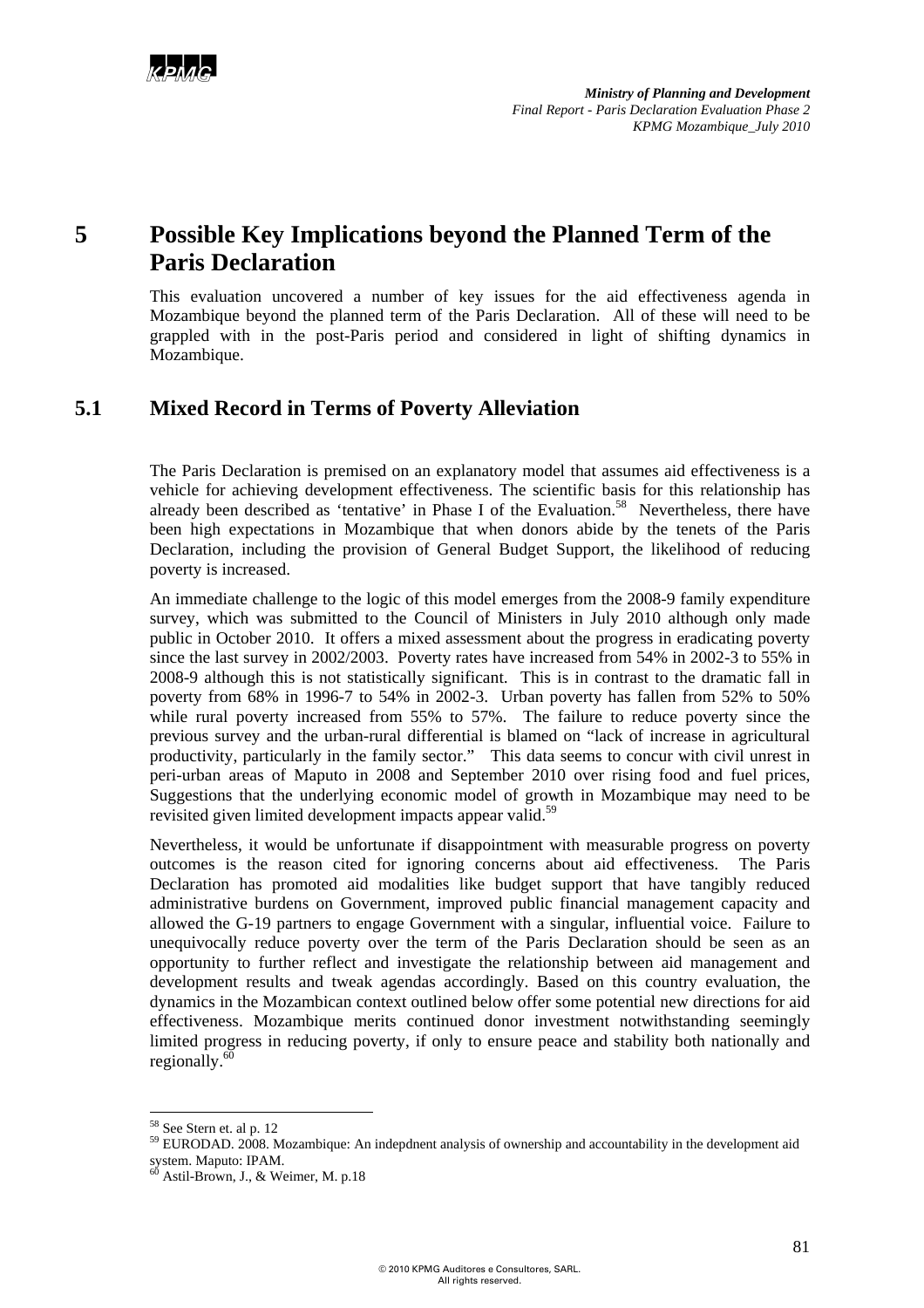## **5.2 Strengthen the Involvement and Awareness of Key Stakeholders**

While the aid architecture in Mozambique is reaching a mature stage of development, there is a perceived lack of inclusivity of non-state stakeholders on aid effectiveness issues, most notably civil society and Parliament. The findings from Mozambique corroborate the findings of the Phase I report<sup>61</sup> that suggested country ownership strengthens central government often at the expense of inclusion of other segments of society. The current aid system locks two principal actors into partnership, the Government of Mozambique and traditional donor partners. Donors dominate political spaces, notwithstanding their efforts to engage Parliament and civil society actors wherever possible. Meanwhile, the Government understandably chooses not to actively champion substantial and meaningful dialogue with actors who could potentially challenge their authority. This stems from Government's natural vulnerability given Mozambique is still in the process of transitioning from a single-party state. The overall consequence is GOM is willing to have its accountability to donors trump its accountability to its own citizens and their collective associations and representatives. Donors thus become implicit supporters of an aid system that is itself a challenge to the vibrancy of Mozambican democracy. Any future aid effectiveness agenda must consider how best to mitigate this unintended consequence by considering opportunities within aid policies and architecture for robust state-societal interaction and engagement.

### **5.3 Donors Should Openly Consider Political Impediments to Aid Effectiveness**

The need to foster greater inclusivity and democratic pluralism within aid architectures relates more broadly to growing awareness that the Paris Declaration is not a techno-managerial solution to the problem of poverty reduction in Mozambique. Aid can only be effective if it faces up to the political impediments that keep it ineffective.<sup>62</sup> There is thus greater role for the donor community to subtly but substantially engage with the political dimensions of aid effectiveness. In the past, donors have been too willing to turn a blind eye to sensitive political issues in order to safeguard Mozambique's reputation as a success story and ensure continued demand for their funds in the face of competition from non-traditional emerging donors like Brazil, China and India.<sup>63</sup> Yet, this seems to be changing as demonstrated by the relatively blunt attempt in the 2010 'donor strike' (which was actually a PAP-GBS strike) to challenge the Government on electoral and governance concerns. Opportunities for political engagement remain possible to the extent that the Government services its electoral base by providing public services financially supported by traditional donors (and not emerging ones).  $64$  Donors now need a strategy for addressing these political impediments subtly and constructively, and without sacrificing their credibility as partners of Government. This may involve donors increasingly looking at their own effectiveness in terms of the kinds of aid modalities best suited to political action; how to square the slow time horizons in achieving political change with

 $\overline{a}$ 

 $61$  Stern et. al. p. 36

 $62$  See Unsworth, S. 2009. What's Politics Got to Do With It?: Why donors find it so hard to come to terms with politics, and why this matters. *Journal of International Development*, 21: 883-894. <sup>63</sup> de Renzio, P., & Hanlon , J. p, X

<sup>64</sup> Astil-Brown, J., & Weimer, M. p.viii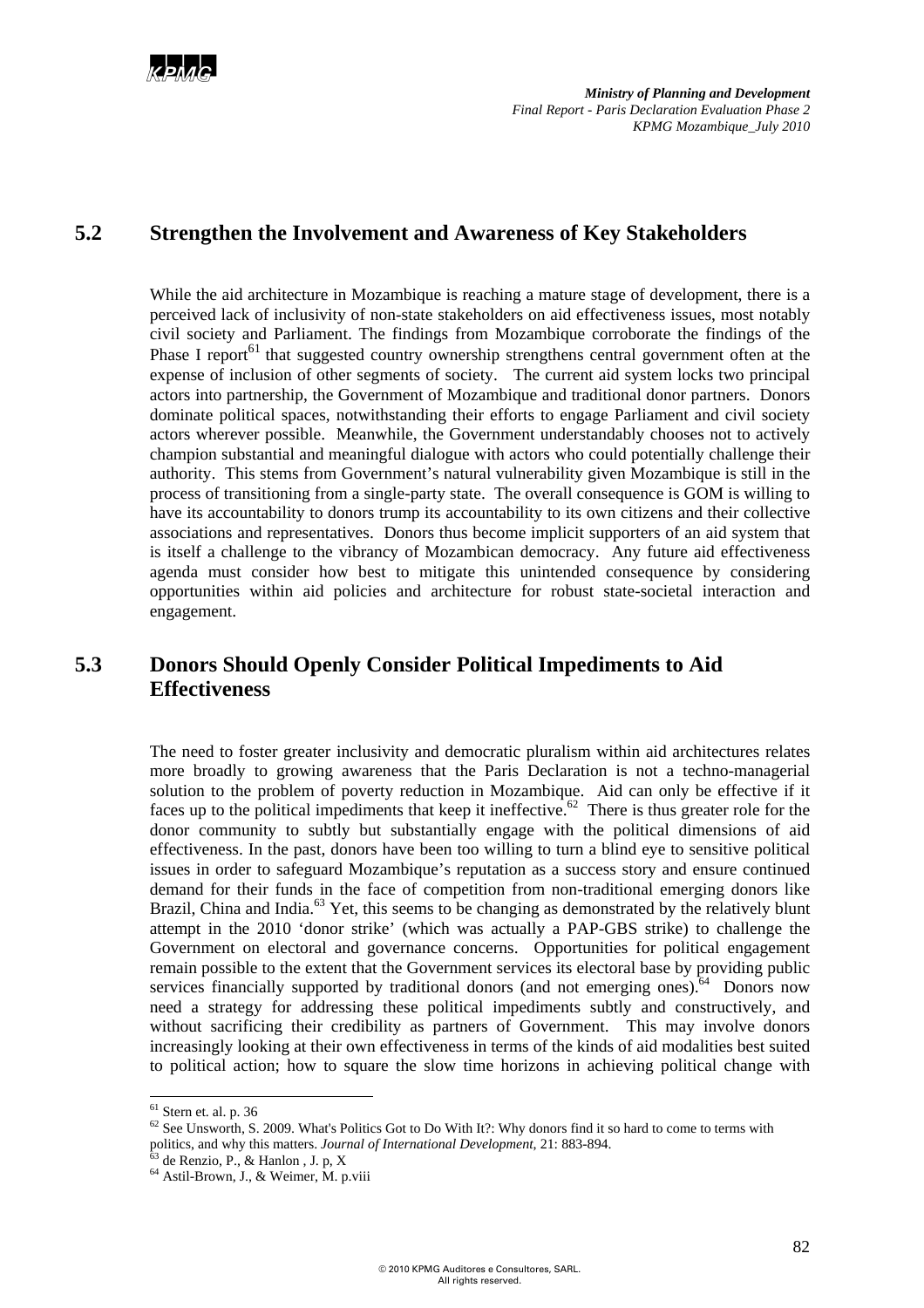

l

*Ministry of Planning and Development Final Report - Paris Declaration Evaluation Phase 2 KPMG Mozambique\_July 2010*

pressures to disburse funds from their headquarters; and how to reduce rapid staff turnover to ensure appropriate skill development and knowledge of country dynamics. Nevertheless, it also suggests that the partnership-model of the Paris Declaration may be too idealistic and that conflict and contestation may be necessary precursors to effective aid with sustainable development impact.

### **5.4 Mainstreaming Aid Effectiveness among Traditional and Emerging Donors**

There is an urgent need to consider how aid effectiveness can be mainstreamed as a framework governing all external assistance to Mozambique. Currently, GOM welcomes all donors to Mozambique without imposing much by way of their own terms and conditions on this engagement. This strategy allows the GOM to spread its risks across a vast number of donors with their own sectoral foci, geographic interests and organizational constraints. A stronger definition by GOM of donor 'rules of engagement' can be one way of ensuring effective aid is mainstreamed across all donors. Establishing clear ministerial responsibilities for aid regulation, distribution and decision-making can also assist in ensuring the principles of effective aid are widely accepted among the large and growing donor community.

The emergence of "non-traditional" donors as a rival source of capital for African development in particular poses a tremendous challenge to the aid effectiveness policies that only currently circumscribe traditional donors. Mainstreaming aid effectiveness may be one way of preventing non-traditional donors investing in productive sectors on quasi-concessional terms do not re-indebt Mozambique to the highly unsustainably levels of a decade ago.<sup>65</sup> Even concessional forms of finance contribute to overall debt loads as only 25% per cent of such flows must be a grant element to qualify as 'aid'. Not only should more thought be given to how to integrate non-traditional donors within an aid effectiveness agenda, the agenda itself may need to broaden its remit in the future to address concerns about the relationship between aid and indebtedness.

<sup>&</sup>lt;sup>65</sup> While debt sustainability levels in Mozambique are within acceptable levels for the moment, a few suggested these should be vigilantly monitored, especially given the GOM has begun to reissue domestic debt.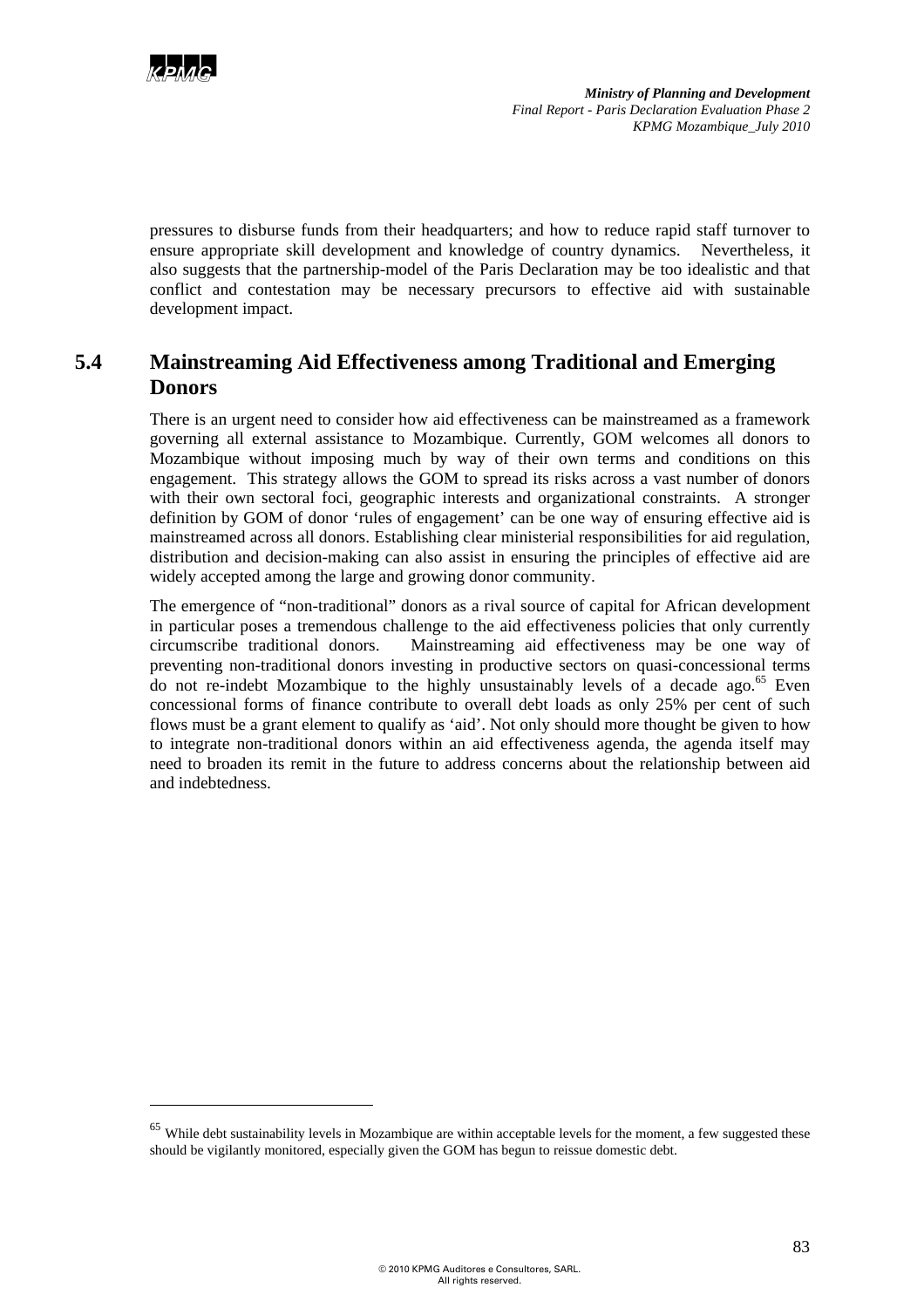# **A Country Terms of Reference for the Evaluation**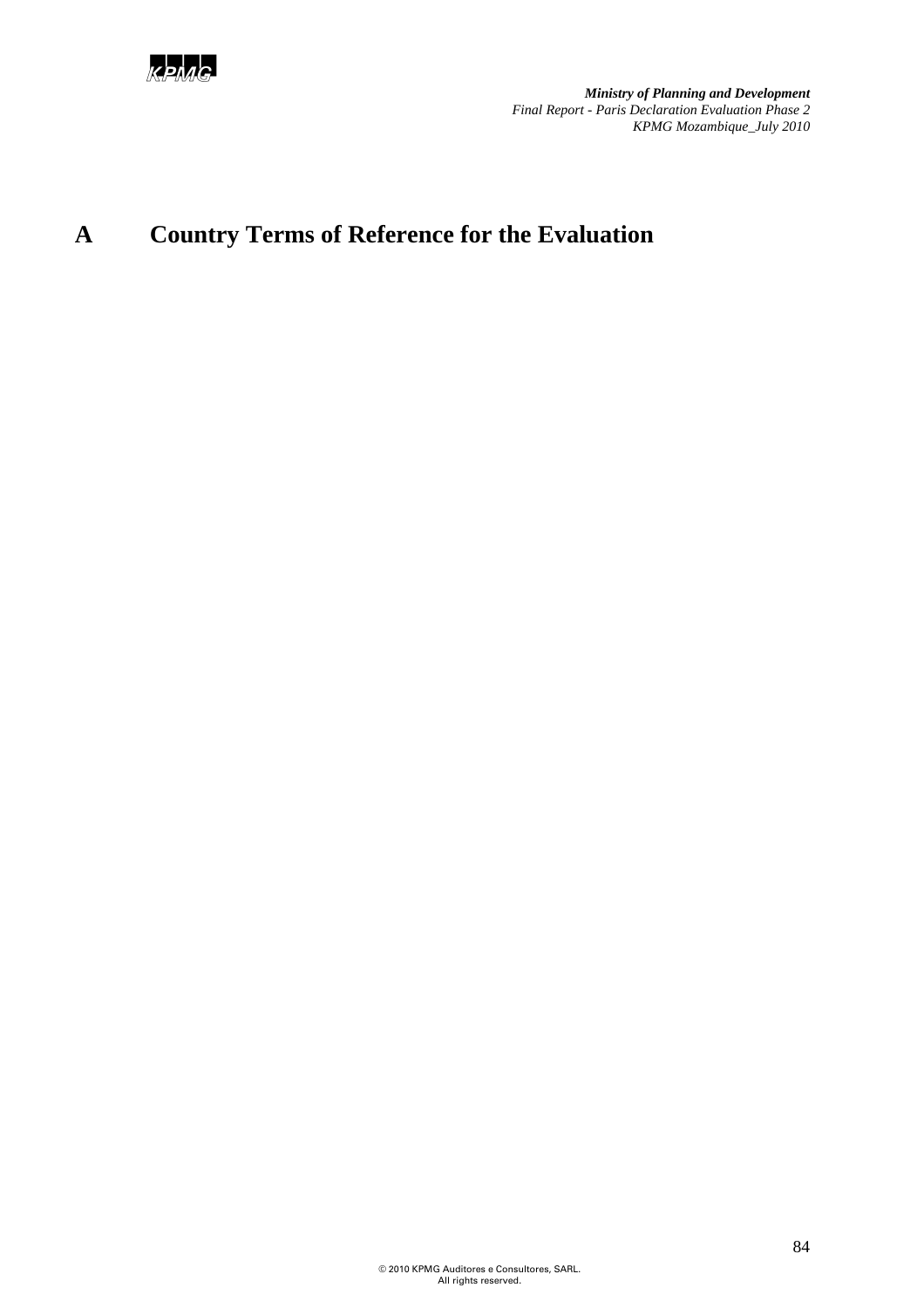

# **B Country Matrix**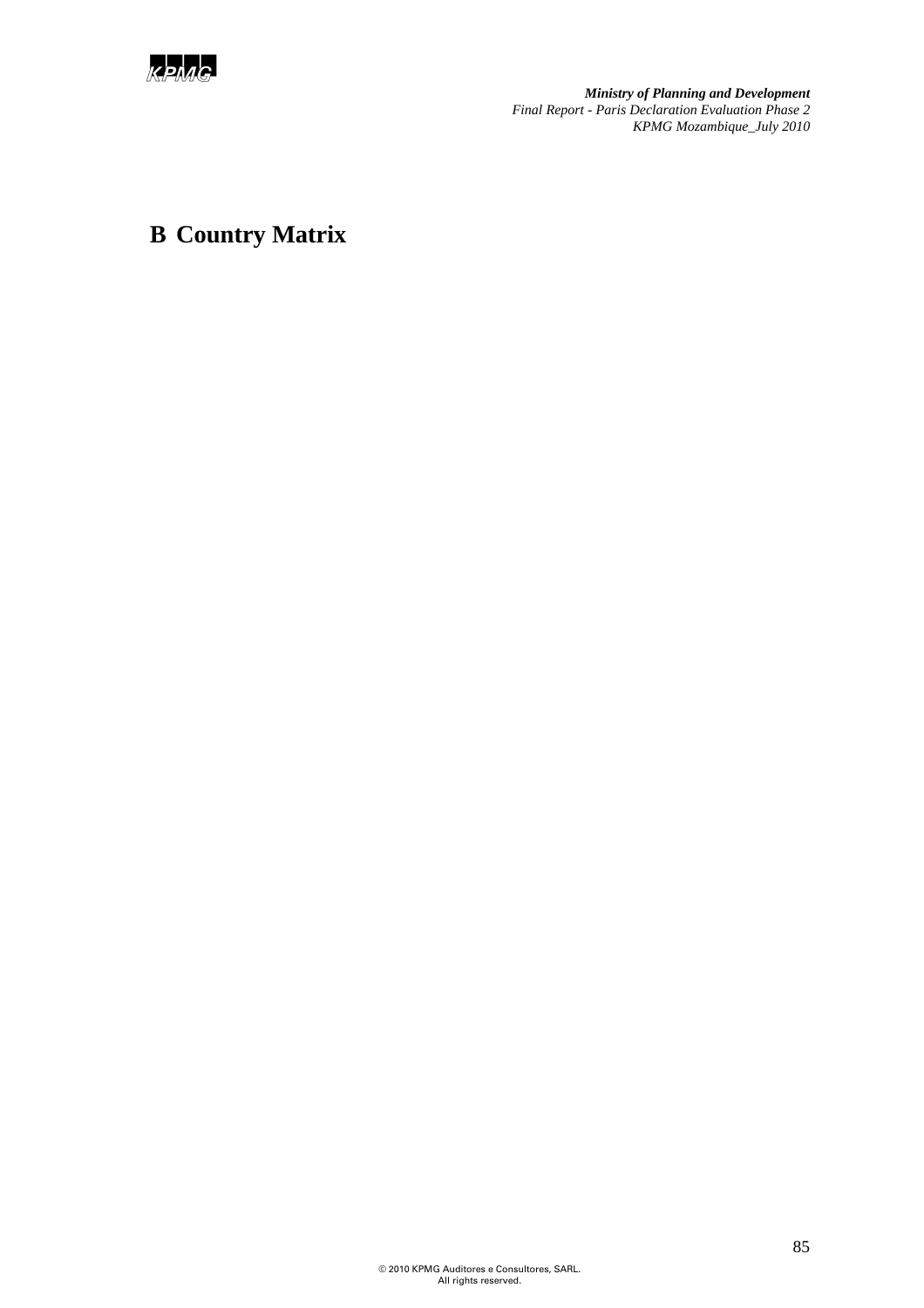

## **C Interview Guides**

- **C.1 Central Ministries**
- **C.2 Donors (Traditional)**
- **C.3 Donors (Non-Traditional)**
- **C.4 Academics, Civil Society and Parliament**
- **C.5 Sectors (Health and Agriculture)**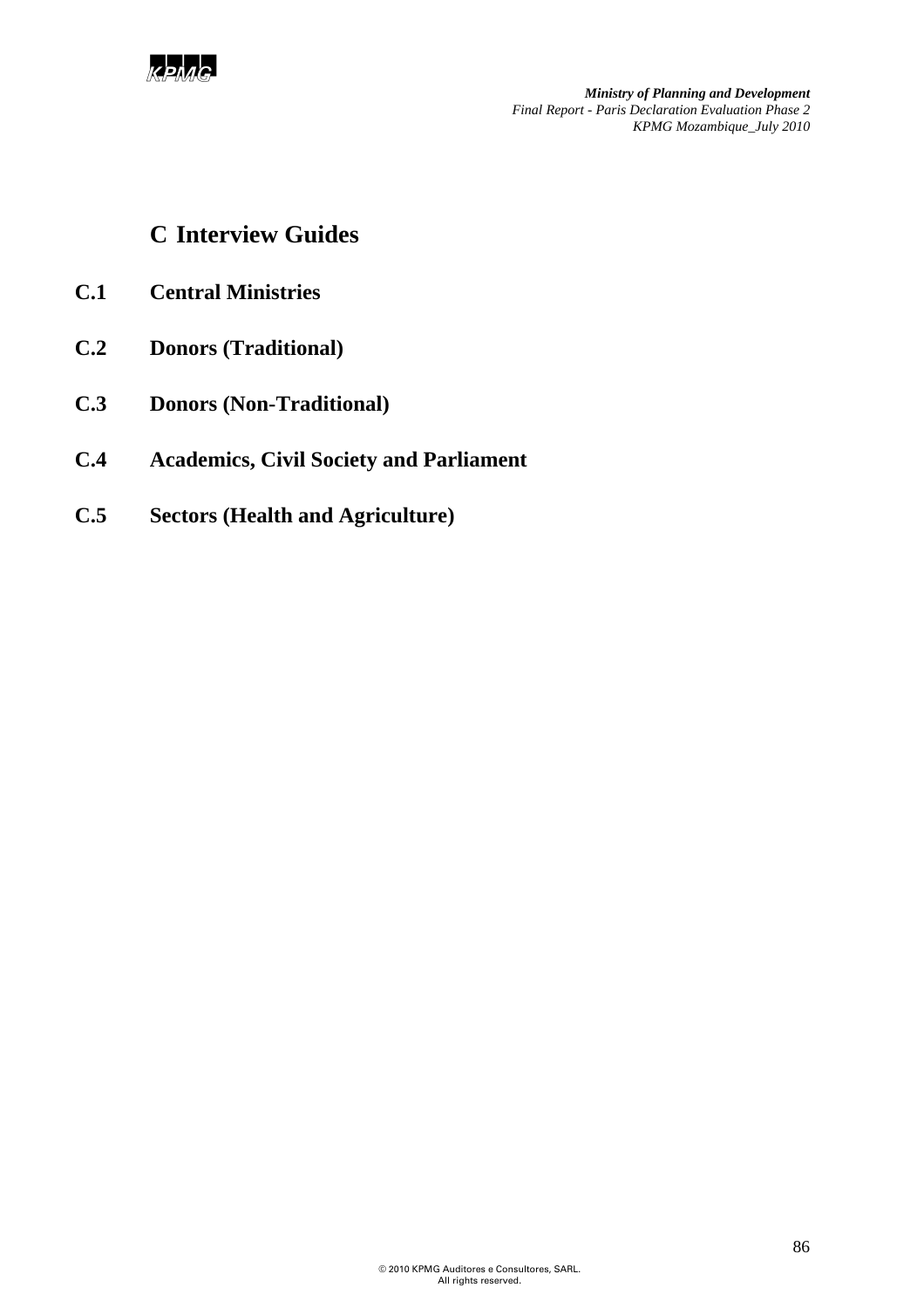

## **D Aid Effectiveness in the Health and Agriculture Sectors in Mozambique**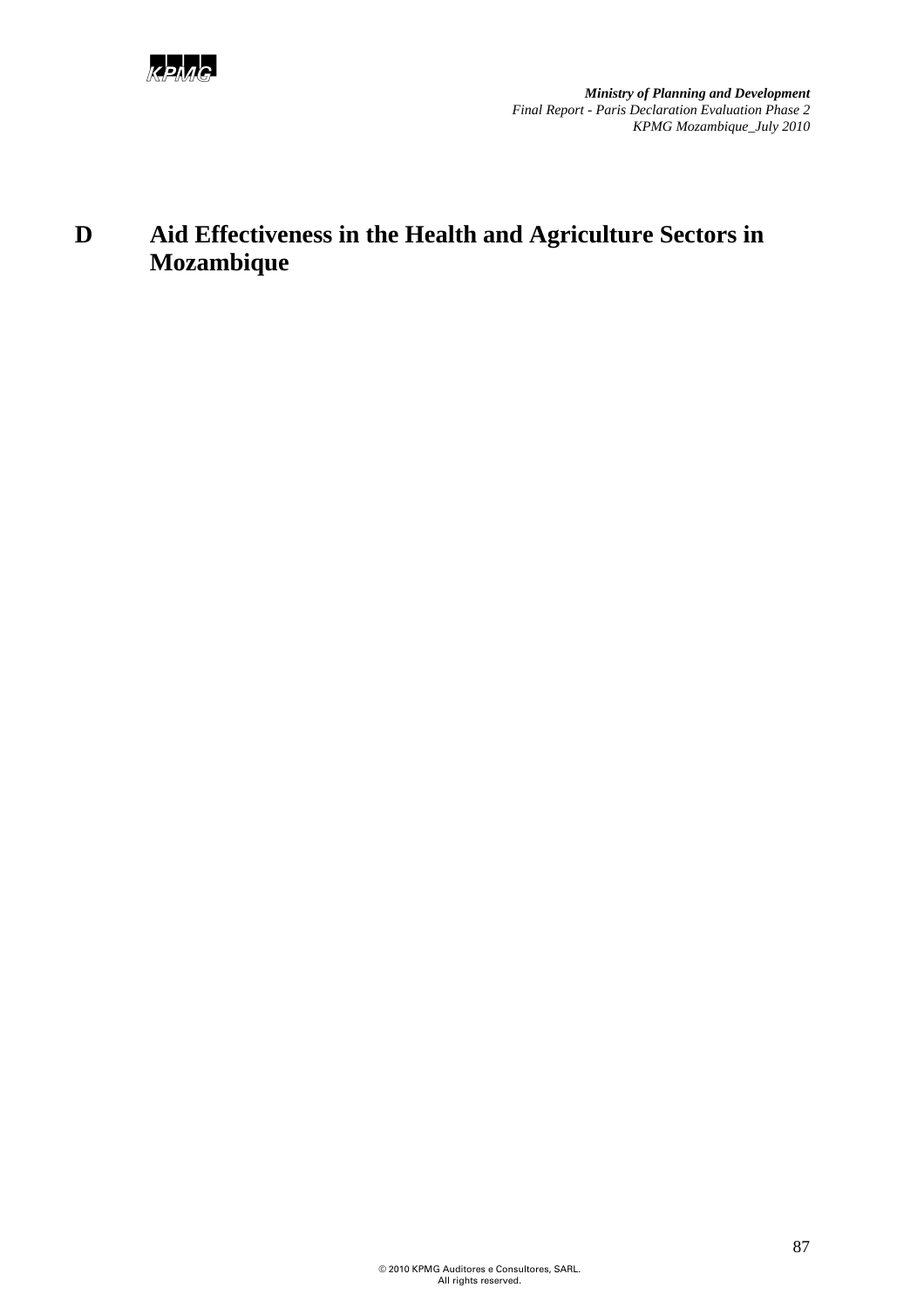# **E Inception Report**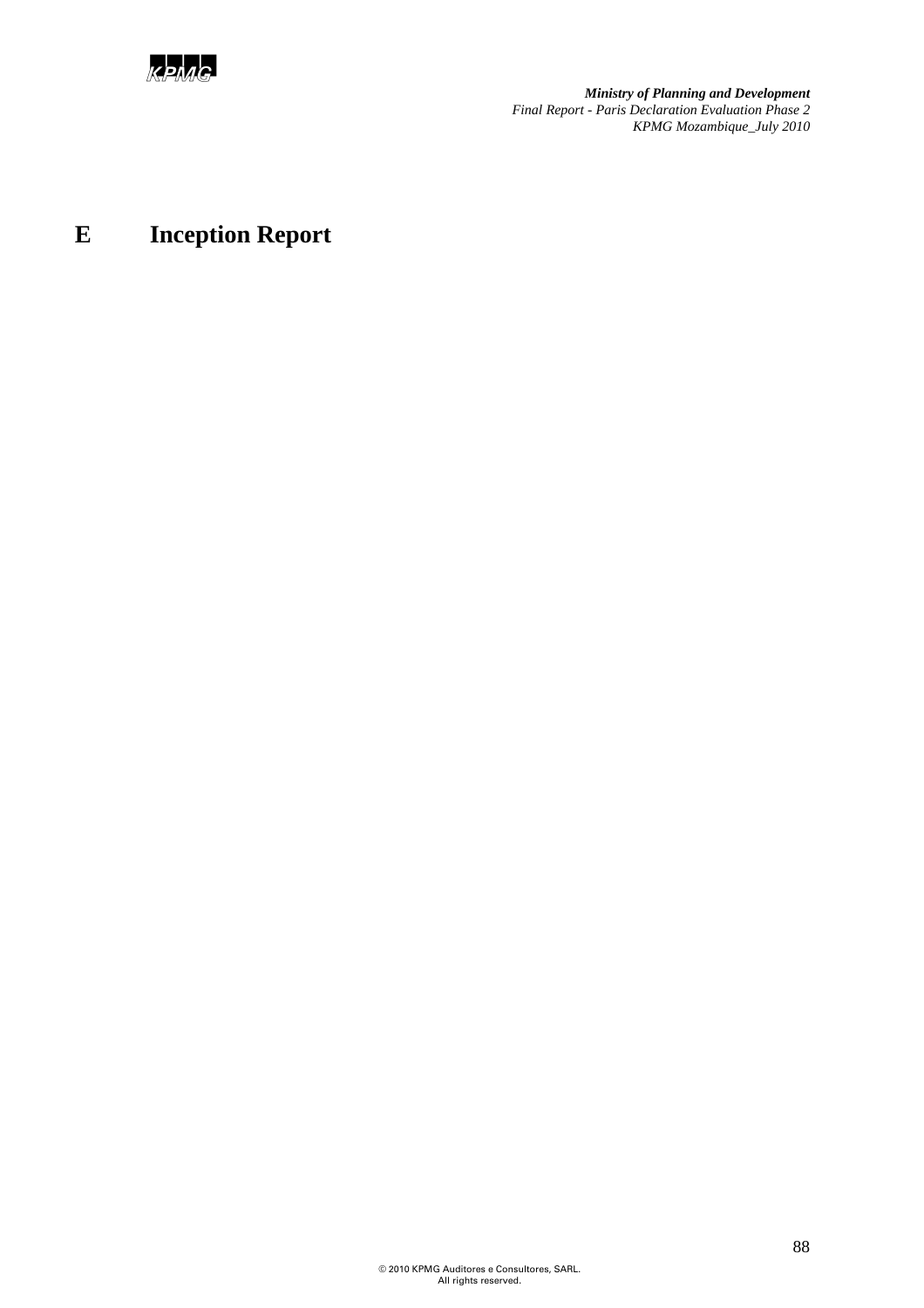# **F Paris Declaration on Aid Effectiveness**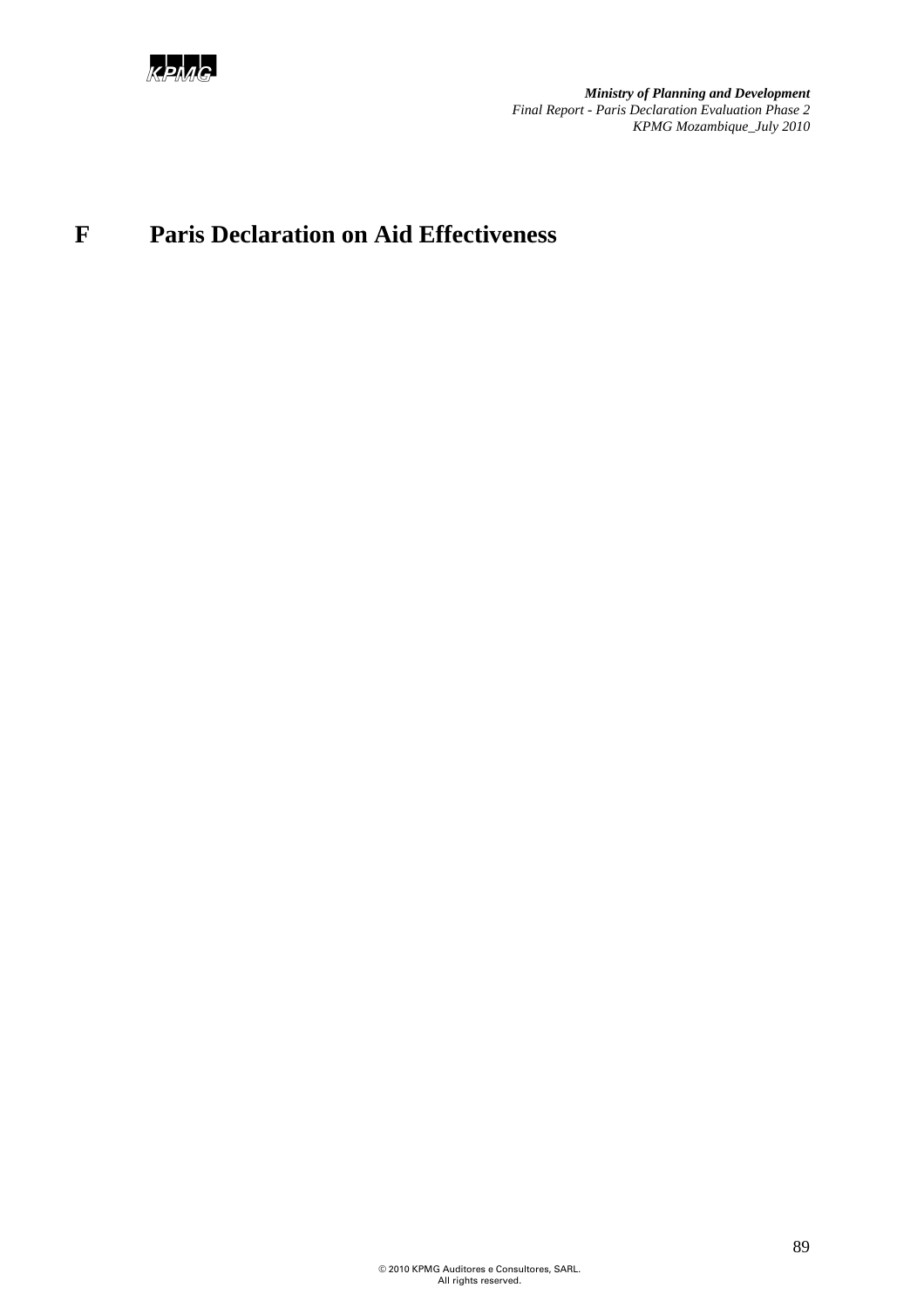

# **G The Accra Agenda for Action**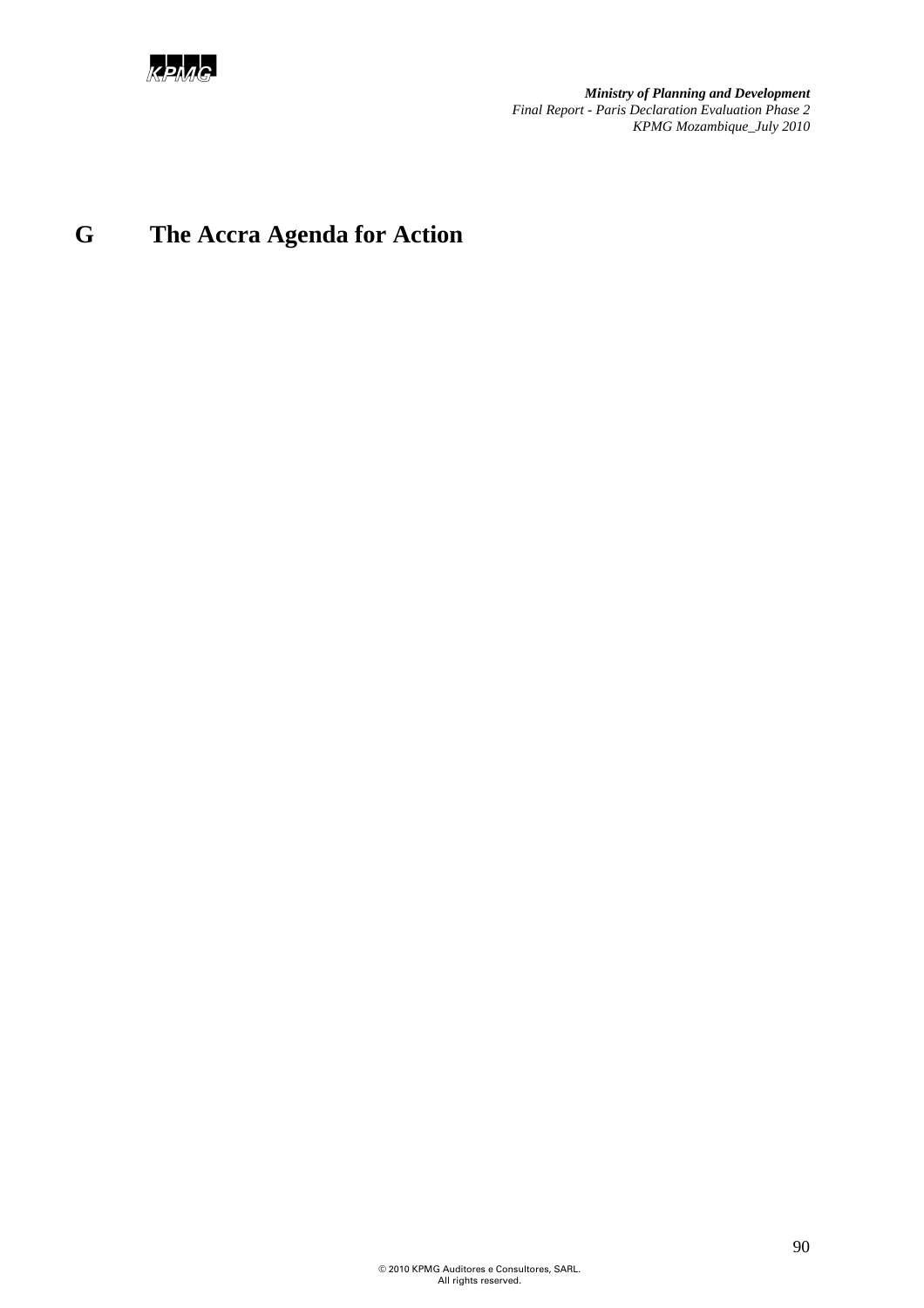

## **H Bibliography**

- 1 AFRODAD (2007). "A Critical Assessment of Aid Management and Donor Harmonisation – The case of Mozambique";
- 2 Astil-Brown, J., & Weimer, M. 2010. Mozambiuqe Balancing Development, Politics and Security. London: Chatham House;
- 3 Cabral, L. & Muendane, C. (2007). "Formulating and Implementing Sector-wide Approaches in Agriculture and Rural Development: The National Programme of Agrarian Development (PROAGRI) – Mozambique". Global Donor Platform for Rural Development:
- 4 Cabral, L. (2009a). "Sector Budget Support in Practice: Desk Study Agriculture Sector in Mozambique". Overseas Development Institute;
- 5 Cabral, L. (2009b). "Sector-based approaches in agriculture: Past experience, current setting and future options". Overseas Development Institute;
- 6 Castel-Branco, Ossemane, R., Massingue, N. & Ali, R. (2009). "Programme Aid Partners Performance Review 2009". Instituto de Estudos Sociais e Económicos;
- 7 Compton, J. (2000). Case Study: Mozambique PROAGRI You cant learn to swim until you get into the water: policy formulation and implementation on a practical level;
- 8 De Renzio, P., & Hanlon , J. 2007. Contested Sovereignty in Mozambique: The Dilemmas of Aid Dependence. Oxford: Global Economic Governance Proramme;
- 9 Dickinson, C., Martínez, J., Whitaker, D., Pearson, M. (2007). The Global Fund operating in a SWAp through a common fund: issues and lessons from Mozambique". HLSP Institute;
- 10 Ennis (2008), "Improving Aid Effectiveness in Mozambique Assessing the Need for Greater Capacity in the Ministry of Planning and Development, and for Improvements in the "Macro Framework" of Aid Coordination"
- 11 EUROCIS (2010) Auditoria de Desempenho ao Sector Agrário.
- 12 EURODAD. 2008. Mozambique: An indepdnent analysis of ownership and accountability in the development aid system. Maputo: IPAM;
- 13 Global Donor Platform for Rural Development (2008). "Agricultural sector experiences in implementing the Paris Declaration on Aid Effectiveness";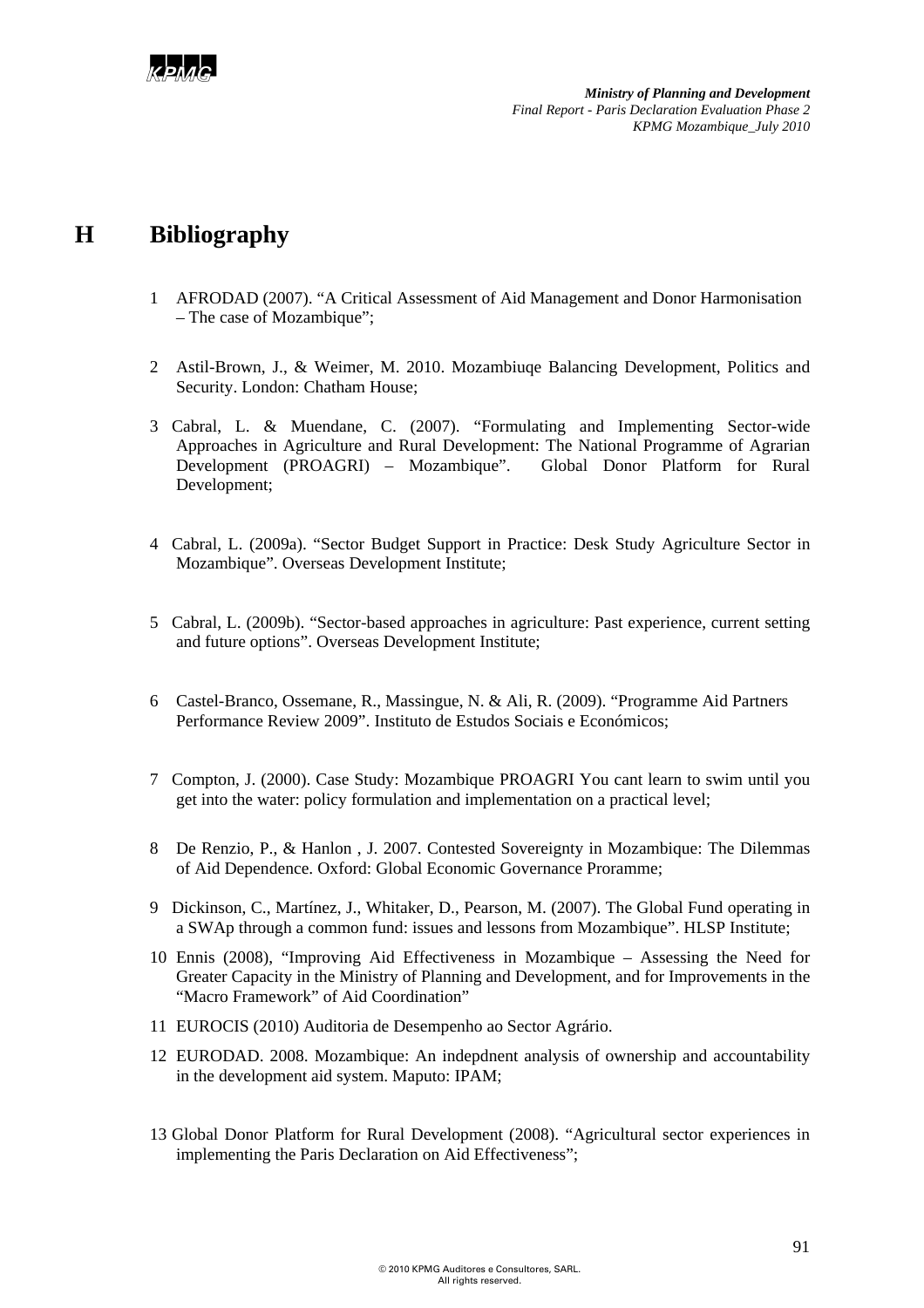

- 14 Government of the Republic of Mozambique (2009). "Relatório de Avaliação do Impacto do PARPA II, 2006-2009";
- 15 Hodges, T. & Tibana, R. (2004). "Political Economy of the Budget in Mozambique";
- 16 INE, (2008), Multiple Indicator Cluster Survey
- 17 International Health Partnership (2008). "Taking Stock Report Mozambique";
- 18 IPAM (2008) "Mozambique An independent analysis of ownership and accountability in the development aid system";
- 19 Lundin, I. Levene, C. & Germano, M. (2004) "Uma Visão Sobre O PROAGRI",Grupo Moçambicano da Dívida (GMD);
- 20 Martínez, J. (2006), "Implementing a sector wide approach in health: the case of Mozambique". HLSP Institute;
- 21 Mokoro (2007) Putting Aid on budget a Case Study of Mozambique;
- 22 OECD (2006). "Harmonising Donor Practices for Effective Aid Delivery";
- 23 OECD (2006). "2006 Survey on Monitoring The Paris Declaration Mozambique chapter";
- 24 Stern, E. D., Altinger, L., Feinstein, O., Marahon, M., Schultz, N.-S., & Steen Nielsen, N. 2008. Thematic Study on the Paris Declaration, Aid Effectiveness and Developent Effectiveness. Cophenhagen: Ministry of Foreign Affairs, Denmark;
- 25 Stern, Elliot D. (2008) with contributions by Laura Altinger, Osvaldo Feinstein, Marta Marañón, Nils-Sjard Schulz and Nicolai Steen Nielsen, The Paris Declaration, Aid Effectiveness and Development Effectiveness; DaRa, Madrid. Ministry of Foreign Affairs of Denmark, Copenhagen, November 2008 The Paris Declaration, Aid Effectiveness and Development Effectiveness;
- 26 The Informal Governance Group and Alliance 2015 (2010). "Aid and Budget Transparency in Mozambique";
- 27 Trocaire (2008) An independent analysis of ownership and accountability in the development aid system January 2008;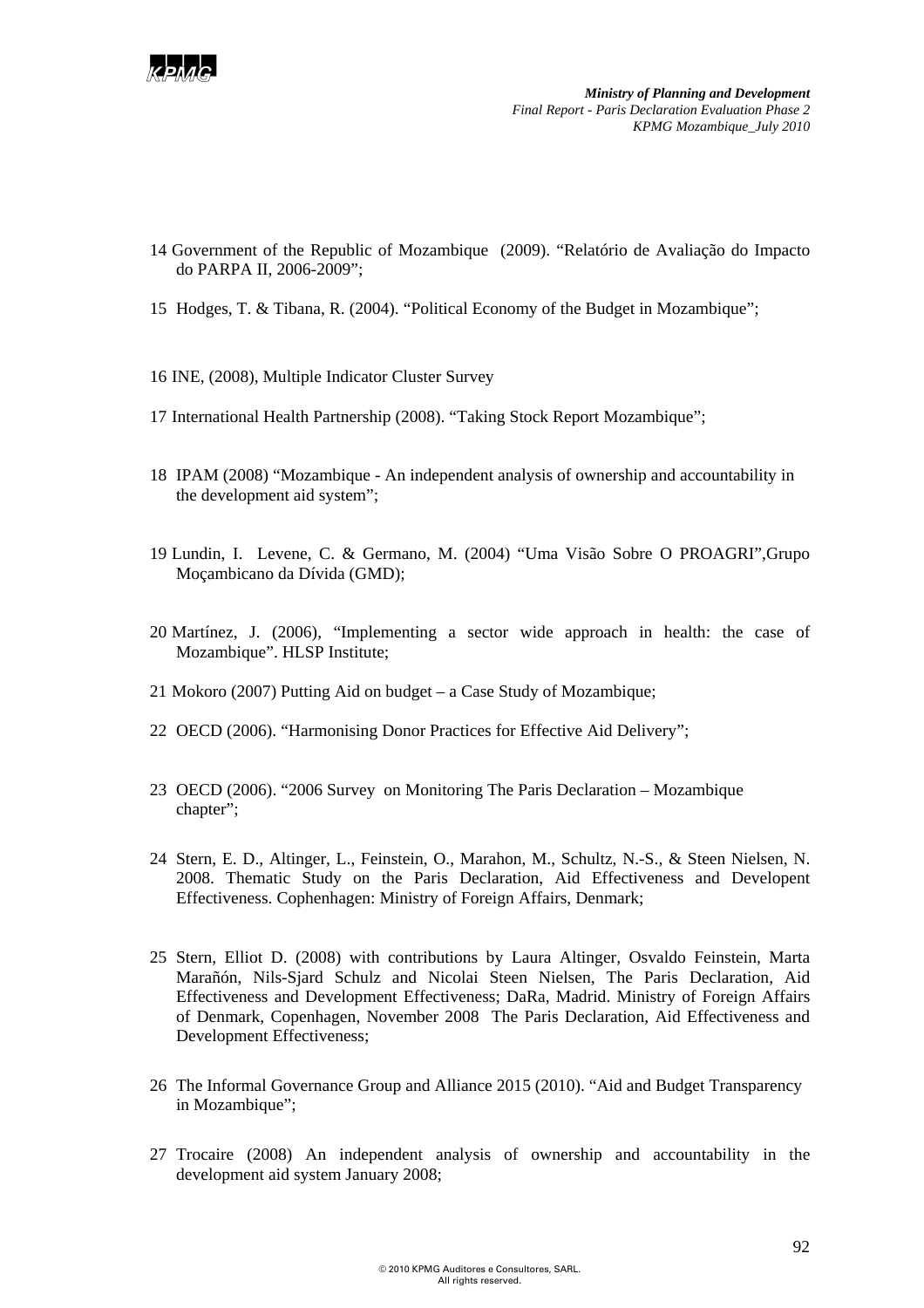

28 USAID (2008). "The United States Commitment to Aid Effectiveness: Case Studies";

- 29 Unsworth, S. 2009. What's Politics Got to Do With It?: Why donors find it so hard to come to terms with politics, and why this matters. *Journal of International Development*, 21: 883-894; and
- 30 Warren-Rodríguez, A. (2008). "Putting Aid On Budget: A Case Study of Mozambique" Mokoro Ltd.
- 31 World Bank (1969) "Partners in Development"